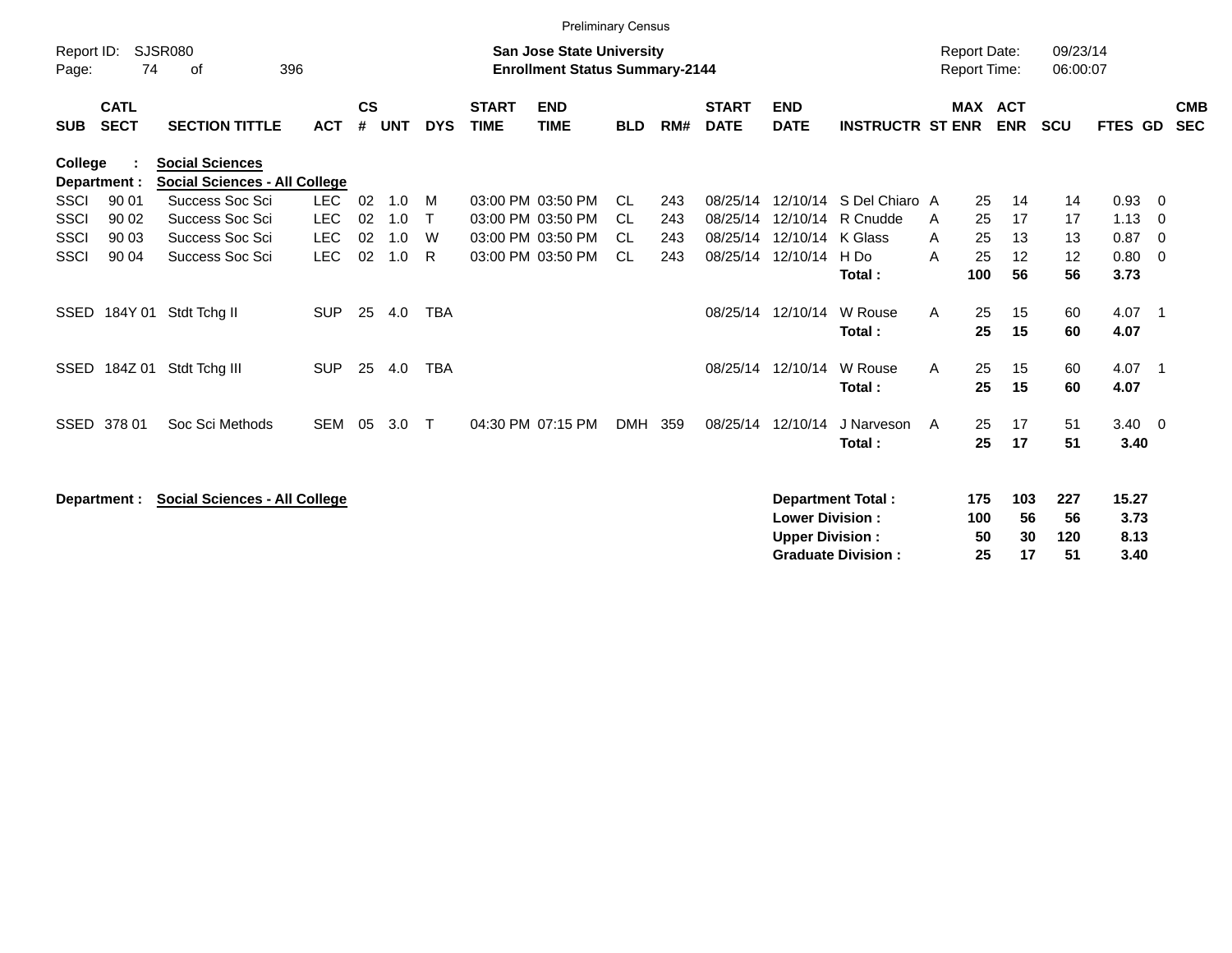|                         |                            |                                                         |            |                |            |            |                             | <b>Preliminary Census</b>                                                 |            |     |                             |                           |                              |                                            |                       |                      |                |                          |                          |
|-------------------------|----------------------------|---------------------------------------------------------|------------|----------------|------------|------------|-----------------------------|---------------------------------------------------------------------------|------------|-----|-----------------------------|---------------------------|------------------------------|--------------------------------------------|-----------------------|----------------------|----------------|--------------------------|--------------------------|
| Report ID:<br>Page:     | 75                         | <b>SJSR080</b><br>396<br>οf                             |            |                |            |            |                             | <b>San Jose State University</b><br><b>Enrollment Status Summary-2144</b> |            |     |                             |                           |                              | <b>Report Date:</b><br><b>Report Time:</b> |                       | 09/23/14<br>06:00:07 |                |                          |                          |
| <b>SUB</b>              | <b>CATL</b><br><b>SECT</b> | <b>SECTION TITTLE</b>                                   | <b>ACT</b> | <b>CS</b><br># | <b>UNT</b> | <b>DYS</b> | <b>START</b><br><b>TIME</b> | <b>END</b><br><b>TIME</b>                                                 | <b>BLD</b> | RM# | <b>START</b><br><b>DATE</b> | <b>END</b><br><b>DATE</b> | <b>INSTRUCTR ST ENR</b>      |                                            | MAX ACT<br><b>ENR</b> | <b>SCU</b>           | <b>FTES GD</b> |                          | <b>CMB</b><br><b>SEC</b> |
| College<br>Department : |                            | <b>Social Sciences</b><br>Anthropology                  |            |                |            |            |                             |                                                                           |            |     |                             |                           |                              |                                            |                       |                      |                |                          |                          |
| ANTH 11 01              |                            | <b>Cultural Anthro</b>                                  | <b>LEC</b> | 02             | 3.0        | МW         |                             | 12:00 PM 01:15 PM                                                         | CL.        | 310 | 08/25/14                    | 12/10/14                  | J Marlovits                  | 50<br>A                                    | 50                    | 150                  | 10.00          | $\overline{\phantom{0}}$ |                          |
| ANTH                    | 11 02                      | <b>Cultural Anthro</b>                                  | <b>LEC</b> | 02             | 3.0        | МW         |                             | 01:30 PM 02:45 PM                                                         | <b>CL</b>  | 204 | 08/25/14                    | 12/10/14                  | A Faas                       | 50<br>Α                                    | 50                    | 150                  | 10.00          | $\overline{\mathbf{0}}$  |                          |
| ANTH                    | 11 03                      | <b>Cultural Anthro</b>                                  | <b>LEC</b> | 02             | 3.0        | <b>TR</b>  |                             | 09:00 AM 10:15 AM                                                         | CL.        | 310 |                             | 08/25/14 12/10/14         | N Conand                     | 50<br>A                                    | 49                    | 147                  | 9.80           | $\overline{\mathbf{0}}$  |                          |
| ANTH                    | 11 04                      | <b>Cultural Anthro</b>                                  | <b>LEC</b> | 02             | 3.0        | <b>TR</b>  |                             | 03:00 PM 04:15 PM                                                         | <b>CL</b>  | 204 |                             | 08/25/14 12/10/14         | K Keller                     | 50<br>Α                                    | 51                    | 153                  | $10.20 \t 0$   |                          |                          |
|                         |                            |                                                         |            |                |            |            |                             |                                                                           |            |     |                             |                           | Total:                       | 200                                        | 200                   | 600                  | 40.00          |                          |                          |
| ANTH 1201               |                            | Intro to Human Evol                                     | <b>LEC</b> | 02             | 3.0        | МW         |                             | 09:00 AM 10:15 AM                                                         | WSQ 004    |     |                             | 08/25/14 12/10/14 C Yan   |                              | 40<br>Α                                    | 41                    | 123                  | 8.20           | $\overline{\phantom{0}}$ |                          |
| ANTH                    | 1202                       | Intro to Human Evol                                     | <b>LEC</b> | 02             | 3.0        | МW         |                             | 10:30 AM 11:45 AM                                                         | WSQ        | 004 | 08/25/14                    | 12/10/14 C Yan            |                              | 40<br>Α                                    | 44                    | 132                  | 8.80           | $\overline{\mathbf{0}}$  |                          |
|                         | ANTH 1203                  | Intro to Human Evol                                     | <b>LEC</b> | 02             | 3.0        | TR         |                             | 12:00 PM 01:15 PM                                                         | WSQ 109    |     |                             | 08/25/14 12/10/14         | E Weiss                      | 170<br>A                                   | 157                   | 471                  | 31.40          | $\overline{\mathbf{0}}$  |                          |
|                         |                            |                                                         |            |                |            |            |                             |                                                                           |            |     |                             |                           | Total:                       | 250                                        | 242                   | 726                  | 48.40          |                          |                          |
| ANTH 1301               |                            | Archaeology                                             | <b>LEC</b> | 02             | 3.0        | TR         |                             | 01:30 PM 02:45 PM                                                         | CL         | 204 |                             | 08/25/14 12/10/14         | M Meniketti                  | 30<br>A                                    | 26                    | 78                   | $5.20 \ 0$     |                          |                          |
|                         |                            |                                                         |            |                |            |            |                             |                                                                           |            |     |                             |                           | Total:                       | 30                                         | 26                    | 78                   | 5.20           |                          |                          |
| ANTH                    | 25 01                      | Human Life Context                                      | <b>LEC</b> | 02             | 3.0        | TR         |                             | 10:30 AM 11:45 AM                                                         | CL.        | 204 | 08/25/14                    | 12/10/14                  | J Anderson                   | 45<br>A                                    | 45                    | 135                  | $9.00 \t 0$    |                          |                          |
| ANTH                    | 25 02                      | Human Life Context                                      | <b>LEC</b> | 02             | 3.0        | TR         |                             | 04:30 PM 05:45 PM                                                         | <b>CL</b>  | 310 |                             | 08/25/14 12/10/14         | J Anderson                   | 45<br>A                                    | 43                    | 129                  | $8.60$ 0       |                          |                          |
|                         |                            |                                                         |            |                |            |            |                             |                                                                           |            |     |                             |                           | Total:                       | 90                                         | 88                    | 264                  | 17.60          |                          |                          |
|                         |                            | ANTH 100W 01 Writing Workshop                           | SEM        | 05             | 3.0        | TR         |                             | 09:00 AM 10:15 AM                                                         | CL.        | 204 |                             | 08/25/14 12/10/14         | J Anderson                   | 25<br>A                                    | 25                    | 75                   | $5.00 \t 0$    |                          |                          |
|                         |                            |                                                         |            |                |            |            |                             |                                                                           |            |     |                             |                           | Total:                       | 25                                         | 25                    | 75                   | 5.00           |                          |                          |
|                         | ANTH 108 01                | <b>Medical Anthro</b>                                   | <b>LEC</b> | 02             | 3.0        | TR         |                             | 10:30 AM 11:45 AM                                                         | CL.        | 310 |                             | 08/25/14 12/10/14         | G Salazar                    | 35<br>Α                                    | 29                    | 87                   | 5.85           | $\overline{\phantom{0}}$ |                          |
|                         |                            |                                                         |            |                |            |            |                             |                                                                           |            |     |                             |                           | Total:                       | 35                                         | 29                    | 87                   | 5.85           |                          |                          |
|                         | ANTH 115 01                | <b>Global Culture</b>                                   | <b>LEC</b> | 02             | 3.0        | МW         |                             | 09:00 AM 10:15 AM                                                         | CL.        | 204 | 08/25/14                    | 12/10/14 S Cate           |                              | 50<br>Α                                    | 46                    | 138                  | 9.20           | 0 <sup>o</sup>           |                          |
| ASIA                    | 115 01                     | <b>Global Culture</b>                                   | <b>LEC</b> | 02             | 3.0        | МW         |                             | 09:00 AM 10:15 AM                                                         | CL.        | 204 | 08/25/14                    | 12/10/14 S Cate           |                              | Α                                          | 0<br>$\overline{4}$   | 12                   | 0.80           | 0 <sup>o</sup>           |                          |
|                         | ANTH 115 02                | <b>Global Culture</b>                                   | <b>LEC</b> | 02             | 3.0        | МW         |                             | 04:30 PM 05:45 PM                                                         | CL.        | 204 | 08/25/14                    | 12/10/14                  | S Cate                       | Α<br>50                                    | 40                    | 120                  | 8.00           | 0 <sup>o</sup>           |                          |
| ASIA                    | 115 02                     | <b>Global Culture</b>                                   | <b>LEC</b> | 02             | 3.0        | MW         |                             | 04:30 PM 05:45 PM                                                         | <b>CL</b>  | 204 |                             | 08/25/14 12/10/14 S Cate  |                              | Α                                          | 0<br>4                | 12                   | 0.80           | 0 <sup>o</sup>           |                          |
|                         | ANTH 115 03                | <b>Global Culture</b>                                   | <b>LEC</b> |                | 02 3.0     | TR         |                             | 03:00 PM 04:15 PM                                                         | CL         | 310 |                             |                           | 08/25/14 12/10/14 J Anderson | A<br>50                                    | 38                    | 114                  | 7.60 0 C       |                          |                          |
|                         | ASIA 115 03                | <b>Global Culture</b>                                   | <b>LEC</b> |                | 02 3.0     | TR -       |                             | 03:00 PM 04:15 PM                                                         | CL.        | 310 |                             |                           | 08/25/14 12/10/14 J Anderson | Α                                          | 0<br>5                | 15                   | $1.00 \t 0 C$  |                          |                          |
|                         | ANTH 115 04                | <b>Global Culture</b>                                   | LEC        |                | 02 3.0 F   |            |                             | 09:00 AM 11:45 AM                                                         | CL.        | 204 |                             |                           | 08/25/14 12/10/14 J Anderson | 50<br>Α                                    | 35                    | 105                  | 7.00 0 C       |                          |                          |
|                         | ASIA 115 04                | <b>Global Culture</b>                                   | LEC        |                | 02 3.0 F   |            |                             | 09:00 AM 11:45 AM                                                         | CL         | 204 |                             |                           | 08/25/14 12/10/14 J Anderson | A                                          | 0<br>6                | 18                   | $1.20 \t 0 C$  |                          |                          |
|                         |                            |                                                         |            |                |            |            |                             |                                                                           |            |     |                             |                           | Total:                       | 200                                        | 178                   | 534                  | 35.60          |                          |                          |
|                         | ANTH 130 01                | Kin, Kith, Community LEC 02 3.0 MW 10:30 AM 11:45 AM CL |            |                |            |            |                             |                                                                           |            | 204 |                             | 08/25/14 12/10/14 S Cate  |                              | 35<br>A                                    | 29                    | 87                   | $5.85$ 1       |                          |                          |
|                         |                            |                                                         |            |                |            |            |                             |                                                                           |            |     |                             |                           | Total:                       | 35                                         | 29                    | 87                   | 5.85           |                          |                          |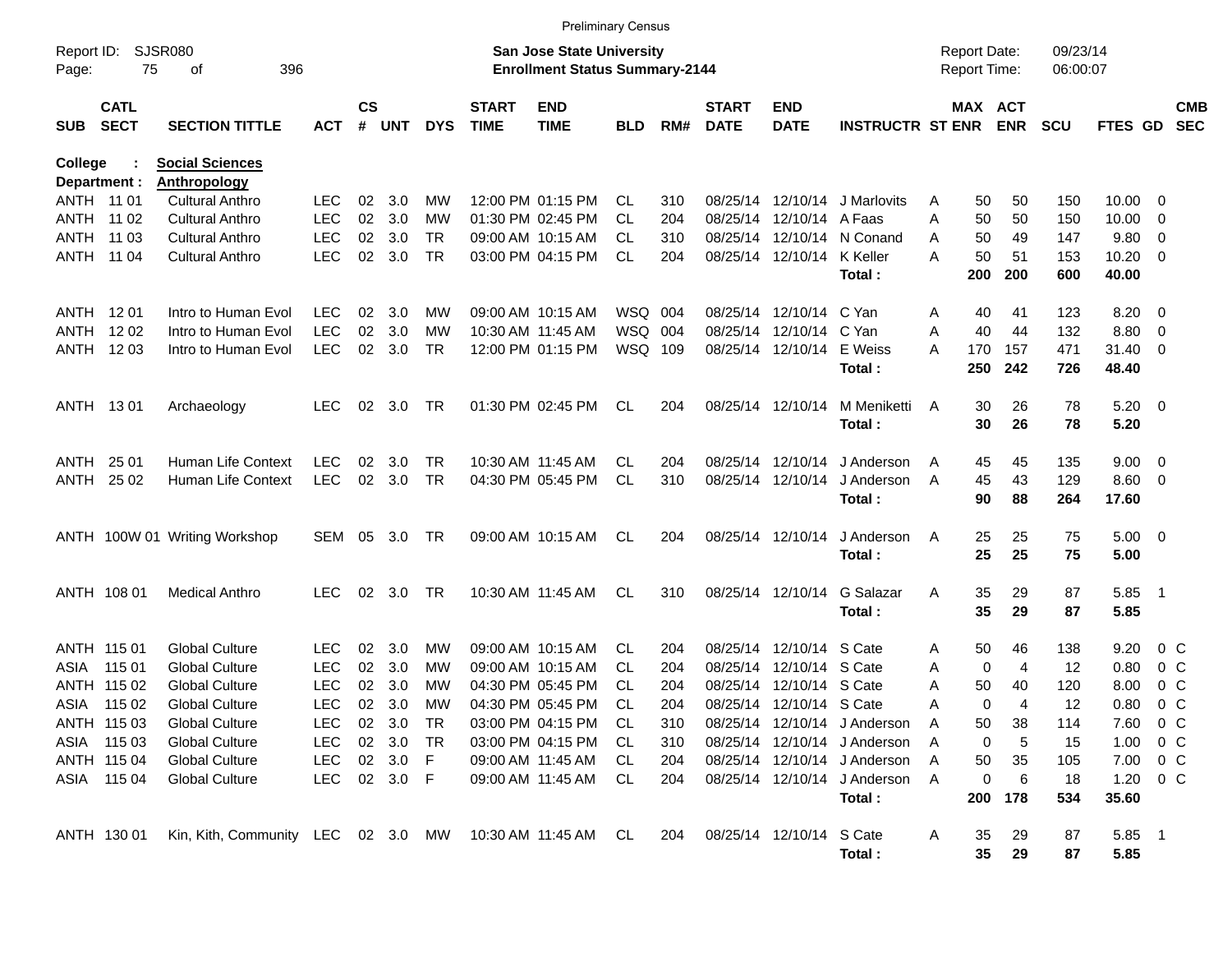|            |                                                 |                               |               |                |            |                              |                             |                                                                    | <b>Preliminary Census</b> |     |                             |                           |                                                       |                                     |                       |          |                      |                        |                            |                          |
|------------|-------------------------------------------------|-------------------------------|---------------|----------------|------------|------------------------------|-----------------------------|--------------------------------------------------------------------|---------------------------|-----|-----------------------------|---------------------------|-------------------------------------------------------|-------------------------------------|-----------------------|----------|----------------------|------------------------|----------------------------|--------------------------|
| Page:      | <b>SJSR080</b><br>Report ID:<br>76<br>396<br>οf |                               |               |                |            |                              |                             | San Jose State University<br><b>Enrollment Status Summary-2144</b> |                           |     |                             |                           |                                                       | <b>Report Date:</b><br>Report Time: |                       |          | 09/23/14<br>06:00:07 |                        |                            |                          |
| <b>SUB</b> | <b>CATL</b><br><b>SECT</b>                      | <b>SECTION TITTLE</b>         | <b>ACT</b>    | <b>CS</b><br># | <b>UNT</b> | <b>DYS</b>                   | <b>START</b><br><b>TIME</b> | <b>END</b><br><b>TIME</b>                                          | <b>BLD</b>                | RM# | <b>START</b><br><b>DATE</b> | <b>END</b><br><b>DATE</b> | <b>INSTRUCTR ST ENR</b>                               |                                     | MAX ACT<br><b>ENR</b> |          | <b>SCU</b>           | FTES GD                |                            | <b>CMB</b><br><b>SEC</b> |
|            | ANTH 131 01                                     | Theories of Cult              | <b>SEM</b>    | 05             | 3.0        | TR                           |                             | 03:00 PM 04:15 PM                                                  | WSQ 004                   |     |                             | 08/25/14 12/10/14         | R Gonzalez A<br>Total:                                |                                     | 40<br>40              | 40<br>40 | 120<br>120           | $8.00 \ 0$<br>8.00     |                            |                          |
|            | ANTH 134 01                                     | Systemic Leadership           | SEM           |                | 05 3.0 T   |                              |                             | 06:00 PM 08:45 PM                                                  | WSQ 004                   |     |                             | 08/25/14 12/10/14         | W Reckmeyer A<br>Total:                               |                                     | 25<br>25              | 16<br>16 | 48<br>48             | $3.40 \quad 4$<br>3.40 |                            |                          |
|            | ANTH 140 01                                     | <b>Human Sexuality</b>        | <b>LEC</b>    | 01             | 3.0        | MW                           |                             | 10:30 AM 11:45 AM                                                  | СL                        | 310 |                             | 08/25/14 12/10/14         | J Karpf                                               | Α                                   | 50                    | 30       | 90                   | 6.00                   | 0 C                        |                          |
| НS         | 140 01                                          | <b>Human Sexuality</b>        | <b>LEC</b>    | 01             | 3.0        | MW                           |                             | 10:30 AM 11:45 AM                                                  | СL                        | 310 |                             | 08/25/14 12/10/14 J Karpf |                                                       | A                                   | 0                     | 17       | 51                   | 3.40                   | $0\,$ C                    |                          |
|            | ANTH 140 02                                     | <b>Human Sexuality</b>        | <b>LEC</b>    | 01             | 3.0        | MW                           |                             | 03:00 PM 04:15 PM                                                  | CL                        | 310 |                             | 08/25/14 12/10/14         | J Marlovits                                           | A                                   | 50                    | 39       | 117                  | 7.80                   | $0\,$ C                    |                          |
| НS         | 140 02                                          | <b>Human Sexuality</b>        | <b>LEC</b>    | 01             | 3.0        | MW                           |                             | 03:00 PM 04:15 PM                                                  | СL                        | 310 |                             | 08/25/14 12/10/14         | J Marlovits                                           | Α                                   | 0                     | 10       | 30                   | 2.00                   | $0\,$ C                    |                          |
|            | ANTH 140 03                                     | <b>Human Sexuality</b>        | <b>LEC</b>    | 01             | 3.0        | м                            |                             | 06:00 PM 08:45 PM<br>06:00 PM 08:45 PM                             | СL                        | 204 |                             |                           | 08/25/14 12/10/14 Q McCrary                           | Α                                   | 50                    | 31       | 93                   | 6.20                   | $0\,$ C                    |                          |
| НS         | 140 03                                          | <b>Human Sexuality</b>        | <b>LEC</b>    | 01             | 3.0        | м                            |                             | 06:00 PM 08:45 PM                                                  | СL                        | 204 |                             |                           | 08/25/14 12/10/14 Q McCrary                           | Α                                   | 0                     | 16       | 48                   | 3.20                   | 0 <sup>o</sup>             |                          |
|            | ANTH 140 04                                     | <b>Human Sexuality</b>        | <b>LEC</b>    | 01             | 3.0<br>3.0 | $\mathsf{T}$<br>$\mathsf{T}$ |                             | 06:00 PM 08:45 PM                                                  | СL<br>CL                  | 204 |                             |                           | 08/25/14 12/10/14 K Martineau<br>12/10/14 K Martineau | A                                   | 50<br>$\Omega$        | 30<br>16 | 90                   | 6.00                   | $0\,$ C                    |                          |
| НS         | 140 04                                          | <b>Human Sexuality</b>        | <b>LEC</b>    | 01             | 3.0        | F                            |                             |                                                                    |                           | 204 | 08/25/14                    | 12/10/14                  |                                                       | A                                   |                       |          | 48                   | 3.20                   | $0\,$ C                    |                          |
| ANTH       | 140 05                                          | <b>Human Sexuality</b>        | <b>LEC</b>    | 01             |            | F                            |                             | 09:00 AM 11:45 AM                                                  | СL                        | 310 | 08/25/14                    |                           | K Martineau                                           | A                                   | 50<br>0               | 25<br>16 | 75<br>48             | 5.05                   | 1 C                        |                          |
| HS         | 140 05                                          | <b>Human Sexuality</b>        | <b>LEC</b>    | 01             | 3.0        |                              |                             | 09:00 AM 11:45 AM                                                  | <b>CL</b>                 | 310 |                             | 08/25/14 12/10/14         | K Martineau<br>Total:                                 | A<br>250                            | 230                   |          | 690                  | 3.30<br>46.15          | 2 C                        |                          |
|            | ANTH 143 01                                     | Cult & Adaptation             | <b>LEC</b>    | 02             | 3.0        | TR                           |                             | 10:30 AM 11:45 AM                                                  | WSQ 004                   |     |                             | 08/25/14 12/10/14         | M Meniketti                                           | A                                   | 35                    | 32       | 96                   | $6.40 \quad 0$         |                            |                          |
|            |                                                 |                               |               |                |            |                              |                             |                                                                    |                           |     |                             |                           | Total:                                                |                                     | 35                    | 32       | 96                   | 6.40                   |                            |                          |
|            | ANTH 144 01                                     | <b>Great Recession</b>        | <b>LEC</b>    |                | 3.0        |                              |                             |                                                                    |                           |     |                             |                           |                                                       | х                                   | 0                     | 0        | 0                    | $0.00 \t 0$            |                            |                          |
|            |                                                 |                               |               |                |            |                              |                             |                                                                    |                           |     |                             |                           | Total:                                                |                                     | 0                     | $\bf{0}$ | 0                    | 0.00                   |                            |                          |
|            | ANTH 146 01                                     | <b>Culture &amp; Conflict</b> | LEC           | 02             | 3.0        | МW                           |                             | 04:30 PM 05:45 PM                                                  | CL                        | 310 |                             | 08/25/14 12/10/14         | J Marlovits                                           | Α                                   | 45                    | 37       | 111                  | $7.40 \ 0$             |                            |                          |
|            |                                                 |                               |               |                |            |                              |                             |                                                                    |                           |     |                             |                           | Total:                                                |                                     | 45                    | 37       | 111                  | 7.40                   |                            |                          |
|            | ANTH 149 01                                     | Ethnographic Meth             | <b>LEC</b>    | 02             | 3.0        | MW                           |                             | 12:00 PM 01:15 PM                                                  | WSQ 004                   |     | 08/25/14                    | 12/10/14                  | C Darrah                                              | Α                                   | 40                    | 32       | 96                   | 6.50                   | $\overline{\phantom{0}}^2$ |                          |
|            | ANTH 149 02                                     | Ethnographic Meth             | <b>LEC</b>    | 02             | 3.0        | <b>MW</b>                    |                             | 12:00 PM 01:15 PM                                                  | WSQ 004                   |     |                             | 08/25/14 12/10/14         | R Gonzalez                                            | A                                   | 40                    | 19       | 57                   | 4.10                   | -6                         |                          |
|            |                                                 |                               |               |                |            |                              |                             |                                                                    |                           |     |                             |                           | Total:                                                |                                     | 80                    | 51       | 153                  | 10.60                  |                            |                          |
|            | ANTH 155 01                                     | Human Osteology               | LEC 04 3.0 TR |                |            |                              |                             | 09:00 AM 10:15 AM   WSQ   004                                      |                           |     |                             | 08/25/14 12/10/14 E Weiss |                                                       | Α                                   | 30                    | 28       | 84                   | 5.70 2                 |                            |                          |
|            |                                                 |                               |               |                |            |                              |                             |                                                                    |                           |     |                             |                           | Total:                                                |                                     | 30                    | 28       | 84                   | 5.70                   |                            |                          |
|            | ANTH 156 01                                     | Bioarchaeology                | SEM 05 3.0 TR |                |            |                              |                             | 01:30 PM 02:45 PM WSQ 004                                          |                           |     |                             | 08/25/14 12/10/14         | E Weiss                                               | Α                                   | 30                    | 23       | 69                   | 4.70 2                 |                            |                          |
|            |                                                 |                               |               |                |            |                              |                             |                                                                    |                           |     |                             |                           | Total:                                                |                                     | 30                    | 23       | 69                   | 4.70                   |                            |                          |
|            | ANTH 160 01                                     | Recon Lost Civs               | LEC.          |                | 02 3.0     | МW                           |                             | 01:30 PM 02:45 PM CL                                               |                           | 310 |                             |                           | 08/25/14 12/10/14 A Gonzalez A                        |                                     | 50                    | 47       | 141                  | $9.40 \quad 0$         |                            |                          |
|            | ANTH 160 02                                     | Recon Lost Civs               | LEC           |                | 02 3.0 TR  |                              |                             | 01:30 PM 02:45 PM                                                  | CL                        | 310 |                             |                           | 08/25/14 12/10/14 V Sanchez-ChA                       |                                     | 50                    | 50       | 150                  | $10.00 \t 0$           |                            |                          |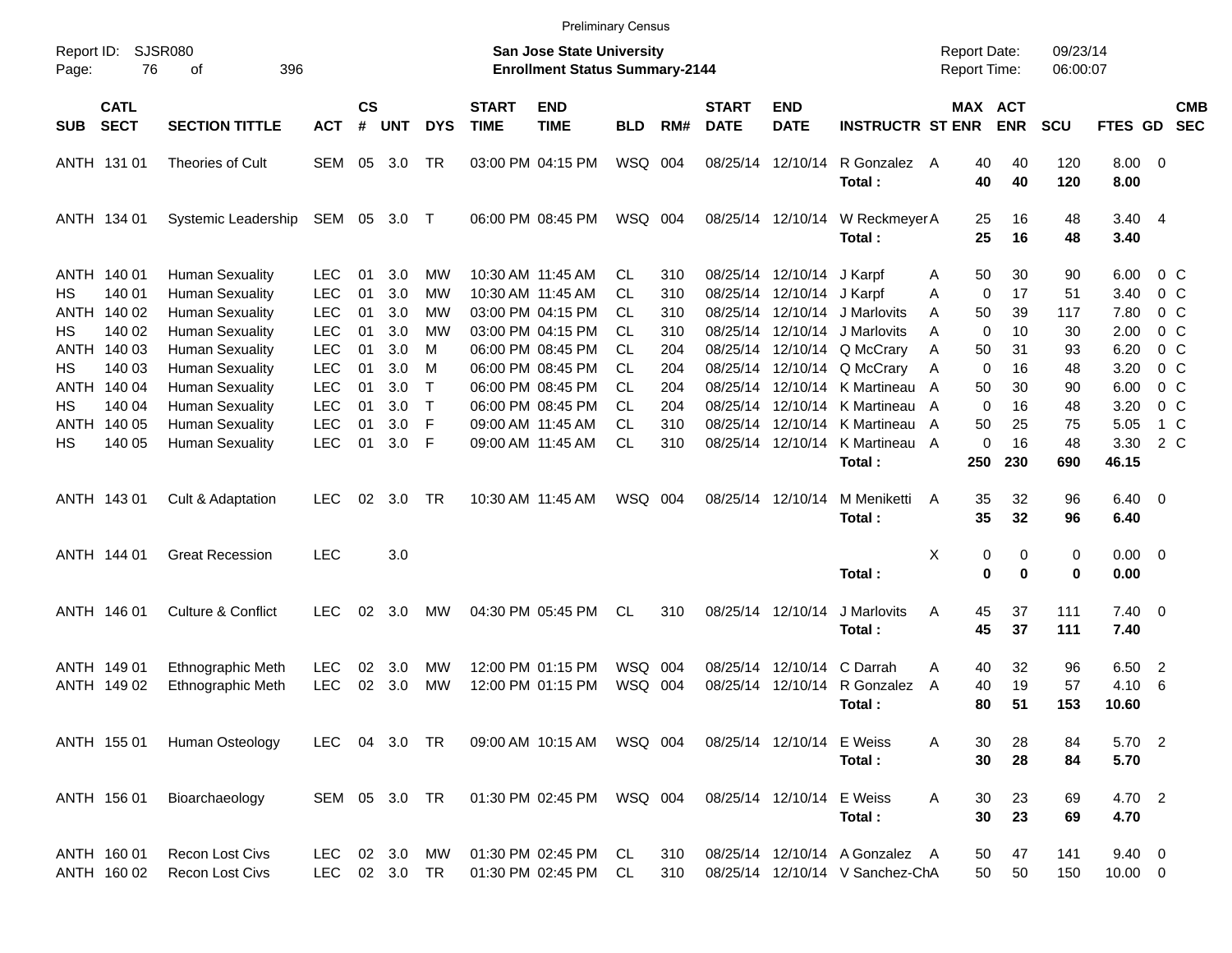|                     |                            |                             |              |                    |            |            |                             |                                                                           | <b>Preliminary Census</b> |     |                             |                           |                                            |                                     |                |                      |                     |         |                |
|---------------------|----------------------------|-----------------------------|--------------|--------------------|------------|------------|-----------------------------|---------------------------------------------------------------------------|---------------------------|-----|-----------------------------|---------------------------|--------------------------------------------|-------------------------------------|----------------|----------------------|---------------------|---------|----------------|
| Report ID:<br>Page: | 77                         | <b>SJSR080</b><br>396<br>οf |              |                    |            |            |                             | <b>San Jose State University</b><br><b>Enrollment Status Summary-2144</b> |                           |     |                             |                           |                                            | <b>Report Date:</b><br>Report Time: |                | 09/23/14<br>06:00:07 |                     |         |                |
| <b>SUB</b>          | <b>CATL</b><br><b>SECT</b> | <b>SECTION TITTLE</b>       | <b>ACT</b>   | $\mathsf{cs}$<br># | <b>UNT</b> | <b>DYS</b> | <b>START</b><br><b>TIME</b> | <b>END</b><br><b>TIME</b>                                                 | <b>BLD</b>                | RM# | <b>START</b><br><b>DATE</b> | <b>END</b><br><b>DATE</b> | <b>INSTRUCTR ST ENR</b>                    | MAX ACT                             | <b>ENR</b>     | <b>SCU</b>           | FTES GD SEC         |         | <b>CMB</b>     |
|                     | ANTH 160 03                | <b>Recon Lost Civs</b>      | <b>LEC</b>   | 02                 | 3.0        | <b>TR</b>  |                             | 04:30 PM 05:45 PM                                                         | CL                        | 204 |                             |                           | 08/25/14 12/10/14 V Sanchez-ChA            | 50                                  | 41             | 123                  | $8.20 \ 0$          |         |                |
|                     | ANTH 160 04                | Recon Lost Civs             | <b>LEC</b>   |                    | 3.0        |            |                             |                                                                           |                           |     |                             |                           |                                            | X<br>0                              | $\mathbf 0$    | 0                    | $0.00 \t 0$         |         |                |
|                     |                            |                             |              |                    |            |            |                             |                                                                           |                           |     |                             |                           | Total:                                     | 150                                 | 138            | 414                  | 27.60               |         |                |
|                     | ANTH 162 01                | Inca/Aztc/Maya Civ          | LEC.         |                    | 02 3.0     | TR         |                             | 12:00 PM 01:15 PM                                                         | WSQ 004                   |     |                             | 08/25/14 12/10/14         | M Meniketti<br>Total:                      | 40<br>A<br>40                       | 39<br>39       | 117<br>117           | $7.85$ 1<br>7.85    |         |                |
|                     |                            |                             |              |                    |            |            |                             |                                                                           |                           |     |                             |                           |                                            |                                     |                |                      |                     |         |                |
|                     | ANTH 180 01                | <b>Individual Studies</b>   | <b>SUP</b>   | 36                 | 4.0        | TBA        |                             |                                                                           |                           |     |                             | 08/25/14 12/10/14         |                                            | 0<br>A                              | 0              | 0                    | $0.00 \t 0$         |         |                |
|                     | ANTH 180 02                | <b>Individual Studies</b>   | <b>SUP</b>   | 36                 | 3.0        | <b>TBA</b> |                             |                                                                           |                           |     |                             |                           | 08/25/14 12/10/14 M Meniketti              | 3<br>A                              | 1              | 3                    | $0.20 \ 0$          |         |                |
|                     | ANTH 180 03                | <b>Individual Studies</b>   | <b>SUP</b>   | 36                 | 3.0        | <b>TBA</b> |                             |                                                                           |                           |     |                             |                           | 08/25/14 12/10/14 J English-Lu A<br>Total: | 5<br>8                              | 0<br>1         | 0<br>3               | $0.00 \t 0$<br>0.20 |         |                |
|                     | ANTH 184 01                | Directed Reading            | <b>SUP</b>   |                    | 36 3.0     | TBA        |                             |                                                                           |                           |     |                             | 08/25/14 12/10/14         |                                            | 0<br>Α                              | 0              | 0                    | $0.00 \t 0$         |         |                |
|                     |                            |                             |              |                    |            |            |                             |                                                                           |                           |     |                             |                           | Total:                                     | $\bf{0}$                            | $\bf{0}$       | 0                    | 0.00                |         |                |
|                     | ANTH 193 01                | Beh Science in Pract        | LEC          | 02                 | 3.0        | MW         |                             | 01:30 PM 02:45 PM                                                         | WSQ 004                   |     |                             | 08/25/14 12/10/14 S Cate  |                                            | 40<br>Α                             | 13             | 39                   | 2.60                | $0\,$ C |                |
|                     | PSYC 19301                 | <b>Beh Science in Pract</b> | <b>LEC</b>   | 02                 | 3.0        | MW         |                             | 01:30 PM 02:45 PM                                                         | WSQ 004                   |     |                             | 08/25/14 12/10/14 S Cate  |                                            | Α<br>0                              | 9              | 27                   | 1.80                |         | 0 <sup>o</sup> |
| SOCI                | 19301                      | <b>Beh Science in Pract</b> | <b>LEC</b>   | 02                 | 3.0        | MW         |                             | 01:30 PM 02:45 PM                                                         | WSQ 004                   |     |                             | 08/25/14 12/10/14 S Cate  |                                            | 0<br>A                              | 8              | 24                   | 1.60                |         | 0 <sup>o</sup> |
|                     | ANTH 193 02                | <b>Beh Science in Pract</b> | <b>LEC</b>   | 02                 | 3.0        | <b>TR</b>  |                             | 04:30 PM 05:45 PM                                                         | WSQ 004                   |     |                             |                           | 08/25/14 12/10/14 R Gonzalez               | 40<br>A                             | 9              | 27                   | 1.80                |         | 0 <sup>o</sup> |
|                     | PSYC 193 02                | <b>Beh Science in Pract</b> | <b>LEC</b>   | 02                 | 3.0        | <b>TR</b>  |                             | 04:30 PM 05:45 PM                                                         | WSQ 004                   |     |                             |                           | 08/25/14 12/10/14 R Gonzalez               | $\Omega$<br>A                       | 3              | 9                    | 0.60                |         | 0 <sup>o</sup> |
|                     | SOCI 193 02                | Beh Science in Pract        | LEC          |                    | 02 3.0     | <b>TR</b>  |                             | 04:30 PM 05:45 PM                                                         | WSQ 004                   |     |                             |                           | 08/25/14 12/10/14 R Gonzalez               | $\mathbf 0$<br>A                    | 6              | 18                   | 1.20                |         | 0 <sup>o</sup> |
|                     |                            |                             |              |                    |            |            |                             |                                                                           |                           |     |                             |                           | Total:                                     | 80                                  | 48             | 144                  | 9.60                |         |                |
|                     | ANTH 195 01                | Anthro Practicum            | <b>SUP</b>   | 36                 | 6.0        | TBA        |                             |                                                                           |                           |     |                             | 08/25/14 12/10/14         |                                            | 0<br>Α                              | 0              | 0                    | $0.00 \t 0$         |         |                |
|                     | ANTH 195 02                | Anthro Practicum            | <b>SUP</b>   | 36                 | 3.0        | F          |                             | 11:00 AM 01:35 PM                                                         | WSQ 002                   |     |                             |                           | 08/25/14 12/10/14 A Leventhal              | $\overline{7}$<br>A                 | 3              | 9                    | 0.65                | - 1     |                |
|                     | ANTH 195 03                | Anthro Practicum            | <b>SUP</b>   | 36                 | 3.0        | <b>TBA</b> |                             |                                                                           |                           |     |                             | 08/25/14 12/10/14         | R Gonzalez                                 | 10<br>A                             | 1              | 3                    | 0.25                | - 1     |                |
|                     |                            |                             |              |                    |            |            |                             |                                                                           |                           |     |                             |                           | Total:                                     | 17                                  | 4              | 12                   | 0.90                |         |                |
|                     | ANTH 198 01                | <b>Special Projects</b>     | <b>SUP</b>   | 25                 | 4.0        | <b>TBA</b> |                             |                                                                           |                           |     |                             | 08/25/14 12/10/14         |                                            | 0<br>A                              | 0              | 0                    | $0.00 \t 0$         |         |                |
|                     | ANTH 198 02                | <b>Special Projects</b>     | <b>SUP</b>   | 25                 | 3.0        | TBA        |                             |                                                                           |                           |     |                             |                           | 08/25/14 12/10/14 W Reckmeyer A            | 5                                   | 1              | 3                    | $0.20 \ 0$          |         |                |
|                     |                            |                             |              |                    |            |            |                             |                                                                           |                           |     |                             |                           | Total:                                     | 5                                   | $\blacksquare$ | 3                    | 0.20                |         |                |
|                     | ANTH 230 01                | Theory in Practice          | SEM 05 3.0 W |                    |            |            |                             | 06:00 PM 08:45 PM                                                         | WSQ 004                   |     |                             | 08/25/14 12/10/14         | A Faas                                     | 15<br>A                             | 12             | 36                   | 2.95 11             |         |                |
|                     |                            |                             |              |                    |            |            |                             |                                                                           |                           |     |                             |                           | Total:                                     | 15                                  | 12             | 36                   | 2.95                |         |                |
|                     | ANTH 231 01                | <b>Applications Core</b>    | SEM 04 3.0 M |                    |            |            |                             | 06:00 PM 08:45 PM                                                         | WSQ 004                   |     |                             | 08/25/14 12/10/14         | C Darrah                                   | 15<br>Α                             | 11             | 33                   | 2.75 11             |         |                |
|                     |                            |                             |              |                    |            |            |                             |                                                                           |                           |     |                             |                           | Total:                                     | 15                                  | 11             | 33                   | 2.75                |         |                |
|                     | ANTH 233 01                | <b>Fields Application</b>   | SEM 04 3.0 R |                    |            |            |                             | 06:00 PM 08:45 PM                                                         | WSQ 004                   |     |                             |                           | 08/25/14 12/10/14 G Salazar                | 15<br>A                             | $\overline{7}$ | 21                   | $1.75$ 7            |         |                |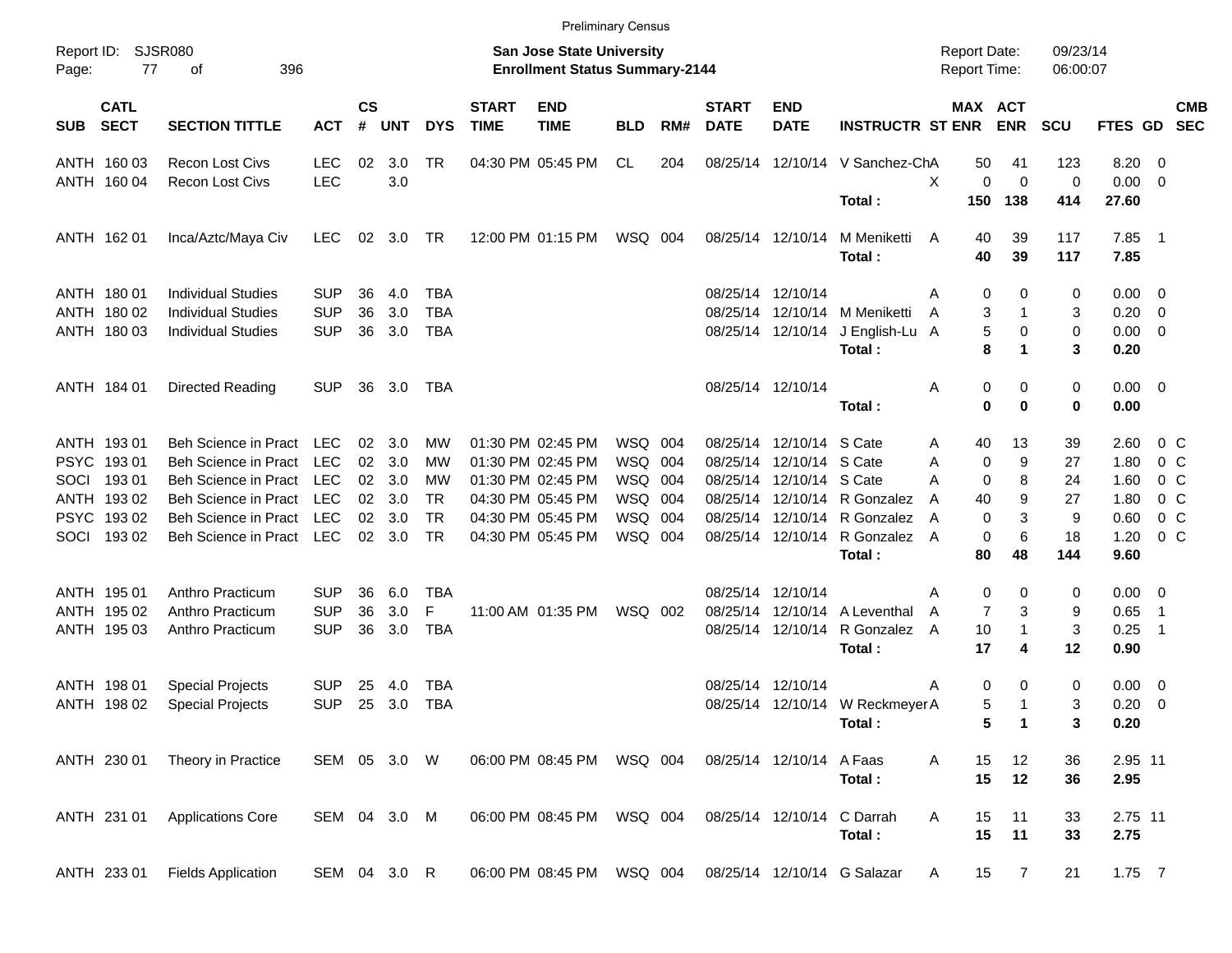|                            |                            |                                                        |                          |                    |            |                          |                             |                                                                           | <b>Preliminary Census</b> |     |                             |                           |                          |                                            |                                       |                        |                  |                                  |
|----------------------------|----------------------------|--------------------------------------------------------|--------------------------|--------------------|------------|--------------------------|-----------------------------|---------------------------------------------------------------------------|---------------------------|-----|-----------------------------|---------------------------|--------------------------|--------------------------------------------|---------------------------------------|------------------------|------------------|----------------------------------|
| Report ID:<br>Page:        | 78                         | SJSR080<br>396<br>οf                                   |                          |                    |            |                          |                             | <b>San Jose State University</b><br><b>Enrollment Status Summary-2144</b> |                           |     |                             |                           |                          | <b>Report Date:</b><br><b>Report Time:</b> |                                       | 09/23/14<br>06:00:07   |                  |                                  |
| <b>SUB</b>                 | <b>CATL</b><br><b>SECT</b> | <b>SECTION TITTLE</b>                                  | <b>ACT</b>               | $\mathsf{cs}$<br># | <b>UNT</b> | <b>DYS</b>               | <b>START</b><br><b>TIME</b> | <b>END</b><br><b>TIME</b>                                                 | <b>BLD</b>                | RM# | <b>START</b><br><b>DATE</b> | <b>END</b><br><b>DATE</b> | <b>INSTRUCTR ST ENR</b>  |                                            | <b>MAX ACT</b><br><b>ENR</b>          | <b>SCU</b>             | FTES GD          | <b>CMB</b><br><b>SEC</b>         |
|                            |                            |                                                        |                          |                    |            |                          |                             |                                                                           |                           |     |                             |                           | Total:                   | 15                                         | $\overline{7}$                        | 21                     | 1.75             |                                  |
| ANTH                       | 280 01<br>280 02           | <b>Individual Studies</b>                              | <b>SUP</b><br><b>SUP</b> | 25                 | 3.0        | <b>TBA</b><br><b>TBA</b> |                             |                                                                           |                           |     | 08/25/14<br>08/25/14        | 12/10/14<br>12/10/14      | R Gonzalez<br>E Weiss    | 10<br>A                                    | 4                                     | 12                     | 1.00             | - 4                              |
| <b>ANTH</b><br><b>ANTH</b> | 280 03                     | <b>Individual Studies</b><br><b>Individual Studies</b> | <b>SUP</b>               | 25<br>25           | 3.0<br>3.0 | <b>TBA</b>               |                             |                                                                           |                           |     | 08/25/14                    | 12/10/14                  | C Darrah                 | A<br>A                                     | $\overline{2}$<br>5<br>5<br>1         | 6<br>$\sqrt{3}$        | 0.50<br>0.25     | $\overline{2}$<br>$\overline{1}$ |
| <b>ANTH</b>                | 280 04                     | <b>Individual Studies</b>                              | <b>SUP</b>               | 25                 | 3.0        | <b>TBA</b>               |                             |                                                                           |                           |     | 08/25/14                    | 12/10/14                  | M Meniketti<br>Total:    | A<br>23                                    | 3<br>$\mathbf{3}$<br>10               | $\boldsymbol{9}$<br>30 | 0.75<br>2.50     | -3                               |
|                            |                            |                                                        |                          |                    |            |                          |                             |                                                                           |                           |     |                             |                           |                          |                                            |                                       |                        |                  |                                  |
| ANTH                       | 298 02                     | Anth Project                                           | <b>SUP</b>               | 25                 | 3.0        | <b>TBA</b>               |                             |                                                                           |                           |     | 08/25/14                    | 12/10/14                  | C Darrah                 | 10<br>A<br>A                               | 0                                     | 0                      | 0.00             | $\overline{\mathbf{0}}$          |
| ANTH                       | 298 03                     | Anth Project                                           | <b>SUP</b>               | 25                 | 3.0        | <b>TBA</b>               |                             |                                                                           |                           |     | 08/25/14                    | 12/10/14                  | Total:                   | 15                                         | $\overline{2}$<br>5<br>$\overline{2}$ | 6<br>6                 | 0.50<br>0.50     | $\overline{2}$                   |
| ANTH                       | 299 01                     | Master's Thesis                                        | <b>SUP</b>               | 25                 | 6.0        | <b>TBA</b>               |                             |                                                                           |                           |     | 08/25/14                    | 12/10/14                  |                          | A                                          | 0<br>0                                | 0                      | 0.00             | $\overline{0}$                   |
| ANTH                       | 299 03                     | <b>Master's Thesis</b>                                 | <b>SUP</b>               | 25                 | 3.0        | <b>TBA</b>               |                             |                                                                           |                           |     | 08/25/14                    | 12/10/14                  | C Darrah                 | A                                          | 5<br>$\mathbf 1$                      | 3                      | 0.25             | $\overline{1}$                   |
| ANTH                       | 299 04                     | Master's Thesis                                        | <b>SUP</b>               | 25                 | 3.0        | <b>TBA</b>               |                             |                                                                           |                           |     | 08/25/14                    | 12/10/14                  | M Meniketti<br>Total:    | A                                          | 3<br>8<br>$\mathbf{2}$                | 3<br>6                 | 0.25<br>0.50     | $\overline{1}$                   |
|                            | ORGS 101 01                | People/Organzation                                     | <b>LEC</b>               | 03                 | 4.0        | МW                       |                             | 12:00 PM 01:15 PM                                                         | CL.                       | 204 | 08/25/14                    | 12/10/14                  | A Faas                   | 35<br>A                                    | 5                                     | 15                     | 1.33             | $\overline{\mathbf{0}}$          |
|                            | ORGS 101 02                | People/Organzation                                     | <b>ACT</b>               | 07                 | 0.0        | F                        |                             | 09:00 AM 11:00 AM                                                         | <b>WSQ</b>                | 004 | 08/25/14                    | 12/10/14                  | A Faas<br>Total:         | 30<br>A<br>65                              | $\sqrt{5}$<br>10                      | $\sqrt{5}$<br>20       | 0.00<br>1.33     | $\overline{0}$                   |
|                            | Department :               | Anthropology                                           |                          |                    |            |                          |                             |                                                                           |                           |     |                             | <b>Lower Division:</b>    | <b>Department Total:</b> | 1856<br>570                                | 1559<br>556                           | 4667<br>1668           | 314.48<br>111.20 |                                  |

**Upper Division : 1195 959 2867 192.33**

**Graduate Division :**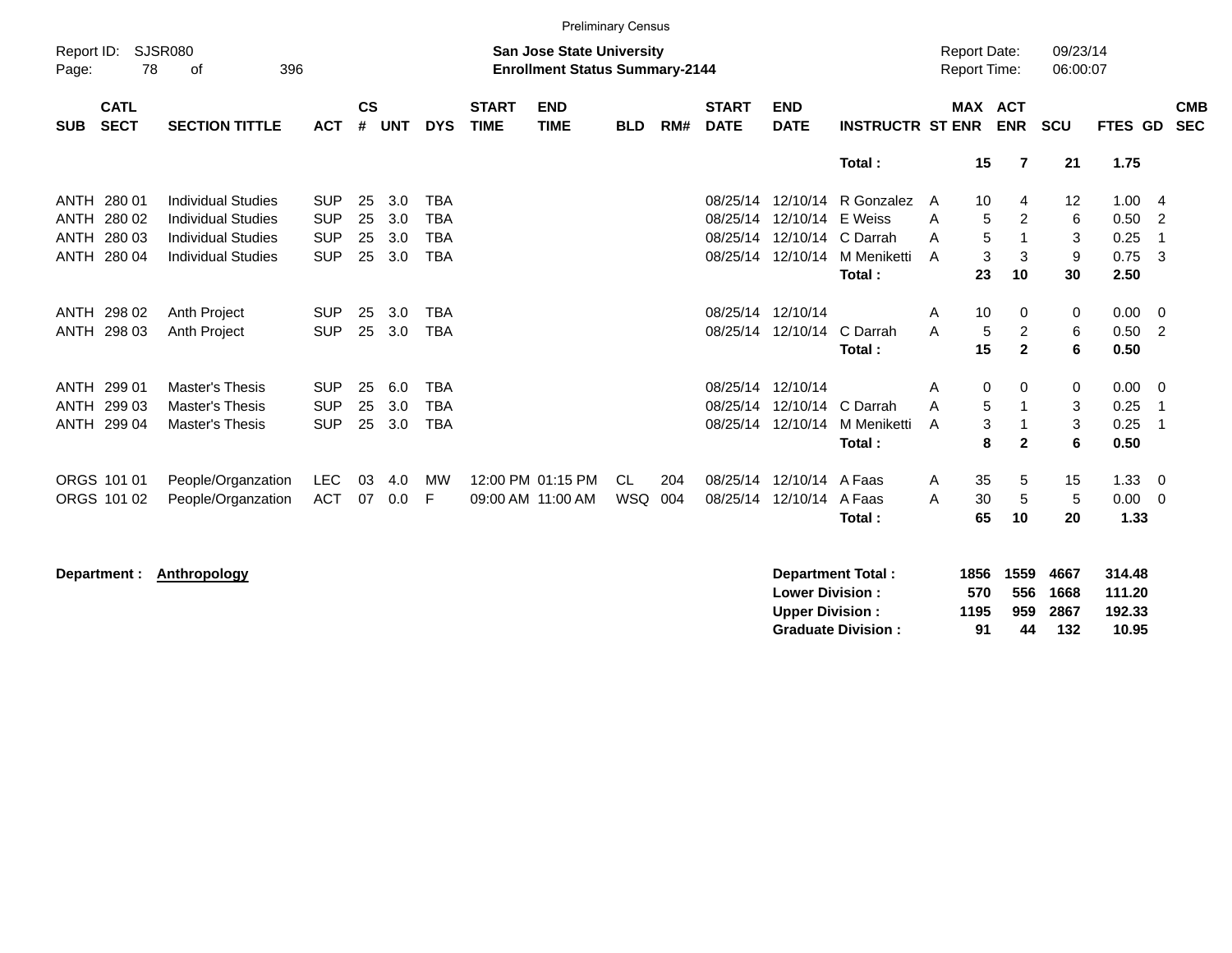|                     |                            |                                                           |            |                 |            |              |                             | <b>Preliminary Census</b>                                                 |                |     |                             |                                                  |                                                       |                                     |                       |                             |                        |                                 |                          |                          |
|---------------------|----------------------------|-----------------------------------------------------------|------------|-----------------|------------|--------------|-----------------------------|---------------------------------------------------------------------------|----------------|-----|-----------------------------|--------------------------------------------------|-------------------------------------------------------|-------------------------------------|-----------------------|-----------------------------|------------------------|---------------------------------|--------------------------|--------------------------|
| Report ID:<br>Page: | 79                         | <b>SJSR080</b><br>396<br>of                               |            |                 |            |              |                             | <b>San Jose State University</b><br><b>Enrollment Status Summary-2144</b> |                |     |                             |                                                  |                                                       | <b>Report Date:</b><br>Report Time: |                       |                             | 09/23/14<br>06:00:07   |                                 |                          |                          |
| <b>SUB</b>          | <b>CATL</b><br><b>SECT</b> | <b>SECTION TITTLE</b>                                     | <b>ACT</b> | <b>CS</b><br>#  | <b>UNT</b> | <b>DYS</b>   | <b>START</b><br><b>TIME</b> | <b>END</b><br><b>TIME</b>                                                 | <b>BLD</b>     | RM# | <b>START</b><br><b>DATE</b> | <b>END</b><br><b>DATE</b>                        | <b>INSTRUCTR ST ENR</b>                               |                                     |                       | MAX ACT<br><b>ENR</b>       | <b>SCU</b>             | FTES GD                         |                          | <b>CMB</b><br><b>SEC</b> |
| College             | Department :               | <b>Social Sciences</b><br><b>African American Studies</b> |            |                 |            |              |                             |                                                                           |                |     |                             |                                                  |                                                       |                                     |                       |                             |                        |                                 |                          |                          |
| AFAM                | 2A 01                      | AfAm & Dev Am His/GvLEC                                   |            | 02              | 3.0        | <b>TR</b>    |                             | 09:00 AM 10:15 AM                                                         | <b>DMH</b>     | 234 |                             | 08/25/14 12/10/14                                | R Wilson                                              | Α                                   | 40                    | 41                          | 123                    | 8.20                            | $\overline{\phantom{0}}$ |                          |
| <b>AFAM</b>         | 2A 02                      | AfAm & Dev Am His/GvLEC                                   |            | 02              | 3.0        | W            |                             | 06:00 PM 08:45 PM                                                         | <b>CL</b>      | 324 | 08/25/14                    | 12/10/14                                         | S Millner                                             | A                                   | 30                    | 28                          | 84                     | 5.60                            | $\overline{0}$           |                          |
| AFAM                | 2A 03                      | AfAm & Dev Am His/GyLEC                                   |            | 02 <sub>2</sub> | 3.0        | W            |                             | 06:00 PM 08:45 PM                                                         | <b>CL</b>      | 324 |                             | 08/25/14 12/10/14                                | K White<br>Total:                                     | A                                   | 30<br>100             | 18<br>87                    | 54<br>261              | 3.60<br>17.40                   | $\overline{\mathbf{0}}$  |                          |
|                     | AFAM 111 01                | <b>African Nations</b>                                    | <b>LEC</b> | 02              | 3.0        | $\mathsf{T}$ |                             | 06:00 PM 08:45 PM                                                         | <b>CL</b>      | 111 | 08/25/14 12/10/14           |                                                  | R Wilson<br>Total:                                    | A                                   | 30<br>30              | 18<br>18                    | 54<br>54               | $3.60 \ 0$<br>3.60              |                          |                          |
|                     | AFAM 120 01                | Soc Black Comm                                            | <b>LEC</b> | 02              | 3.0        | MW           |                             | 10:30 AM 11:45 AM                                                         | <b>CL</b>      | 243 |                             | 08/25/14 12/10/14                                | F DuCros<br>Total:                                    | A                                   | 30<br>30              | 19<br>19                    | 57<br>57               | $3.80\ 0$<br>3.80               |                          |                          |
|                     | AFAM 137 01                | <b>Relig Blk Communty</b>                                 | LEC        | 02              | 3.0        | MW           |                             | 01:30 PM 02:45 PM                                                         | WSQ 208        |     | 08/25/14                    | 12/10/14                                         | R Wilson                                              | A                                   | 30                    | 18                          | 54                     | 3.60                            | 0 <sup>C</sup>           |                          |
| <b>RELS</b>         | 13701                      | Relig Blk Communty                                        | <b>LEC</b> | 02              | 3.0        | <b>MW</b>    |                             | 01:30 PM 02:45 PM                                                         | <b>WSQ 208</b> |     |                             | 08/25/14 12/10/14                                | R Wilson<br>Total:                                    | A                                   | $\mathbf 0$<br>30     | $\overline{c}$<br>20        | 6<br>60                | 0.40<br>4.00                    | $0\,C$                   |                          |
|                     | AFAM 180 01                | <b>Individual Studies</b>                                 | <b>SUP</b> | 36              | 3.0        | <b>TBA</b>   |                             |                                                                           |                |     |                             | 08/25/14 12/10/14                                | R Wilson<br>Total:                                    | Α                                   | 3<br>3                | -1                          | 3<br>3                 | $0.20 \ 0$<br>0.20              |                          |                          |
|                     | Department :               | <b>African American Studies</b>                           |            |                 |            |              |                             |                                                                           |                |     |                             | <b>Lower Division:</b><br><b>Upper Division:</b> | <b>Department Total:</b><br><b>Graduate Division:</b> |                                     | 193<br>100<br>93<br>0 | 145<br>87<br>58<br>$\bf{0}$ | 435<br>261<br>174<br>0 | 29.00<br>17.40<br>11.60<br>0.00 |                          |                          |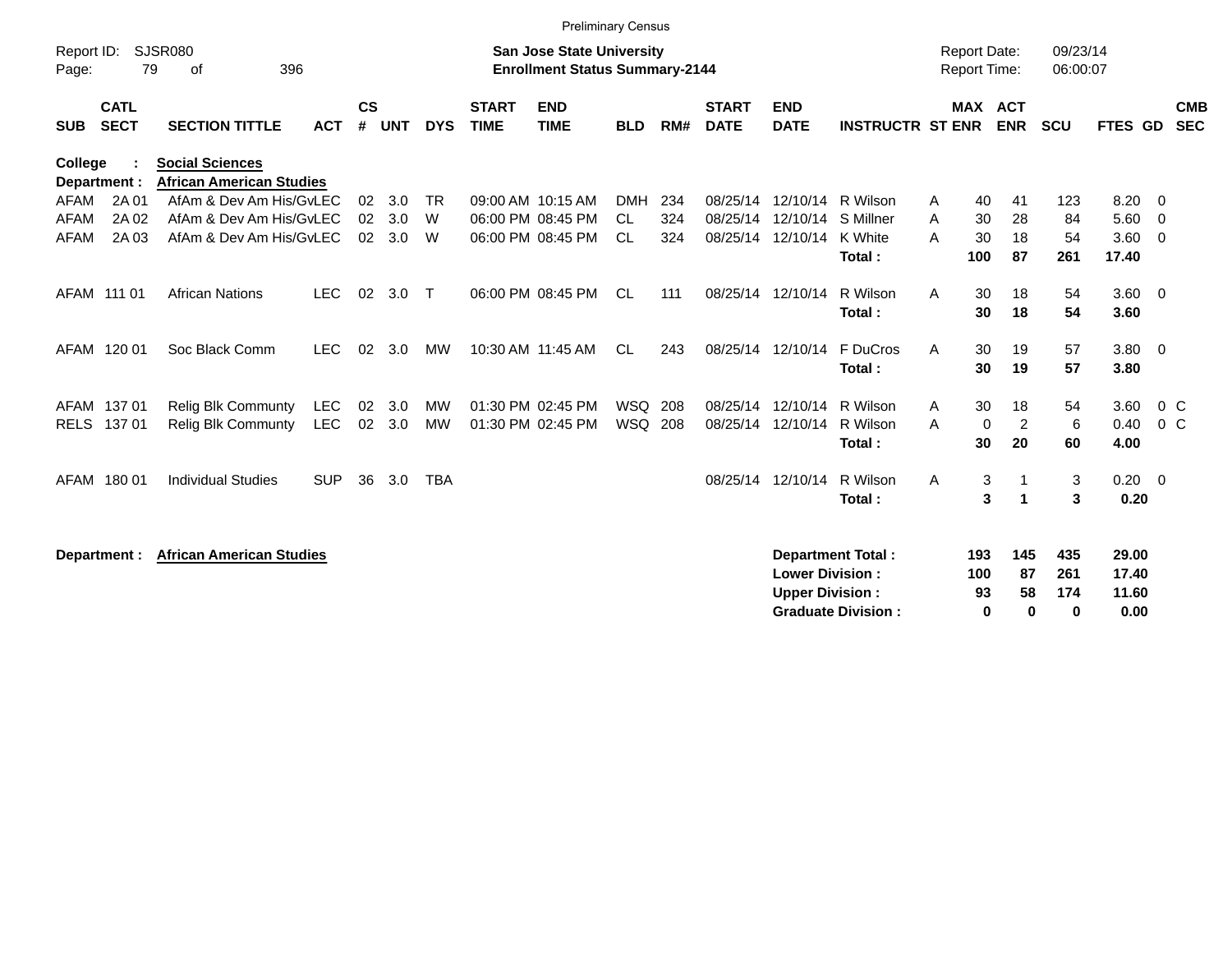|                     |                            |                        |            |                        |        |            |                             | <b>Preliminary Census</b>                                                 |            |     |                             |                                |                                  |                                            |                       |                      |                |     |                          |
|---------------------|----------------------------|------------------------|------------|------------------------|--------|------------|-----------------------------|---------------------------------------------------------------------------|------------|-----|-----------------------------|--------------------------------|----------------------------------|--------------------------------------------|-----------------------|----------------------|----------------|-----|--------------------------|
| Report ID:<br>Page: | 80                         | <b>SJSR080</b><br>οf   | 396        |                        |        |            |                             | <b>San Jose State University</b><br><b>Enrollment Status Summary-2144</b> |            |     |                             |                                |                                  | <b>Report Date:</b><br><b>Report Time:</b> |                       | 09/23/14<br>06:00:07 |                |     |                          |
| <b>SUB</b>          | <b>CATL</b><br><b>SECT</b> | <b>SECTION TITTLE</b>  | <b>ACT</b> | $\mathbf{c}\mathbf{s}$ | # UNT  | <b>DYS</b> | <b>START</b><br><b>TIME</b> | <b>END</b><br><b>TIME</b>                                                 | <b>BLD</b> | RM# | <b>START</b><br><b>DATE</b> | <b>END</b><br><b>DATE</b>      | <b>INSTRUCTR ST ENR</b>          |                                            | MAX ACT<br><b>ENR</b> | <b>SCU</b>           | <b>FTES GD</b> |     | <b>CMB</b><br><b>SEC</b> |
| <b>College</b>      |                            | <b>Social Sciences</b> |            |                        |        |            |                             |                                                                           |            |     |                             |                                |                                  |                                            |                       |                      |                |     |                          |
| Department :        |                            | <b>Economics</b>       |            |                        |        |            |                             |                                                                           |            |     |                             |                                |                                  |                                            |                       |                      |                |     |                          |
| <b>ECON</b>         | 1A 01                      | Prin of Econ           | <b>LEC</b> | 02                     | 4.0    | МW         |                             | 07:30 AM 08:45 AM                                                         | DMH 160    |     | 08/25/14                    | 12/10/14 M Brady               |                                  | 45<br>A                                    | 48                    | 144                  | 12.80          | 0   |                          |
| <b>ECON</b>         | 1A 02                      | Prin of Econ           | <b>ACT</b> | 08                     | 0.0    | TBA        |                             |                                                                           |            |     | 08/25/14                    | 12/10/14 M Brady               |                                  | A<br>45                                    | 48                    | 48                   | 0.00           | 0   |                          |
| <b>ECON</b>         | 1A 03                      | Prin of Econ           | <b>LEC</b> | 02                     | 4.0    | MW         |                             | 09:00 AM 10:15 AM                                                         | DMH 166    |     |                             | 08/25/14 12/10/14 C Haight     |                                  | A<br>45                                    | 45                    | 135                  | 12.00          | 0   |                          |
| <b>ECON</b>         | 1A 04                      | Prin of Econ           | <b>ACT</b> | 08                     | 0.0    | TBA        |                             |                                                                           |            |     |                             | 08/25/14 12/10/14 C Haight     |                                  | A<br>45                                    | 45                    | 45                   | 0.00           | 0   |                          |
| <b>ECON</b>         | 1A 05                      | Prin of Econ           | <b>LEC</b> | 02                     | 4.0    | МW         |                             | 10:30 AM 11:45 AM                                                         | DMH 166    |     |                             |                                | 08/25/14 12/10/14 J Pogodzinsk A | 45                                         | 48                    | 144                  | 12.80          | 0   |                          |
| <b>ECON</b>         | 1A 06                      | Prin of Econ           | <b>ACT</b> | 08                     | 0.0    | TBA        |                             |                                                                           |            |     |                             |                                | 08/25/14 12/10/14 J Pogodzinsk A | 45                                         | 48                    | 48                   | 0.00           | 0   |                          |
| <b>ECON</b>         | 1A 07                      | Prin of Econ           | <b>LEC</b> | 02                     | 4.0    | <b>MW</b>  |                             | 12:00 PM 01:15 PM                                                         | DMH 166    |     |                             |                                | 08/25/14 12/10/14 J Pogodzinsk A | 45                                         | 49                    | 147                  | 13.07          | 0   |                          |
| <b>ECON</b>         | 1A 08                      | Prin of Econ           | <b>ACT</b> | 08                     | 0.0    | <b>TBA</b> |                             |                                                                           |            |     |                             | 08/25/14 12/10/14              | J Pogodzinsk A                   | 45                                         | 49                    | 49                   | 0.00           | 0   |                          |
| <b>ECON</b>         | 1A 09                      | Prin of Econ           | <b>LEC</b> | 02                     | 4.0    | МW         |                             | 01:30 PM 02:45 PM                                                         | DMH 166    |     | 08/25/14                    | 12/10/14 R Liu                 |                                  | A<br>45                                    | 45                    | 135                  | 12.00          | 0   |                          |
| <b>ECON</b>         | 1A 10                      | Prin of Econ           | <b>ACT</b> | 08                     | 0.0    | TBA        |                             |                                                                           |            |     | 08/25/14                    | 12/10/14 R Liu                 |                                  | 45<br>A                                    | 45                    | 45                   | 0.00           | 0   |                          |
| <b>ECON</b>         | 1A 11                      | Prin of Econ           | <b>LEC</b> | 02                     | 4.0    | м          |                             | 06:30 PM 09:15 PM                                                         | DMH 160    |     | 08/25/14                    | 12/10/14 N Malek               |                                  | 45<br>A                                    | 43                    | 129                  | 11.47          | 0   |                          |
| <b>ECON</b>         | 1A 12                      | Prin of Econ           | <b>ACT</b> | 08                     | 0.0    | TBA        |                             |                                                                           |            |     | 08/25/14                    | 12/10/14 N Malek               |                                  | 45<br>A                                    | 43                    | 43                   | 0.00           | 0   |                          |
| <b>ECON</b>         | 1A 13                      | Prin of Econ           | <b>LEC</b> | 02                     | 4.0    | TR         |                             | 07:30 AM 08:45 AM                                                         | DMH 160    |     | 08/25/14                    |                                | 12/10/14 N Nguyen                | 45<br>A                                    | 45                    | 135                  | 12.00          | 0   |                          |
| <b>ECON</b>         | 1A 14                      | Prin of Econ           | <b>ACT</b> | 08                     | 0.0    | TBA        |                             |                                                                           |            |     |                             |                                | 08/25/14 12/10/14 N Nguyen       | A<br>45                                    | 45                    | 45                   | 0.00           | 0   |                          |
| <b>ECON</b>         | 1A 15                      | Prin of Econ           | <b>LEC</b> | 02                     | 4.0    | TR         |                             | 09:00 AM 10:15 AM                                                         | DMH 160    |     | 08/25/14                    | 12/10/14 S Jerbic              |                                  | A<br>45                                    | 43                    | 129                  | 11.47          | - 0 |                          |
| <b>ECON</b>         | 1A 16                      | Prin of Econ           | <b>ACT</b> | 08                     | 0.0    | TBA        |                             |                                                                           |            |     | 08/25/14                    | 12/10/14 S Jerbic              |                                  | 45<br>A                                    | 43                    | 43                   | 0.00           | 0   |                          |
| <b>ECON</b>         | 1A 17                      | Prin of Econ           | <b>LEC</b> | 02                     | 4.0    | TR         |                             | 10:30 AM 11:45 AM                                                         | DMH 160    |     | 08/25/14                    |                                | 12/10/14 F Foldvary              | 45<br>A                                    | 46                    | 138                  | 12.27          | 0   |                          |
| <b>ECON</b>         | 1A 18                      | Prin of Econ           | <b>ACT</b> | 08                     | 0.0    | TBA        |                             |                                                                           |            |     |                             |                                | 08/25/14 12/10/14 F Foldvary     | A<br>45                                    | 46                    | 46                   | 0.00           | 0   |                          |
| <b>ECON</b>         | 1A 19                      | Prin of Econ           | <b>LEC</b> | 02                     | 4.0    | TR         |                             | 12:00 PM 01:15 PM                                                         | DMH 160    |     | 08/25/14                    | 12/10/14 Y Shieh               |                                  | A<br>45                                    | 45                    | 135                  | 12.00          | 0   |                          |
| <b>ECON</b>         | 1A 20                      | Prin of Econ           | <b>ACT</b> | 08                     | 0.0    | TBA        |                             |                                                                           |            |     | 08/25/14                    | 12/10/14 Y Shieh               |                                  | 45<br>A                                    | 45                    | 45                   | 0.00           | 0   |                          |
| <b>ECON</b>         | 1A 21                      | Prin of Econ           | <b>LEC</b> | 02                     | 4.0    | TR         |                             | 01:30 PM 02:45 PM                                                         | DMH 166    |     | 08/25/14                    | 12/10/14 S Jerbic              |                                  | 45<br>A                                    | 43                    | 129                  | 11.47          | 0   |                          |
| <b>ECON</b>         | 1A 22                      | Prin of Econ           | <b>ACT</b> | 08                     | 0.0    | <b>TBA</b> |                             |                                                                           |            |     |                             | 08/25/14 12/10/14 S Jerbic     |                                  | 45<br>A                                    | 43                    | 43                   | 0.00           | 0   |                          |
| <b>ECON</b>         | 1A 23                      | Prin of Econ           | <b>LEC</b> |                        | 4.0    |            |                             |                                                                           |            |     |                             |                                |                                  | X                                          | 0<br>0                | 0                    | 0.00           | 0   |                          |
| <b>ECON</b>         | 1A 24                      | Prin of Econ           | <b>ACT</b> |                        | 0.0    |            |                             |                                                                           |            |     |                             |                                |                                  | х                                          | 0<br>0                | 0                    | 0.00           | 0   |                          |
| <b>ECON</b>         | 1A 41                      | Prin of Econ           | <b>LEC</b> |                        | 4.0    |            |                             |                                                                           |            |     |                             |                                |                                  | х                                          | 0<br>0                | 0                    | 0.00           | 0   |                          |
| <b>ECON</b>         | 1A 42                      | Prin of Econ           | <b>ACT</b> |                        | 0.0    |            |                             |                                                                           |            |     |                             |                                |                                  | X                                          | 0<br>0                | 0                    | 0.00           | 0   |                          |
| <b>ECON</b>         | 1A43                       | Prin of Econ           | <b>LEC</b> | 02                     | 4.0    | TBA        |                             |                                                                           | <b>OFF</b> |     | CAMP 08/25/14               | 12/10/14                       | T Means                          | 12<br>A                                    | 9                     | 27                   | 2.40           | 0   |                          |
| <b>ECON</b>         | 1A 44                      | Prin of Econ           | <b>ACT</b> | 08                     | 0.0    | TBA        |                             |                                                                           | <b>OFF</b> |     |                             | CAMP 08/25/14 12/10/14 T Means |                                  | 12<br>A                                    | 9                     | 9                    | 0.00           | 0   |                          |
|                     |                            |                        |            |                        |        |            |                             |                                                                           |            |     |                             |                                | Total:                           |                                            | 1014 1018             |                      | 2036 135.73    |     |                          |
|                     |                            |                        |            |                        |        |            |                             |                                                                           |            |     |                             |                                |                                  |                                            |                       |                      |                |     |                          |
|                     | ECON 1B01                  | Prin of Econ           | LEC.       |                        | 02 4.0 | МW         |                             | 07:30 AM 08:45 AM DMH 166                                                 |            |     |                             | 08/25/14 12/10/14 J Lang       |                                  | 45<br>A                                    | 48                    | 144                  | 12.87 1        |     |                          |
| ECON                | 1B 02                      | Prin of Econ           | ACT        |                        | 08 0.0 | TBA        |                             |                                                                           |            |     |                             | 08/25/14 12/10/14 J Lang       |                                  | 45<br>A                                    | 48                    | 48                   | $0.00$ 1       |     |                          |
| ECON                | 1B 03                      | Prin of Econ           | <b>LEC</b> |                        | 02 4.0 | МW         |                             | 09:00 AM 10:15 AM DMH 160                                                 |            |     |                             | 08/25/14 12/10/14 G Lang       |                                  | 45<br>A                                    | 44                    | 132                  | 11.73 0        |     |                          |
| <b>ECON</b>         | 1B 04                      | Prin of Econ           | ACT        |                        | 08 0.0 | TBA        |                             |                                                                           |            |     |                             | 08/25/14 12/10/14 G Lang       |                                  | 45<br>A                                    | 44                    | 44                   | $0.00 \t 0$    |     |                          |
| ECON                | 1B 05                      | Prin of Econ           | <b>LEC</b> |                        | 02 4.0 | МW         |                             | 10:30 AM 11:45 AM                                                         | DMH 160    |     |                             | 08/25/14 12/10/14 G Lang       |                                  | 45<br>A                                    | 44                    | 132                  | 11.80 1        |     |                          |
|                     | ECON 1B 06                 | Prin of Econ           | ACT        |                        | 08 0.0 | TBA        |                             |                                                                           |            |     |                             | 08/25/14 12/10/14 G Lang       |                                  | 45<br>A                                    | 44                    | 44                   | $0.00$ 1       |     |                          |
|                     | ECON 1B07                  | Prin of Econ           | LEC 02 4.0 |                        |        | MW         |                             | 12:00 PM 01:15 PM DMH 160                                                 |            |     |                             | 08/25/14 12/10/14 M Brady      |                                  | 45<br>A                                    | 51                    | 153                  | 13.60 0        |     |                          |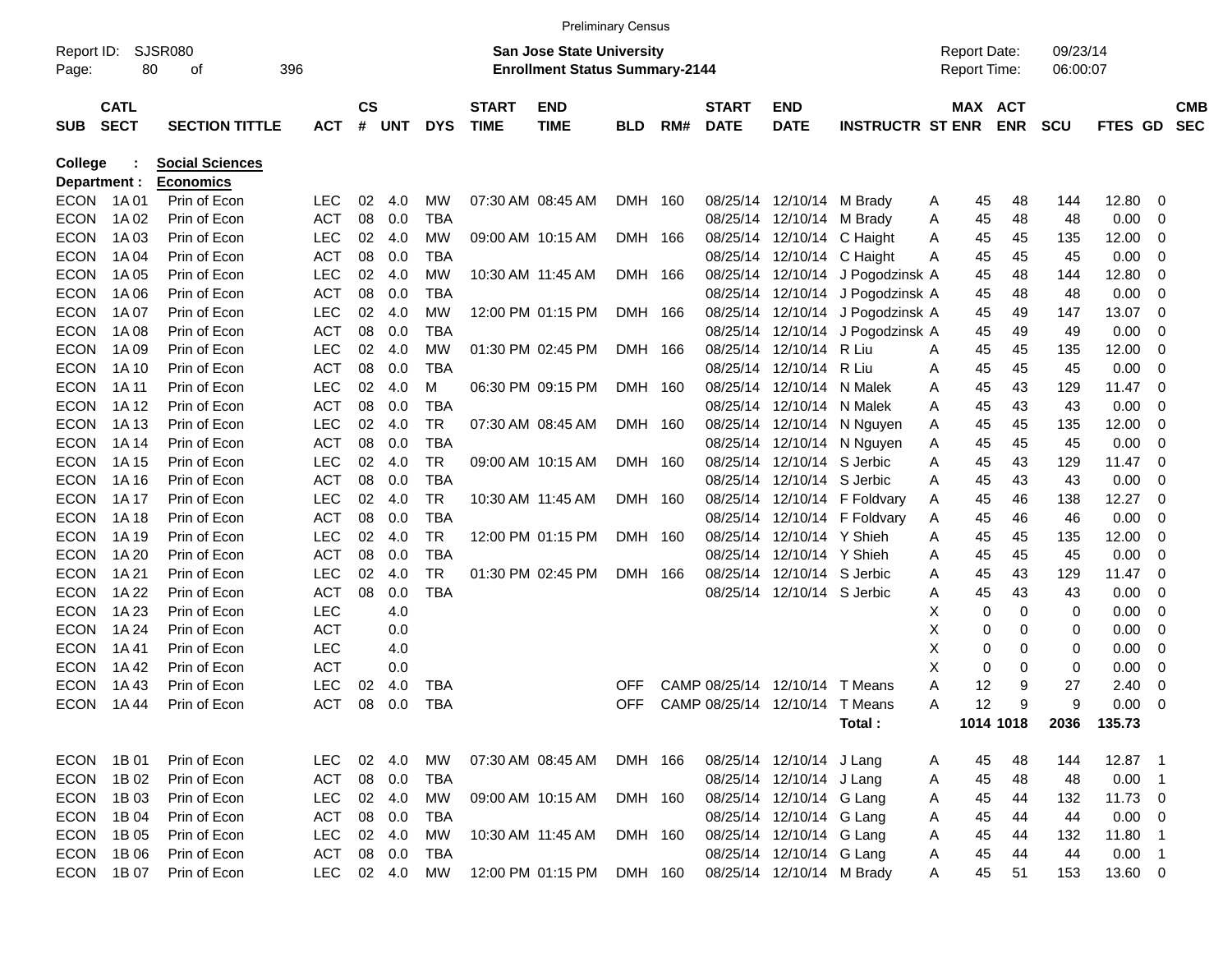|                                          |                                                |            |                |            |            |                             |                                                                           | <b>Preliminary Census</b> |     |                                |                            |                                |              |                 |                                            |                      |               |                         |            |
|------------------------------------------|------------------------------------------------|------------|----------------|------------|------------|-----------------------------|---------------------------------------------------------------------------|---------------------------|-----|--------------------------------|----------------------------|--------------------------------|--------------|-----------------|--------------------------------------------|----------------------|---------------|-------------------------|------------|
| Report ID:<br>81<br>Page:                | SJSR080<br>396<br>οf                           |            |                |            |            |                             | <b>San Jose State University</b><br><b>Enrollment Status Summary-2144</b> |                           |     |                                |                            |                                |              |                 | <b>Report Date:</b><br><b>Report Time:</b> | 09/23/14<br>06:00:07 |               |                         |            |
| <b>CATL</b><br><b>SECT</b><br><b>SUB</b> | <b>SECTION TITTLE</b>                          | <b>ACT</b> | <b>CS</b><br># | <b>UNT</b> | <b>DYS</b> | <b>START</b><br><b>TIME</b> | <b>END</b><br><b>TIME</b>                                                 | <b>BLD</b>                | RM# | <b>START</b><br><b>DATE</b>    | <b>END</b><br><b>DATE</b>  | <b>INSTRUCTR ST ENR</b>        |              |                 | MAX ACT<br><b>ENR</b>                      | <b>SCU</b>           | FTES GD SEC   |                         | <b>CMB</b> |
| ECON<br>1B 08                            | Prin of Econ                                   | <b>ACT</b> | 08             | 0.0        | <b>TBA</b> |                             |                                                                           |                           |     |                                | 08/25/14 12/10/14 M Brady  |                                | Α            | 45              | 51                                         | 51                   | $0.00 \ 0$    |                         |            |
| 1B 09<br>ECON.                           | Prin of Econ                                   | <b>LEC</b> | 02             | 4.0        | <b>MW</b>  |                             | 01:30 PM 02:45 PM                                                         | DMH 160                   |     |                                | 08/25/14 12/10/14 G Cheng  |                                | Α            | 45              | 44                                         | 132                  | 11.73         | - 0                     |            |
| <b>ECON</b><br>1B 10                     | Prin of Econ                                   | <b>ACT</b> | 08             | 0.0        | <b>TBA</b> |                             |                                                                           |                           |     |                                | 08/25/14 12/10/14 G Cheng  |                                | Α            | 45              | 44                                         | 44                   | 0.00          | $\overline{\mathbf{0}}$ |            |
| ECON.<br>1B 11                           | Prin of Econ                                   | <b>LEC</b> | 02             | 4.0        | W          |                             | 06:30 PM 09:15 PM                                                         | DMH 160                   |     |                                | 08/25/14 12/10/14 N Malek  |                                | Α            | 45              | 48                                         | 144                  | 12.80         | - 0                     |            |
| ECON.<br>1B 12                           | Prin of Econ                                   | <b>ACT</b> | 08             | 0.0        | <b>TBA</b> |                             |                                                                           |                           |     |                                | 08/25/14 12/10/14 N Malek  |                                | Α            | 45              | 48                                         | 48                   | 0.00          | 0                       |            |
| <b>ECON</b><br>1B 13                     | Prin of Econ                                   | <b>LEC</b> | 02             | 4.0        | <b>TR</b>  |                             | 07:30 AM 08:45 AM                                                         | DMH 166                   |     | 08/25/14                       | 12/10/14 N Norton          |                                | Α            | 45              | 43                                         | 129                  | 11.47         | - 0                     |            |
| 1B 14<br>ECON.                           | Prin of Econ                                   | <b>ACT</b> | 08             | 0.0        | <b>TBA</b> |                             |                                                                           |                           |     |                                | 08/25/14 12/10/14 N Norton |                                | Α            | 45              | 43                                         | 43                   | 0.00          | - 0                     |            |
| ECON.<br>1B 15                           | Prin of Econ                                   | <b>LEC</b> | 02             | 4.0        | <b>TR</b>  |                             | 09:00 AM 10:15 AM                                                         | DMH 166                   |     | 08/25/14                       | 12/10/14 N Norton          |                                | Α            | 45              | 46                                         | 138                  | 12.27         | $\overline{\mathbf{0}}$ |            |
| ECON.<br>1B 16                           | Prin of Econ                                   | <b>ACT</b> | 08             | 0.0        | TBA        |                             |                                                                           |                           |     | 08/25/14                       | 12/10/14 N Norton          |                                | Α            | 45              | 46                                         | 46                   | 0.00          | - 0                     |            |
| <b>ECON</b><br>1B 17                     | Prin of Econ                                   | <b>LEC</b> | 02             | 4.0        | <b>TR</b>  |                             | 10:30 AM 11:45 AM                                                         | DMH 166                   |     |                                |                            | 08/25/14 12/10/14 T Kolodzieja | A            | 45              | 46                                         | 138                  | 12.27         | $\overline{\mathbf{0}}$ |            |
| ECON.<br>1B 18                           | Prin of Econ                                   | <b>ACT</b> | 08             | 0.0        | <b>TBA</b> |                             |                                                                           |                           |     |                                |                            | 08/25/14 12/10/14 T Kolodzieja | A            | 45              | 46                                         | 46                   | 0.00          | - 0                     |            |
| ECON.<br>1B 19                           | Prin of Econ                                   | <b>LEC</b> | 02             | 4.0        | <b>TR</b>  |                             | 12:00 PM 01:15 PM                                                         | DMH 166                   |     |                                |                            | 08/25/14 12/10/14 T Kolodzieja | $\mathsf{A}$ | 45              | 47                                         | 141                  | 12.53         | - 0                     |            |
| <b>ECON</b><br>1B 20                     | Prin of Econ                                   | <b>ACT</b> | 08             | 0.0        | <b>TBA</b> |                             |                                                                           |                           |     |                                |                            | 08/25/14 12/10/14 T Kolodzieja | A            | 45              | 47                                         | 47                   | 0.00          | $\overline{\mathbf{0}}$ |            |
| ECON.<br>1B 21                           | Prin of Econ                                   | <b>LEC</b> | 02             | 4.0        | <b>TR</b>  |                             | 01:30 PM 02:45 PM                                                         | DMH 160                   |     |                                | 08/25/14 12/10/14 R Ragan  |                                | Α            | 45              | 46                                         | 138                  | 12.27         | $\overline{\mathbf{0}}$ |            |
| ECON.<br>1B 22                           | Prin of Econ                                   | <b>ACT</b> | 08             | 0.0        | <b>TBA</b> |                             |                                                                           |                           |     |                                | 08/25/14 12/10/14 R Ragan  |                                | Α            | 45              | 46                                         | 46                   | 0.00          | - 0                     |            |
| ECON.<br>1B 23                           | Prin of Econ                                   | <b>LEC</b> | 02             | 4.0        | F          |                             | 10:30 AM 01:15 PM                                                         | DMH 166                   |     |                                | 08/25/14 12/10/14 G Hanle  |                                | Α            | 45              | 45                                         | 135                  | 12.00         | - 0                     |            |
| <b>ECON</b><br>1B 24                     | Prin of Econ                                   | <b>ACT</b> | 08             | 0.0        | <b>TBA</b> |                             |                                                                           |                           |     |                                | 08/25/14 12/10/14 G Hanle  |                                | Α            | 45              | 45                                         | 45                   | 0.00          | $\overline{\mathbf{0}}$ |            |
| ECON.<br>1B 41                           | Prin of Econ                                   | <b>LEC</b> |                | 4.0        |            |                             |                                                                           |                           |     |                                |                            |                                | х            | 0               | 0                                          | 0                    | 0.00          | $\overline{\mathbf{0}}$ |            |
| <b>ECON</b><br>1B 42                     | Prin of Econ                                   | <b>ACT</b> |                | 0.0        |            |                             |                                                                           |                           |     |                                |                            |                                | X            | $\mathbf 0$     | 0                                          | 0                    | 0.00          | 0                       |            |
| <b>ECON</b><br>1B 43                     | Prin of Econ                                   | LEC        | 02             | 4.0        | <b>TBA</b> |                             |                                                                           | <b>OFF</b>                |     | CAMP 08/25/14 12/10/14 T Means |                            |                                | Α            | 12              | 13                                         | 39                   | 3.47          | 0                       |            |
| <b>ECON</b><br>1B 44                     | Prin of Econ                                   | <b>ACT</b> | 08             | 0.0        | <b>TBA</b> |                             |                                                                           | <b>OFF</b>                |     | CAMP 08/25/14 12/10/14         |                            | T Means                        | A            | 12              | 13                                         | 13                   | 0.00          | - 0                     |            |
|                                          |                                                |            |                |            |            |                             |                                                                           |                           |     |                                |                            | Total :                        |              |                 | 1104 1130                                  | 2260                 | 150.80        |                         |            |
| 2A 81<br>ECON                            | Macro Online Lab                               | ACT        |                | 08 1.0     | TBA        |                             |                                                                           |                           |     |                                | 08/25/14 12/10/14          | Y Shieh                        | Α            | 30              | 20                                         | 20                   | $1.33 \ 0$    |                         |            |
|                                          |                                                |            |                |            |            |                             |                                                                           |                           |     |                                |                            | Total:                         |              | 30              | 20                                         | 20                   | 1.33          |                         |            |
| 2B 81<br><b>ECON</b>                     | Micro Online Lab                               | ACT        |                | 08 1.0     | TBA        |                             |                                                                           |                           |     |                                | 08/25/14 12/10/14 G Cheng  |                                | Α            | 30              | 26                                         | 26                   | $1.73 \t 0$   |                         |            |
|                                          |                                                |            |                |            |            |                             |                                                                           |                           |     |                                |                            | Total :                        |              | 30              | 26                                         | 26                   | 1.73          |                         |            |
| ECON 301                                 | <b>Econ Statistics</b>                         | SEM        | 05             | 4.0        | TR         |                             | 04:30 PM 05:45 PM                                                         | DMH 358                   |     |                                | 08/25/14 12/10/14 T Means  |                                | Α            | 45              | 37                                         | 111                  | $9.87$ 0      |                         |            |
| ECON 302                                 | <b>Econ Statistics</b>                         |            |                |            |            |                             | LAB 15 0.0 TR 03:00 PM 04:15 PM DMH 358 08/25/14 12/10/14 T Means         |                           |     |                                |                            |                                | Α            | 45              | 37                                         | 37                   | $0.00 \t 0$   |                         |            |
|                                          |                                                |            |                |            |            |                             |                                                                           |                           |     |                                |                            | Total:                         |              | 90              | 74                                         | 148                  | 9.87          |                         |            |
|                                          | ECON 100W 01 Wrtg Wsh/Econ Reps SEM 04 4.0 TBA |            |                |            |            |                             |                                                                           |                           |     |                                | 08/25/14 12/10/14 S Jerbic |                                | A            | 25              | 24                                         | 96                   | $6.40\quad 0$ |                         |            |
|                                          |                                                |            |                |            |            |                             |                                                                           |                           |     |                                |                            | Total:                         |              | 25              | 24                                         | 96                   | 6.40          |                         |            |
| ECON 101 01                              | Micr-Econ Analysis SEM 05 4.0 TBA              |            |                |            |            |                             |                                                                           |                           |     |                                | 08/25/14 12/10/14          |                                | A            | 35              | 39                                         | 156                  | 10.60 3       |                         |            |
|                                          |                                                |            |                |            |            |                             |                                                                           |                           |     |                                |                            | Total:                         |              | 35 <sub>5</sub> | 39                                         | 156                  | 10.60         |                         |            |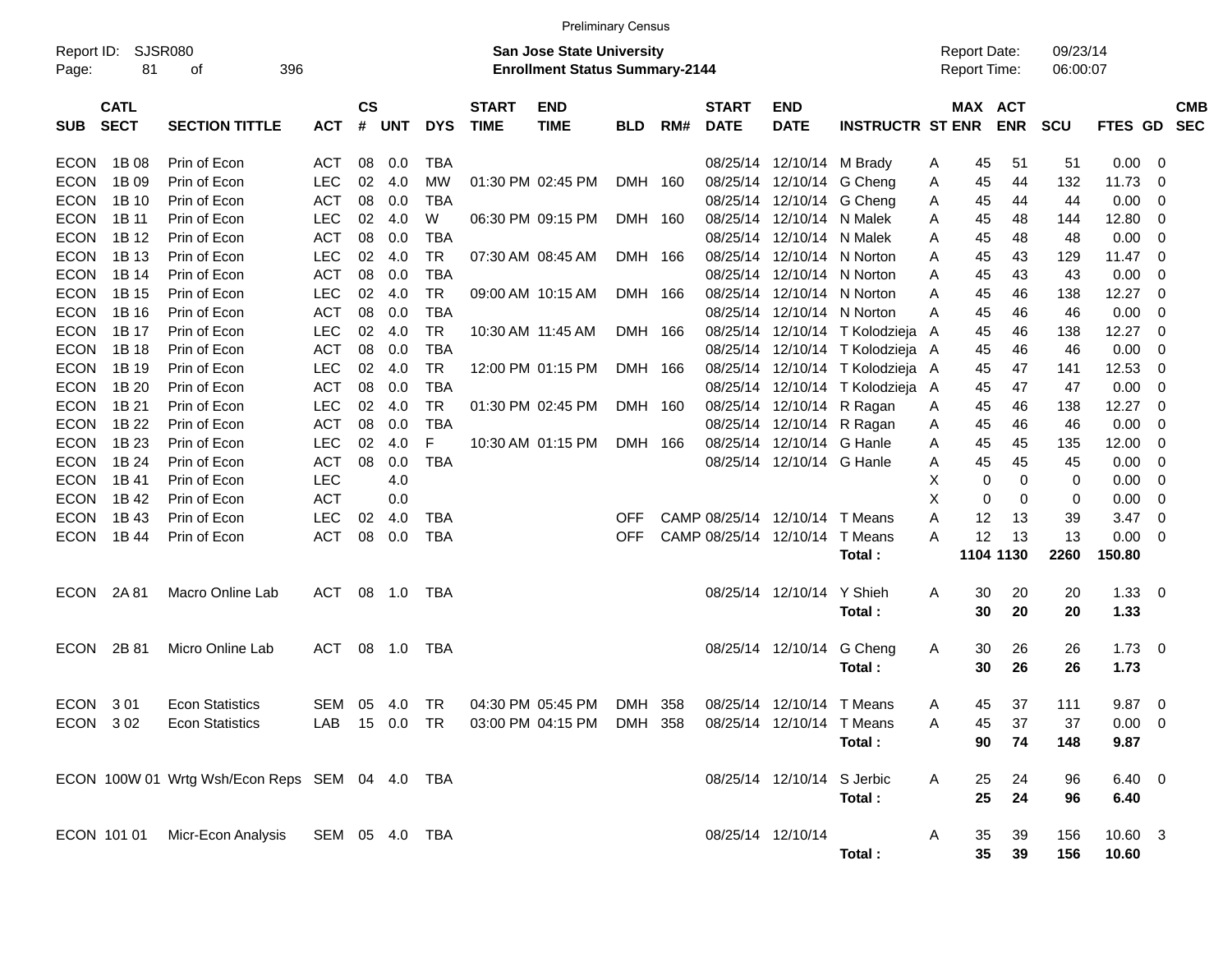|          |                            |                                                        |                |                    |               |                   |                             | <b>Preliminary Census</b>                                          |            |     |                             |                                        |                                                                    |                                            |                            |                      |                      |                           |  |
|----------|----------------------------|--------------------------------------------------------|----------------|--------------------|---------------|-------------------|-----------------------------|--------------------------------------------------------------------|------------|-----|-----------------------------|----------------------------------------|--------------------------------------------------------------------|--------------------------------------------|----------------------------|----------------------|----------------------|---------------------------|--|
| Page:    | Report ID: SJSR080<br>82   | 396<br>of                                              |                |                    |               |                   |                             | San Jose State University<br><b>Enrollment Status Summary-2144</b> |            |     |                             |                                        |                                                                    | <b>Report Date:</b><br><b>Report Time:</b> |                            | 09/23/14<br>06:00:07 |                      |                           |  |
| SUB SECT | <b>CATL</b>                | <b>SECTION TITTLE</b>                                  | <b>ACT</b>     | $\mathsf{cs}$<br># | <b>UNT</b>    | <b>DYS</b>        | <b>START</b><br><b>TIME</b> | <b>END</b><br><b>TIME</b>                                          | <b>BLD</b> | RM# | <b>START</b><br><b>DATE</b> | <b>END</b><br><b>DATE</b>              | <b>INSTRUCTR ST ENR ENR</b>                                        |                                            | MAX ACT                    | <b>SCU</b>           | FTES GD SEC          | <b>CMB</b>                |  |
|          | ECON 102 01                | Macr-Econ Analysis                                     | SEM 05 4.0     |                    |               | TBA               |                             |                                                                    |            |     |                             | 08/25/14 12/10/14                      | Total:                                                             | Α<br>46<br>46                              | 55<br>55                   | 220<br>220           | 15.07 6<br>15.07     |                           |  |
|          | ECON 104 01                | Math Meth for Econ                                     | SEM 05 4.0     |                    |               | TBA               |                             |                                                                    |            |     |                             | 08/25/14 12/10/14                      | Total:                                                             | 35<br>Α<br>35                              | 42<br>42                   | 168<br>168           | 11.80 9<br>11.80     |                           |  |
|          | ECON 106 01                | Managerial Econ                                        | SEM 05 4.0     |                    |               | TBA               |                             |                                                                    |            |     |                             | 08/25/14 12/10/14                      | Total:                                                             | 35<br>Α<br>35                              | 27<br>27                   | 108<br>108           | $7.20 \t 0$<br>7.20  |                           |  |
|          | ECON 108 01<br>ENVS 108 01 | <b>Cost-Benefit Analy</b><br><b>Cost-Benefit Analy</b> | SEM<br>SEM     | 05                 | 4.0<br>05 4.0 | TBA<br><b>TBA</b> |                             |                                                                    |            |     |                             | 08/25/14 12/10/14<br>08/25/14 12/10/14 | Total:                                                             | 33<br>A<br>$\mathbf 0$<br>Α<br>33          | 32<br>$\mathbf 0$<br>32    | 128<br>0<br>128      | 8.67                 | 8.67 2 C<br>$0.00 \t 0 C$ |  |
|          | ECON 109 01                | Econ for Teachers                                      | <b>LEC</b>     |                    | 02 3.0 W      |                   |                             | 06:30 PM 09:15 PM                                                  | DMH 358    |     |                             | 08/25/14 12/10/14 P Pelkey             | Total:                                                             | 35<br>Α<br>35                              | 25<br>25                   | 75<br>75             | $5.00 \t 0$<br>5.00  |                           |  |
|          | ECON 112 01                | Econ Development                                       | SEM 05 4.0     |                    |               | TBA               |                             |                                                                    |            |     |                             | 08/25/14 12/10/14                      | Total:                                                             | 35<br>Α<br>35                              | 35<br>35                   | 140<br>140           | $9.40$ 1<br>9.40     |                           |  |
|          | ECON 113A01<br>HIST 113A01 | Econ Hist of US<br>Econ Hist of US                     | SEM<br>SEM     | 05                 | 4.0<br>05 4.0 | TBA<br><b>TBA</b> |                             |                                                                    |            |     |                             |                                        | 08/25/14 12/10/14 J Hummel<br>08/25/14 12/10/14 J Hummel<br>Total: | 35<br>Α<br>$\mathbf 0$<br>A<br>35          | 34<br>$\overline{c}$<br>36 | 136<br>8<br>144      | 9.73                 | 9.13 1 C<br>0.60 1 C      |  |
|          | ECON 121 01                | Indus Organization                                     | SEM 05 4.0     |                    |               | TBA               |                             |                                                                    |            |     |                             | 08/25/14 12/10/14                      | Total:                                                             | 35<br>Α<br>35                              | 36<br>36                   | 144<br>144           | 10.13 8<br>10.13     |                           |  |
|          | ECON 132 01                | <b>Public Finance</b>                                  | SEM 05 4.0     |                    |               | TBA               |                             |                                                                    |            |     |                             | 08/25/14 12/10/14                      | Total:                                                             | 35<br>Α<br>35                              | 38<br>38                   | 152<br>152           | 10.27 2<br>10.27     |                           |  |
|          | ECON 136 01                | Internatl Econ                                         | SEM 05 4.0     |                    |               | TBA               |                             |                                                                    |            |     |                             | 08/25/14 12/10/14                      | Total:                                                             | 35<br>A<br>$35\,$                          | 39<br>39                   | 156<br>156           | $10.40 \ 0$<br>10.40 |                           |  |
|          |                            | ECON 137A 01 Fund Corp Finance                         | SEM 05 4.0 TBA |                    |               |                   |                             |                                                                    |            |     |                             | 08/25/14 12/10/14                      | Total:                                                             | Α<br>43<br>43                              | 44<br>44                   | 176<br>176           | 11.87 2<br>11.87     |                           |  |
|          | ECON 139 01                | Prin of Invest                                         | SEM 05 4.0 R   |                    |               |                   |                             | 06:30 PM 09:15 PM                                                  | DMH 160    |     |                             | 08/25/14 12/10/14                      | P Verbica<br>Total:                                                | 35<br>Α<br>35                              | 34<br>34                   | 136<br>136           | 9.53 7<br>9.53       |                           |  |
|          |                            | ECON 141 01 Law and Economics SEM 05 4.0 TBA           |                |                    |               |                   |                             |                                                                    |            |     |                             | 08/25/14 12/10/14                      |                                                                    | $35\,$<br>A                                | 37                         | 148                  | 9.93 1               |                           |  |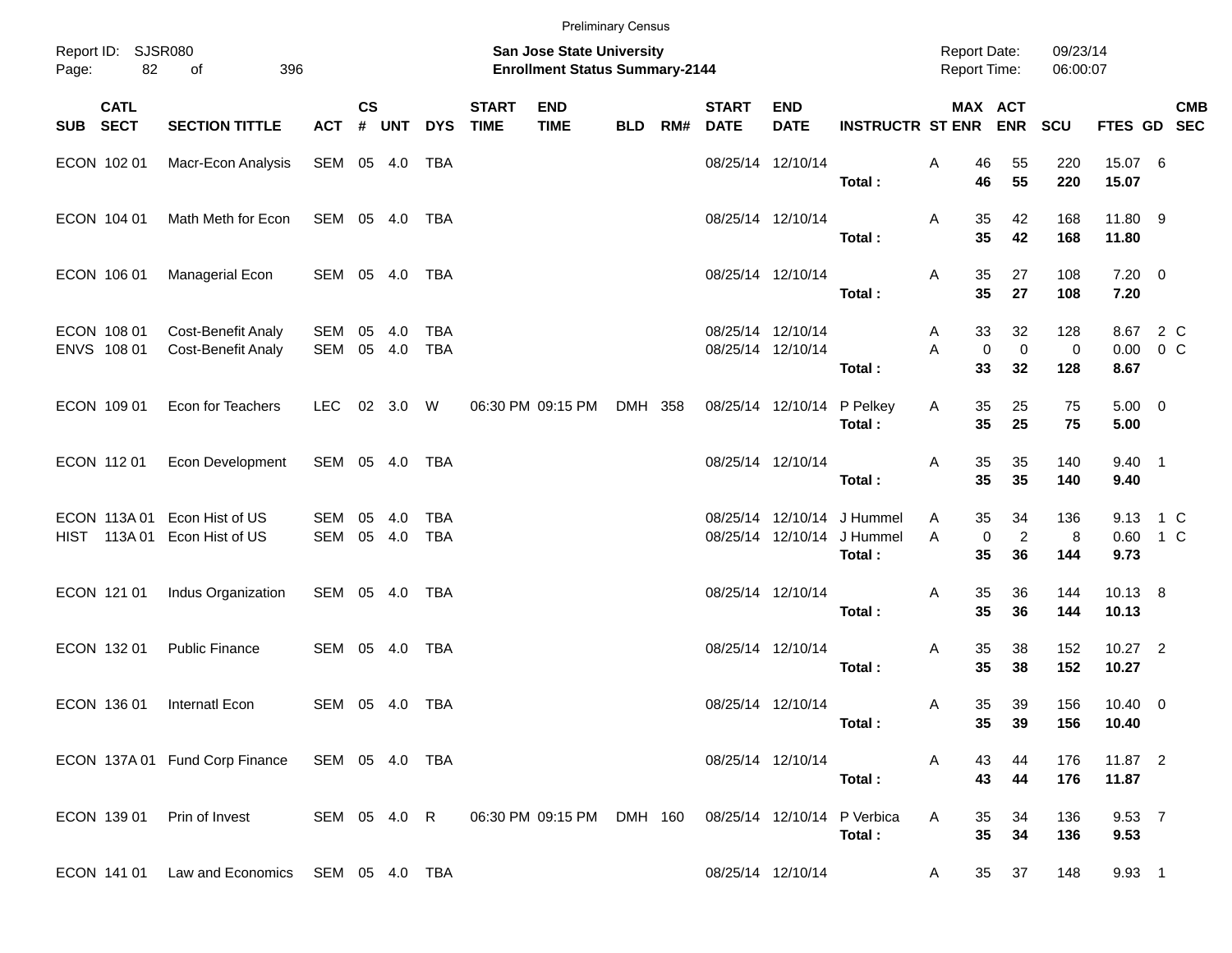|       |                            |                                  |              |               |            |            |                             |                                                                           | <b>Preliminary Census</b> |     |                             |                            |                                  |                                     |                |                      |                       |            |
|-------|----------------------------|----------------------------------|--------------|---------------|------------|------------|-----------------------------|---------------------------------------------------------------------------|---------------------------|-----|-----------------------------|----------------------------|----------------------------------|-------------------------------------|----------------|----------------------|-----------------------|------------|
| Page: | Report ID: SJSR080<br>83   | 396<br>οf                        |              |               |            |            |                             | <b>San Jose State University</b><br><b>Enrollment Status Summary-2144</b> |                           |     |                             |                            |                                  | <b>Report Date:</b><br>Report Time: |                | 09/23/14<br>06:00:07 |                       |            |
| SUB   | <b>CATL</b><br><b>SECT</b> | <b>SECTION TITTLE</b>            | <b>ACT</b>   | $\mathsf{cs}$ | # UNT      | <b>DYS</b> | <b>START</b><br><b>TIME</b> | <b>END</b><br><b>TIME</b>                                                 | <b>BLD</b>                | RM# | <b>START</b><br><b>DATE</b> | <b>END</b><br><b>DATE</b>  | <b>INSTRUCTR ST ENR ENR</b>      |                                     | MAX ACT        | <b>SCU</b>           | FTES GD SEC           | <b>CMB</b> |
|       |                            |                                  |              |               |            |            |                             |                                                                           |                           |     |                             |                            | Total:                           | 35                                  | 37             | 148                  | 9.93                  |            |
|       | ECON 166 01                | Urban Economics                  | SEM 05 4.0   |               |            | TBA        |                             |                                                                           |                           |     |                             | 08/25/14 12/10/14          | Total:                           | Α<br>35<br>35                       | 36<br>36       | 144<br>144           | 10.00 6<br>10.00      |            |
|       | ECON 180 01                | <b>Indiv Studies</b>             | <b>SUP</b>   | 36            | 4.0        | TBA        |                             |                                                                           |                           |     |                             | 08/25/14 12/10/14          |                                  | 0                                   | 0              | 0                    |                       |            |
|       | ECON 180 02                | <b>Indiv Studies</b>             | <b>SUP</b>   | 36            | 1.0        | <b>TBA</b> |                             |                                                                           |                           |     |                             | 08/25/14 12/10/14 T Means  |                                  | Α<br>5<br>Α                         | 8              | 8                    | $0.00 \t 0$<br>0.53 0 |            |
|       | ECON 180 03                | <b>Indiv Studies</b>             | <b>SUP</b>   | 36            | 3.0        | <b>TBA</b> |                             |                                                                           |                           |     |                             | 08/25/14 12/10/14 M Holian |                                  | 5<br>A                              | 2              | 6                    | $0.40 \quad 0$        |            |
|       | ECON 180 04                | <b>Indiv Studies</b>             | <b>SUP</b>   | 36            | 3.0        | <b>TBA</b> |                             |                                                                           |                           |     |                             | 08/25/14 12/10/14          |                                  | 5<br>Α                              | 0              | 0                    | $0.00 \t 0$           |            |
|       | ECON 180 05                | <b>Indiv Studies</b>             | <b>SUP</b>   | 36            | 3.0        | <b>TBA</b> |                             |                                                                           |                           |     |                             | 08/25/14 12/10/14          |                                  | 5<br>А                              | $\mathbf 0$    | 0                    | $0.00 \t 0$           |            |
|       |                            |                                  |              |               |            |            |                             |                                                                           |                           |     |                             |                            | Total:                           | 20                                  | 10             | 14                   | 0.93                  |            |
|       | ECON 185 01                | Appld Econ Intrn                 | <b>SUP</b>   | 36            | 3.0        | TBA        |                             |                                                                           |                           |     |                             | 08/25/14 12/10/14 C Haight |                                  | 0<br>Α                              | 4              | 12                   | $0.80 \ 0$            |            |
|       | ECON 185 02                | Appld Econ Intrn                 | <b>SUP</b>   | 36            | 3.0        | <b>TBA</b> |                             |                                                                           |                           |     |                             | 08/25/14 12/10/14 C Haight |                                  | Α<br>5                              | 0              | 0                    | $0.00 \t 0$           |            |
|       |                            |                                  |              |               |            |            |                             |                                                                           |                           |     |                             |                            | Total:                           | 5                                   | 4              | 12                   | 0.80                  |            |
|       | ECON 190 01                | Hist Econ Thought                | <b>SEM</b>   |               | 4.0        |            |                             |                                                                           |                           |     |                             |                            |                                  | Χ<br>0                              | 0              | 0                    | $0.00 \t 0$           |            |
|       |                            |                                  |              |               |            |            |                             |                                                                           |                           |     |                             |                            | Total:                           | 0                                   | $\bf{0}$       | 0                    | 0.00                  |            |
|       | ECON 201 01                | Sem Micro-Econ Ana SEM 05 3.0 TR |              |               |            |            |                             | 05:00 PM 06:15 PM                                                         | DMH 166                   |     |                             | 08/25/14 12/10/14          | R Ragan                          | 20<br>Α                             | 20             | 60                   | 4.95 19               |            |
|       |                            |                                  |              |               |            |            |                             |                                                                           |                           |     |                             |                            | Total:                           | 20                                  | 20             | 60                   | 4.95                  |            |
|       | ECON 205A 01               | Econ Decsion Makng SEM 05 3.0 R  |              |               |            |            |                             | 06:30 PM 09:15 PM                                                         | DMH 166                   |     |                             | 08/25/14 12/10/14          | M Holian                         | A<br>20                             | 20             | 60                   | 4.95 19               |            |
|       |                            |                                  |              |               |            |            |                             |                                                                           |                           |     |                             |                            | Total:                           | 20                                  | 20             | 60                   | 4.95                  |            |
|       | ECON 232 02                | Sem Pub Finance                  | SEM 05 3.0 T |               |            |            |                             | 06:30 PM 09:15 PM                                                         | DMH 166                   |     |                             |                            | 08/25/14 12/10/14 F Foldvary     | 20<br>Α                             | 21             | 63                   | 5.20 20               |            |
|       |                            |                                  |              |               |            |            |                             |                                                                           |                           |     |                             |                            | Total:                           | 20                                  | 21             | 63                   | 5.20                  |            |
|       | ECON 235 02                | Monet Theor & Pol                | SEM          | 05            | 3.0        | M          |                             | 06:30 PM 09:15 PM                                                         | DMH 166                   |     |                             | 08/25/14 12/10/14          | J Hummel                         | 20<br>A                             | 7              | 21                   | $1.70\quad 6$         |            |
|       |                            |                                  |              |               |            |            |                             |                                                                           |                           |     |                             |                            | Total:                           | 20                                  | $\overline{7}$ | 21                   | 1.70                  |            |
|       | ECON 285 01                | Applied Econ Intrn               | <b>SUP</b>   | 25            | 6.0        | TBA        |                             |                                                                           |                           |     |                             | 08/25/14 12/10/14 C Haight |                                  | 0<br>Α                              | 0              | 0                    | $0.00 \t 0$           |            |
|       | ECON 285 02                | Applied Econ Intrn               | <b>SUP</b>   | 25            | 3.0        | <b>TBA</b> |                             |                                                                           |                           |     |                             | 08/25/14 12/10/14 C Haight |                                  | 5<br>Α                              | 0              | 0                    | $0.00 \t 0$           |            |
|       | ECON 285 03                | Applied Econ Intrn               | <b>SUP</b>   |               | 25 6.0     | TBA        |                             |                                                                           |                           |     |                             | 08/25/14 12/10/14          |                                  | 5<br>Α                              | 0              | 0                    | $0.00 \t 0$           |            |
|       |                            |                                  |              |               |            |            |                             |                                                                           |                           |     |                             |                            | Total:                           | 10                                  | 0              | 0                    | 0.00                  |            |
|       | ECON 298 01                | Spec Study                       | <b>SUP</b>   |               | 25 3.0     | <b>TBA</b> |                             |                                                                           |                           |     |                             | 08/25/14 12/10/14          |                                  | 0<br>Α                              | 0              | 0                    | $0.00 \t 0$           |            |
|       | ECON 298 02                | Spec Study                       | <b>SUP</b>   |               | 25 3.0     | <b>TBA</b> |                             |                                                                           |                           |     |                             |                            | 08/25/14 12/10/14 J Hummel       | 5<br>A                              |                | 3                    | $0.25$ 1              |            |
|       | ECON 298 03                | Spec Study                       | <b>SUP</b>   |               | 25 3.0 TBA |            |                             |                                                                           |                           |     |                             |                            | 08/25/14 12/10/14 J Pogodzinsk A | 5                                   | 1              | 3                    | $0.25$ 1              |            |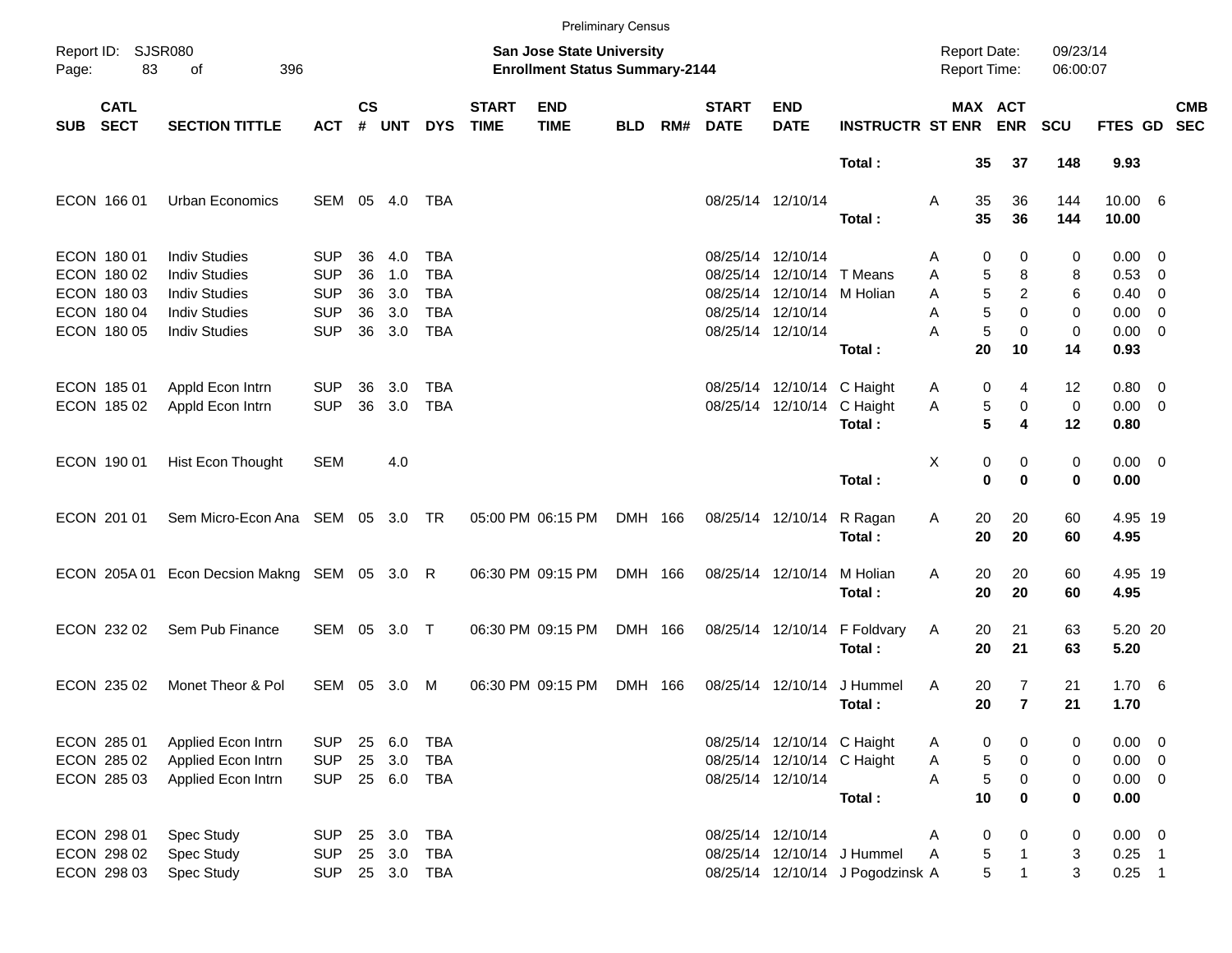|                                          | <b>Preliminary Census</b>                                                                                |                          |                |            |                          |                             |                           |            |     |                             |                                                  |                          |              |                                            |                          |                      |                            |                            |                          |
|------------------------------------------|----------------------------------------------------------------------------------------------------------|--------------------------|----------------|------------|--------------------------|-----------------------------|---------------------------|------------|-----|-----------------------------|--------------------------------------------------|--------------------------|--------------|--------------------------------------------|--------------------------|----------------------|----------------------------|----------------------------|--------------------------|
| Report ID:<br>84<br>Page:                | <b>SJSR080</b><br><b>San Jose State University</b><br>396<br><b>Enrollment Status Summary-2144</b><br>οf |                          |                |            |                          |                             |                           |            |     |                             |                                                  |                          |              | <b>Report Date:</b><br><b>Report Time:</b> |                          | 09/23/14<br>06:00:07 |                            |                            |                          |
| <b>CATL</b><br><b>SECT</b><br><b>SUB</b> | <b>SECTION TITTLE</b>                                                                                    | <b>ACT</b>               | <b>CS</b><br># | <b>UNT</b> | <b>DYS</b>               | <b>START</b><br><b>TIME</b> | <b>END</b><br><b>TIME</b> | <b>BLD</b> | RM# | <b>START</b><br><b>DATE</b> | <b>END</b><br><b>DATE</b>                        | <b>INSTRUCTR ST ENR</b>  |              | <b>MAX</b>                                 | <b>ACT</b><br><b>ENR</b> | <b>SCU</b>           | <b>FTES GD</b>             |                            | <b>CMB</b><br><b>SEC</b> |
| ECON 298 04<br>ECON 298 05               | Spec Study<br>Spec Study                                                                                 | <b>SUP</b><br><b>SUP</b> | 25<br>25       | 3.0<br>3.0 | TBA<br>TBA               |                             |                           |            |     | 08/25/14<br>08/25/14        | 12/10/14<br>12/10/14                             |                          | A<br>A       | 5<br>5                                     | 0<br>0                   | 0<br>0               | 0.00<br>0.00               | - 0<br>$\mathbf 0$         |                          |
| ECON 298 06<br>ECON 298 07               | Spec Study<br>Spec Study                                                                                 | <b>SUP</b><br><b>SUP</b> | 25<br>25       | 3.0<br>1.0 | <b>TBA</b><br><b>TBA</b> |                             |                           |            |     | 08/25/14<br>08/25/14        | 12/10/14<br>12/10/14                             |                          | A<br>A       | 5<br>5                                     | $\Omega$<br>0            | 0<br>0               | 0.00<br>0.00               | $\mathbf 0$<br>$\mathbf 0$ |                          |
| ECON 298E 01 Comp Exam                   |                                                                                                          | <b>SUP</b>               | 25             | 1.0        | <b>TBA</b>               |                             |                           |            |     | 08/25/14                    | 12/10/14                                         | Total :<br>G Cheng       | $\mathsf{A}$ | 30<br>25                                   | $\mathbf{2}$<br>11       | 6<br>11              | 0.50<br>$0.92$ 11          |                            |                          |
|                                          |                                                                                                          |                          |                |            |                          |                             |                           |            |     |                             |                                                  | Total:                   |              | 25                                         | 11                       | 11                   | 0.92                       |                            |                          |
| ECON 299 02                              | <b>MA Thesis Project</b>                                                                                 | <b>SUP</b>               | 25             | 6.0        | TBA                      |                             |                           |            |     | 08/25/14                    | 12/10/14                                         | Total:                   | A            |                                            | 0<br>0                   | 0<br>$\bf{0}$        | $0.00 \t 0$<br>0.00        |                            |                          |
| Department :                             | <b>Economics</b>                                                                                         |                          |                |            |                          |                             |                           |            |     |                             | <b>Lower Division:</b><br><b>Upper Division:</b> | <b>Department Total:</b> |              | 3006<br>2268<br>592                        | 2942<br>2268<br>593      | 7028<br>4490<br>2317 | 475.42<br>299.47<br>157.73 |                            |                          |

**Graduate Division : 146 81 221 18.22**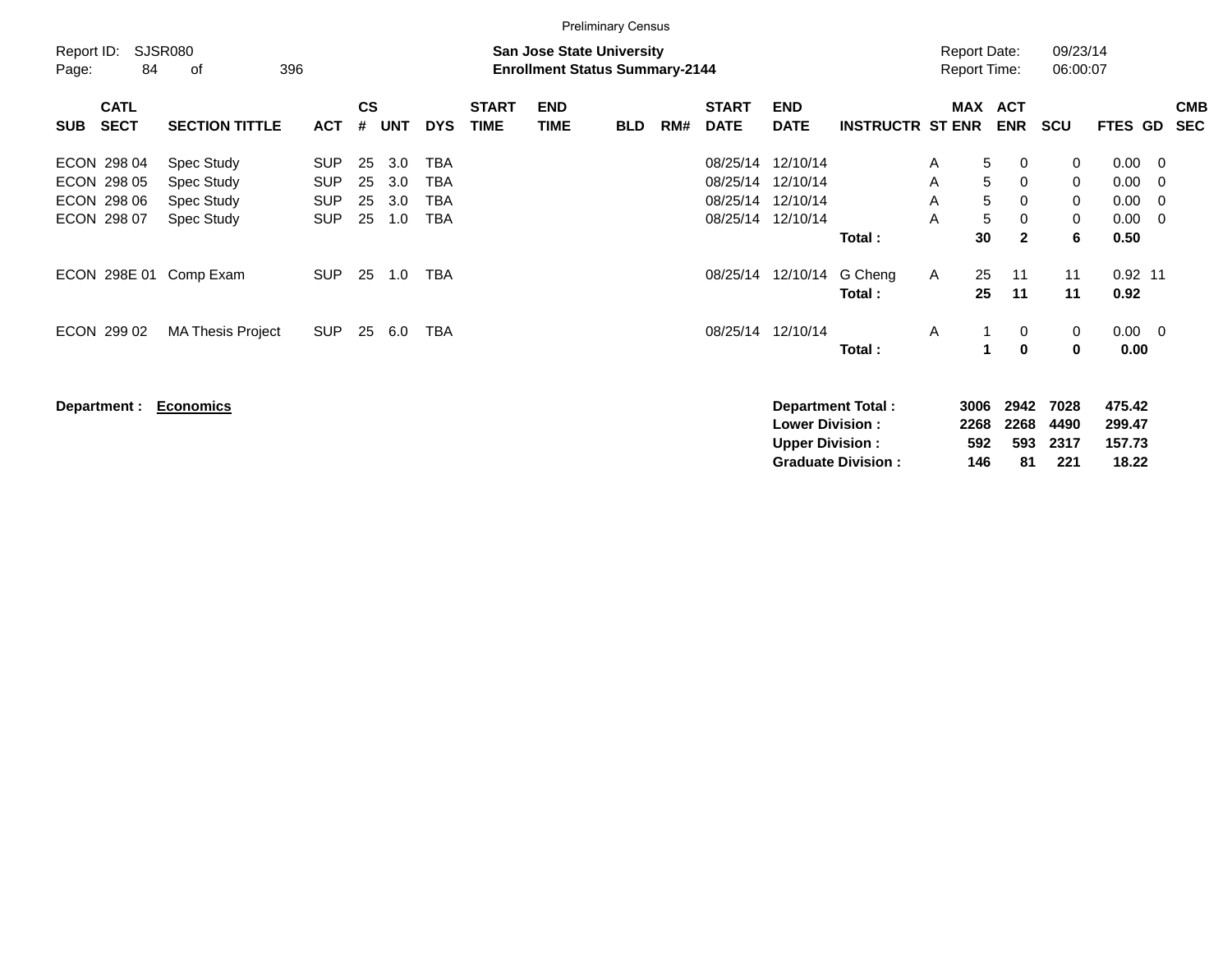|                     |                            |                                                   |            |                    |            |              |                             |                                                                    | <b>Preliminary Census</b> |     |                             |                           |                                |                                     |                       |                      |                |                          |                          |
|---------------------|----------------------------|---------------------------------------------------|------------|--------------------|------------|--------------|-----------------------------|--------------------------------------------------------------------|---------------------------|-----|-----------------------------|---------------------------|--------------------------------|-------------------------------------|-----------------------|----------------------|----------------|--------------------------|--------------------------|
| Report ID:<br>Page: | <b>SJSR080</b><br>85       | 396<br>оf                                         |            |                    |            |              |                             | San Jose State University<br><b>Enrollment Status Summary-2144</b> |                           |     |                             |                           |                                | <b>Report Date:</b><br>Report Time: |                       | 09/23/14<br>06:00:07 |                |                          |                          |
| <b>SUB</b>          | <b>CATL</b><br><b>SECT</b> | <b>SECTION TITTLE</b>                             | <b>ACT</b> | $\mathsf{cs}$<br># | <b>UNT</b> | <b>DYS</b>   | <b>START</b><br><b>TIME</b> | <b>END</b><br><b>TIME</b>                                          | BLD                       | RM# | <b>START</b><br><b>DATE</b> | <b>END</b><br><b>DATE</b> | <b>INSTRUCTR ST ENR</b>        |                                     | MAX ACT<br><b>ENR</b> | <b>SCU</b>           | FTES GD        |                          | <b>CMB</b><br><b>SEC</b> |
| <b>College</b>      |                            | <b>Social Sciences</b>                            |            |                    |            |              |                             |                                                                    |                           |     |                             |                           |                                |                                     |                       |                      |                |                          |                          |
| <b>ENVS</b>         | Department :<br>1 0 1      | <b>Environmental Studies</b><br>Intro Environ Iss | <b>LEC</b> | 01                 | 3.0        | MW           |                             | 10:30 AM 11:45 AM                                                  | <b>DMH</b>                | 348 |                             |                           | 08/25/14 12/10/14 K Cushing    | Α                                   | 50<br>47              | 141                  | $9.40 \quad 0$ |                          |                          |
| <b>ENVS</b>         | 1 0 3                      | Intro Environ Iss                                 | <b>LEC</b> | 01                 | 3.0        | MW           |                             | 03:00 PM 04:15 PM                                                  | <b>CL</b>                 | 204 |                             | 08/25/14 12/10/14         | J Denver                       | Α                                   | 50<br>53              | 159                  | 10.60          | $\overline{\mathbf{0}}$  |                          |
| <b>ENVS</b>         | 1 0 4                      | Intro Environ Iss                                 | <b>LEC</b> |                    | 3.0        |              |                             |                                                                    |                           |     |                             |                           |                                | X                                   | 0                     | 0<br>0               | 0.00           | $\overline{\mathbf{0}}$  |                          |
| <b>ENVS</b>         | 1 0 5                      | Intro Environ Iss                                 | <b>LEC</b> | 01                 | 3.0        | м            |                             | 06:00 PM 08:45 PM                                                  | <b>DMH</b>                | 164 |                             | 08/25/14 12/10/14         | J Denver                       | Α                                   | 50<br>44              | 132                  | 8.80           | $\overline{\mathbf{0}}$  |                          |
| <b>ENVS</b>         | 1 0 6                      | Intro Environ Iss                                 | <b>LEC</b> | 01                 | 3.0        | W            |                             | 06:00 PM 08:45 PM                                                  | <b>BBC</b>                | 106 |                             | 08/25/14 12/10/14         | J Denver                       | Α                                   | 50<br>46              | 138                  | 9.20           | $\overline{0}$           |                          |
|                     |                            |                                                   |            |                    |            |              |                             |                                                                    |                           |     |                             |                           | Total:                         | 200                                 | 190                   | 570                  | 38.00          |                          |                          |
| <b>ENVS</b>         | 10 01                      | Life Chang Planet                                 | <b>LEC</b> | 01                 | 3.0        | <b>TR</b>    |                             | 09:00 AM 10:15 AM                                                  | <b>WSQ</b>                | 207 | 08/25/14                    | 12/10/14                  | R Lazzeri-Ae A                 | 120                                 | 117                   | 351                  | 23.40 0        |                          |                          |
| <b>ENVS</b>         | 10 02                      | Life Chang Planet                                 | <b>LEC</b> | 01                 | 3.0        | <b>MW</b>    |                             | 03:00 PM 04:15 PM                                                  | MH                        | 523 | 08/25/14                    | 12/10/14                  | J Pfeiffer                     | Α                                   | 38<br>50              | 114                  | 7.60           | $\overline{\mathbf{0}}$  |                          |
| <b>ENVS</b>         | 10 03                      | Life Chang Planet                                 | <b>LEC</b> |                    | 3.0        |              |                             |                                                                    |                           |     |                             |                           |                                | X                                   | $\mathbf 0$           | 0<br>0               | 0.00           | $\overline{\mathbf{0}}$  |                          |
| <b>ENVS</b>         | 10 04                      | Life Chang Planet                                 | <b>LEC</b> | 01                 | 3.0        | MW           |                             | 04:30 PM 05:45 PM                                                  | DH.                       | 415 |                             | 08/25/14 12/10/14         | J Pfeiffer                     | Α                                   | 50<br>20              | 60                   | 4.00           | $\overline{\phantom{0}}$ |                          |
|                     |                            |                                                   |            |                    |            |              |                             |                                                                    |                           |     |                             |                           | Total:                         | 220                                 | 175                   | 525                  | 35.00          |                          |                          |
| ENVS.               |                            | 100W 01 Env Res and Writ                          | <b>SEM</b> | 04                 | 3.0        | <b>TR</b>    |                             | 12:00 PM 01:15 PM                                                  | <b>BBC</b>                | 125 |                             | 08/25/14 12/10/14 S Bane  |                                | Α                                   | 25<br>22              | 66                   | $4.40 \ 0$     |                          |                          |
| <b>ENVS</b>         |                            | 100W 02 Env Res and Writ                          | <b>SEM</b> |                    | 3.0        |              |                             |                                                                    |                           |     |                             |                           |                                | X                                   | $\mathbf 0$           | $\mathbf 0$<br>0     | 0.00           | $\overline{\mathbf{0}}$  |                          |
| <b>ENVS</b>         |                            | 100W 03 Env Res and Writ                          | <b>SEM</b> |                    | 3.0        |              |                             |                                                                    |                           |     |                             |                           |                                | X                                   | $\mathbf 0$           | 0<br>0               | 0.00           | $\overline{\mathbf{0}}$  |                          |
| <b>ENVS</b>         |                            | 100W 04 Env Res and Writ                          | <b>SEM</b> | 04                 | 3.0        | <b>TR</b>    |                             | 01:30 PM 02:45 PM                                                  | <b>BBC</b>                | 120 |                             | 08/25/14 12/10/14         | S Bane                         | Α                                   | 25<br>25              | 75                   | 5.05           | $\overline{1}$           |                          |
|                     |                            |                                                   |            |                    |            |              |                             |                                                                    |                           |     |                             |                           | Total:                         |                                     | 50<br>47              | 141                  | 9.45           |                          |                          |
|                     | ENVS 107 01                | Env Econ & Policy                                 | <b>LEC</b> | 01                 | 3.0        | Т            |                             | 04:30 PM 07:15 PM                                                  | <b>DMH</b>                | 164 |                             | 08/25/14 12/10/14         | A Gershenson A                 |                                     | 35<br>44              | 132                  | 8.95           | $3\,C$                   |                          |
|                     | ECON 107 01                | Env Econ & Policy                                 | <b>LEC</b> | 01                 | 3.0        | $\mathsf{T}$ |                             | 04:30 PM 07:15 PM                                                  | <b>DMH</b>                | 164 | 08/25/14                    | 12/10/14                  | A Gershenson A                 |                                     | 0                     | 3<br>1               | 0.20           | 0 <sup>o</sup>           |                          |
|                     | ENVS 107 02                | Env Econ & Policy                                 | <b>LEC</b> |                    | 3.0        |              |                             |                                                                    |                           |     |                             |                           |                                | х                                   | 0                     | 0<br>0               | 0.00           | 0                        |                          |
|                     | ECON 107 02                | Env Econ & Policy                                 | <b>LEC</b> |                    | 3.0        |              |                             |                                                                    |                           |     |                             |                           |                                | X                                   | 0                     | 0<br>0               | 0.00           | - 0                      |                          |
|                     |                            |                                                   |            |                    |            |              |                             |                                                                    |                           |     |                             |                           | Total:                         |                                     | 35<br>45              | 135                  | 9.15           |                          |                          |
| ENVS 110 01         |                            | Resource Analysis                                 | <b>LEC</b> | 02                 | 4.0        | м            |                             | 03:00 PM 05:45 PM                                                  | <b>DMH</b>                | 164 | 08/25/14                    | 12/10/14                  | R Lazzeri-Ae A                 |                                     | 35<br>40              | 105                  | 9.53           | $\overline{\mathbf{3}}$  |                          |
| <b>ENVS</b>         | 110 02                     | Resource Analysis                                 | LAB        | 16                 | 0.0        | MW           |                             | 10:30 AM 11:45 AM                                                  | <b>WSQ</b>                | 208 | 08/25/14                    | 12/10/14                  | A Petersen                     | A                                   | 20<br>17              | 17                   | 0.00           | -1                       |                          |
|                     | ENVS 110 03                | <b>Resource Analysis</b>                          | LAB        | 16                 | 0.0        | MW           |                             | 12:00 PM 01:15 PM                                                  | WSQ                       | 208 |                             | 08/25/14 12/10/14         | A Petersen                     | A                                   | 20<br>18              | 18                   | 0.00           | $\overline{2}$           |                          |
|                     |                            |                                                   |            |                    |            |              |                             |                                                                    |                           |     |                             |                           | Total:                         |                                     | 80<br>70              | 140                  | 9.53           |                          |                          |
|                     | ENVS 116 01                | Solar Energy Analysi LEC                          |            |                    | 02 3.0     | TR           |                             | 09:00 AM 10:15 AM                                                  | CL                        | 238 |                             |                           | 08/25/14 12/10/14 D Mulvaney A |                                     | 24<br>25              | 72                   | 4.80 0 C       |                          |                          |
|                     | DSIT 116 01                | Solar Energy Analysi LEC 02 3.0                   |            |                    |            | TR           |                             | 09:00 AM 10:15 AM                                                  | CL                        | 238 |                             |                           | 08/25/14 12/10/14 D Mulvaney A |                                     | $\mathbf 0$           | $\mathbf 0$<br>0     | $0.00 \t 0 C$  |                          |                          |
|                     |                            |                                                   |            |                    |            |              |                             |                                                                    |                           |     |                             |                           | Total:                         |                                     | 25<br>24              | 72                   | 4.80           |                          |                          |
|                     | ENVS 117 01                | Human Ecology                                     | SEM 05 3.0 |                    |            | MW           |                             | 10:30 AM 11:45 AM                                                  | DMH 164                   |     | 08/25/14 12/10/14           |                           | G Klee                         | A                                   | 28<br>25              | 84                   | 5.65 1         |                          |                          |
|                     |                            |                                                   |            |                    |            |              |                             |                                                                    |                           |     |                             |                           | Total:                         |                                     | 25<br>28              | 84                   | 5.65           |                          |                          |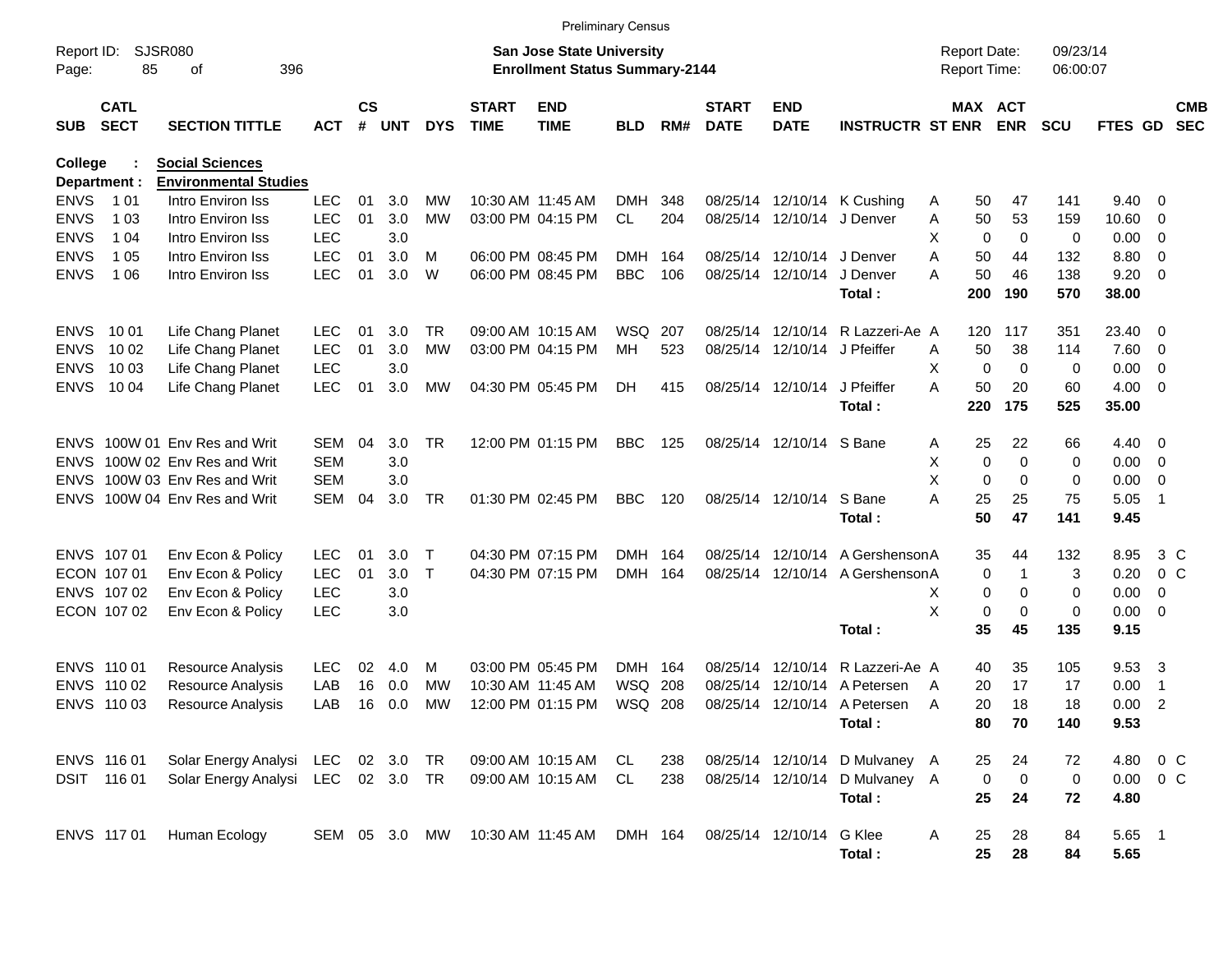|                                          |                             |            |                    |                |            |                             |                                                                           | <b>Preliminary Census</b> |     |                             |                           |                                 |                                            |                       |                      |                |                |            |
|------------------------------------------|-----------------------------|------------|--------------------|----------------|------------|-----------------------------|---------------------------------------------------------------------------|---------------------------|-----|-----------------------------|---------------------------|---------------------------------|--------------------------------------------|-----------------------|----------------------|----------------|----------------|------------|
| Report ID:<br>86<br>Page:                | <b>SJSR080</b><br>396<br>оf |            |                    |                |            |                             | <b>San Jose State University</b><br><b>Enrollment Status Summary-2144</b> |                           |     |                             |                           |                                 | <b>Report Date:</b><br><b>Report Time:</b> |                       | 09/23/14<br>06:00:07 |                |                |            |
| <b>CATL</b><br><b>SECT</b><br><b>SUB</b> | <b>SECTION TITTLE</b>       | <b>ACT</b> | $\mathsf{cs}$<br># | UNT            | <b>DYS</b> | <b>START</b><br><b>TIME</b> | <b>END</b><br><b>TIME</b>                                                 | <b>BLD</b>                | RM# | <b>START</b><br><b>DATE</b> | <b>END</b><br><b>DATE</b> | <b>INSTRUCTR ST ENR</b>         |                                            | MAX ACT<br><b>ENR</b> | <b>SCU</b>           | FTES GD SEC    |                | <b>CMB</b> |
| ENVS 11901                               | Energy & Environ            | LEC        | 02                 | 3.0            | TR.        |                             | 10:30 AM 11:45 AM                                                         | DMH 164                   |     |                             |                           | 08/25/14 12/10/14 D Mulvaney A  | 40                                         | 38                    | 114                  | 7.60           | $0\,$ C        |            |
| ENGR 119 01                              | Energy & Environ            | <b>LEC</b> | 02                 | 3.0            | <b>TR</b>  |                             | 10:30 AM 11:45 AM                                                         | DMH                       | 164 |                             |                           | 08/25/14 12/10/14 D Mulvaney    | A                                          | 0<br>$\overline{4}$   | 12                   | 0.80           | $0\,$ C        |            |
| ENVS 119 02                              | Energy & Environ            | <b>LEC</b> | 02                 | 3.0            | <b>TR</b>  |                             | 03:00 PM 04:15 PM                                                         | <b>DMH</b>                | 164 |                             |                           | 08/25/14 12/10/14 B Delayeau    | 40<br>A                                    | 25                    | 75                   | 5.00           | $0\,C$         |            |
| ENGR 119 02                              | Energy & Environ            | <b>LEC</b> | 02                 | 3.0            | <b>TR</b>  |                             | 03:00 PM 04:15 PM                                                         | DMH 164                   |     |                             | 08/25/14 12/10/14         | <b>B</b> Delaveau               | A                                          | $\mathbf 0$<br>12     | 36                   | 2.40           | $0\,$ C        |            |
|                                          |                             |            |                    |                |            |                             |                                                                           |                           |     |                             |                           | Total:                          | 80                                         | 79                    | 237                  | 15.80          |                |            |
| ENVS 124 01                              | Intro Env Law               | <b>LEC</b> | 01                 | 3.0            | W          |                             | 03:00 PM 05:45 PM                                                         | НB                        | 407 |                             |                           | 08/25/14 12/10/14 T Trumbull    | 35<br>A                                    | 31                    | 93                   | 6.50           | 6 C            |            |
| POLS 124 01                              | Intro Env Law               | <b>LEC</b> | 01                 | 3.0            | W          |                             | 03:00 PM 05:45 PM                                                         | <b>HB</b>                 | 407 |                             |                           | 08/25/14 12/10/14 T Trumbull    | A                                          | 0<br>5                | 15                   | 1.00           | $0\,$ C        |            |
| ENVS 124 02                              | Intro Env Law               | <b>LEC</b> | 01                 | 3.0            | -F         |                             | 01:30 PM 04:15 PM                                                         | <b>DMH</b>                | 164 |                             |                           | 08/25/14 12/10/14 T Trumbull    | 35<br>A                                    | 30                    | 90                   | 6.00           | $0\,C$         |            |
| POLS 124 02                              | Intro Env Law               | <b>LEC</b> | 01                 | 3.0            | - F        |                             | 01:30 PM 04:15 PM                                                         | <b>DMH</b>                | 164 |                             |                           | 08/25/14 12/10/14 T Trumbull    | A                                          | $\mathbf 0$<br>4      | 12                   | 0.80           | $0\,$ C        |            |
|                                          |                             |            |                    |                |            |                             |                                                                           |                           |     |                             |                           | Total:                          | 70                                         | 70                    | 210                  | 14.30          |                |            |
| ENVS 129 01                              | Water Policy in the         | <b>LEC</b> | 02                 | 3.0 F          |            |                             | 12:00 PM 02:45 PM                                                         | DMH 359                   |     |                             | 08/25/14 12/10/14         | K Cushing                       | 35<br>A                                    | 27                    | 81                   | 5.50 2         |                |            |
|                                          |                             |            |                    |                |            |                             |                                                                           |                           |     |                             |                           | Total:                          | 35                                         | 27                    | 81                   | 5.50           |                |            |
| ENVS 130 01                              | <b>Energy Policy Anal</b>   | <b>LEC</b> | 03                 | 3.0 F          |            |                             | 10:30 AM 01:15 PM                                                         | DMH 164                   |     |                             | 08/25/14 12/10/14         | T Trumbull                      | 35<br>A                                    | 34                    | 102                  | $6.85$ 1       |                |            |
|                                          |                             |            |                    |                |            |                             |                                                                           |                           |     |                             |                           | Total:                          | 35                                         | 34                    | 102                  | 6.85           |                |            |
| ENVS 132 01                              | Solar Home Design           | <b>LEC</b> | 02                 | 3.0            | - F        |                             | 01:30 PM 04:15 PM                                                         | CL.                       | 226 |                             |                           | 08/25/14 12/10/14 B Delayeau    | 35<br>A                                    | 23                    | 69                   | 4.60           | $0\,$ C        |            |
| 132 01<br><b>DSIT</b>                    | Solar Home Design           | <b>LEC</b> | 02                 | 3.0 F          |            |                             | 01:30 PM 04:15 PM                                                         | <b>CL</b>                 | 226 |                             | 08/25/14 12/10/14         | <b>B</b> Delaveau               | A                                          | $\mathbf 0$<br>0      | 0                    | 0.00           | 0 <sup>o</sup> |            |
|                                          |                             |            |                    |                |            |                             |                                                                           |                           |     |                             |                           | Total:                          | 35                                         | 23                    | 69                   | 4.60           |                |            |
| ENVS 144 01                              | <b>Calif Wetland Contro</b> | <b>LEC</b> | 02                 | 4.0            | <b>MW</b>  |                             | 01:30 PM 02:20 PM                                                         | DMH 164                   |     |                             | 08/25/14 12/10/14 G Klee  |                                 | 25<br>A                                    | 23                    | 46                   | $6.13 \quad 0$ |                |            |
| ENVS 144 02                              | <b>Calif Wetland Contro</b> | <b>ACT</b> | 13                 | 0.0            | <b>TBA</b> |                             |                                                                           |                           |     |                             | 08/25/14 12/10/14 G Klee  |                                 | 25<br>A                                    | 23                    | 46                   | $0.00 \t 0$    |                |            |
|                                          |                             |            |                    |                |            |                             |                                                                           |                           |     |                             |                           | Total:                          | 50                                         | 46                    | 92                   | 6.13           |                |            |
| ENVS 150 01                              | Intro Env Thought           | SEM        | 05                 | 3.0            | W          |                             | 03:00 PM 05:45 PM                                                         | DMH 164                   |     |                             | 08/25/14 12/10/14         | W Russell                       | 40<br>Α                                    | 28                    | 84                   | $5.60$ 0       |                |            |
|                                          |                             |            |                    |                |            |                             |                                                                           |                           |     |                             |                           | Total:                          | 40                                         | 28                    | 84                   | 5.60           |                |            |
| ENVS 152 80                              | <b>Global Environment</b>   | <b>LEC</b> |                    | $02 \quad 3.0$ | <b>TBA</b> |                             |                                                                           |                           |     |                             |                           | 08/25/14 12/10/14 B Olszewski A | 35                                         | 33                    | 99                   | 6.60           | 0 <sup>o</sup> |            |
| <b>PKG</b><br>15280                      | <b>Global Environment</b>   | LEC        |                    | 02 3.0         | TBA        |                             |                                                                           |                           |     |                             |                           | 08/25/14 12/10/14 B Olszewski A |                                            | 0<br>3                | 9                    | $0.60 \t 0 C$  |                |            |
| ENVS 152 81                              | Global Environment          | LEC        |                    | 02 3.0         | TBA        |                             |                                                                           |                           |     |                             |                           | 08/25/14 12/10/14 B Olszewski A | 35                                         | 32                    | 96                   | 6.40 0 C       |                |            |
| 15281<br><b>PKG</b>                      | <b>Global Environment</b>   | LEC        |                    | 02 3.0         | TBA        |                             |                                                                           |                           |     |                             |                           | 08/25/14 12/10/14 B Olszewski A |                                            | 0<br>3                | 9                    | $0.60 \t 0 C$  |                |            |
|                                          |                             |            |                    |                |            |                             |                                                                           |                           |     |                             |                           | Total:                          | 70                                         | 71                    | 213                  | 14.20          |                |            |
| ENVS 154 01                              | Sustainable Agricult        | LEC        |                    | 03 4.0 TR      |            |                             | 01:30 PM 02:45 PM                                                         | DMH 164                   |     |                             |                           | 08/25/14 12/10/14 J Gorospe     | 25<br>Α                                    | 26                    | 78                   | 6.93 0         |                |            |
| ENVS 154 03                              | Sustainable Agricult        | ACT        |                    | 07 0.0         |            |                             |                                                                           |                           |     |                             | 08/25/14 12/10/14         |                                 | Χ                                          | 0<br>0                | 0                    | $0.00 \t 0$    |                |            |
| ENVS 154 04                              | Sustainable Agricult        | ACT        |                    | 07  0.0  R     |            |                             | 03:00 PM 06:15 PM                                                         | MН                        | 322 |                             |                           | 08/25/14 12/10/14 J Gorospe     | Α<br>25                                    | 26                    | 26                   | $0.00 \t 0$    |                |            |
|                                          |                             |            |                    |                |            |                             |                                                                           |                           |     |                             |                           | Total:                          |                                            | 50<br>52              | 104                  | 6.93           |                |            |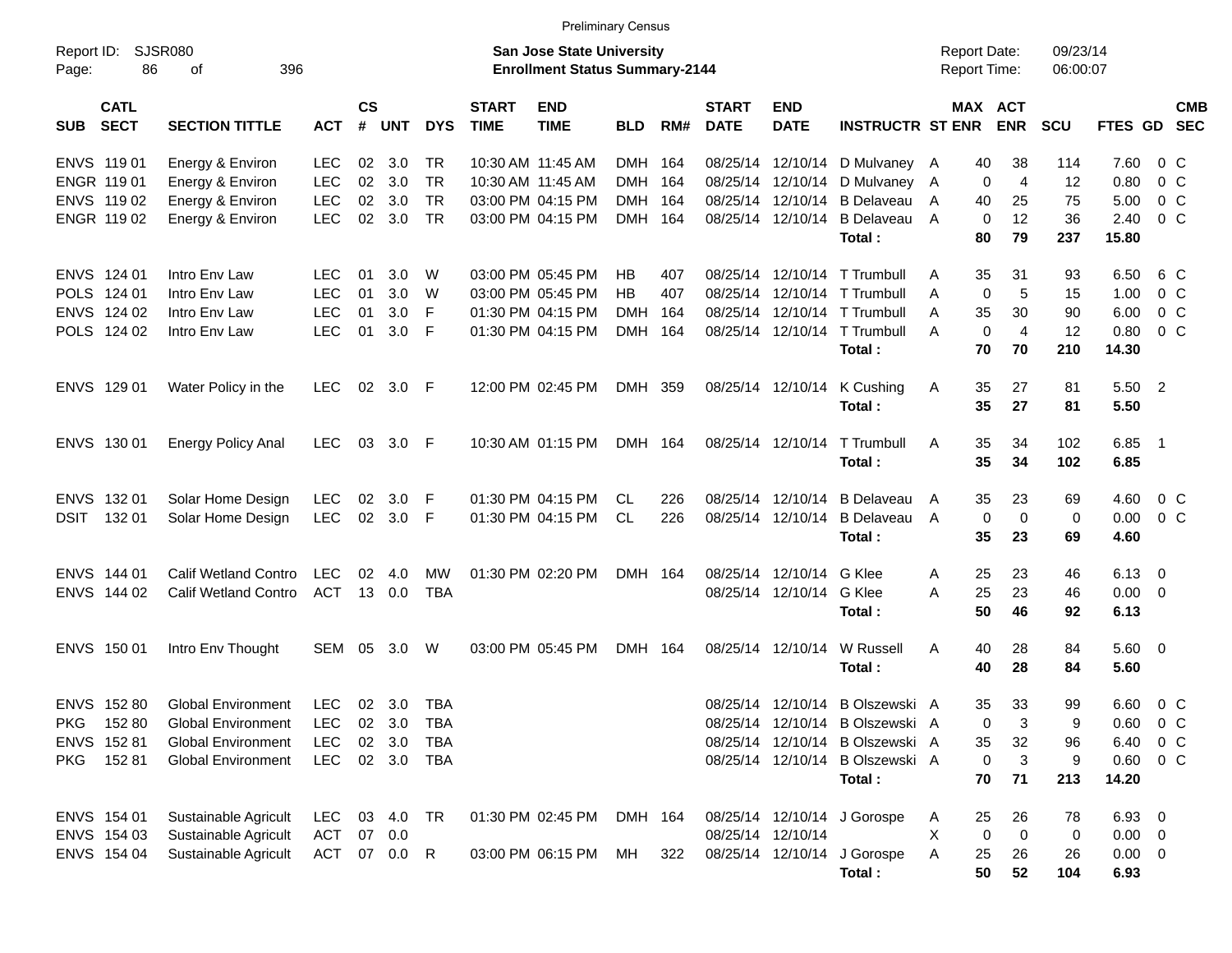| Report ID:<br>87<br>Page:                                                              | SJSR080<br>396<br>оf                                                                                           |                                                                                  |                      |                                            |                                                    |                             | <b>San Jose State University</b><br><b>Enrollment Status Summary-2144</b> |                                     |            |                                  |                                             |                                                                                                         | <b>Report Date:</b><br><b>Report Time:</b> |                                                                                            | 09/23/14<br>06:00:07                 |                                                                                 |                                                             |                          |
|----------------------------------------------------------------------------------------|----------------------------------------------------------------------------------------------------------------|----------------------------------------------------------------------------------|----------------------|--------------------------------------------|----------------------------------------------------|-----------------------------|---------------------------------------------------------------------------|-------------------------------------|------------|----------------------------------|---------------------------------------------|---------------------------------------------------------------------------------------------------------|--------------------------------------------|--------------------------------------------------------------------------------------------|--------------------------------------|---------------------------------------------------------------------------------|-------------------------------------------------------------|--------------------------|
| <b>CATL</b><br><b>SECT</b><br><b>SUB</b>                                               | <b>SECTION TITTLE</b>                                                                                          | <b>ACT</b>                                                                       | $\mathsf{cs}$<br>#   | <b>UNT</b>                                 | <b>DYS</b>                                         | <b>START</b><br><b>TIME</b> | <b>END</b><br><b>TIME</b>                                                 | <b>BLD</b>                          | RM#        | <b>START</b><br><b>DATE</b>      | <b>END</b><br><b>DATE</b>                   | <b>INSTRUCTR ST ENR</b>                                                                                 |                                            | MAX ACT<br><b>ENR</b>                                                                      | <b>SCU</b>                           | FTES GD                                                                         |                                                             | <b>CMB</b><br><b>SEC</b> |
| ENVS 158 01<br>ENVS 158 03                                                             | <b>Environmental Educat LEC</b><br>Environmental Educat LEC                                                    |                                                                                  | 02<br>02             | 3.0<br>3.0                                 | $\top$<br>$\mathsf{R}$                             |                             | 03:00 PM 05:45 PM<br>03:00 PM 05:45 PM                                    | DMH 167<br><b>ENG</b>               | 327        | 08/25/14<br>08/25/14             |                                             | 12/10/14 R Lazzeri-Ae A<br>12/10/14 R Lazzeri-Ae A<br>Total:                                            | 25                                         | 25<br>27<br>23<br>50<br>50                                                                 | 81<br>69<br>150                      | 5.40<br>4.65<br>10.05                                                           | $\overline{\phantom{0}}$<br>$\overline{1}$                  |                          |
| ENVS 166 01<br><b>ENVS</b><br>166 02                                                   | Nature Photography<br>Nature Photography                                                                       | LEC<br><b>ACT</b>                                                                | 02<br>13             | 4.0<br>0.0                                 | MW<br><b>TBA</b>                                   |                             | 12:00 PM 01:15 PM                                                         | DMH 164                             |            | 08/25/14                         | 12/10/14 G Klee<br>08/25/14 12/10/14 G Klee | Total:                                                                                                  | 25<br>A<br>25<br>A                         | 19<br>19<br>50<br>38                                                                       | 38<br>38<br>76                       | $5.13 \quad 1$<br>0.00<br>5.13                                                  | $\overline{\phantom{1}}$                                    |                          |
| ENVS 181 01<br><b>ENVS</b><br>18102<br>ENVS 181 03                                     | <b>Envir Res Center</b><br><b>Envir Res Center</b><br><b>Envir Res Center</b>                                  | ACT<br><b>ACT</b><br><b>ACT</b>                                                  | 13<br>13<br>13       | 1.0<br>2.0<br>3.0                          | МW<br>MW<br><b>MW</b>                              |                             | 12:00 PM 01:15 PM<br>12:00 PM 01:15 PM<br>12:00 PM 01:15 PM               | <b>DMH</b><br><b>DMH</b><br>DMH 348 | 348<br>348 | 08/25/14<br>08/25/14             |                                             | 12/10/14 K Cushing<br>12/10/14 K Cushing<br>08/25/14 12/10/14 K Cushing<br>Total:                       | A<br>10<br>Α<br>A                          | 10<br>10<br>8<br>15<br>6<br>35<br>24                                                       | 10<br>8<br>6<br>24                   | 0.67<br>1.10<br>1.20<br>2.97                                                    | $\overline{\mathbf{0}}$<br>$\overline{1}$<br>$\overline{0}$ |                          |
| ENVS 185 01<br><b>URBP</b><br>18501<br><b>ENVS</b><br>185 02<br>URBP 185 02            | Envir Impact Anal<br>Envir Impact Anal<br><b>Envir Impact Anal</b><br>Envir Impact Anal                        | <b>LEC</b><br><b>LEC</b><br><b>ACT</b><br><b>ACT</b>                             | 02<br>02<br>13<br>13 | 4.0<br>4.0<br>0.0<br>0.0                   | <b>TR</b><br><b>TR</b><br><b>TBA</b><br><b>TBA</b> |                             | 12:00 PM 01:15 PM<br>12:00 PM 01:15 PM                                    | DMH 164<br>DMH 164                  |            | 08/25/14<br>08/25/14<br>08/25/14 |                                             | 12/10/14 P Ferraro<br>12/10/14 P Ferraro<br>12/10/14 P Ferraro<br>08/25/14 12/10/14 P Ferraro<br>Total: | A<br>A<br>25<br>A<br>A                     | 24<br>25<br>$\mathbf 0$<br>$\overline{1}$<br>24<br>$\mathbf 0$<br>$\mathbf{1}$<br>50<br>50 | 72<br>3<br>24<br>$\mathbf{1}$<br>100 | 6.47<br>0.33<br>0.00<br>0.00<br>6.80                                            | 1 C<br>1 C<br>1 C<br>1 C                                    |                          |
| ENVS 187 01<br>ENVS 187 02                                                             | <b>Environ Restor</b><br><b>Environ Restor</b>                                                                 | <b>LEC</b><br><b>ACT</b>                                                         | 02<br>13             | 4.0<br>0.0                                 | W<br><b>TBA</b>                                    |                             | 03:00 PM 05:45 PM                                                         | DMH 163                             |            | 08/25/14                         | 12/10/14 S Bane<br>08/25/14 12/10/14 S Bane | Total:                                                                                                  | 25<br>Α<br>25<br>A                         | 26<br>26<br>50<br>52                                                                       | 78<br>26<br>104                      | 7.07<br>0.00<br>7.07                                                            | $\overline{2}$<br>$\overline{2}$                            |                          |
| ENVS 190 01<br><b>URBP</b><br>190 01<br><b>ENVS</b><br>190 02<br><b>URBP</b><br>190 02 | Adv EIA<br>Adv EIA<br>Adv EIA<br>Adv EIA                                                                       | <b>LEC</b><br><b>LEC</b><br><b>ACT</b><br><b>ACT</b>                             | 02<br>02<br>13<br>13 | 4.0<br>4.0<br>0.0<br>0.0                   | <b>TR</b><br><b>TR</b><br><b>TBA</b><br><b>TBA</b> |                             | 01:30 PM 02:45 PM<br>01:30 PM 02:45 PM                                    | <b>BBC</b><br><b>BBC</b>            | 126<br>126 | 08/25/14<br>08/25/14<br>08/25/14 |                                             | 12/10/14 P Ferraro<br>12/10/14 P Ferraro<br>12/10/14 P Ferraro<br>08/25/14 12/10/14 P Ferraro<br>Total: | A<br>A<br>25<br>A<br>A                     | 25<br>14<br>$\mathbf 0$<br>0<br>14<br>$\mathbf 0$<br>$\mathbf 0$<br>50<br>28               | 42<br>0<br>14<br>$\mathbf 0$<br>56   | 3.87<br>0.00<br>0.00<br>0.00<br>3.87                                            | 2 C<br>0 <sup>o</sup><br>$2\degree$ C<br>0 <sup>o</sup>     |                          |
| ENVS 193 01<br>ENVS 193 02<br>ENVS 193 03<br>ENVS 193 04<br>ENVS 193 05<br>ENVS 193 06 | Supr Proj & Res<br>Supr Proj & Res<br>Supr Proj & Res<br>Supr Proj & Res<br>Supr Proj & Res<br>Supr Proj & Res | <b>SUP</b><br><b>SUP</b><br><b>SUP</b><br><b>SUP</b><br><b>SUP</b><br><b>SUP</b> |                      | 1.0<br>2.0<br>3.0<br>4.0<br>$5.0\,$<br>6.0 |                                                    |                             |                                                                           |                                     |            |                                  |                                             |                                                                                                         | Χ<br>Х<br>X<br>X<br>Χ<br>X                 | 0<br>$\mathbf 0$<br>0<br>0<br>0<br>0<br>0<br>0<br>0<br>0<br>0<br>0                         | 0<br>0<br>0<br>0<br>0<br>0           | 0.00<br>$0.00 \t 0$<br>$0.00 \t 0$<br>$0.00 \t 0$<br>$0.00 \t 0$<br>$0.00 \t 0$ | $\overline{\mathbf{0}}$                                     |                          |
| ENVS 193 07<br>ENVS 19308<br>ENVS 193 09                                               | Supr Proj & Res<br>Supr Proj & Res<br>Supr Proj & Res                                                          | <b>SUP</b><br><b>SUP</b><br><b>SUP</b>                                           | 36<br>36             | 1.0<br>2.0<br>36 3.0 F                     | $-F$<br>$-F$                                       |                             | 09:00 AM 10:15 AM<br>09:00 AM 10:15 AM<br>09:00 AM 10:15 AM               | WSQ 115<br>WSQ 115<br>WSQ 115       |            |                                  |                                             | 08/25/14 12/10/14 B Olszewski<br>08/25/14 12/10/14 B Olszewski A<br>08/25/14 12/10/14 B Olszewski A     | 20<br>A<br>20<br>20                        | 6<br>4<br>4                                                                                | 6<br>8<br>12                         | $0.42$ 1<br>$0.57$ 1<br>0.80 0                                                  |                                                             |                          |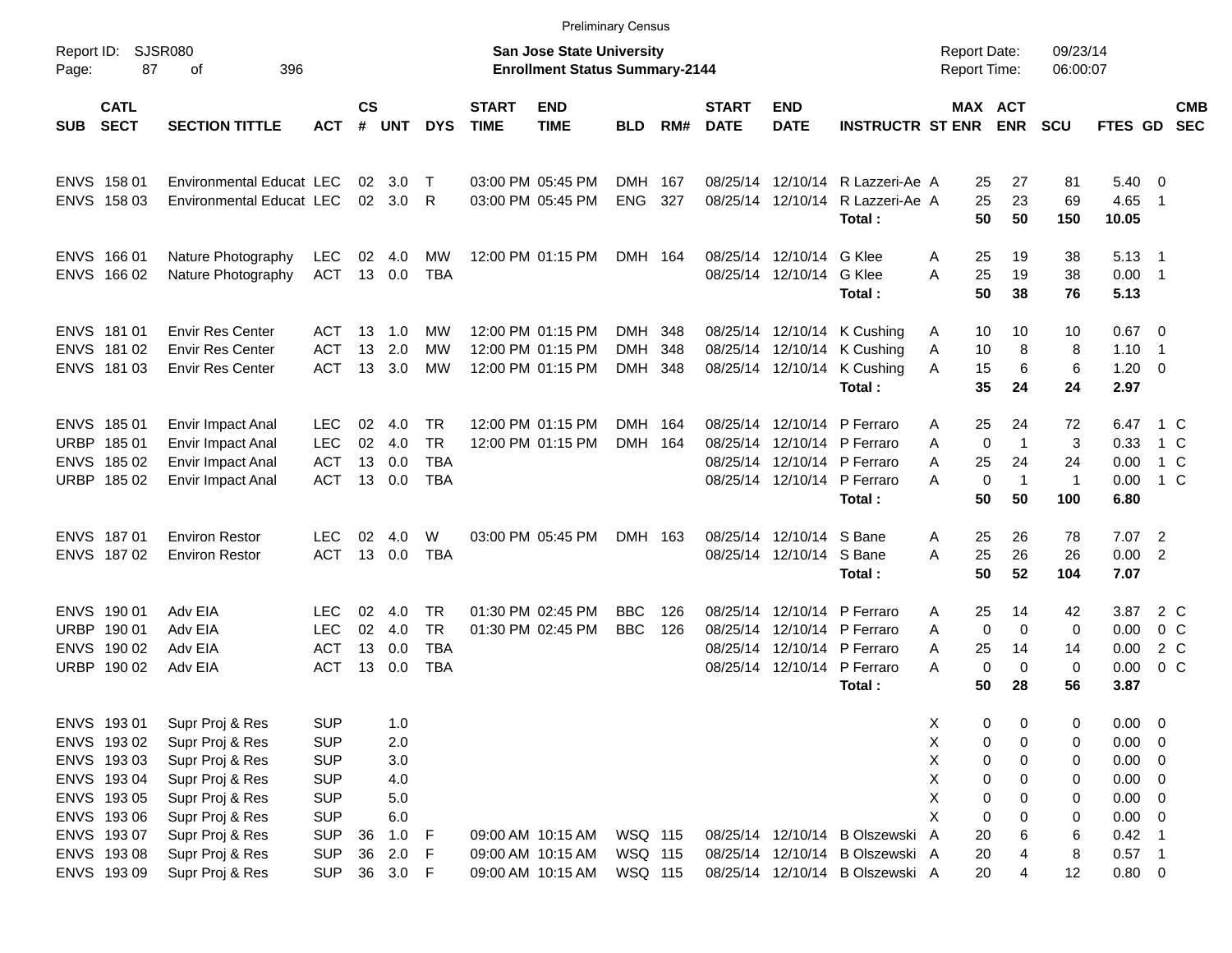|                     |                            |                           |              |                |            |            |                             |                                                                           | <b>Preliminary Census</b> |     |                             |                           |                              |                                     |                       |                      |          |                          |                          |
|---------------------|----------------------------|---------------------------|--------------|----------------|------------|------------|-----------------------------|---------------------------------------------------------------------------|---------------------------|-----|-----------------------------|---------------------------|------------------------------|-------------------------------------|-----------------------|----------------------|----------|--------------------------|--------------------------|
| Report ID:<br>Page: | 88                         | SJSR080<br>396<br>οf      |              |                |            |            |                             | <b>San Jose State University</b><br><b>Enrollment Status Summary-2144</b> |                           |     |                             |                           |                              | <b>Report Date:</b><br>Report Time: |                       | 09/23/14<br>06:00:07 |          |                          |                          |
| <b>SUB</b>          | <b>CATL</b><br><b>SECT</b> | <b>SECTION TITTLE</b>     | <b>ACT</b>   | <b>CS</b><br># | <b>UNT</b> | <b>DYS</b> | <b>START</b><br><b>TIME</b> | <b>END</b><br><b>TIME</b>                                                 | <b>BLD</b>                | RM# | <b>START</b><br><b>DATE</b> | <b>END</b><br><b>DATE</b> | <b>INSTRUCTR ST ENR</b>      |                                     | MAX ACT<br><b>ENR</b> | <b>SCU</b>           | FTES GD  |                          | <b>CMB</b><br><b>SEC</b> |
|                     | ENVS 19310                 | Supr Proj & Res           | <b>SUP</b>   | 36             | 4.0        | F          |                             | 09:00 AM 10:15 AM                                                         | WSQ 115                   |     | 08/25/14                    | 12/10/14                  | B Olszewski A                |                                     | 20<br>0               | 0                    | 0.00     | $\overline{0}$           |                          |
|                     | ENVS 19311                 | Supr Proj & Res           | <b>SUP</b>   | 36             | 5.0        | F          |                             | 09:00 AM 10:15 AM                                                         | WSQ 115                   |     | 08/25/14                    | 12/10/14                  | B Olszewski A                |                                     | 20<br>1               | 5                    | 0.33     | 0                        |                          |
|                     | ENVS 19312                 | Supr Proj & Res           | <b>SUP</b>   | 36             | 6.0        | F          |                             | 09:00 AM 10:15 AM                                                         | WSQ 115                   |     |                             | 08/25/14 12/10/14         | B Olszewski                  | A                                   | 20<br>0               | 0                    | 0.00     | 0                        |                          |
|                     | ENVS 193 13                | Supr Proj & Res           | <b>SUP</b>   |                | 4.0        |            |                             |                                                                           |                           |     |                             |                           |                              | X                                   | 0<br>0                | 0                    | 0.00     | 0                        |                          |
|                     |                            |                           |              |                |            |            |                             |                                                                           |                           |     |                             |                           | Total:                       | 120                                 | 15                    | 31                   | 2.12     |                          |                          |
|                     | ENVS 194 01                | <b>Environment Intern</b> | <b>SUP</b>   |                | 1.0        |            |                             |                                                                           |                           |     |                             |                           |                              | Х                                   | 0<br>0                | 0                    | 0.00     | $\overline{0}$           |                          |
| <b>ENVS</b>         | 194 02                     | <b>Environment Intern</b> | <b>SUP</b>   |                | 2.0        |            |                             |                                                                           |                           |     |                             |                           |                              | Х                                   | 0<br>0                | 0                    | 0.00     | 0                        |                          |
| <b>ENVS</b>         | 194 03                     | <b>Environment Intern</b> | <b>SUP</b>   |                | 3.0        |            |                             |                                                                           |                           |     |                             |                           |                              | X                                   | 0<br>0                | 0                    | 0.00     | 0                        |                          |
| <b>ENVS</b>         | 194 04                     | <b>Environment Intern</b> | <b>SUP</b>   |                | 4.0        |            |                             |                                                                           |                           |     |                             |                           |                              | X                                   | 0<br>0                | 0                    | 0.00     | 0                        |                          |
| <b>ENVS</b>         | 194 05                     | <b>Environment Intern</b> | <b>SUP</b>   |                | 5.0        |            |                             |                                                                           |                           |     |                             |                           |                              | Х                                   | 0<br>0                | 0                    | 0.00     | 0                        |                          |
| <b>ENVS</b>         | 194 06                     | <b>Environment Intern</b> | <b>SUP</b>   |                | 6.0        |            |                             |                                                                           |                           |     |                             |                           |                              | X                                   | 0<br>0                | 0                    | 0.00     | 0                        |                          |
| ENVS                | 194 07                     | <b>Environment Intern</b> | <b>SUP</b>   | 36             | 1.0        | M          |                             | 09:00 AM 10:15 AM                                                         | WSQ 115                   |     |                             | 08/25/14 12/10/14 G Klee  |                              | Α                                   | 20<br>5               | 5                    | 0.33     | 0                        |                          |
|                     | ENVS 194 08                | <b>Environment Intern</b> | <b>SUP</b>   | 36             | 2.0        | м          |                             | 09:00 AM 10:15 AM                                                         | WSQ 115                   |     | 08/25/14                    | 12/10/14 G Klee           |                              | Α                                   | 6<br>20               | 12                   | 0.80     | 0                        |                          |
|                     | ENVS 194 09                | <b>Environment Intern</b> | <b>SUP</b>   | 36             | 3.0        | M          |                             | 09:00 AM 10:15 AM                                                         | WSQ 115                   |     | 08/25/14                    | 12/10/14 G Klee           |                              | A                                   | 20<br>6               | 18                   | 1.20     | 0                        |                          |
|                     | ENVS 19410                 | <b>Environment Intern</b> | <b>SUP</b>   | 36             | 4.0        | м          |                             | 09:00 AM 10:15 AM                                                         | WSQ 115                   |     | 08/25/14                    | 12/10/14 G Klee           |                              | A                                   | 20<br>6               | 24                   | 1.60     | 0                        |                          |
|                     | ENVS 194 11                | <b>Environment Intern</b> | <b>SUP</b>   | 36             | 5.0        | м          |                             | 09:00 AM 10:15 AM                                                         | WSQ 115                   |     | 08/25/14                    | 12/10/14 G Klee           |                              | A                                   | 20<br>3               | 15                   | 1.00     | 0                        |                          |
|                     | ENVS 194 12                | <b>Environment Intern</b> | <b>SUP</b>   | 36             | 6.0        | м          |                             | 09:00 AM 10:15 AM                                                         | WSQ 115                   |     | 08/25/14                    |                           | 12/10/14 R O'Malley          | A                                   | 7<br>20               | 42                   | 2.80     | 0                        |                          |
|                     | ENVS 194 13                | <b>Environment Intern</b> | <b>SUP</b>   | 36             | 7.0        | м          |                             | 09:00 AM 10:15 AM                                                         | WSQ 115                   |     |                             |                           | 08/25/14 12/10/14 R O'Malley | A                                   | 20<br>0               | 0                    | 0.00     | 0                        |                          |
|                     | ENVS 194 14                | Environment Intern        | <b>SUP</b>   | 36             | 8.0        | м          |                             | 09:00 AM 10:15 AM                                                         | WSQ 115                   |     |                             |                           | 08/25/14 12/10/14 R O'Malley | A                                   | 20<br>0               | 0                    | 0.00     | 0                        |                          |
|                     | ENVS 194 15                | Environment Intern        | <b>SUP</b>   | 36             | 9.0        | M          |                             | 09:00 AM 10:15 AM                                                         | WSQ 115                   |     |                             | 08/25/14 12/10/14         | R O'Malley                   | A                                   | 20<br>$\mathbf 0$     | 0                    | 0.00     | $\overline{\mathbf{0}}$  |                          |
|                     |                            |                           |              |                |            |            |                             |                                                                           |                           |     |                             |                           | Total:                       | 180                                 | 33                    | 116                  | 7.73     |                          |                          |
|                     | ENVS 195 01                | Inst Asst Env Stud        | <b>SUP</b>   |                | 1.0        |            |                             |                                                                           |                           |     |                             |                           |                              | х                                   | 0<br>0                | 0                    | 0.00     | $\overline{\mathbf{0}}$  |                          |
| <b>ENVS</b>         | 195 02                     | Inst Asst Env Stud        | <b>SUP</b>   |                | 2.0        |            |                             |                                                                           |                           |     |                             |                           |                              | X                                   | 0<br>0                | 0                    | 0.00     | 0                        |                          |
|                     | ENVS 195 03                | Inst Asst Env Stud        | <b>SUP</b>   | 36             | 3.0        | TBA        |                             |                                                                           |                           |     |                             | 08/25/14 12/10/14         | R O'Malley                   | Α                                   | 5<br>2                | 6                    | 0.40     | 0                        |                          |
|                     |                            |                           |              |                |            |            |                             |                                                                           |                           |     |                             |                           | Total:                       |                                     | 5<br>$\mathbf{2}$     | 6                    | 0.40     |                          |                          |
|                     | ENVS 198 01                | Sr Sem                    | SEM          | 05             | 3.0        | $\top$     |                             | 04:30 PM 07:15 PM                                                         | <b>SH</b>                 | 346 |                             | 08/25/14 12/10/14         | R O'Malley                   | A                                   | 30<br>21              | 63                   | 4.20     | $\overline{\phantom{0}}$ |                          |
|                     |                            |                           |              |                |            |            |                             |                                                                           |                           |     |                             |                           | Total :                      |                                     | 30<br>21              | 63                   | 4.20     |                          |                          |
|                     | ENVS 210 01                | <b>Environ Topics</b>     | <b>SUP</b>   |                | 25 1.0     | TR         |                             | 12:00 PM 01:15 PM                                                         | <b>SH</b>                 | 411 |                             |                           | 08/25/14 12/10/14 K Cushing  | A                                   | 10<br>5               | 5                    | 0.42 5   |                          |                          |
|                     | ENVS 210 02                | <b>Environ Topics</b>     | <b>SUP</b>   | 25             | 2.0        | TR         |                             | 12:00 PM 01:15 PM                                                         | <b>SH</b>                 | 411 |                             |                           | 08/25/14 12/10/14 K Cushing  | Α                                   | 10<br>$\mathbf{1}$    | 2                    | $0.17$ 1 |                          |                          |
|                     | ENVS 210 03                | <b>Environ Topics</b>     | <b>SUP</b>   |                | 25 3.0     | TR         |                             | 12:00 PM 01:15 PM                                                         | <b>SH</b>                 | 411 |                             |                           | 08/25/14 12/10/14 K Cushing  | Α                                   | 10<br>4               | 12                   | 1.004    |                          |                          |
|                     |                            |                           |              |                |            |            |                             |                                                                           |                           |     |                             |                           | Total:                       |                                     | 30<br>10              | 19                   | 1.58     |                          |                          |
|                     | ENVS 250 01                | <b>Environ Thought</b>    | SEM 05 3.0 W |                |            |            |                             | 06:00 PM 08:45 PM                                                         | WSQ 115                   |     |                             | 08/25/14 12/10/14         | W Russell                    | A                                   | 15<br>13              | 39                   | 3.20 12  |                          |                          |
|                     |                            |                           |              |                |            |            |                             |                                                                           |                           |     |                             |                           | Total:                       |                                     | 15<br>13              | 39                   | 3.20     |                          |                          |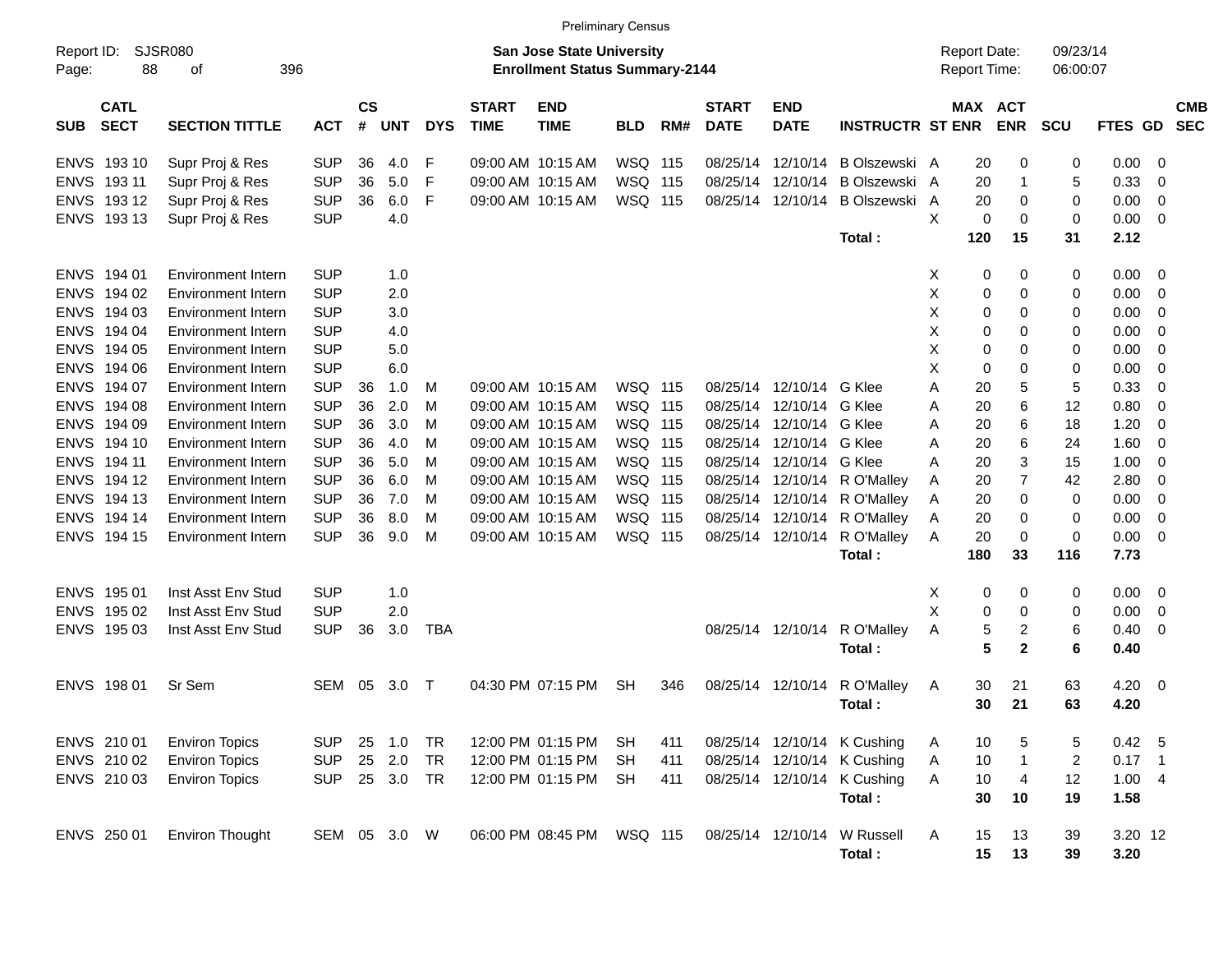|                                                          |                                                                                                  |                                                                                                                                                                                                                |                                                                                                              |                                        |                                                      |                                                                                  |                             |                                                                           | <b>Preliminary Census</b> |     |                                                                   |                                                                                        |                                                                            |                                      |                                                |                                      |                                                  |                                                              |                                                               |
|----------------------------------------------------------|--------------------------------------------------------------------------------------------------|----------------------------------------------------------------------------------------------------------------------------------------------------------------------------------------------------------------|--------------------------------------------------------------------------------------------------------------|----------------------------------------|------------------------------------------------------|----------------------------------------------------------------------------------|-----------------------------|---------------------------------------------------------------------------|---------------------------|-----|-------------------------------------------------------------------|----------------------------------------------------------------------------------------|----------------------------------------------------------------------------|--------------------------------------|------------------------------------------------|--------------------------------------|--------------------------------------------------|--------------------------------------------------------------|---------------------------------------------------------------|
| Report ID:<br>Page:                                      | 89                                                                                               | <b>SJSR080</b><br>396<br>of                                                                                                                                                                                    |                                                                                                              |                                        |                                                      |                                                                                  |                             | <b>San Jose State University</b><br><b>Enrollment Status Summary-2144</b> |                           |     |                                                                   |                                                                                        |                                                                            |                                      | <b>Report Date:</b><br><b>Report Time:</b>     |                                      | 09/23/14<br>06:00:07                             |                                                              |                                                               |
| <b>SUB</b>                                               | <b>CATL</b><br><b>SECT</b>                                                                       | <b>SECTION TITTLE</b>                                                                                                                                                                                          | <b>ACT</b>                                                                                                   | $\mathsf{cs}$<br>#                     | <b>UNT</b>                                           | <b>DYS</b>                                                                       | <b>START</b><br><b>TIME</b> | <b>END</b><br><b>TIME</b>                                                 | <b>BLD</b>                | RM# | <b>START</b><br><b>DATE</b>                                       | <b>END</b><br><b>DATE</b>                                                              | <b>INSTRUCTR ST ENR</b>                                                    |                                      | <b>MAX</b>                                     | <b>ACT</b><br><b>ENR</b>             | SCU                                              | <b>FTES GD</b>                                               | <b>CMB</b><br><b>SEC</b>                                      |
| <b>ENVS</b>                                              | ENVS 284 01<br>284 02                                                                            | <b>Directed Read Grad</b><br><b>Directed Read Grad</b>                                                                                                                                                         | <b>SUP</b><br><b>SUP</b>                                                                                     | 25<br>25                               | 3.0<br>3.0                                           | <b>TBA</b><br><b>TBA</b>                                                         |                             |                                                                           |                           |     | 08/25/14<br>08/25/14                                              | 12/10/14<br>12/10/14                                                                   | R O'Malley<br>W Russell<br>Total:                                          | A<br>A                               | 5<br>3<br>8                                    | 0<br>0<br>0                          | 0<br>0<br>0                                      | 0.00<br>0.00<br>0.00                                         | $\overline{0}$<br>$\overline{0}$                              |
| <b>ENVS</b>                                              | 285 01<br>ENVS 285 02                                                                            | Grad Internship<br>Grad Internship                                                                                                                                                                             | <b>SUP</b><br><b>SUP</b>                                                                                     | 25                                     | 3.0<br>4.0                                           | <b>TBA</b>                                                                       |                             |                                                                           |                           |     | 08/25/14                                                          | 12/10/14                                                                               | W Russell<br>Total:                                                        | Α<br>X                               | 10<br>0<br>10                                  | 2<br>0<br>$\mathbf{2}$               | 6<br>0<br>6                                      | 0.50<br>0.00<br>0.50                                         | 2<br>0                                                        |
|                                                          | ENVS 295 01                                                                                      | <b>Grad Teach Asst</b>                                                                                                                                                                                         | <b>SUP</b>                                                                                                   | 25                                     | 3.0                                                  | <b>TBA</b>                                                                       |                             |                                                                           |                           |     |                                                                   | 08/25/14 12/10/14                                                                      | W Russell<br>Total:                                                        | A                                    | 5<br>5                                         | 4<br>4                               | 12<br>12                                         | 1.00<br>1.00                                                 | -4                                                            |
|                                                          | ENVS 298 01                                                                                      | <b>Special Study</b>                                                                                                                                                                                           | <b>SUP</b>                                                                                                   | 25                                     | 3.0                                                  | TBA                                                                              |                             |                                                                           |                           |     |                                                                   | 08/25/14 12/10/14                                                                      | W Russell<br>Total:                                                        | A                                    | 5<br>5                                         | $\mathbf 1$<br>1                     | 3<br>3                                           | 0.25<br>0.25                                                 | -1                                                            |
| <b>ENVS</b><br><b>ENVS</b><br><b>ENVS</b><br><b>ENVS</b> | ENVS 299 01<br>299 02<br>ENVS 299 03<br>299 04<br>ENVS 299 05<br>299 06<br>299 07<br>ENVS 299 08 | <b>MS Thesis/Project</b><br><b>MS Thesis/Project</b><br><b>MS Thesis/Project</b><br><b>MS Thesis/Project</b><br><b>MS Thesis/Project</b><br>MS Thesis/Project<br>MS Thesis/Project<br><b>MS Thesis/Project</b> | <b>SUP</b><br><b>SUP</b><br><b>SUP</b><br><b>SUP</b><br><b>SUP</b><br><b>SUP</b><br><b>SUP</b><br><b>SUP</b> | 25<br>25<br>25<br>25<br>25<br>25<br>25 | 1.0<br>2.0<br>3.0<br>4.0<br>5.0<br>6.0<br>3.0<br>1.0 | <b>TBA</b><br><b>TBA</b><br><b>TBA</b><br><b>TBA</b><br><b>TBA</b><br><b>TBA</b> |                             |                                                                           |                           |     | 08/25/14 12/10/14<br>08/25/14<br>08/25/14<br>08/25/14<br>08/25/14 | 12/10/14<br>12/10/14<br>12/10/14<br>12/10/14<br>08/25/14 12/10/14<br>08/25/14 12/10/14 | W Russell<br>W Russell<br>W Russell<br>W Russell<br>W Russell<br>W Russell | X<br>A<br>A<br>A<br>A<br>A<br>X<br>Α | 0<br>8<br>8<br>8<br>8<br>8<br>$\mathbf 0$<br>8 | 0<br>1<br>2<br>3<br>0<br>3<br>0<br>0 | 0<br>2<br>6<br>12<br>$\mathbf 0$<br>18<br>0<br>0 | 0.00<br>0.17<br>0.50<br>1.00<br>0.00<br>1.50<br>0.00<br>0.00 | $\mathbf{0}$<br>-1<br>2<br>3<br>0<br>3<br>$\overline{0}$<br>0 |
|                                                          |                                                                                                  |                                                                                                                                                                                                                |                                                                                                              |                                        |                                                      |                                                                                  |                             |                                                                           |                           |     |                                                                   |                                                                                        | Total:                                                                     |                                      | 48                                             | 9                                    | 38                                               | 3.17                                                         |                                                               |

| Department : | <b>Environmental Studies</b> | Department Total:         | 1841 | 1361 | 3702 | 251.53 |
|--------------|------------------------------|---------------------------|------|------|------|--------|
|              |                              | <b>Lower Division:</b>    | 420  | 365  | 1095 | 73.00  |
|              |                              | <b>Upper Division:</b>    | 1300 | 957  | 2490 | 168.83 |
|              |                              | <b>Graduate Division:</b> | 121  | 39   | 117  | 9.70   |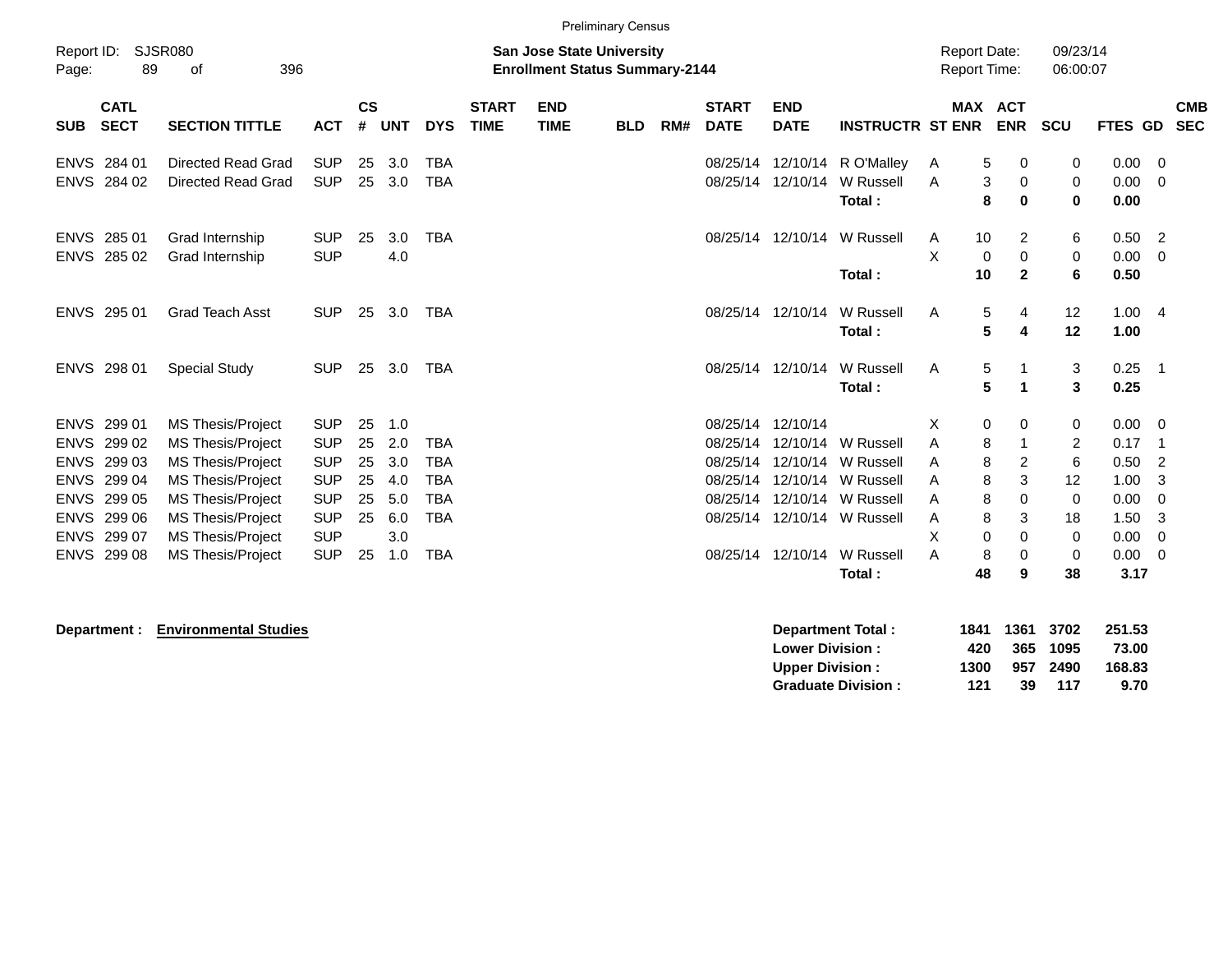|                     |                            |                                                       |                |                    |            |                 |                             |                                                                           | <b>Preliminary Census</b> |     |                             |                             |                                                            |                                     |             |                       |                      |               |                          |                          |
|---------------------|----------------------------|-------------------------------------------------------|----------------|--------------------|------------|-----------------|-----------------------------|---------------------------------------------------------------------------|---------------------------|-----|-----------------------------|-----------------------------|------------------------------------------------------------|-------------------------------------|-------------|-----------------------|----------------------|---------------|--------------------------|--------------------------|
| Report ID:<br>Page: | 90                         | <b>SJSR080</b><br>396<br>of                           |                |                    |            |                 |                             | <b>San Jose State University</b><br><b>Enrollment Status Summary-2144</b> |                           |     |                             |                             |                                                            | <b>Report Date:</b><br>Report Time: |             |                       | 09/23/14<br>06:00:07 |               |                          |                          |
| <b>SUB</b>          | <b>CATL</b><br><b>SECT</b> | <b>SECTION TITTLE</b>                                 | ACT            | $\mathsf{cs}$<br># | <b>UNT</b> | <b>DYS</b>      | <b>START</b><br><b>TIME</b> | <b>END</b><br><b>TIME</b>                                                 | <b>BLD</b>                | RM# | <b>START</b><br><b>DATE</b> | <b>END</b><br><b>DATE</b>   | <b>INSTRUCTR ST ENR</b>                                    |                                     |             | MAX ACT<br><b>ENR</b> | <b>SCU</b>           | FTES GD       |                          | <b>CMB</b><br><b>SEC</b> |
| <b>College</b>      |                            | <b>Social Sciences</b>                                |                |                    |            |                 |                             |                                                                           |                           |     |                             |                             |                                                            |                                     |             |                       |                      |               |                          |                          |
|                     | Department :               | Geography                                             |                |                    |            |                 |                             |                                                                           |                           |     |                             |                             |                                                            |                                     |             |                       |                      |               |                          |                          |
| GEOG 101            |                            | Geog Natural Env                                      | <b>LEC</b>     | 02<br>02           | 3.0        | MW              |                             | 10:30 AM 11:45 AM<br>09:00 AM 10:15 AM                                    | <b>WSQ</b><br><b>CL</b>   | 207 |                             |                             | 08/25/14 12/10/14 G Pereira<br>08/25/14 12/10/14 G Pereira | Α                                   | 120<br>40   | 99<br>30              | 297<br>90            | 19.80         | - 0                      |                          |
| GEOG                | 1 0 2<br>1 0 3             | Geog Natural Env                                      | <b>LEC</b>     |                    | 3.0        | MW<br><b>TR</b> |                             |                                                                           | <b>CL</b>                 | 234 |                             |                             |                                                            | Α<br>А                              |             |                       |                      | 6.00          | - 0                      |                          |
| <b>GEOG</b>         |                            | Geog Natural Env                                      | <b>LEC</b>     | 02                 | 3.0        |                 |                             | 09:00 AM 10:15 AM                                                         |                           | 224 |                             | 08/25/14 12/10/14 E Collins | Total:                                                     |                                     | 49<br>209   | 27<br>156             | 81<br>468            | 5.45<br>31.25 | $\overline{1}$           |                          |
|                     | GEOG 1001                  | <b>Cultural Geography</b>                             | <b>LEC</b>     | 02                 | 3.0        | TR              |                             | 12:00 PM 01:15 PM                                                         | <b>SH</b>                 | 240 |                             |                             | 08/25/14 12/10/14 E O'Halloran A                           |                                     | 42          | 40                    | 120                  | $8.00 \t 0$   |                          |                          |
|                     | GEOG 1002                  | <b>Cultural Geography</b>                             | <b>LEC</b>     | 02                 | 3.0        | <b>TBA</b>      |                             |                                                                           |                           |     |                             |                             | 08/25/14 12/10/14 E O'Halloran A                           |                                     | 40          | 39                    | 117                  | 7.80 0        |                          |                          |
|                     |                            |                                                       |                |                    |            |                 |                             |                                                                           |                           |     |                             |                             | Total:                                                     |                                     | 82          | 79                    | 237                  | 15.80         |                          |                          |
|                     | GEOG 1201                  | Global Geography                                      | <b>LEC</b>     | 01                 | 3.0        | МW              |                             | 10:30 AM 11:45 AM                                                         | CL.                       | 224 |                             |                             | 08/25/14 12/10/14 K Rohrmeier A                            |                                     | 30          | 29                    | 87                   | 5.80 0        |                          |                          |
|                     | GEOG 1202                  | Global Geography                                      | <b>LEC</b>     | 01                 | 3.0        | <b>MW</b>       |                             | 12:00 PM 01:15 PM                                                         | <b>CL</b>                 | 224 |                             |                             | 08/25/14 12/10/14 K Rohrmeier A                            |                                     | 30          | 32                    | 96                   | 6.40          | $\overline{\phantom{0}}$ |                          |
|                     | GEOG 1203                  | Global Geography                                      | <b>LEC</b>     |                    | 3.0        |                 |                             |                                                                           |                           |     |                             |                             |                                                            | X                                   | $\mathbf 0$ | $\Omega$              | 0                    | 0.00          | $\overline{\phantom{0}}$ |                          |
|                     | GEOG 1204                  | Global Geography                                      | <b>LEC</b>     |                    | 3.0        |                 |                             |                                                                           |                           |     |                             |                             |                                                            | X                                   | $\mathbf 0$ | $\mathbf 0$           | 0                    | 0.00          | $\overline{\phantom{0}}$ |                          |
|                     | GEOG 1205                  | Global Geography                                      | <b>LEC</b>     | 01                 | 3.0        | TR              |                             | 10:30 AM 11:45 AM                                                         | CL.                       | 224 |                             | 08/25/14 12/10/14 R Taketa  |                                                            | А                                   | 30          | 35                    | 105                  | 7.00          | $\overline{\phantom{0}}$ |                          |
|                     | GEOG 1206                  | Global Geography                                      | <b>LEC</b>     | 01                 | 3.0        | <b>MW</b>       |                             | 09:00 AM 10:15 AM                                                         | <b>CL</b>                 | 224 |                             |                             | 08/25/14 12/10/14 K Rohrmeier                              | A                                   | 30          | 29                    | 87                   | 5.80          | $\overline{\phantom{0}}$ |                          |
|                     | GEOG 1207                  | Global Geography                                      | <b>LEC</b>     | 01                 | 3.0        | <b>TBA</b>      |                             |                                                                           |                           |     |                             | 08/25/14 12/10/14 T Orf     |                                                            | Α                                   | 30          | 20                    | 60                   | $4.00 \ 0$    |                          |                          |
|                     |                            |                                                       |                |                    |            |                 |                             |                                                                           |                           |     |                             |                             | Total:                                                     |                                     | 150         | 145                   | 435                  | 29.00         |                          |                          |
|                     |                            | GEOG 100W 01 Writing Workshop                         | SEM            | 05                 | 3.0        | МW              |                             | 03:00 PM 04:15 PM                                                         | CL.                       | 224 |                             | 08/25/14 12/10/14           | R Taketa                                                   | Α                                   | 25          | 5                     | 15                   | 1.00          | $0\,C$                   |                          |
|                     |                            | GLST 100W 01 Writing Workshop                         | <b>SEM</b>     | 05                 | 3.0        | <b>MW</b>       |                             | 03:00 PM 04:15 PM                                                         | <b>CL</b>                 | 224 |                             | 08/25/14 12/10/14           | R Taketa                                                   | A                                   | $\mathbf 0$ | 20                    | 60                   | 4.00          | 0 <sup>o</sup>           |                          |
|                     |                            |                                                       |                |                    |            |                 |                             |                                                                           |                           |     |                             |                             | Total:                                                     |                                     | 25          | 25                    | 75                   | 5.00          |                          |                          |
|                     | GEOG 105 01                | Urban Geog                                            | <b>LEC</b>     | 02                 | 3.0        | TBA             |                             |                                                                           |                           |     |                             | 08/25/14 12/10/14           |                                                            | Α                                   | 30          | 28                    | 84                   | 5.70 2        |                          |                          |
|                     |                            |                                                       |                |                    |            |                 |                             |                                                                           |                           |     |                             |                             | Total:                                                     |                                     | 30          | 28                    | 84                   | 5.70          |                          |                          |
|                     | GEOG 112 01                | Nat Cult Terr Disp                                    | <b>LEC</b>     | 02                 | 3.0        | <b>TR</b>       |                             | 12:00 PM 01:15 PM                                                         | CL                        | 224 |                             |                             | 08/25/14 12/10/14 K Richardson A                           |                                     | 40          | 39                    | 117                  | 7.80 0        |                          |                          |
|                     | GEOG 112 02                | Nat Cult Terr Disp                                    | <b>LEC</b>     |                    | 3.0        |                 |                             |                                                                           |                           |     |                             |                             |                                                            | х                                   | 0           | $\mathbf 0$           | 0                    | 0.00          | $\overline{\phantom{0}}$ |                          |
|                     | GEOG 112 03                | Nat Cult Terr Disp                                    | <b>LEC</b>     |                    | 3.0        |                 |                             |                                                                           |                           |     |                             |                             |                                                            | х                                   | 0           | $\Omega$              | 0                    | 0.00          | $\overline{\mathbf{0}}$  |                          |
|                     |                            |                                                       |                |                    |            |                 |                             |                                                                           |                           |     |                             |                             | Total:                                                     |                                     | 40          | 39                    | 117                  | 7.80          |                          |                          |
|                     | GEOG 120 01                | Food Suppl Agr Sys LEC 02 3.0 MW 01:30 PM 02:45 PM CL |                |                    |            |                 |                             |                                                                           |                           | 234 |                             |                             | 08/25/14 12/10/14 G Pereira                                | Α                                   | 30          | 27                    | 81                   | 5.55 3        |                          |                          |
|                     |                            |                                                       |                |                    |            |                 |                             |                                                                           |                           |     |                             |                             | Total:                                                     |                                     | 30          | 27                    | 81                   | 5.55          |                          |                          |
|                     | GEOG 145 01                | California                                            | LEC 02 3.0 TBA |                    |            |                 |                             |                                                                           |                           |     |                             | 08/25/14 12/10/14           |                                                            | Α                                   | 30          | 22                    | 66                   | 4.45 1        |                          |                          |
|                     |                            |                                                       |                |                    |            |                 |                             |                                                                           |                           |     |                             |                             | Total:                                                     |                                     | 30          | 22                    | 66                   | 4.45          |                          |                          |
|                     |                            | GEOG 170 01 Intro Map & GIS                           | LEC 02 3.0 T   |                    |            |                 |                             | 06:00 PM 07:50 PM CL 224 08/25/14 12/10/14 R Taketa                       |                           |     |                             |                             |                                                            | A                                   | 30          | 22                    | 44                   | 4.85 9        |                          |                          |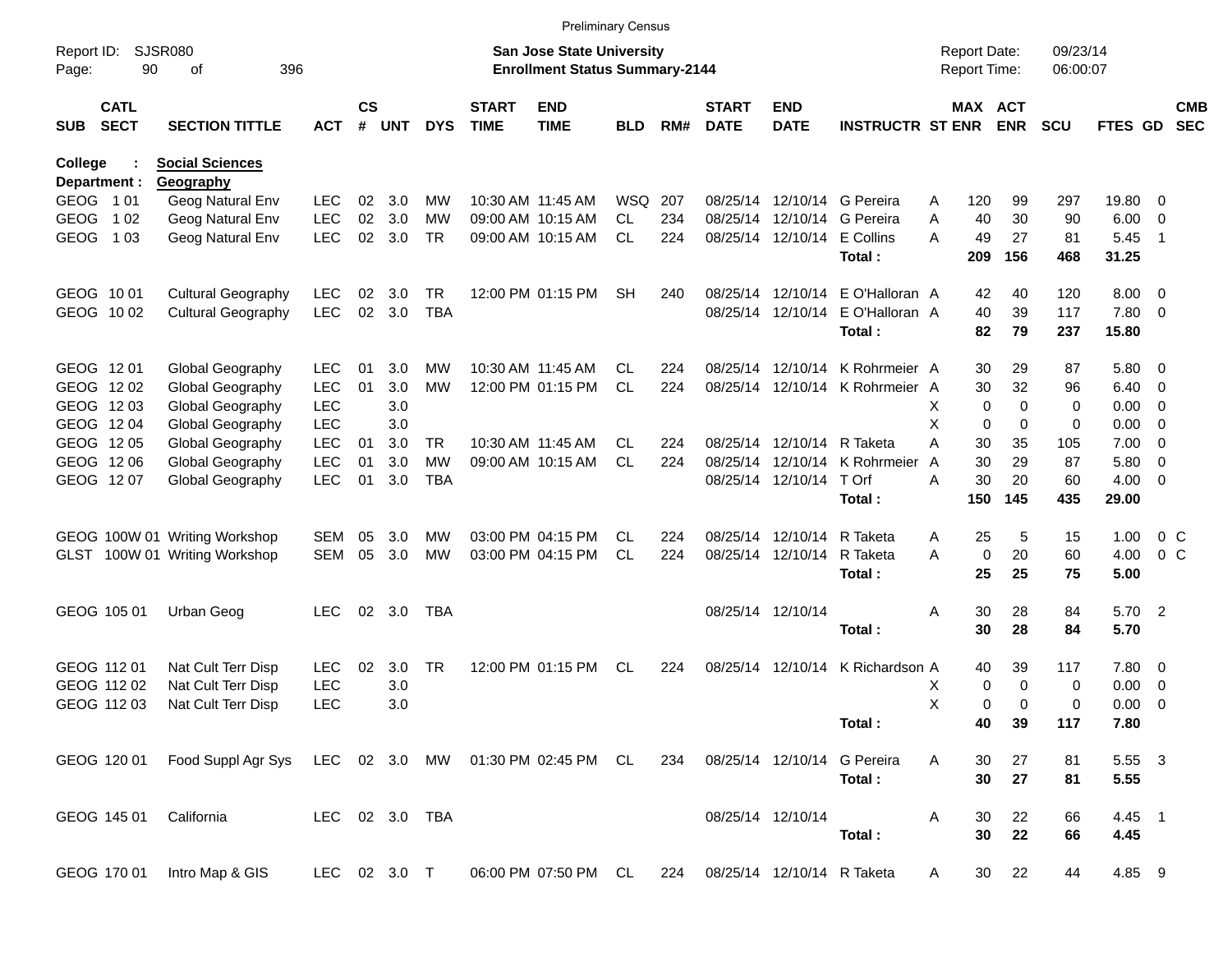|                                           |                                                       |                                        |                |                   |                          |                             |                                                                    | <b>Preliminary Census</b> |     |                             |                                                                     |                                                       |                                            |                                                                                |                                          |                                                  |                            |            |
|-------------------------------------------|-------------------------------------------------------|----------------------------------------|----------------|-------------------|--------------------------|-----------------------------|--------------------------------------------------------------------|---------------------------|-----|-----------------------------|---------------------------------------------------------------------|-------------------------------------------------------|--------------------------------------------|--------------------------------------------------------------------------------|------------------------------------------|--------------------------------------------------|----------------------------|------------|
| Report ID: SJSR080<br>91<br>Page:         | 396<br>of                                             |                                        |                |                   |                          |                             | San Jose State University<br><b>Enrollment Status Summary-2144</b> |                           |     |                             |                                                                     |                                                       | <b>Report Date:</b><br><b>Report Time:</b> |                                                                                | 09/23/14<br>06:00:07                     |                                                  |                            |            |
| <b>CATL</b><br><b>SECT</b><br><b>SUB</b>  | <b>SECTION TITTLE</b>                                 | <b>ACT</b>                             | <b>CS</b><br># | <b>UNT</b>        | <b>DYS</b>               | <b>START</b><br><b>TIME</b> | <b>END</b><br><b>TIME</b>                                          | <b>BLD</b>                | RM# | <b>START</b><br><b>DATE</b> | <b>END</b><br><b>DATE</b>                                           | <b>INSTRUCTR ST ENR</b>                               |                                            | MAX ACT<br><b>ENR</b>                                                          | <b>SCU</b>                               | FTES GD SEC                                      |                            | <b>CMB</b> |
| GEOG 170 02<br>GEOG 170 03                | Intro Map & GIS<br>Intro Map & GIS                    | LAB<br>LAB                             | 15<br>15       | 0.0<br>0.0        | $\mathsf{T}$<br>$\top$   |                             | 08:00 PM 10:50 PM<br>03:00 PM 05:50 PM                             | WSQ 113<br>WSQ 113        |     |                             | 08/25/14 12/10/14<br>08/25/14 12/10/14                              | R Taketa<br>R Taketa<br>Total:                        | Α<br>A<br>60                               | 15<br>7<br>15<br>15<br>44                                                      | 7<br>15<br>66                            | 0.00<br>0.00<br>4.85                             | -3<br>- 6                  |            |
| GEOG 175 01<br>GEOG 175 02                | <b>GIS Project Devel</b><br><b>GIS Project Devel</b>  | <b>LEC</b><br>LAB                      |                | 3.0<br>0.0        |                          |                             |                                                                    |                           |     |                             |                                                                     | Total:                                                | X<br>$\sf X$                               | 0<br>0<br>$\pmb{0}$<br>0<br>$\mathbf 0$<br>$\bf{0}$                            | 0<br>0<br>0                              | $0.00 \t 0$<br>$0.00 \t 0$<br>0.00               |                            |            |
| GEOG 180 01<br>GEOG 180 02                | <b>Indiv Studies</b><br><b>Indiv Studies</b>          | <b>SUP</b><br><b>SUP</b>               | 36<br>36       | 3.0<br>4.0        | <b>TBA</b><br><b>TBA</b> |                             |                                                                    |                           |     |                             | 08/25/14 12/10/14<br>08/25/14 12/10/14                              | M Davis<br>M Davis<br>Total:                          | A<br>A                                     | 3<br>0<br>$\overline{c}$<br>0<br>5<br>$\bf{0}$                                 | 0<br>0<br>0                              | $0.00 \t 0$<br>$0.00 \t 0$<br>0.00               |                            |            |
| GEOG 181 01<br>GEOG 181 02                | Rem Sens Basi Theo<br>Rem Sens Basi Theo              | <b>LEC</b><br>LAB                      |                | 3.0<br>0.0        |                          |                             |                                                                    |                           |     |                             |                                                                     | Total:                                                | X<br>X                                     | 0<br>0<br>$\pmb{0}$<br>0<br>$\bf{0}$<br>$\bf{0}$                               | 0<br>0<br>0                              | $0.00 \t 0$<br>$0.00 \t 0$<br>0.00               |                            |            |
| GEOG 197 01<br>GEOG 197 02<br>GEOG 197 03 | Geog Internship<br>Geog Internship<br>Geog Internship | <b>SUP</b><br><b>SUP</b><br><b>SUP</b> | 36<br>36<br>36 | 3.0<br>1.0<br>2.0 | TBA<br><b>TBA</b>        |                             |                                                                    |                           |     |                             | 08/25/14 12/10/14<br>08/25/14 12/10/14 M Davis<br>08/25/14 12/10/14 | M Davis<br>M Davis<br>Total:                          | A<br>Α<br>A<br>10<br>21                    | 2<br>$\mathbf{1}$<br>$\mathbf{1}$<br>10<br>$\mathbf{1}$<br>4                   | 6<br>$\mathbf{1}$<br>$\overline{2}$<br>9 | $0.40 \quad 0$<br>$0.07$ 0<br>$0.13 \ 0$<br>0.60 |                            |            |
| GEOG 279 01                               | Sem: GIS Appl                                         | SEM 05 3.0                             |                |                   | M                        |                             | 06:00 PM 08:45 PM                                                  | WSQ 111                   |     |                             | 08/25/14 12/10/14                                                   | R Taketa<br>Total:                                    | Α                                          | 10<br>10<br>10<br>10                                                           | 30<br>30                                 | $2.45$ 9<br>2.45                                 |                            |            |
| GEOG 298 01<br>GEOG 298 02                | <b>Special Study</b><br><b>Special Study</b>          | <b>SUP</b><br><b>SUP</b>               | 25             | 3.0<br>25 4.0     | TBA<br><b>TBA</b>        |                             |                                                                    |                           |     |                             | 08/25/14 12/10/14 M Davis<br>08/25/14 12/10/14                      | M Davis<br>Total:                                     | A<br>Α                                     | $\mathbf{1}$<br>1<br>$\mathbf{1}$<br>0<br>$\mathbf{2}$<br>$\blacktriangleleft$ | 3<br>0<br>3                              | 0.25<br>$0.00 \t 0$<br>0.25                      | $\overline{\phantom{0}}$ 1 |            |
| GEOG 299 01<br>GEOG 299 02                | MA Thesis/Project<br><b>MA Thesis/Project</b>         | <b>SUP</b><br><b>SUP</b>               | 25             | 3.0<br>25 6.0     | TBA<br><b>TBA</b>        |                             |                                                                    |                           |     |                             | 08/25/14 12/10/14 M Davis<br>08/25/14 12/10/14 M Davis              | Total :                                               | A<br>Α                                     | 3<br>1<br>$\overline{c}$<br>$\overline{c}$<br>5<br>3                           | 3<br>12<br>15                            | 0.25<br>$1.00$ 2<br>1.25                         | $\overline{\phantom{0}}$ 1 |            |
| Department : Geography                    |                                                       |                                        |                |                   |                          |                             |                                                                    |                           |     |                             | <b>Lower Division:</b><br><b>Upper Division:</b>                    | <b>Department Total:</b><br><b>Graduate Division:</b> | 699<br>441<br>241                          | 583<br>380<br>189<br>17<br>14                                                  | 1686<br>1140<br>498<br>48                | 113.95<br>76.05<br>33.95<br>3.95                 |                            |            |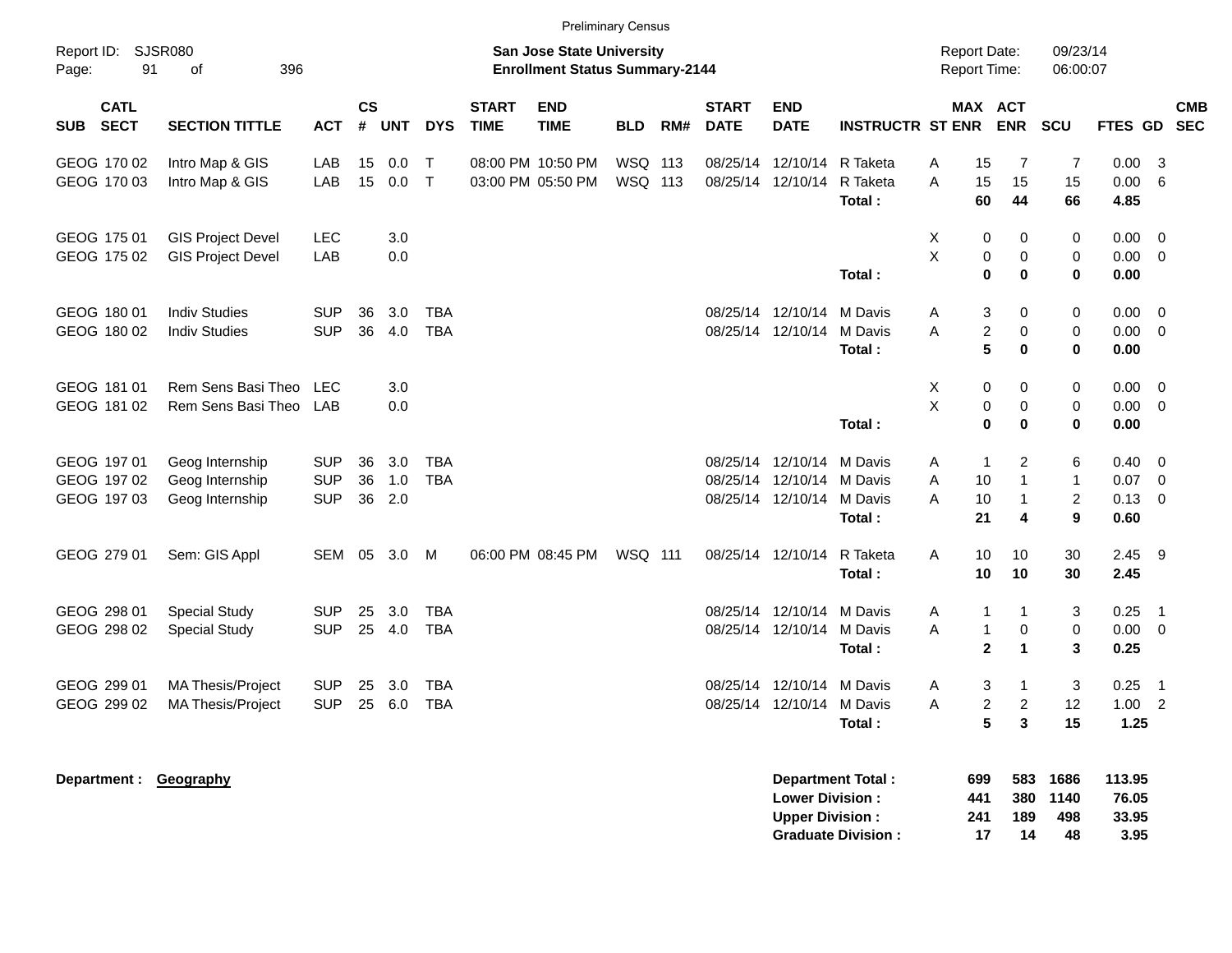|                     |                            |                             |            |                    |            |            |                             | <b>Preliminary Census</b>                                                 |            |     |                             |                           |                                |   |                                     |                |                      |                |                          |                          |
|---------------------|----------------------------|-----------------------------|------------|--------------------|------------|------------|-----------------------------|---------------------------------------------------------------------------|------------|-----|-----------------------------|---------------------------|--------------------------------|---|-------------------------------------|----------------|----------------------|----------------|--------------------------|--------------------------|
| Report ID:<br>Page: | 92                         | <b>SJSR080</b><br>396<br>οf |            |                    |            |            |                             | <b>San Jose State University</b><br><b>Enrollment Status Summary-2144</b> |            |     |                             |                           |                                |   | <b>Report Date:</b><br>Report Time: |                | 09/23/14<br>06:00:07 |                |                          |                          |
| <b>SUB</b>          | <b>CATL</b><br><b>SECT</b> | <b>SECTION TITTLE</b>       | <b>ACT</b> | $\mathsf{cs}$<br># | <b>UNT</b> | <b>DYS</b> | <b>START</b><br><b>TIME</b> | <b>END</b><br><b>TIME</b>                                                 | <b>BLD</b> | RM# | <b>START</b><br><b>DATE</b> | <b>END</b><br><b>DATE</b> | <b>INSTRUCTR ST ENR</b>        |   | MAX ACT                             | <b>ENR</b>     | <b>SCU</b>           | FTES GD        |                          | <b>CMB</b><br><b>SEC</b> |
| College             |                            | <b>Social Sciences</b>      |            |                    |            |            |                             |                                                                           |            |     |                             |                           |                                |   |                                     |                |                      |                |                          |                          |
| Department :        |                            | <b>History</b>              |            |                    |            |            |                             |                                                                           |            |     |                             |                           |                                |   |                                     |                |                      |                |                          |                          |
| <b>HIST</b>         | 1A 01                      | World History to 150        | LEC        |                    | 02 3.0     | $\top$     |                             | 06:00 PM 08:45 PM                                                         | DMH 163    |     |                             | 08/25/14 12/10/14         | <b>B</b> Kline<br>Total:       | Α | 30<br>30                            | 25<br>25       | 75<br>75             | 5.00<br>5.00   | $\overline{\phantom{0}}$ |                          |
| <b>HIST</b>         | 1B 01                      | World History from 1        | <b>LEC</b> | 02                 | 3.0        | MW         | 10:30 AM 11:45 AM           |                                                                           | DMH 163    |     |                             | 08/25/14 12/10/14         | A Katsev                       | Α | 30                                  | 27             | 81                   | 5.40           | $\overline{\phantom{0}}$ |                          |
|                     |                            |                             |            |                    |            |            |                             |                                                                           |            |     |                             |                           | Total:                         |   | 30                                  | 27             | 81                   | 5.40           |                          |                          |
| <b>HIST</b>         | 10A 01                     | <b>Western Civilizatn</b>   | <b>LEC</b> | 02                 | 3.0        | TR         |                             | 12:00 PM 01:15 PM                                                         | DMH 165    |     |                             | 08/25/14 12/10/14         | <b>R</b> Ciriviller            | A | 30                                  | 30             | 90                   | $6.00 \quad 0$ |                          |                          |
|                     |                            |                             |            |                    |            |            |                             |                                                                           |            |     |                             |                           | Total:                         |   | 30                                  | 30             | 90                   | 6.00           |                          |                          |
| <b>HIST</b>         | 10B 01                     | <b>Western Civilizatn</b>   | <b>LEC</b> | 02                 | 3.0        | TR         |                             | 01:30 PM 02:45 PM                                                         | DMH 163    |     |                             | 08/25/14 12/10/14         | <b>R</b> Ciriviller            | A | 30                                  | 28             | 84                   | $5.60 \quad 0$ |                          |                          |
|                     |                            |                             |            |                    |            |            |                             |                                                                           |            |     |                             |                           | Total:                         |   | 30                                  | 28             | 84                   | 5.60           |                          |                          |
| <b>HIST</b>         | 15A 01                     | U.S. History/Govt           | <b>LEC</b> | 03                 | 3.0        | MW         |                             | 09:00 AM 10:15 AM                                                         | DMH 150    |     | 08/25/14                    | 12/10/14   Jerke          |                                | Α | 92                                  | 85             | 255                  | 17.00          | $0\,$ C                  |                          |
| <b>POLS</b>         | 15A 01                     | U.S. History/Govt           | <b>LEC</b> | 03                 | 3.0        | МW         |                             | 09:00 AM 10:15 AM                                                         | DMH 150    |     | 08/25/14                    | 12/10/14   Jerke          |                                | Α | $\mathbf 0$                         | 6              | 18                   | 1.20           | $0\,$ C                  |                          |
| <b>HIST</b>         | 15A 02                     | U.S. History/Govt           | <b>LEC</b> | 03                 | 3.0        | МW         |                             | 10:30 AM 11:45 AM                                                         | DMH 150    |     | 08/25/14                    | 12/10/14   Jerke          |                                | A | 92                                  | 90             | 270                  | 18.00          | $0\,$ C                  |                          |
| <b>POLS</b>         | 15A 02                     | U.S. History/Govt           | <b>LEC</b> | 03                 | 3.0        | МW         |                             | 10:30 AM 11:45 AM                                                         | DMH 150    |     | 08/25/14                    | 12/10/14   Jerke          |                                | A | 0                                   | 2              | 6                    | 0.40           | 0 <sup>o</sup>           |                          |
| <b>HIST</b>         | 15A 03                     | U.S. History/Govt           | <b>LEC</b> | 03                 | 3.0        | МW         |                             | 12:00 PM 01:15 PM                                                         | DMH 150    |     | 08/25/14                    |                           | 12/10/14 M Wilson              | A | 92                                  | 90             | 270                  | 18.00          | $0\,$ C                  |                          |
| <b>POLS</b>         | 15A 03                     | U.S. History/Govt           | <b>LEC</b> | 03                 | 3.0        | МW         |                             | 12:00 PM 01:15 PM                                                         | DMH 150    |     | 08/25/14                    |                           | 12/10/14 M Wilson              | A | 0                                   | -1             | 3                    | 0.20           | 0 <sup>o</sup>           |                          |
| <b>HIST</b>         | 15A 04                     | U.S. History/Govt           | <b>LEC</b> | 03                 | 3.0        | МW         |                             | 01:30 PM 02:45 PM                                                         | DMH 150    |     | 08/25/14                    | 12/10/14   Jerke          |                                | A | 92                                  | 84             | 252                  | 16.80          | 0 <sup>o</sup>           |                          |
| <b>POLS</b>         | 15A 04                     | U.S. History/Govt           | <b>LEC</b> | 03                 | 3.0        | МW         |                             | 01:30 PM 02:45 PM                                                         | DMH 150    |     | 08/25/14                    | 12/10/14   Jerke          |                                | Α | 0                                   | 5              | 15                   | 1.00           | $0\,$ C                  |                          |
| <b>HIST</b>         | 15A 05                     | U.S. History/Govt           | <b>LEC</b> | 03                 | 3.0        | МW         |                             | 03:00 PM 04:15 PM                                                         | DMH 150    |     | 08/25/14                    | 12/10/14   Jerke          |                                | A | 92                                  | 86             | 258                  | 17.20          | $0\,$ C                  |                          |
| <b>POLS</b>         | 15A 05                     | U.S. History/Govt           | <b>LEC</b> | 03                 | 3.0        | МW         |                             | 03:00 PM 04:15 PM                                                         | DMH 150    |     | 08/25/14                    | 12/10/14   Jerke          |                                | A | 0                                   | 5              | 15                   | 1.00           | $0\,$ C                  |                          |
| <b>HIST</b>         | 15A 06                     | U.S. History/Govt           | <b>LEC</b> | 03                 | 3.0        | м          |                             | 06:00 PM 08:45 PM                                                         | DMH 150    |     | 08/25/14                    |                           | 12/10/14 M Wilson              | A | 92                                  | 87             | 261                  | 17.40          | 0 <sup>o</sup>           |                          |
| <b>POLS</b>         | 15A 06                     | U.S. History/Govt           | <b>LEC</b> | 03                 | 3.0        | М          |                             | 06:00 PM 08:45 PM                                                         | DMH 150    |     | 08/25/14                    |                           | 12/10/14 M Wilson              | A | 0                                   | 2              | 6                    | 0.40           | $0\,$ C                  |                          |
| <b>HIST</b>         | 15A 07                     | U.S. History/Govt           | <b>LEC</b> | 03                 | 3.0        | TR         |                             | 07:30 AM 08:45 AM                                                         | DMH 150    |     | 08/25/14                    |                           | 12/10/14 R Ciriviller          | A | 92                                  | 81             | 243                  | 16.20          | 0 <sup>o</sup>           |                          |
| <b>POLS</b>         | 15A 07                     | U.S. History/Govt           | <b>LEC</b> | 03                 | 3.0        | TR         |                             | 07:30 AM 08:45 AM                                                         | DMH 150    |     | 08/25/14                    |                           | 12/10/14 R Ciriviller          | A | 0                                   | 10             | 30                   | 2.00           | 0 <sup>o</sup>           |                          |
| <b>HIST</b>         | 15A 08                     | U.S. History/Govt           | <b>LEC</b> | 03                 | 3.0        | <b>TR</b>  |                             | 09:00 AM 10:15 AM                                                         | <b>DMH</b> | 150 | 08/25/14                    |                           | 12/10/14 R Ciriviller          | A | 92                                  | 85             | 255                  | 17.00          | 0 <sup>o</sup>           |                          |
| <b>POLS</b>         | 15A 08                     | U.S. History/Govt           | <b>LEC</b> | 03                 | 3.0        | TR         |                             | 09:00 AM 10:15 AM                                                         | DMH 150    |     |                             |                           | 08/25/14 12/10/14 R Ciriviller | A | 0                                   | $\overline{7}$ | 21                   | 1.40           | 0 <sup>o</sup>           |                          |
| <b>HIST</b>         | 15A 09                     | U.S. History/Govt           | LEC        | 03                 | 3.0        | TR         |                             | 10:30 AM 11:45 AM                                                         | DMH 150    |     |                             |                           | 08/25/14 12/10/14 S Gordon     | Α | 92                                  | 88             | 264                  | 17.60          | $0\,$ C                  |                          |
| <b>POLS</b>         | 15A 09                     | U.S. History/Govt           | <b>LEC</b> | 03                 | 3.0        | TR         |                             | 10:30 AM 11:45 AM                                                         | DMH 150    |     |                             |                           | 08/25/14 12/10/14 S Gordon     | A | 0                                   | 2              | 6                    | 0.40           | 0 <sup>o</sup>           |                          |
| HIST                | 15A 10                     | U.S. History/Govt           | <b>LEC</b> | 03                 | 3.0        | TR         |                             | 12:00 PM 01:15 PM                                                         | DMH 150    |     |                             |                           | 08/25/14 12/10/14 M McBane     | Α | 92                                  | 80             | 240                  | 16.00          | 0 <sup>o</sup>           |                          |
| <b>POLS</b>         | 15A 10                     | U.S. History/Govt           | <b>LEC</b> | 03                 | 3.0        | TR         |                             | 12:00 PM 01:15 PM                                                         | DMH 150    |     |                             |                           | 08/25/14 12/10/14 M McBane     | Α | 0                                   | 8              | 24                   | 1.60           | $0\,$ C                  |                          |
| HIST                | 15A 11                     | U.S. History/Govt           | <b>LEC</b> | 03                 | 3.0        | TR         |                             | 01:30 PM 02:45 PM                                                         | DMH 150    |     |                             |                           | 08/25/14 12/10/14 L Guardino   | Α | 92                                  | 88             | 264                  | 17.60          | $0\,$ C                  |                          |
| <b>POLS</b>         | 15A 11                     | U.S. History/Govt           | <b>LEC</b> | 03                 | 3.0        | TR         |                             | 01:30 PM 02:45 PM                                                         | DMH 150    |     |                             |                           | 08/25/14 12/10/14 L Guardino   | Α | 0                                   | 3              | 9                    | 0.60           | $0\,$ C                  |                          |
| HIST                |                            | 15A 12 U.S. History/Govt    | <b>LEC</b> | 03                 | 3.0        | TR         |                             | 03:00 PM 04:15 PM                                                         | DMH 150    |     |                             |                           | 08/25/14 12/10/14 S Gordon     | А | 92                                  | 91             | 273                  | 18.20          | $0\,$ C                  |                          |
| <b>POLS</b>         |                            | 15A 12 U.S. History/Govt    | <b>LEC</b> |                    | 03 3.0     | TR         |                             | 03:00 PM 04:15 PM                                                         | DMH 150    |     |                             |                           | 08/25/14 12/10/14 S Gordon     | Α | 0                                   | $\mathbf 1$    | 3                    | 0.20           | 0 <sup>o</sup>           |                          |
|                     |                            |                             |            |                    |            |            |                             |                                                                           |            |     |                             |                           | Total:                         |   |                                     | 1104 1087      | 3261                 | 217.40         |                          |                          |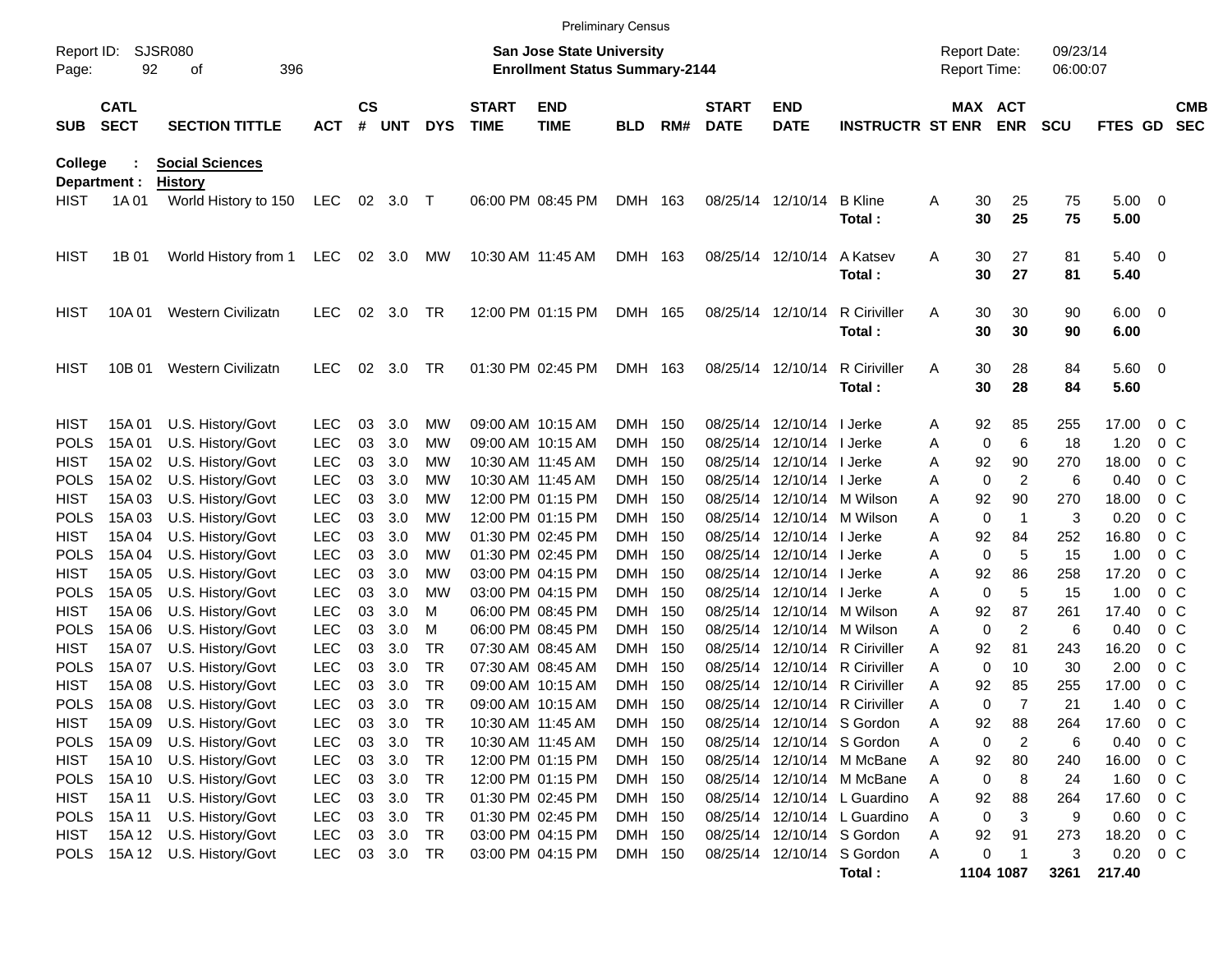|                                                          |                                  |                                                                                                                  |                                        |                      |                          |                          |                             |                                                                                  | <b>Preliminary Census</b>                |     |                             |                                                                                       |                                                                        |                                                 |                             |                             |                                                                   |      |            |
|----------------------------------------------------------|----------------------------------|------------------------------------------------------------------------------------------------------------------|----------------------------------------|----------------------|--------------------------|--------------------------|-----------------------------|----------------------------------------------------------------------------------|------------------------------------------|-----|-----------------------------|---------------------------------------------------------------------------------------|------------------------------------------------------------------------|-------------------------------------------------|-----------------------------|-----------------------------|-------------------------------------------------------------------|------|------------|
| Page:                                                    | Report ID: SJSR080<br>93         | 396<br>οf                                                                                                        |                                        |                      |                          |                          |                             | San Jose State University<br><b>Enrollment Status Summary-2144</b>               |                                          |     |                             |                                                                                       |                                                                        | <b>Report Date:</b><br>Report Time:             |                             | 09/23/14<br>06:00:07        |                                                                   |      |            |
| <b>SUB</b>                                               | <b>CATL</b><br><b>SECT</b>       | <b>SECTION TITTLE</b>                                                                                            | <b>ACT</b>                             | <b>CS</b>            | # UNT                    | <b>DYS</b>               | <b>START</b><br><b>TIME</b> | <b>END</b><br><b>TIME</b>                                                        | <b>BLD</b>                               | RM# | <b>START</b><br><b>DATE</b> | <b>END</b><br><b>DATE</b>                                                             | <b>INSTRUCTR ST ENR ENR</b>                                            |                                                 | <b>MAX ACT</b>              | <b>SCU</b>                  | FTES GD SEC                                                       |      | <b>CMB</b> |
| <b>HIST</b>                                              | 20A 01                           | Hist of Amer Peopl                                                                                               | <b>LEC</b>                             |                      | $02 \quad 3.0$           | МW                       |                             | 10:30 AM 11:45 AM                                                                | DMH 167                                  |     |                             | 08/25/14 12/10/14                                                                     | M Wilson<br>Total:                                                     | 30<br>A<br>30                                   | 32<br>32                    | 96<br>96                    | $6.40 \quad 0$<br>6.40                                            |      |            |
| <b>HIST</b><br><b>HIST</b><br><b>HIST</b><br><b>HIST</b> | 50 01<br>50 02<br>50 03<br>50 04 | <b>Historical Process</b><br><b>Historical Process</b><br><b>Historical Process</b><br><b>Historical Process</b> | SEM<br><b>SEM</b><br><b>SEM</b><br>SEM | 04<br>04<br>04<br>04 | 3.0<br>3.0<br>3.0<br>3.0 | МW<br>м<br>W<br>TR       |                             | 12:00 PM 01:15 PM<br>03:00 PM 05:45 PM<br>03:00 PM 05:45 PM<br>10:30 AM 11:45 AM | DMH 167<br>DMH 167<br>DMH 167<br>DMH 165 |     |                             | 08/25/14 12/10/14 A Katsev<br>08/25/14 12/10/14 A Katsev<br>08/25/14 12/10/14 R Buyco | 08/25/14 12/10/14 E Narveson<br>Total:                                 | 25<br>Α<br>25<br>A<br>25<br>A<br>25<br>A<br>100 | 25<br>25<br>25<br>25<br>100 | 75<br>75<br>75<br>75<br>300 | $5.00 \t 0$<br>$5.00 \t 0$<br>$5.00 \t 0$<br>$5.00 \t 0$<br>20.00 |      |            |
| <b>HIST</b><br><b>HIST</b>                               | 99 01<br>99 02                   | History Fundamentals SEM 05 3.0<br>History Fundamentals SEM 05 3.0 TR                                            |                                        |                      |                          | TBA                      |                             | 12:00 PM 01:15 PM                                                                | DMH 167                                  |     |                             | 08/25/14 12/10/14                                                                     | 08/25/14 12/10/14 L Guardino<br>L Guardino<br>Total:                   | 25<br>A<br>25<br>A<br>50                        | 19<br>25<br>44              | 57<br>75<br>132             | $3.80\ 0$<br>$5.00 \t 0$<br>8.80                                  |      |            |
| HIST                                                     |                                  | 100W 01 History Writers' Wo                                                                                      | SEM 04 3.0 TR                          |                      |                          |                          |                             | 01:30 PM 02:45 PM                                                                | DMH 167                                  |     |                             | 08/25/14 12/10/14                                                                     | M Wilson<br>Total:                                                     | 25<br>A<br>25                                   | 25<br>25                    | 75<br>75                    | $5.00 \t 0$<br>5.00                                               |      |            |
| HIST                                                     | 102 01                           | Historiography                                                                                                   | <b>LEC</b>                             |                      | 02 4.0                   | TBA                      |                             |                                                                                  |                                          |     |                             | 08/25/14 12/10/14                                                                     | Total:                                                                 | 25<br>Α<br>25                                   | 28<br>28                    | 112<br>112                  | 7.67 3<br>7.67                                                    |      |            |
| <b>HIST</b>                                              | 112 01                           | <b>Ancient West</b>                                                                                              | <b>LEC</b>                             |                      | 02 4.0                   | TBA                      |                             |                                                                                  |                                          |     |                             | 08/25/14 12/10/14                                                                     | Total:                                                                 | 30<br>Α<br>30                                   | 28<br>28                    | 112<br>112                  | $7.53$ 1<br>7.53                                                  |      |            |
| HIST                                                     | 126 01                           | Adv Topic Medieval                                                                                               | LEC                                    |                      | 02 4.0                   | TBA                      |                             |                                                                                  |                                          |     |                             | 08/25/14 12/10/14                                                                     | Total:                                                                 | 30<br>Α<br>30                                   | 32<br>32                    | 128<br>128                  | 8.53 0<br>8.53                                                    |      |            |
| <b>HIST</b><br><b>HIST</b>                               | 132 01<br>132 02                 | Adv Topics World<br>Adv Topics World                                                                             | LEC<br><b>LEC</b>                      | 02<br>02             | 4.0<br>4.0               | <b>TBA</b><br><b>TBA</b> |                             |                                                                                  |                                          |     |                             | 08/25/14 12/10/14<br>08/25/14 12/10/14                                                | Total:                                                                 | 30<br>A<br>30<br>Α<br>60                        | 26<br>30<br>56              | 104<br>120<br>224           | 7.07 2<br>8.33<br>15.40                                           | $-5$ |            |
|                                                          | HIST 146 01                      | Adv Topic Euro Hist                                                                                              | LEC 02 4.0 TBA                         |                      |                          |                          |                             |                                                                                  |                                          |     |                             | 08/25/14 12/10/14                                                                     | Total:                                                                 | Α<br>30<br>30                                   | 23<br>23                    | 92<br>92                    | 6.27 2<br>6.27                                                    |      |            |
|                                                          | HIST 155 01<br>HIST 155 02       | 20th Century World<br>20th Century World                                                                         | <b>LEC</b><br>LEC 02 3.0 TR            |                      | 02 3.0                   | MW                       |                             | 09:00 AM 10:15 AM<br>09:00 AM 10:15 AM                                           | DMH 163<br>DMH 163                       |     |                             |                                                                                       | 08/25/14 12/10/14 E Reynolds<br>08/25/14 12/10/14 E Reynolds<br>Total: | 30<br>A<br>30<br>- A<br>60                      | 30<br>33<br>63              | 90<br>99<br>189             | $6.00 \t 0$<br>6.60 0<br>12.60                                    |      |            |
| HIST                                                     | HIST 167 01<br>16702             | Topics Lat Am Hist<br>Topics Lat Am Hist                                                                         | <b>LEC</b><br><b>LEC</b>               |                      | 4.0                      | 02  4.0  TBA             |                             |                                                                                  |                                          |     |                             |                                                                                       | 08/25/14 12/10/14 M Conniff                                            | 30<br>A<br>X                                    | 25<br>0<br>$\mathbf 0$      | 100<br>0                    | 6.87 3<br>$0.00 \t 0$                                             |      |            |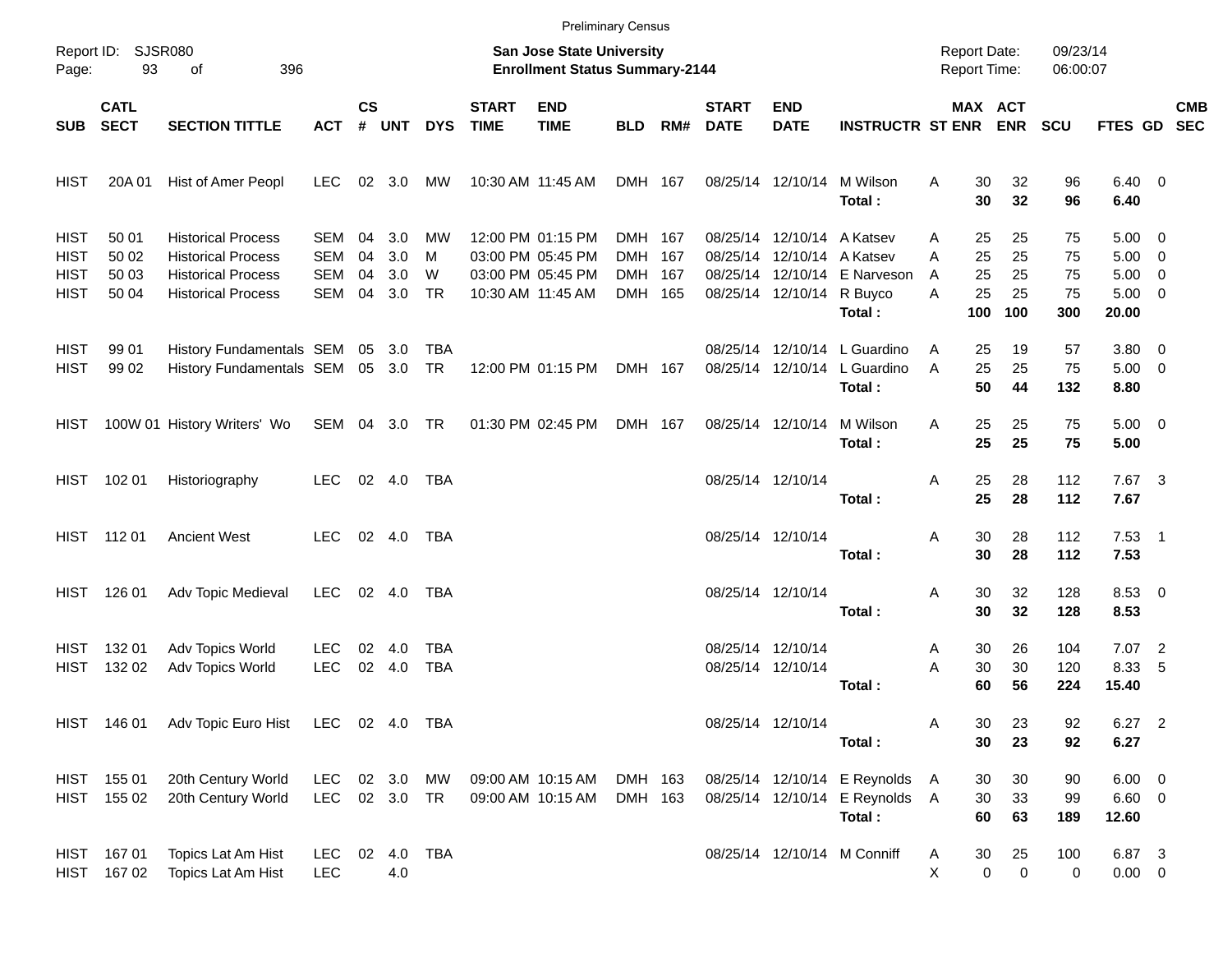|       |                                       |                                              |                |                    |            |                |                             |                                                                    | <b>Preliminary Census</b> |     |                             |                             |                             |   |             |                                     |                      |                |            |
|-------|---------------------------------------|----------------------------------------------|----------------|--------------------|------------|----------------|-----------------------------|--------------------------------------------------------------------|---------------------------|-----|-----------------------------|-----------------------------|-----------------------------|---|-------------|-------------------------------------|----------------------|----------------|------------|
| Page: | Report ID: SJSR080<br>94<br>396<br>of |                                              |                |                    |            |                |                             | San Jose State University<br><b>Enrollment Status Summary-2144</b> |                           |     |                             |                             |                             |   |             | <b>Report Date:</b><br>Report Time: | 09/23/14<br>06:00:07 |                |            |
| SUB   | <b>CATL</b><br><b>SECT</b>            | <b>SECTION TITTLE</b>                        | <b>ACT</b>     | $\mathsf{cs}$<br># | UNT        | <b>DYS</b>     | <b>START</b><br><b>TIME</b> | <b>END</b><br><b>TIME</b>                                          | <b>BLD</b>                | RM# | <b>START</b><br><b>DATE</b> | <b>END</b><br><b>DATE</b>   | <b>INSTRUCTR ST ENR ENR</b> |   |             | MAX ACT                             | <b>SCU</b>           | FTES GD SEC    | <b>CMB</b> |
|       |                                       |                                              |                |                    |            |                |                             |                                                                    |                           |     |                             |                             | Total:                      |   | 30          | 25                                  | 100                  | 6.87           |            |
|       | HIST 170 01                           | <b>Topics Amer Hist</b>                      | <b>LEC</b>     | 02                 | 3.0        | МW             |                             | 01:30 PM 02:45 PM                                                  | DMH 167                   |     |                             |                             | 08/25/14 12/10/14 M Conniff | A | 30          | 31                                  | 93                   | $6.20 \t 0$    |            |
|       | HIST 170 02                           | <b>Topics Amer Hist</b>                      | <b>LEC</b>     | 02                 | 3.0        | <b>TR</b>      |                             | 01:30 PM 02:45 PM                                                  | DMH 355                   |     |                             | 08/25/14 12/10/14 K Chilton |                             | A | 30          | 31                                  | 93                   | $6.20 \t 0$    |            |
|       | HIST 170 03                           | <b>Topics Amer Hist</b>                      | <b>LEC</b>     | 02                 | 3.0        | <b>TR</b>      |                             | 03:00 PM 04:15 PM                                                  | DMH 163                   |     |                             |                             | 08/25/14 12/10/14 M McBane  | A | 30          | 29                                  | 87                   | $5.80\ 0$      |            |
|       | HIST 170 04                           | <b>Topics Amer Hist</b>                      | <b>LEC</b>     |                    | 02 3.0     | <b>TR</b>      |                             | 04:30 PM 05:45 PM                                                  | DMH 163                   |     |                             |                             | 08/25/14 12/10/14 M McBane  | A | 30          | 30                                  | 90                   | $6.00 \t 0$    |            |
|       |                                       |                                              |                |                    |            |                |                             |                                                                    |                           |     |                             |                             | Total:                      |   | 120         | 121                                 | 363                  | 24.20          |            |
|       | HIST 175 01                           | Invent America 1800- LEC                     |                |                    | 02 4.0     | TBA            |                             |                                                                    |                           |     |                             | 08/25/14 12/10/14           |                             | Α | 30          | 30                                  | 120                  | 8.27 4         |            |
|       |                                       |                                              |                |                    |            |                |                             |                                                                    |                           |     |                             |                             | Total:                      |   | 30          | 30                                  | 120                  | 8.27           |            |
|       | HIST 180 01                           | <b>Indiv Studies</b>                         | <b>SUP</b>     |                    | 36 4.0     | TBA            |                             |                                                                    |                           |     |                             | 08/25/14 12/10/14           |                             | Α | 0           | 0                                   | 0                    | $0.00 \t 0$    |            |
|       |                                       |                                              |                |                    |            |                |                             |                                                                    |                           |     |                             |                             | Total:                      |   | $\bf{0}$    | $\bf{0}$                            | 0                    | 0.00           |            |
|       | HIST 181 01                           | Adv Topics Am Hist                           | <b>LEC</b>     | 02                 | 4.0        | TBA            |                             |                                                                    |                           |     |                             | 08/25/14 12/10/14           |                             | Α | 30          | 24                                  | 96                   | $6.47$ 1       |            |
|       | HIST 181 02                           | Adv Topics Am Hist                           | <b>LEC</b>     |                    | 02 4.0     | TBA            |                             |                                                                    |                           |     |                             | 08/25/14 12/10/14           |                             | A | 30          | 21                                  | 84                   | 5.67 1         |            |
|       |                                       |                                              |                |                    |            |                |                             |                                                                    |                           |     |                             |                             | Total:                      |   | 60          | 45                                  | 180                  | 12.13          |            |
|       | HIST 184 01                           | Directed Reading                             | <b>SUP</b>     |                    | 36 4.0     | TBA            |                             |                                                                    |                           |     |                             | 08/25/14 12/10/14           |                             | Α | 0           | 0                                   | 0                    | $0.00 \t 0$    |            |
|       |                                       |                                              |                |                    |            |                |                             |                                                                    |                           |     |                             |                             | Total:                      |   | 0           | $\bf{0}$                            | 0                    | 0.00           |            |
| HIST  |                                       | 189A 01 Ca Hist to 1900                      | LEC.           |                    | 02 4.0     | TBA            |                             |                                                                    |                           |     |                             | 08/25/14 12/10/14           |                             | Α | 30          | 31                                  | 124                  | 8.27 0         |            |
|       |                                       |                                              |                |                    |            |                |                             |                                                                    |                           |     |                             |                             | Total:                      |   | 30          | 31                                  | 124                  | 8.27           |            |
|       | HIST 200 01                           | Grad Methodology                             | <b>LEC</b>     |                    | 02 4.0     | TBA            |                             |                                                                    |                           |     |                             | 08/25/14 12/10/14           |                             | Α | 15          | 17                                  | 68                   | 5.67 17        |            |
|       |                                       |                                              |                |                    |            |                |                             |                                                                    |                           |     |                             |                             | Total:                      |   | 15          | 17                                  | 68                   | 5.67           |            |
|       |                                       | HIST 210C 01 Colloq 20th C Am                | SEM 05 4.0     |                    |            | TBA            |                             |                                                                    |                           |     |                             | 08/25/14 12/10/14           |                             | Α | 15          | 14                                  | 56                   | 4.67 14        |            |
|       |                                       |                                              |                |                    |            |                |                             |                                                                    |                           |     |                             |                             | Total:                      |   | 15          | 14                                  | 56                   | 4.67           |            |
|       |                                       | HIST 288 01 Sem Hist of Women SEM 05 4.0 TBA |                |                    |            |                |                             |                                                                    |                           |     |                             | 08/25/14 12/10/14           |                             | Α | 15          | 18                                  | 72                   | 5.80 15        |            |
|       |                                       |                                              |                |                    |            |                |                             |                                                                    |                           |     |                             |                             | Total:                      |   | 15          | 18                                  | 72                   | 5.80           |            |
|       | HIST 298 01                           | <b>Spec Studies</b>                          | SUP 25 6.0 TBA |                    |            |                |                             |                                                                    |                           |     |                             | 08/25/14 12/10/14           |                             | Α | 0           | 0                                   | 0                    | $0.00 \t 0$    |            |
|       | HIST 298 02                           | <b>Spec Studies</b>                          | <b>SUP</b>     |                    | 25  2.0  W |                |                             | 06:00 PM 08:45 PM CL                                               |                           | 308 |                             | 08/25/14 12/10/14 P Hill    |                             | Α | 8           | 8                                   | 16                   | $1.33 \quad 8$ |            |
|       | HIST 298 03                           | <b>Spec Studies</b>                          | SUP 25 2.0 W   |                    |            |                |                             | 06:00 PM 08:45 PM CL                                               |                           | 308 |                             | 08/25/14 12/10/14 PHill     |                             | Α | 8           | 8                                   | 16                   | $1.30 \quad 7$ |            |
|       |                                       |                                              |                |                    |            |                |                             |                                                                    |                           |     |                             |                             | Total:                      |   | 16          | 16                                  | 32                   | 2.63           |            |
|       | HIST 299 01                           | <b>Masters Thesis</b>                        |                |                    |            | SUP 25 6.0 TBA |                             |                                                                    |                           |     |                             | 08/25/14 12/10/14           |                             | A | $\mathbf 0$ | $\overline{0}$                      | $\mathbf 0$          | $0.00 \t 0$    |            |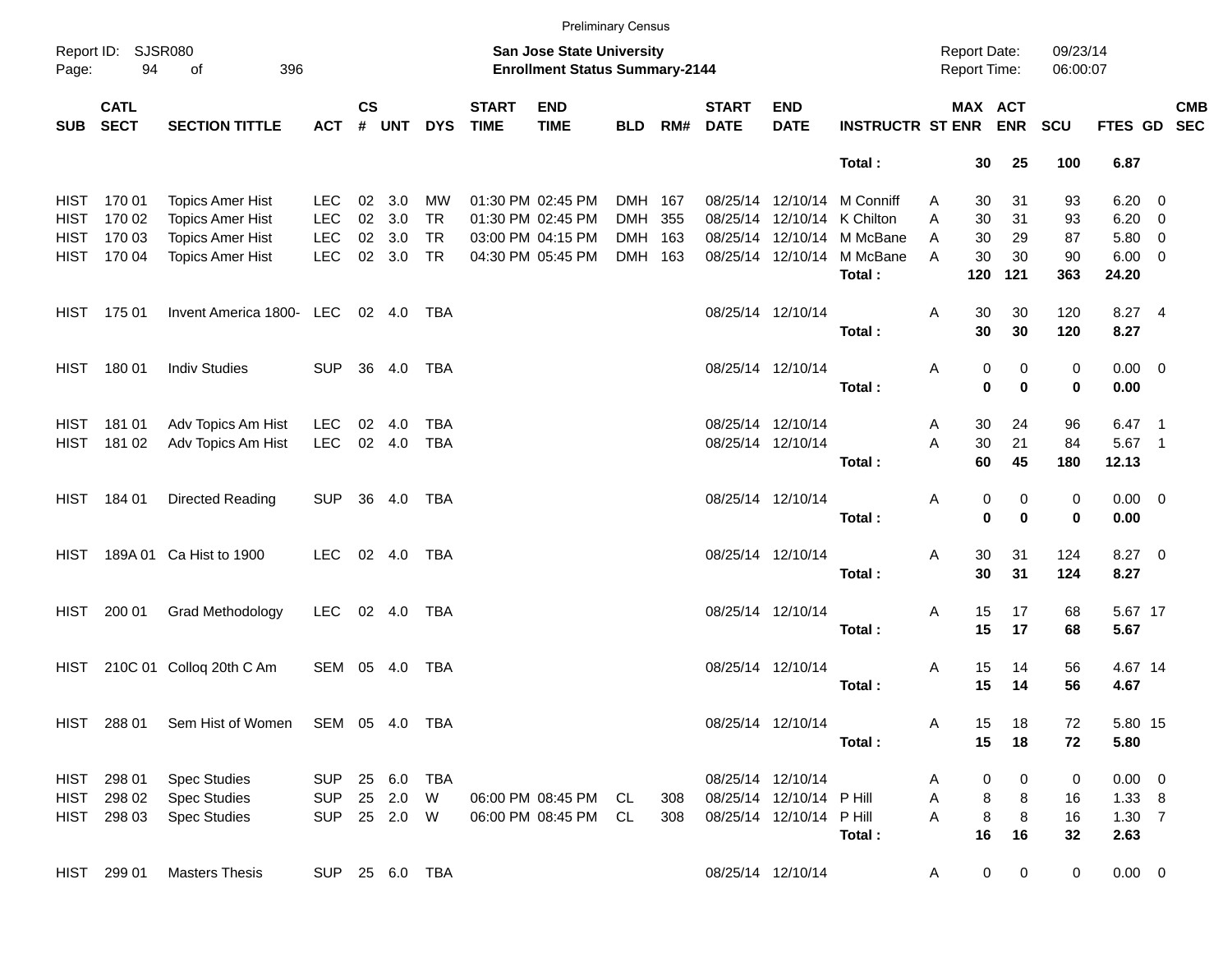|                     |                            |                            |            |                |            |            |                             | <b>Preliminary Census</b>                                                 |            |     |                             |                                                  |                           |                                     |                     |                     |                      |                            |                          |
|---------------------|----------------------------|----------------------------|------------|----------------|------------|------------|-----------------------------|---------------------------------------------------------------------------|------------|-----|-----------------------------|--------------------------------------------------|---------------------------|-------------------------------------|---------------------|---------------------|----------------------|----------------------------|--------------------------|
| Report ID:<br>Page: | 95                         | SJSR080<br>396<br>оf       |            |                |            |            |                             | <b>San Jose State University</b><br><b>Enrollment Status Summary-2144</b> |            |     |                             |                                                  |                           | <b>Report Date:</b><br>Report Time: |                     |                     | 09/23/14<br>06:00:07 |                            |                          |
| <b>SUB</b>          | <b>CATL</b><br><b>SECT</b> | <b>SECTION TITTLE</b>      | <b>ACT</b> | <b>CS</b><br># | <b>UNT</b> | <b>DYS</b> | <b>START</b><br><b>TIME</b> | <b>END</b><br><b>TIME</b>                                                 | <b>BLD</b> | RM# | <b>START</b><br><b>DATE</b> | <b>END</b><br><b>DATE</b>                        | <b>INSTRUCTR ST ENR</b>   |                                     | MAX ACT             | <b>ENR</b>          | <b>SCU</b>           | <b>FTES GD</b>             | <b>CMB</b><br><b>SEC</b> |
|                     |                            |                            |            |                |            |            |                             |                                                                           |            |     |                             |                                                  | Total:                    |                                     | 0                   | $\mathbf 0$         | $\mathbf 0$          | 0.00                       |                          |
| JWSS                | 18Q 01                     | Superheroes & Geeks SEM 05 |            |                | 3.0        | $\top$     | 06:00 PM 08:45 PM           |                                                                           | <b>SH</b>  | 348 | 08/25/14                    | 12/10/14                                         | V Harrison<br>Total:      | A                                   | 25<br>25            | 22<br>22            | 66<br>66             | $4.40 \quad 0$<br>4.40     |                          |
|                     | Department: History        |                            |            |                |            |            |                             |                                                                           |            |     |                             | <b>Lower Division:</b><br><b>Upper Division:</b> | <b>Department Total:</b>  |                                     | 2020<br>1429<br>545 | 1967<br>1395<br>524 | 6232<br>4185<br>1887 | 420.50<br>279.00<br>128.40 |                          |
|                     |                            |                            |            |                |            |            |                             |                                                                           |            |     |                             |                                                  | <b>Graduate Division:</b> |                                     | 46                  | 48                  | 160                  | 13.10                      |                          |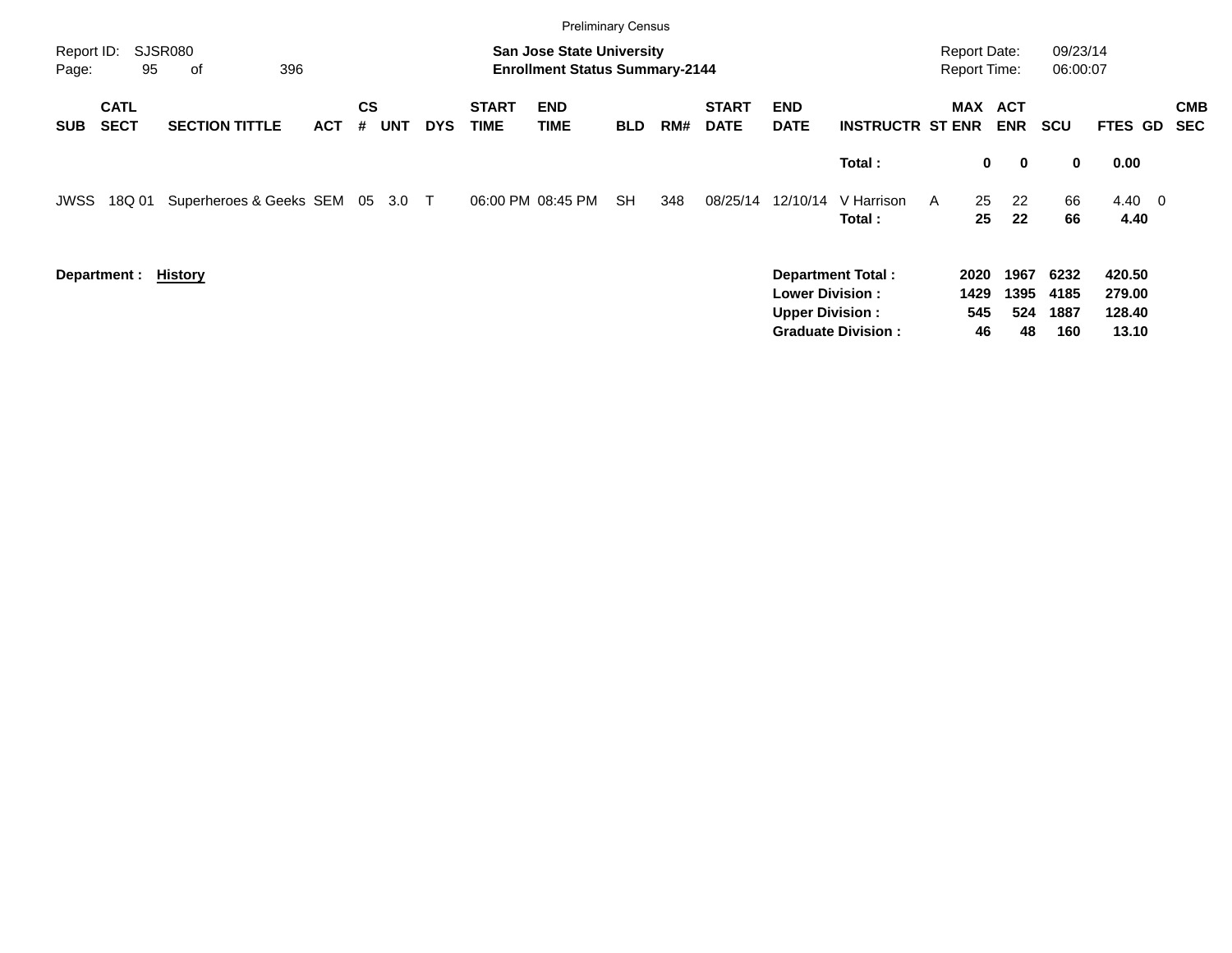|                        |                            |                                                                               |            |                    |            |            |                             | <b>Preliminary Census</b>                                                 |            |     |                             |                                                  |                                                       |                                     |                          |                        |                               |                          |
|------------------------|----------------------------|-------------------------------------------------------------------------------|------------|--------------------|------------|------------|-----------------------------|---------------------------------------------------------------------------|------------|-----|-----------------------------|--------------------------------------------------|-------------------------------------------------------|-------------------------------------|--------------------------|------------------------|-------------------------------|--------------------------|
| Report ID:<br>Page:    | 96                         | SJSR080<br>396<br>of                                                          |            |                    |            |            |                             | <b>San Jose State University</b><br><b>Enrollment Status Summary-2144</b> |            |     |                             |                                                  |                                                       | <b>Report Date:</b><br>Report Time: |                          | 09/23/14<br>06:00:07   |                               |                          |
| <b>SUB</b>             | <b>CATL</b><br><b>SECT</b> | <b>SECTION TITTLE</b>                                                         | <b>ACT</b> | $\mathsf{cs}$<br># | <b>UNT</b> | <b>DYS</b> | <b>START</b><br><b>TIME</b> | <b>END</b><br><b>TIME</b>                                                 | <b>BLD</b> | RM# | <b>START</b><br><b>DATE</b> | <b>END</b><br><b>DATE</b>                        | <b>INSTRUCTR ST ENR</b>                               | <b>MAX</b>                          | <b>ACT</b><br><b>ENR</b> | <b>SCU</b>             | FTES GD                       | <b>CMB</b><br><b>SEC</b> |
| College<br><b>GLST</b> | Department :<br>1A 01      | <b>Social Sciences</b><br><b>Int'l Global Studies</b><br>Intro to Global Stud | LEC        | 03                 | 3.0        | TR         |                             | 01:30 PM 02:45 PM                                                         | CL         | 303 | 08/25/14                    | 12/10/14                                         | C Cox<br>Total:                                       | $\mathsf{A}$<br>40<br>40            | 35<br>35                 | 105<br>105             | $7.00 \t 0$<br>7.00           |                          |
| <b>GLST</b>            | 162 01                     | Global Issues                                                                 | <b>LEC</b> | 04                 | 3.0        | <b>MW</b>  |                             | 12:00 PM 01:15 PM                                                         | <b>BBC</b> | 022 |                             | 08/25/14 12/10/14                                | M Davis<br>Total:                                     | 40<br>A<br>40                       | 43<br>43                 | 129<br>129             | 8.65<br>8.65                  |                          |
| <b>GLST</b>            | 18901                      | Global Experience                                                             | <b>SUP</b> | 48                 | 3.0        | <b>TBA</b> |                             |                                                                           |            |     | 08/25/14                    | 12/10/14                                         | M Davis<br>Total:                                     | A<br>10 <sup>1</sup><br>10          | 4<br>4                   | 12<br>12               | $0.80 \ 0$<br>0.80            |                          |
|                        | Department :               | <b>Int'l Global Studies</b>                                                   |            |                    |            |            |                             |                                                                           |            |     |                             | <b>Lower Division:</b><br><b>Upper Division:</b> | <b>Department Total:</b><br><b>Graduate Division:</b> | 90<br>40<br>50                      | 82<br>35<br>47<br>0<br>0 | 246<br>105<br>141<br>0 | 16.45<br>7.00<br>9.45<br>0.00 |                          |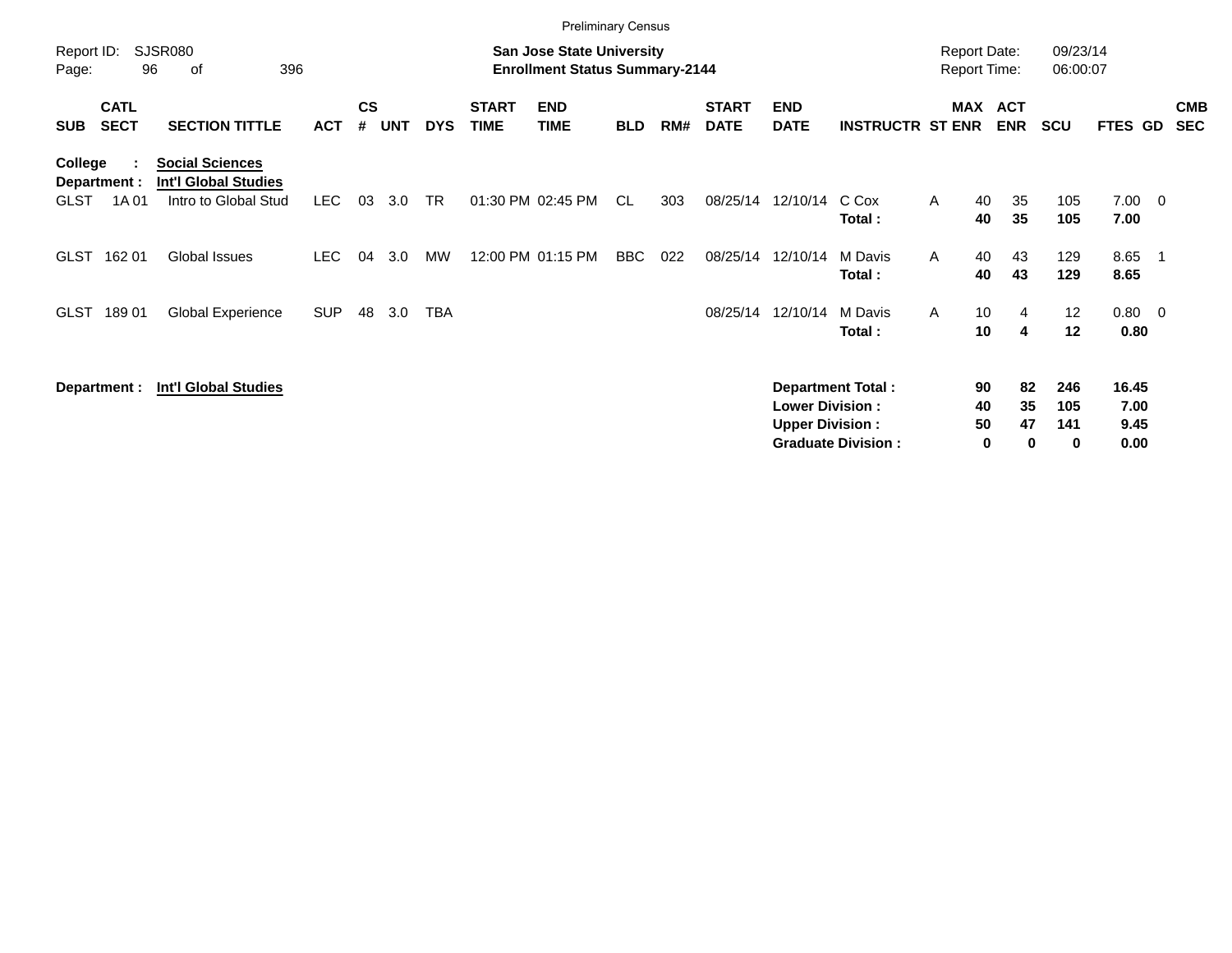|            |                            |                                 |            |                    |            |            |                             | <b>Preliminary Census</b>             |            |     |                             |                           |                                  |   |                     |             |             |                |                |                          |
|------------|----------------------------|---------------------------------|------------|--------------------|------------|------------|-----------------------------|---------------------------------------|------------|-----|-----------------------------|---------------------------|----------------------------------|---|---------------------|-------------|-------------|----------------|----------------|--------------------------|
| Report ID: |                            | <b>SJSR080</b>                  |            |                    |            |            |                             | <b>San Jose State University</b>      |            |     |                             |                           |                                  |   | <b>Report Date:</b> |             | 09/23/14    |                |                |                          |
| Page:      | 97                         | 396<br>οf                       |            |                    |            |            |                             | <b>Enrollment Status Summary-2144</b> |            |     |                             |                           |                                  |   | <b>Report Time:</b> |             | 06:00:07    |                |                |                          |
| <b>SUB</b> | <b>CATL</b><br><b>SECT</b> | <b>SECTION TITTLE</b>           | <b>ACT</b> | $\mathsf{cs}$<br># | <b>UNT</b> | <b>DYS</b> | <b>START</b><br><b>TIME</b> | <b>END</b><br><b>TIME</b>             | <b>BLD</b> | RM# | <b>START</b><br><b>DATE</b> | <b>END</b><br><b>DATE</b> | <b>INSTRUCTR ST ENR</b>          |   | MAX ACT             | <b>ENR</b>  | <b>SCU</b>  | FTES GD        |                | <b>CMB</b><br><b>SEC</b> |
| College    |                            | <b>Social Sciences</b>          |            |                    |            |            |                             |                                       |            |     |                             |                           |                                  |   |                     |             |             |                |                |                          |
|            | Department :               | <b>Mexican American Studies</b> |            |                    |            |            |                             |                                       |            |     |                             |                           |                                  |   |                     |             |             |                |                |                          |
| MAS        | 10A 01                     | Mex Am US Hist/Gov              | LEC        | 02                 | 3.0        | МW         |                             | 09:00 AM 10:15 AM                     | CL.        | 226 |                             | 08/25/14 12/10/14         | J Covarrubia A                   |   | 72                  | 77          | 231         | 15.40          | - 0            |                          |
| <b>MAS</b> | 10A 02                     | Mex Am US Hist/Gov              | <b>LEC</b> | 02                 | 3.0        | МW         |                             | 10:30 AM 11:45 AM                     | CL         | 226 | 08/25/14                    | 12/10/14                  | J Covarrubia A                   |   | 72                  | 75          | 225         | 15.00          | 0              |                          |
| <b>MAS</b> | 10A 03                     | Mex Am US Hist/Gov              | <b>LEC</b> | 02                 | 3.0        | МW         |                             | 10:30 AM 11:45 AM                     | <b>SH</b>  | 435 | 08/25/14                    | 12/10/14                  | M Barrera                        | A | 40                  | 33          | 99          | 6.60           | 0              |                          |
| <b>MAS</b> | 10A 04                     | Mex Am US Hist/Gov              | <b>LEC</b> | 02                 | 3.0        | МW         |                             | 12:00 PM 01:15 PM                     | <b>CL</b>  | 226 | 08/25/14                    | 12/10/14                  | J Covarrubia A                   |   | 72                  | 75          | 225         | 15.00          | 0              |                          |
| MAS        | 10A 05                     | Mex Am US Hist/Gov              | <b>LEC</b> | 02                 | 3.0        | <b>TR</b>  |                             | 09:00 AM 10:15 AM                     | <b>CL</b>  | 226 | 08/25/14                    | 12/10/14                  | G Mora-Torre A                   |   | 72                  | 74          | 222         | 14.80          | 0              |                          |
| MAS        | 10A 06                     | Mex Am US Hist/Gov              | <b>LEC</b> | 02                 | 3.0        | <b>TR</b>  |                             | 10:30 AM 11:45 AM                     | <b>YUH</b> | 124 | 08/25/14                    | 12/10/14                  | G Mora-Torre A                   |   | 80                  | 84          | 252         | 16.80          | 0              |                          |
| MAS        | 10A 07                     | Mex Am US Hist/Gov              | <b>LEC</b> | 02                 | 3.0        | <b>TR</b>  |                             | 12:00 PM 01:15 PM                     | <b>DMH</b> | 234 | 08/25/14                    | 12/10/14                  | M Callahan                       | A | 72                  | 72          | 216         | 14.40          | $\mathbf 0$    |                          |
| MAS        | 10A 08                     | Mex Am US Hist/Gov              | <b>LEC</b> | 02                 | 3.0        | <b>TR</b>  |                             | 01:30 PM 02:45 PM                     | <b>DMH</b> | 234 | 08/25/14                    | 12/10/14                  | M Callahan                       | A | 72                  | 66          | 198         | 13.20          | - 0            |                          |
|            |                            |                                 |            |                    |            |            |                             |                                       |            |     |                             |                           | Total:                           |   | 552                 | 556         | 1668        | 111.20         |                |                          |
|            |                            |                                 |            |                    |            |            |                             |                                       |            |     |                             |                           |                                  |   |                     |             |             |                |                |                          |
| MAS        | 30 01                      | Race and Ethnicity              | <b>SEM</b> | 05                 | 3.0        | <b>TR</b>  |                             | 10:30 AM 11:45 AM                     | SН         | 435 |                             | 08/25/14 12/10/14         | J Curry-Rodr A                   |   | 30                  | 29          | 87          | 5.80           | $\overline{0}$ |                          |
| MAS        | 30 02                      | Race and Ethnicity              | <b>SEM</b> | 05                 | 3.0        | <b>TR</b>  |                             | 01:30 PM 02:45 PM                     | <b>SH</b>  | 435 |                             | 08/25/14 12/10/14         | J Curry-Rodr A                   |   | 25                  | 25          | 75          | 5.00           | 0              |                          |
|            |                            |                                 |            |                    |            |            |                             |                                       |            |     |                             |                           | Total:                           |   | 55                  | 54          | 162         | 10.80          |                |                          |
| MAS        | 40 01                      | <b>Chicano Theater</b>          | <b>SEM</b> |                    | 3.0        |            |                             |                                       |            |     |                             |                           |                                  | Χ | 0                   | 0           | 0           | 0.00           | $\overline{0}$ |                          |
| MAS        | 40 02                      | <b>Chicano Theater</b>          | <b>ACT</b> |                    | 0.0        |            |                             |                                       |            |     |                             |                           |                                  | X | 0                   | 0           | 0           | 0.00           | $\mathbf 0$    |                          |
|            |                            |                                 |            |                    |            |            |                             |                                       |            |     |                             |                           | Total:                           |   | $\bf{0}$            | 0           | $\mathbf 0$ | 0.00           |                |                          |
|            |                            |                                 |            |                    |            |            |                             |                                       |            |     |                             |                           |                                  |   |                     |             |             |                |                |                          |
| MAS        | 74 01                      | <b>Public Address</b>           | <b>SEM</b> | 04                 | 3.0        | МW         |                             | 09:00 AM 10:15 AM                     | <b>DMH</b> | 164 | 08/25/14                    | 12/10/14                  | P Tabera                         | A | 25                  | 27          | 81          | 5.40           | 0              |                          |
| MAS        | 74 02                      | Public Address                  | <b>SEM</b> | 04                 | 3.0        | МW         |                             | 10:30 AM 11:45 AM                     | <b>DMH</b> | 347 | 08/25/14                    | 12/10/14                  | P Tabera                         | A | 25                  | 25          | 75          | 5.00           | 0              |                          |
| MAS        | 74 03                      | Public Address                  | <b>SEM</b> | 04                 | 3.0        | МW         |                             | 12:00 PM 01:15 PM                     | <b>HGH</b> | 122 | 08/25/14                    | 12/10/14                  | K Rios                           | Α | 25                  | 24          | 72          | 4.80           | 0              |                          |
| MAS        | 74 04                      | Public Address                  | <b>SEM</b> | 04                 | 3.0        | МW         |                             | 01:30 PM 02:45 PM                     | <b>CL</b>  | 243 | 08/25/14                    | 12/10/14                  | M Barrera                        | A | 25                  | 23          | 69          | 4.60           | 0              |                          |
| MAS        | 74 05                      | Public Address                  | <b>SEM</b> | 04                 | 3.0        | <b>TR</b>  |                             | 09:00 AM 10:15 AM                     | <b>CL</b>  | 234 | 08/25/14                    | 12/10/14                  | L Juarez                         | A | 25                  | 25          | 75          | 5.00           | 0              |                          |
| MAS        | 74 06                      | Public Address                  | <b>SEM</b> | 04                 | 3.0        | <b>TR</b>  |                             | 10:30 AM 11:45 AM                     | ENG        | 327 | 08/25/14                    | 12/10/14                  | L Juarez                         | A | 25                  | 27          | 81          | 5.40           | 0              |                          |
| MAS        | 74 07                      | Public Address                  | <b>SEM</b> | 04                 | 3.0        | <b>TR</b>  |                             | 12:00 PM 01:15 PM                     | CL         | 243 | 08/25/14                    | 12/10/14                  | L Juarez                         | A | 25                  | 24          | 72          | 4.80           | 0              |                          |
| MAS        | 74 08                      | <b>Public Address</b>           | <b>SEM</b> | 04                 | 3.0        | <b>TR</b>  |                             | 01:30 PM 02:45 PM                     | CL         | 243 | 08/25/14                    | 12/10/14                  | K Rios                           | A | 25                  | 25          | 75          | 5.00           | 0              |                          |
| MAS        | 74 09                      | <b>Public Address</b>           | <b>SEM</b> | 04                 | 3.0        | <b>TR</b>  |                             | 03:00 PM 04:15 PM                     | <b>CL</b>  | 303 | 08/25/14                    | 12/10/14                  | K Rios                           | Α | 25                  | 23          | 69          | 4.60           | 0              |                          |
|            |                            |                                 |            |                    |            |            |                             |                                       |            |     |                             |                           | Total:                           |   | 225                 | 223         | 669         | 44.60          |                |                          |
|            |                            |                                 |            |                    |            |            |                             |                                       |            |     |                             |                           |                                  |   |                     |             |             |                |                |                          |
| MAS        | 105 01                     | Chicn: US/Mex Relt LEC 02 3.0   |            |                    |            |            |                             |                                       |            | 243 |                             |                           | 08/25/14 12/10/14 G Mora-Torre A |   | 25                  | 19          | 57          | $3.80 \ 0$     |                |                          |
|            |                            |                                 |            |                    |            |            |                             |                                       |            |     |                             |                           | Total:                           |   | 25                  | 19          | 57          | 3.80           |                |                          |
|            |                            |                                 |            |                    |            |            |                             |                                       |            |     |                             |                           |                                  |   |                     |             |             |                |                |                          |
| MAS        | 125 01                     | Chicana/o Comm Stu LEC          |            |                    | 3.0        |            |                             |                                       |            |     |                             |                           |                                  | X | 0                   | 0           | 0           | $0.00 \quad 0$ |                |                          |
|            |                            |                                 |            |                    |            |            |                             |                                       |            |     |                             |                           | Total:                           |   | $\bf{0}$            | $\mathbf 0$ | $\bf{0}$    | 0.00           |                |                          |
| MAS        | 130 01                     | Chicna/o Amer Soc               | LEC.       | 02                 | 3.0        | TR         |                             | 09:00 AM 10:15 AM                     | CL         | 243 |                             |                           | 08/25/14 12/10/14 J Troncoso     |   | 30                  | 26          | 78          | $5.20 \ 0$     |                |                          |
| MAS        | 130 02                     | Chicna/o Amer Soc               | LEC 02 3.0 |                    |            | TR         |                             | 12:00 PM 01:15 PM                     | CL         | 234 |                             |                           | 08/25/14 12/10/14 J Troncoso     | A | 30                  | 26          | 78          | $5.20 \t 0$    |                |                          |
|            |                            |                                 |            |                    |            |            |                             |                                       |            |     |                             |                           |                                  |   |                     |             |             |                |                |                          |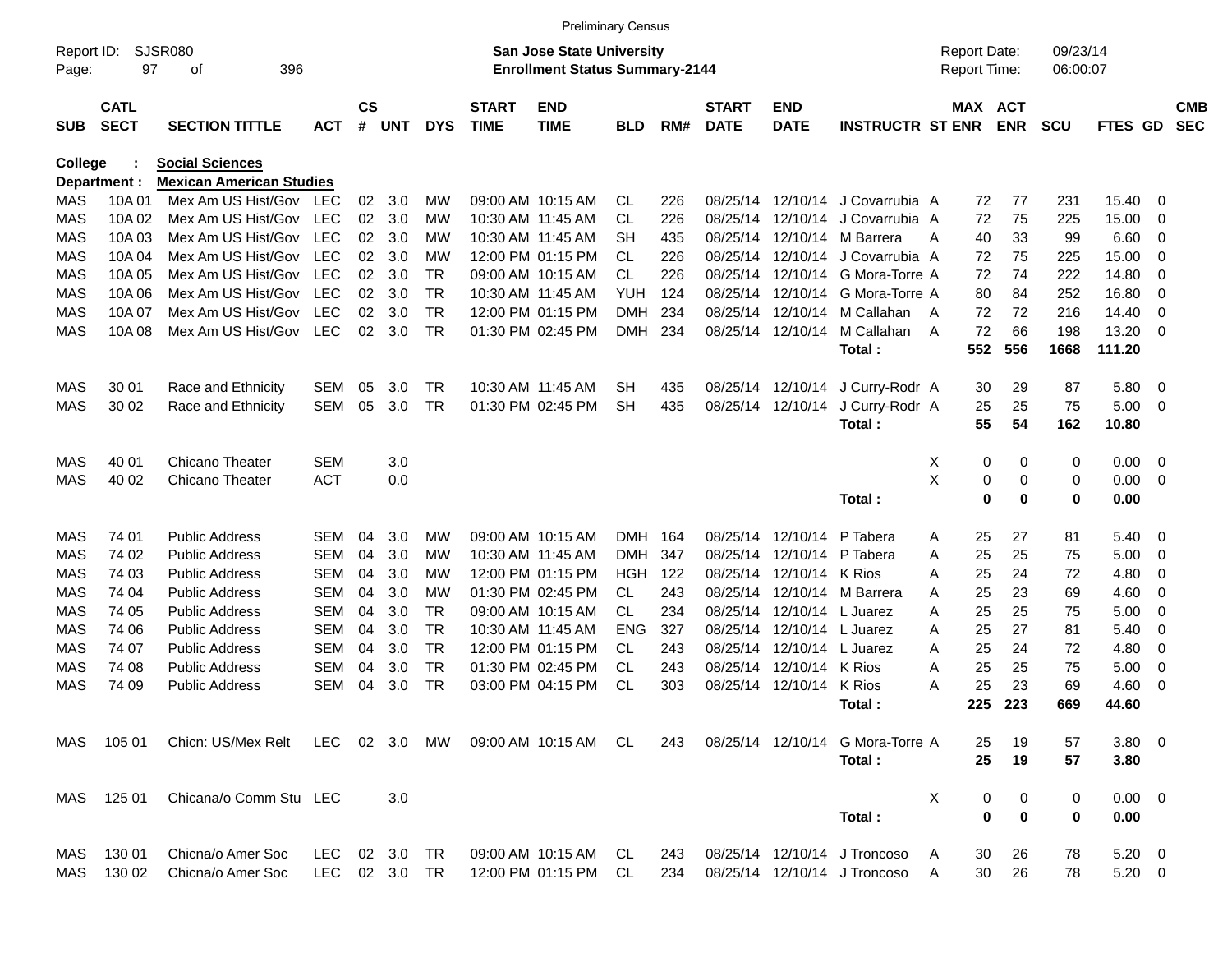|                   |                            |                                                                            |                                 |                    |                             |                          |                             | <b>Preliminary Census</b>                                          |                  |            |                             |                                        |                                                                                                        |                                            |                       |                               |                      |                                             |                         |                          |
|-------------------|----------------------------|----------------------------------------------------------------------------|---------------------------------|--------------------|-----------------------------|--------------------------|-----------------------------|--------------------------------------------------------------------|------------------|------------|-----------------------------|----------------------------------------|--------------------------------------------------------------------------------------------------------|--------------------------------------------|-----------------------|-------------------------------|----------------------|---------------------------------------------|-------------------------|--------------------------|
| Page:             | Report ID: SJSR080<br>98   | 396<br>οf                                                                  |                                 |                    |                             |                          |                             | San Jose State University<br><b>Enrollment Status Summary-2144</b> |                  |            |                             |                                        |                                                                                                        | <b>Report Date:</b><br><b>Report Time:</b> |                       |                               | 09/23/14<br>06:00:07 |                                             |                         |                          |
| <b>SUB</b>        | <b>CATL</b><br><b>SECT</b> | <b>SECTION TITTLE</b>                                                      | <b>ACT</b>                      | $\mathsf{cs}$<br># | <b>UNT</b>                  | <b>DYS</b>               | <b>START</b><br><b>TIME</b> | <b>END</b><br><b>TIME</b>                                          | <b>BLD</b>       | RM#        | <b>START</b><br><b>DATE</b> | <b>END</b><br><b>DATE</b>              | <b>INSTRUCTR ST ENR</b>                                                                                |                                            | MAX ACT<br><b>ENR</b> |                               | <b>SCU</b>           | <b>FTES GD</b>                              |                         | <b>CMB</b><br><b>SEC</b> |
|                   |                            |                                                                            |                                 |                    |                             |                          |                             |                                                                    |                  |            |                             |                                        | Total:                                                                                                 |                                            | 60                    | 52                            | 156                  | 10.40                                       |                         |                          |
| MAS               | 135 01                     | Con Chicana/o Iss                                                          | <b>LEC</b>                      | 01                 | 3.0                         | MW                       |                             | 12:00 PM 01:15 PM                                                  | CL               | 234        | 08/25/14 12/10/14           |                                        | M Pizarro<br>Total:                                                                                    | A                                          | 30<br>30              | 28<br>28                      | 84<br>84             | 5.60 0<br>5.60                              |                         |                          |
| MAS<br>MAS        | 160 01<br>160 02           | Gender and Sexuality LEC<br>Gender and Sexuality LEC                       |                                 |                    | 02 3.0<br>02 3.0            | W<br>МW                  |                             | 06:00 PM 08:45 PM<br>10:30 AM 11:45 AM                             | CL<br><b>ENG</b> | 238<br>401 |                             | 08/25/14 12/10/14<br>08/25/14 12/10/14 | J Curry-Rodr A<br>K Rios<br>Total:                                                                     | A                                          | 30<br>30<br>60        | 20<br>28<br>48                | 60<br>84<br>144      | 4.15<br>$5.60 \quad 0$<br>9.75              | $\overline{\mathbf{3}}$ |                          |
| MAS               | 170 01                     | Hollywoods Latino                                                          | <b>LEC</b>                      |                    | 02 3.0                      | M                        |                             | 03:00 PM 05:45 PM                                                  | DMH 354          |            | 08/25/14 12/10/14           |                                        | M Barrera<br>Total:                                                                                    | A                                          | 30<br>30              | 32<br>32                      | 96<br>96             | $6.45$ 1<br>6.45                            |                         |                          |
| MAS<br>MAS        | 180 01<br>180 02           | <b>Indiv Studies</b><br><b>Indiv Studies</b>                               | <b>SUP</b><br><b>SUP</b>        | 36<br>36           | 3.0<br>3.0                  | <b>TBA</b><br><b>TBA</b> |                             |                                                                    |                  |            |                             | 08/25/14 12/10/14<br>08/25/14 12/10/14 | J Troncoso<br>J Troncoso<br>Total:                                                                     | A<br>A                                     | 0<br>5<br>5           | 0<br>0<br>0                   | 0<br>0<br>0          | $0.00 \quad 0$<br>$0.00 \t 0$<br>0.00       |                         |                          |
| MAS               | 196F 01                    | Immigrant Com                                                              | <b>LEC</b>                      |                    | 3.0                         |                          |                             |                                                                    |                  |            |                             |                                        | Total:                                                                                                 | X                                          | 0<br>$\bf{0}$         | 0<br>$\bf{0}$                 | 0<br>0               | $0.00 \t 0$<br>0.00                         |                         |                          |
| MAS               | 200 01                     | Ideology & Ch Exp                                                          | SEM 05 3.0 W                    |                    |                             |                          |                             | 06:00 PM 08:45 PM                                                  | CL.              | 243        | 08/25/14 12/10/14           |                                        | M Barrera<br>Total:                                                                                    | A                                          | 15<br>15              | 15<br>15                      | 45<br>45             | 3.70 14<br>3.70                             |                         |                          |
| MAS               | 205 01                     | Chicana/o History                                                          | SEM 05 3.0 T                    |                    |                             |                          |                             | 06:00 PM 08:45 PM                                                  | <b>BBC</b>       | 122        | 08/25/14 12/10/14           |                                        | G Mora-Torre A<br>Total:                                                                               |                                            | 15<br>15              | 12<br>12                      | 36<br>36             | 3.00 12<br>3.00                             |                         |                          |
| MAS               | 210 01                     | Foundatns in Ch St                                                         | SEM 05 3.0 S                    |                    |                             |                          |                             | 10:30 AM 03:00 PM                                                  | CL.              | 318        |                             | 08/25/14 12/10/14                      | J Curry-Rodr A<br>Total:                                                                               |                                            | 15<br>15              | 11<br>11                      | 33<br>33             | 2.75 11<br>2.75                             |                         |                          |
| MAS               | 230 01                     | <b>Policy Analysis</b>                                                     | SEM 05                          |                    | 3.0                         | R                        |                             | 06:00 PM 08:45 PM                                                  | CL               | 243        | 08/25/14 12/10/14           |                                        | J Troncoso<br>Total:                                                                                   | A                                          | 15<br>15              | 5<br>5                        | 15<br>15             | $1.25 - 5$<br>1.25                          |                         |                          |
|                   | MAS 240 01                 | Applied CS Seminar SEM 05 3.0 M                                            |                                 |                    |                             |                          |                             | 06:00 PM 08:45 PM CL                                               |                  | 243        |                             |                                        | 08/25/14 12/10/14 M Pizarro<br>Total:                                                                  | A                                          | 15<br>15              | 7<br>$\overline{7}$           | 21<br>21             | $1.75$ 7<br>1.75                            |                         |                          |
| MAS<br>MAS<br>MAS | 298 01<br>298 02<br>298 03 | <b>Special Studies</b><br><b>Special Studies</b><br><b>Special Studies</b> | SUP<br><b>SUP</b><br><b>SUP</b> | 25                 | 25 6.0<br>3.0<br>25 6.0 TBA | <b>TBA</b><br>TBA        |                             |                                                                    |                  |            |                             |                                        | 08/25/14 12/10/14 J Troncoso<br>08/25/14 12/10/14 J Troncoso<br>08/25/14 12/10/14 J Troncoso<br>Total: | Α<br>Α<br>Α                                | 0<br>5<br>15<br>20    | 0<br>10<br>$\mathbf{1}$<br>11 | 0<br>30<br>6<br>36   | $0.00 \t 0$<br>$2.35$ 7<br>$0.50$ 1<br>2.85 |                         |                          |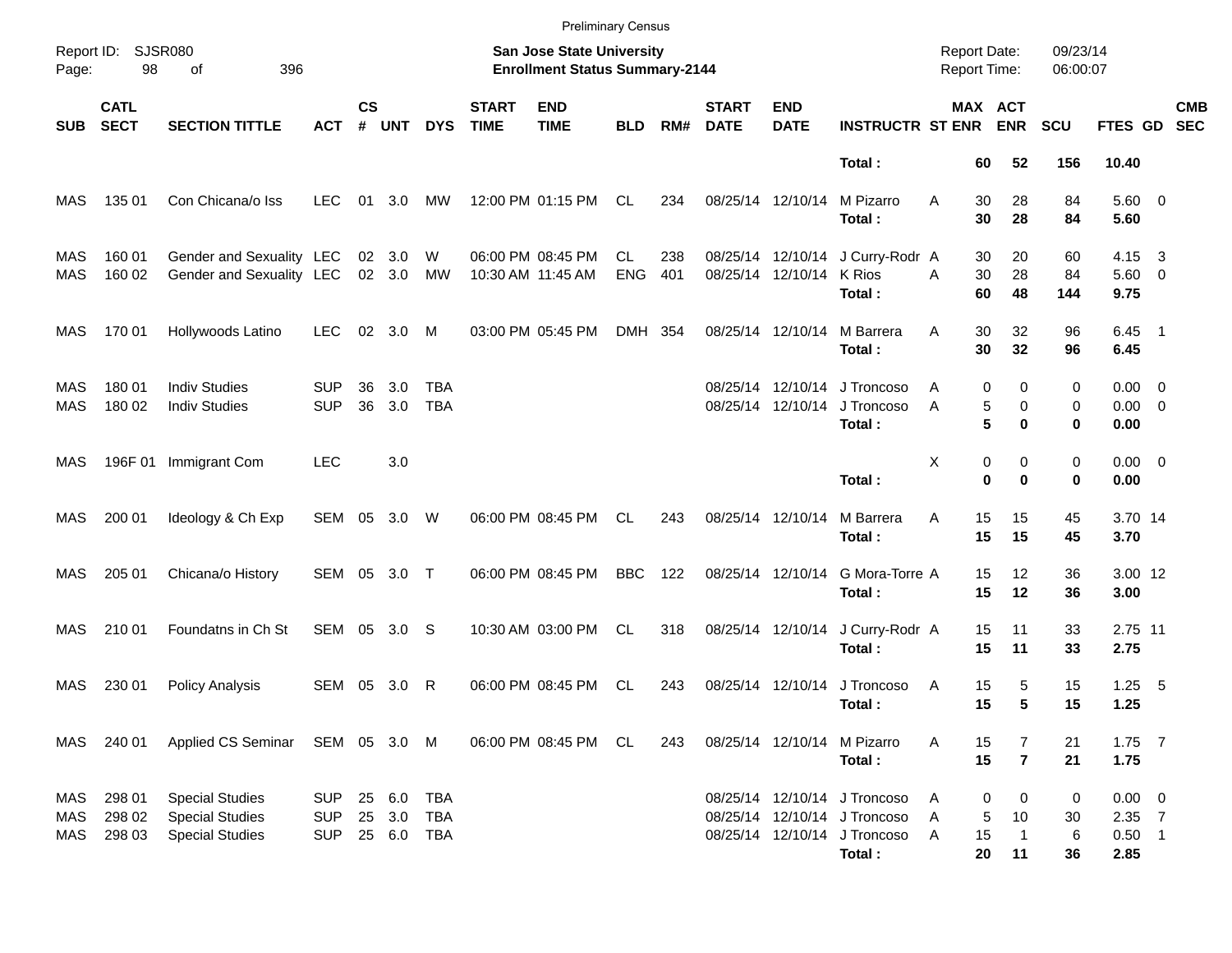|                     |                            |                                      |                          |          |            |                          |                             |                                                                           | <b>Preliminary Census</b> |     |                             |                                                  |                                                       |                                            |                                                                |                                   |                                                                            |                          |
|---------------------|----------------------------|--------------------------------------|--------------------------|----------|------------|--------------------------|-----------------------------|---------------------------------------------------------------------------|---------------------------|-----|-----------------------------|--------------------------------------------------|-------------------------------------------------------|--------------------------------------------|----------------------------------------------------------------|-----------------------------------|----------------------------------------------------------------------------|--------------------------|
| Report ID:<br>Page: | 99                         | <b>SJSR080</b><br>396<br>οf          |                          |          |            |                          |                             | <b>San Jose State University</b><br><b>Enrollment Status Summary-2144</b> |                           |     |                             |                                                  |                                                       | <b>Report Date:</b><br><b>Report Time:</b> |                                                                | 09/23/14<br>06:00:07              |                                                                            |                          |
| <b>SUB</b>          | <b>CATL</b><br><b>SECT</b> | <b>SECTION TITTLE</b>                | <b>ACT</b>               | CS<br>#  | <b>UNT</b> | <b>DYS</b>               | <b>START</b><br><b>TIME</b> | <b>END</b><br><b>TIME</b>                                                 | <b>BLD</b>                | RM# | <b>START</b><br><b>DATE</b> | <b>END</b><br><b>DATE</b>                        | <b>INSTRUCTR ST ENR</b>                               | MAX                                        | <b>ACT</b><br><b>ENR</b>                                       | <b>SCU</b>                        | FTES GD                                                                    | <b>CMB</b><br><b>SEC</b> |
| MAS<br>MAS          | 299 01<br>299 02           | <b>MA Thesis</b><br><b>MA Thesis</b> | <b>SUP</b><br><b>SUP</b> | 25<br>25 | 6.0<br>3.0 | <b>TBA</b><br><b>TBA</b> |                             |                                                                           |                           |     | 08/25/14<br>08/25/14        | 12/10/14<br>12/10/14                             | J Troncoso<br>Total:                                  | A<br>A                                     | $\mathbf{0}$<br>$\mathbf{0}$<br>5<br>$\Omega$<br>5<br>$\bf{0}$ | $\mathbf{0}$<br>$\mathbf{0}$<br>0 | 0.00<br>$\overline{\mathbf{0}}$<br>0.00<br>$\overline{\mathbf{0}}$<br>0.00 |                          |
|                     | Department :               | <b>Mexican American Studies</b>      |                          |          |            |                          |                             |                                                                           |                           |     |                             | <b>Lower Division:</b><br><b>Upper Division:</b> | <b>Department Total:</b><br><b>Graduate Division:</b> | 1142<br>832<br>225<br>85                   | 1073<br>833<br>194<br>46                                       | 3222<br>2499<br>582<br>141        | 217.90<br>166.60<br>39.70<br>11.60                                         |                          |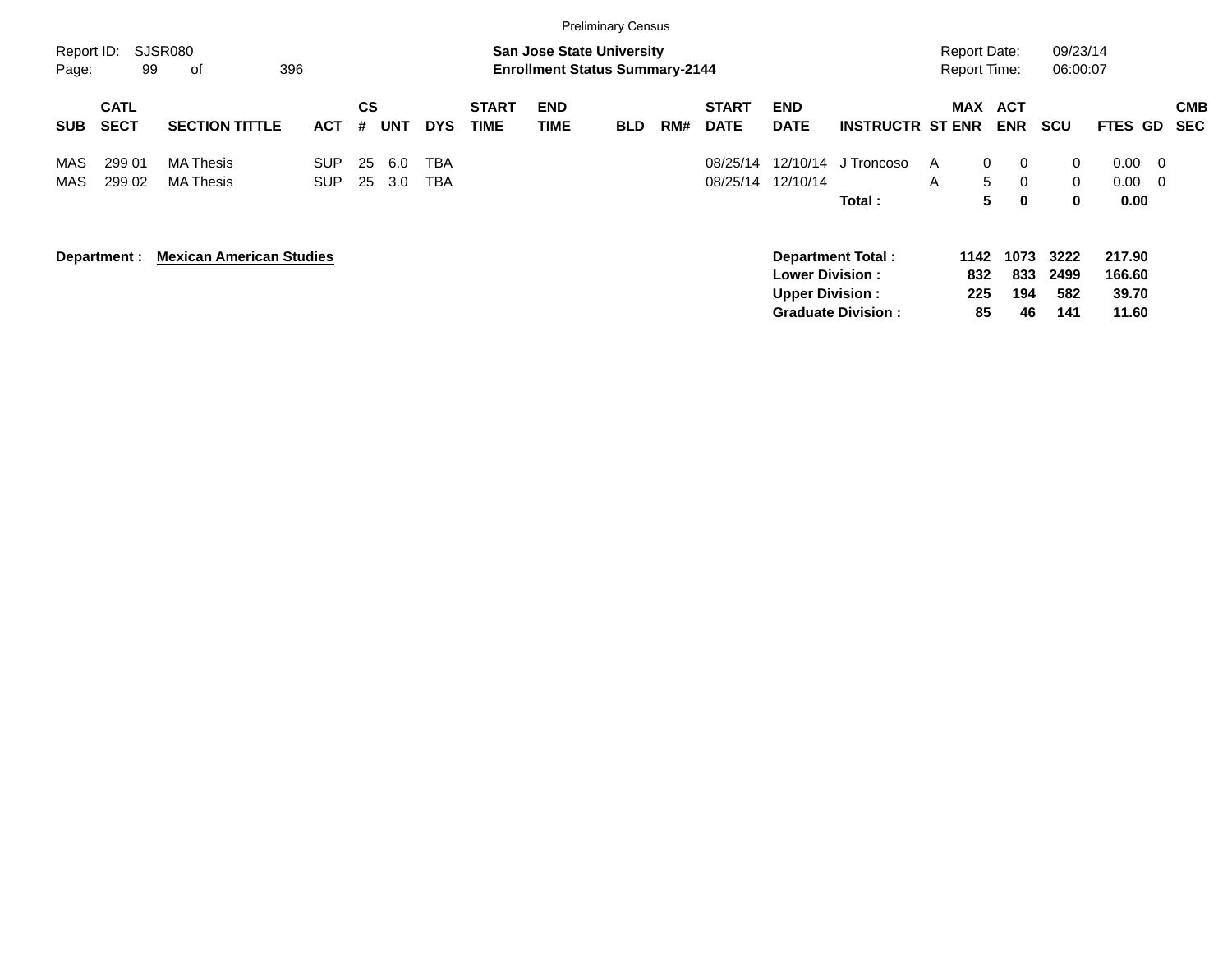|                     |                             |                                              |                          |               |            |            |                             | <b>Preliminary Census</b>                                          |            |     |                             |                           |                                      |                                            |                            |                      |                            |                          |
|---------------------|-----------------------------|----------------------------------------------|--------------------------|---------------|------------|------------|-----------------------------|--------------------------------------------------------------------|------------|-----|-----------------------------|---------------------------|--------------------------------------|--------------------------------------------|----------------------------|----------------------|----------------------------|--------------------------|
| Report ID:<br>Page: | 100                         | <b>SJSR080</b><br>396<br>of                  |                          |               |            |            |                             | San Jose State University<br><b>Enrollment Status Summary-2144</b> |            |     |                             |                           |                                      | <b>Report Date:</b><br><b>Report Time:</b> |                            | 09/23/14<br>06:00:07 |                            |                          |
| <b>SUB</b>          | <b>CATL</b><br><b>SECT</b>  | <b>SECTION TITTLE</b>                        | ACT                      | $\mathsf{cs}$ | # UNT      | <b>DYS</b> | <b>START</b><br><b>TIME</b> | <b>END</b><br><b>TIME</b>                                          | <b>BLD</b> | RM# | <b>START</b><br><b>DATE</b> | <b>END</b><br><b>DATE</b> | <b>INSTRUCTR ST ENR ENR</b>          |                                            | MAX ACT                    | <b>SCU</b>           | FTES GD                    | <b>CMB</b><br><b>SEC</b> |
| College             |                             | <b>Social Sciences</b>                       |                          |               |            |            |                             |                                                                    |            |     |                             |                           |                                      |                                            |                            |                      |                            |                          |
|                     | Department :<br>PADM 210 01 | <b>Political Science</b><br>Intro Pub Admin  | SEM 05                   |               | 3.0        | M          |                             | 06:00 PM 08:45 PM                                                  | <b>CL</b>  | 306 |                             | 08/25/14 12/10/14         | F Edwards<br>Total:                  | 20<br>A<br>20                              | 20<br>20                   | 60<br>60             | 5.00 20<br>5.00            |                          |
|                     | PADM 212 01                 | Admin Research                               | SEM 05                   |               | 3.0        | $\top$     |                             | 06:00 PM 08:45 PM                                                  | <b>CL</b>  | 306 |                             | 08/25/14 12/10/14         | D Shim<br>Total:                     | 20<br>Α<br>20                              | 21<br>21                   | 63<br>63             | 5.25 21<br>5.25            |                          |
|                     | PADM 213 01                 | Pol Analysis & Eval                          | SEM 05                   |               | 3.0        | W          |                             | 06:00 PM 08:45 PM                                                  | <b>CL</b>  | 306 |                             | 08/25/14 12/10/14         | D Shim<br>Total:                     | 20<br>Α<br>20                              | 21<br>21                   | 63<br>63             | 5.25 21<br>5.25            |                          |
|                     | PADM 214 01<br>URBP 214 01  | Intro to Public Mana<br>Intro to Public Mana | <b>SEM</b><br><b>SEM</b> |               | 3.0<br>3.0 |            |                             |                                                                    |            |     |                             |                           |                                      | Χ<br>X                                     | 0<br>0<br>0<br>$\mathbf 0$ | 0<br>0               | $0.00 \t 0$<br>$0.00 \t 0$ |                          |
|                     |                             |                                              |                          |               |            |            |                             |                                                                    |            |     |                             |                           | Total:                               |                                            | $\bf{0}$<br>$\bf{0}$       | 0                    | 0.00                       |                          |
|                     | PADM 215 01                 | Public Pers Admin                            | SEM                      | 05            | 3.0        | W          |                             | 06:00 PM 08:45 PM                                                  | <b>DMH</b> |     | 149A 08/25/14 12/10/14      |                           | E Ramones<br>Total:                  | 20<br>A<br>20                              | 20<br>20                   | 60<br>60             | 5.00 20<br>5.00            |                          |
|                     | PADM 218 01                 | <b>Public Budgeting</b>                      | SEM 05                   |               | 3.0        | R          |                             | 06:00 PM 08:45 PM                                                  | <b>CL</b>  | 306 |                             | 08/25/14 12/10/14         | D Shim<br>Total:                     | 20<br>Α<br>20                              | 18<br>18                   | 54<br>54             | 4.50 18<br>4.50            |                          |
|                     | PADM 281 01                 | Pub Adm Internship                           | <b>SUP</b>               | 25            | 3.0        | TBA        |                             |                                                                    |            |     |                             | 08/25/14 12/10/14         | <b>G</b> Percival<br>Total:          | Α<br>10<br>10                              | 5<br>5                     | 15<br>15             | $1.25$ 5<br>1.25           |                          |
|                     | PADM 295 01                 | Topics Public Admn                           | SEM 05                   |               | 3.0        | $\top$     |                             | 06:00 PM 08:45 PM                                                  | CL.        | 243 |                             | 08/25/14 12/10/14         | F Edwards<br>Total:                  | 20<br>A<br>20                              | 19<br>19                   | 57<br>57             | 4.75 19<br>4.75            |                          |
|                     | PADM 297 01                 | <b>Advanced Seminar</b>                      | SEM                      | 05            | 3.0        | $\top$     |                             | 06:00 PM 08:45 PM                                                  | DMH 357    |     |                             | 08/25/14 12/10/14         | P Haas<br>Total:                     | Α<br>20<br>20                              | 15<br>15                   | 45<br>45             | 3.75 15<br>3.75            |                          |
|                     | PADM 298 01                 | <b>Special Problems</b>                      | <b>SUP</b>               |               | 25 3.0     | TBA        |                             |                                                                    |            |     |                             |                           | 08/25/14 12/10/14 F Edwards          | 20<br>Α                                    | 3                          | 9                    | $0.75$ 3                   |                          |
|                     | PADM 298 02                 | <b>Special Problems</b>                      | <b>SUP</b>               | 25            | 3.0        | TBA        |                             |                                                                    |            |     |                             | 08/25/14 12/10/14 P Haas  |                                      | Α<br>20                                    | 3                          | 9                    | $0.75$ 3                   |                          |
|                     | PADM 298 03                 | <b>Special Problems</b>                      | <b>SUP</b>               |               | 25 3.0     | TBA        |                             |                                                                    |            |     |                             | 08/25/14 12/10/14         |                                      | 20<br>Α                                    | 0                          | 0                    | $0.00 \t 0$                |                          |
|                     | PADM 298 04                 | <b>Special Problems</b>                      | <b>SUP</b>               |               | 25 3.0     | TBA        |                             |                                                                    |            |     |                             | 08/25/14 12/10/14         |                                      | 20<br>Α                                    | 0                          | 0                    | $0.00 \t 0$                |                          |
|                     | PADM 298 05                 | <b>Special Problems</b>                      | <b>SUP</b>               |               | 25 3.0     | TBA        |                             |                                                                    |            |     |                             | 08/25/14 12/10/14         | Total:                               | 20<br>Α<br>100                             | 0<br>6                     | $\pmb{0}$<br>18      | $0.00 \t 0$<br>1.50        |                          |
|                     | POLS 101                    | Amer Govt                                    | LEC 02 3.0               |               |            | MW         |                             | 09:00 AM 10:15 AM                                                  |            |     |                             |                           | DMH 149A 08/25/14 12/10/14 F Edwards | 40<br>A                                    | 39                         | 117                  | 7.80 0                     |                          |
| <b>POLS</b>         | 1 0 2                       | Amer Govt                                    |                          |               | LEC 02 3.0 | MW         |                             | 07:30 AM 08:45 AM                                                  |            |     |                             |                           | DMH 149A 08/25/14 12/10/14 L Gerston | 40<br>A                                    | 33                         | 99                   | $6.60$ 0                   |                          |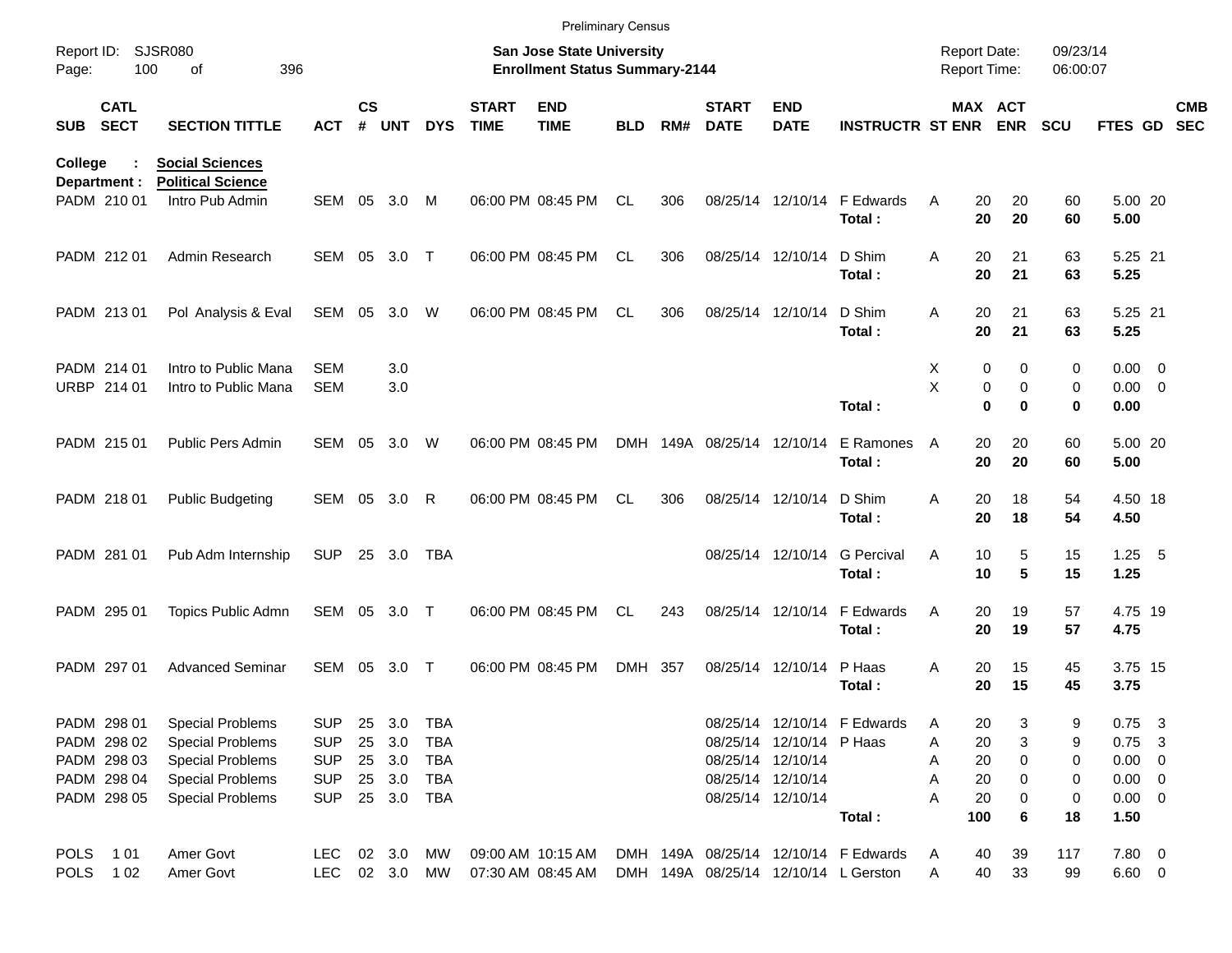| Report ID:<br>Page: | SJSR080<br>101             | 396<br>οf                     |            |                |               |            |                             | <b>San Jose State University</b><br><b>Enrollment Status Summary-2144</b> |                |      |                             |                            |                                       |   |             | <b>Report Date:</b><br><b>Report Time:</b> | 09/23/14<br>06:00:07 |                |                          |                          |
|---------------------|----------------------------|-------------------------------|------------|----------------|---------------|------------|-----------------------------|---------------------------------------------------------------------------|----------------|------|-----------------------------|----------------------------|---------------------------------------|---|-------------|--------------------------------------------|----------------------|----------------|--------------------------|--------------------------|
| <b>SUB</b>          | <b>CATL</b><br><b>SECT</b> | <b>SECTION TITTLE</b>         | <b>ACT</b> | <b>CS</b><br># | <b>UNT</b>    | <b>DYS</b> | <b>START</b><br><b>TIME</b> | <b>END</b><br><b>TIME</b>                                                 | <b>BLD</b>     | RM#  | <b>START</b><br><b>DATE</b> | <b>END</b><br><b>DATE</b>  | <b>INSTRUCTR ST ENR</b>               |   |             | MAX ACT<br><b>ENR</b>                      | SCU                  | FTES GD        |                          | <b>CMB</b><br><b>SEC</b> |
| <b>POLS</b>         | 1 0 3                      | Amer Govt                     | <b>LEC</b> | 02             | 3.0           | МW         |                             | 09:00 AM 10:15 AM                                                         | <b>HGH</b>     | 116  | 08/25/14                    | 12/10/14                   | <b>G</b> Percival                     | A | 40          | 36                                         | 108                  | $7.20 \ 0$     |                          |                          |
| <b>POLS</b>         | 1 0 4                      | Amer Govt                     | <b>LEC</b> | 02             | 3.0           | <b>TR</b>  |                             | 01:30 PM 02:45 PM                                                         | <b>DMH</b>     | 149A | 08/25/14                    | 12/10/14                   | K Nuger                               | Α | 40          | 36                                         | 108                  | 7.20           | $\overline{0}$           |                          |
| <b>POLS</b>         | 1 0 5                      | Amer Govt                     | <b>LEC</b> | 02             | 3.0           | <b>TR</b>  |                             | 03:00 PM 04:15 PM                                                         | <b>DMH</b>     | 149A | 08/25/14                    | 12/10/14                   | M Currin-Per A                        |   | 40          | 38                                         | 114                  | 7.60           | $\overline{0}$           |                          |
| <b>POLS</b>         | 1 0 6                      | Amer Govt                     | <b>LEC</b> | 02             | 3.0           | <b>MW</b>  |                             | 01:30 PM 02:45 PM                                                         | DMH            | 149A |                             |                            | 08/25/14 12/10/14 L Gerston           | A | 40          | 41                                         | 123                  | 8.20           | $\overline{0}$           |                          |
| <b>POLS</b>         | 1 0 7                      | Amer Govt                     | <b>LEC</b> |                | 3.0           |            |                             |                                                                           |                |      |                             |                            |                                       | X | $\mathbf 0$ | 0                                          | 0                    | 0.00           | $\overline{0}$           |                          |
| <b>POLS</b>         | 1 0 8                      | Amer Govt                     | <b>LEC</b> | 02             | 3.0           | F          |                             | 12:30 PM 03:15 PM                                                         | <b>DMH</b>     |      |                             |                            | 149A 08/25/14 12/10/14 M Currin-Per A |   | 40          | 30                                         | 90                   | 6.00           | $\overline{0}$           |                          |
| <b>POLS</b>         | 1 0 9                      | Amer Govt                     | <b>LEC</b> |                | 3.0           |            |                             |                                                                           |                |      |                             |                            |                                       | X | 0           | 0                                          | $\mathbf 0$          | 0.00           | $\overline{0}$           |                          |
| <b>POLS</b>         | 1 10                       | Amer Govt                     | <b>LEC</b> | 02             | 3.0           | MTW        | 08:30 AM 09:20 AM           |                                                                           | <b>OFF</b>     |      | CAMP 08/25/14               | 12/10/14                   | <b>G</b> Percival                     | A | 35          | 32                                         | 96                   | 6.40           | $\overline{0}$           |                          |
| <b>POLS</b>         | 1 1 1                      | Amer Govt                     | <b>LEC</b> | 02             | 3.0           | M          |                             | 06:00 PM 08:45 PM                                                         | <b>DMH</b>     | 161  | 08/25/14                    | 12/10/14                   | D Shim                                | Α | 40          | 34                                         | 102                  | 6.85           | $\overline{1}$           |                          |
| <b>POLS</b>         | 180                        | Amer Govt                     | <b>LEC</b> | 02             | 3.0           | <b>TBA</b> |                             |                                                                           |                |      |                             | 08/25/14 12/10/14          | J Brent                               | Α | 40          | 36                                         | 108                  | 7.20           | $\overline{0}$           |                          |
| <b>POLS</b>         | 181                        | Amer Govt                     | <b>LEC</b> | 02             | 3.0           | <b>TBA</b> |                             |                                                                           |                |      |                             | 08/25/14 12/10/14          | J Brent                               | A | 40          | 30                                         | 90                   | 6.00           | $\overline{\phantom{0}}$ |                          |
|                     |                            |                               |            |                |               |            |                             |                                                                           |                |      |                             |                            | Total:                                |   | 435         | 385                                        | 1155                 | 77.05          |                          |                          |
| <b>POLS</b>         | 201                        | Intro Comp Pol                | <b>LEC</b> | 02             | 3.0           | <b>TR</b>  |                             | 01:30 PM 02:45 PM                                                         | HGH            | 116  | 08/25/14                    | 12/10/14                   | D Dudley                              | A | 40          | 37                                         | 111                  | $7.40 \quad 0$ |                          |                          |
| <b>POLS</b>         | 202                        | Intro Comp Pol                | <b>LEC</b> | 02             | 3.0           | <b>TR</b>  |                             | 09:00 AM 10:15 AM                                                         | <b>DMH</b>     | 149A | 08/25/14                    | 12/10/14                   | D Dudlev                              | A | 40          | 35                                         | 105                  | $7.00 \t 0$    |                          |                          |
|                     |                            |                               |            |                |               |            |                             |                                                                           |                |      |                             |                            | Total:                                |   | 80          | 72                                         | 216                  | 14.40          |                          |                          |
| <b>POLS</b>         | 3 0 1                      | Intro Pol Thought             | <b>LEC</b> | 03             | 3.0           | МW         |                             | 07:30 AM 08:45 AM                                                         | <b>CL</b>      | 303  | 08/25/14                    | 12/10/14                   | S Benson                              | Α | 40          | 36                                         | 108                  | 7.20           | $\overline{\phantom{0}}$ |                          |
| <b>POLS</b>         | 302                        | Intro Pol Thought             | <b>LEC</b> | 03             | 3.0           | <b>TR</b>  |                             | 10:30 AM 11:45 AM                                                         | <b>DMH</b>     | 149A | 08/25/14                    | 12/10/14                   | A Schendan                            | A | 40          | 39                                         | 117                  | 7.80           | $\overline{0}$           |                          |
| <b>POLS</b>         | 303                        | Intro Pol Thought             | <b>LEC</b> | 03             | 3.0           | <b>MW</b>  |                             | 03:00 PM 04:15 PM                                                         | <b>HGH</b>     | 116  | 08/25/14                    | 12/10/14                   | S Benson                              | A | 40          | 37                                         | 111                  | $7.40 \quad 0$ |                          |                          |
|                     |                            |                               |            |                |               |            |                             |                                                                           |                |      |                             |                            | Total:                                |   | 120         | 112                                        | 336                  | 22.40          |                          |                          |
| <b>POLS</b>         | 4 0 1                      | Intro Intl Rel                | <b>LEC</b> | 02             | 3.0           | <b>TR</b>  |                             | 10:30 AM 11:45 AM                                                         | <b>HGH</b>     | 116  | 08/25/14                    | 12/10/14                   | K Sasikumar A                         |   | 40          | 40                                         | 120                  | 8.00           | $\overline{\mathbf{0}}$  |                          |
| <b>POLS</b>         | 4 0 2                      | Intro Intl Rel                | <b>LEC</b> | 02             | 3.0           | MW         |                             | 10:30 AM 11:45 AM                                                         | <b>CL</b>      | 238  | 08/25/14                    | 12/10/14                   | K Sasikumar A                         |   | 40          | 40                                         | 120                  | $8.00 \t 0$    |                          |                          |
|                     |                            |                               |            |                |               |            |                             |                                                                           |                |      |                             |                            | Total:                                |   | 80          | 80                                         | 240                  | 16.00          |                          |                          |
| <b>POLS</b>         | 20 01                      | Controv Legal Iss             | <b>LEC</b> | 03             | 3.0           | <b>TR</b>  |                             | 09:00 AM 10:15 AM                                                         | <b>HGH</b>     | 116  | 08/25/14                    | 12/10/14                   | S Gordon                              | Α | 35          | 33                                         | 99                   | $6.60$ 0       |                          |                          |
| <b>POLS</b>         | 20 02                      | Controv Legal Iss             | <b>LEC</b> | 03             | 3.0           | МW         |                             | 09:00 AM 10:15 AM                                                         | <b>DMH</b>     | 161  | 08/25/14                    | 12/10/14                   | S Benson                              | Α | 35          | 35                                         | 105                  | 7.00           | $\overline{\mathbf{0}}$  |                          |
| <b>POLS</b>         | 20 03                      | Controv Legal Iss             | <b>LEC</b> | 03             | 3.0           | МW         |                             | 07:30 AM 08:45 AM                                                         | <b>HGH 116</b> |      | 08/25/14                    | 12/10/14                   | I Tarikh                              | Α | 35          | 32                                         | 96                   | 6.40           | $\overline{\mathbf{0}}$  |                          |
| <b>POLS</b>         | 20 80                      | Controv Legal Iss             | <b>LEC</b> | 03             | 3.0           | <b>TBA</b> |                             |                                                                           |                |      | 08/25/14                    | 12/10/14                   | S Gordon                              | Α | 35          | 31                                         | 93                   | 6.20           | $\overline{\mathbf{0}}$  |                          |
| <b>POLS</b>         | 2081                       | Controv Legal Iss             | <b>LEC</b> | 03             | 3.0           | <b>TBA</b> |                             |                                                                           |                |      |                             | 08/25/14 12/10/14          | J Brent                               | Α | 35          | 33                                         | 99                   | 6.60           | - 0                      |                          |
|                     |                            |                               |            |                |               |            |                             |                                                                           |                |      |                             |                            | Total:                                |   |             | 175 164                                    | 492                  | 32.80          |                          |                          |
|                     |                            |                               |            |                |               |            |                             |                                                                           |                |      |                             |                            |                                       |   |             |                                            |                      |                |                          |                          |
|                     |                            | POLS 100W 01 Writing Workshop | SEM 04     |                | 3.0           | <b>MW</b>  |                             | 07:30 AM 08:45 AM                                                         | DMH 161        |      |                             | 08/25/14 12/10/14 K Wood   |                                       | A | 25          | 26                                         | 78                   | $5.20 \t 0$    |                          |                          |
|                     |                            | POLS 100W 02 Writing Workshop |            |                | SEM 04 3.0 MW |            |                             | 12:00 PM 01:15 PM                                                         |                |      |                             | DMH 149A 08/25/14 12/10/14 | S Benson                              | A | 25          | 26                                         | 78                   | $5.20 \ 0$     |                          |                          |
|                     |                            |                               |            |                |               |            |                             |                                                                           |                |      |                             |                            | Total:                                |   | 50          | 52                                         | 156                  | 10.40          |                          |                          |
|                     | POLS 101 01                | Teaching US Govt.             | LEC        |                | 03 3.0 T      |            |                             | 06:00 PM 08:45 PM                                                         |                |      | DMH 226A 08/25/14 12/10/14  |                            | C Fowler                              | Α | 40          | 20                                         | 60                   | $4.00 \ 0$     |                          |                          |
|                     |                            |                               |            |                |               |            |                             |                                                                           |                |      |                             |                            | Total:                                |   | 40          | 20                                         | 60                   | 4.00           |                          |                          |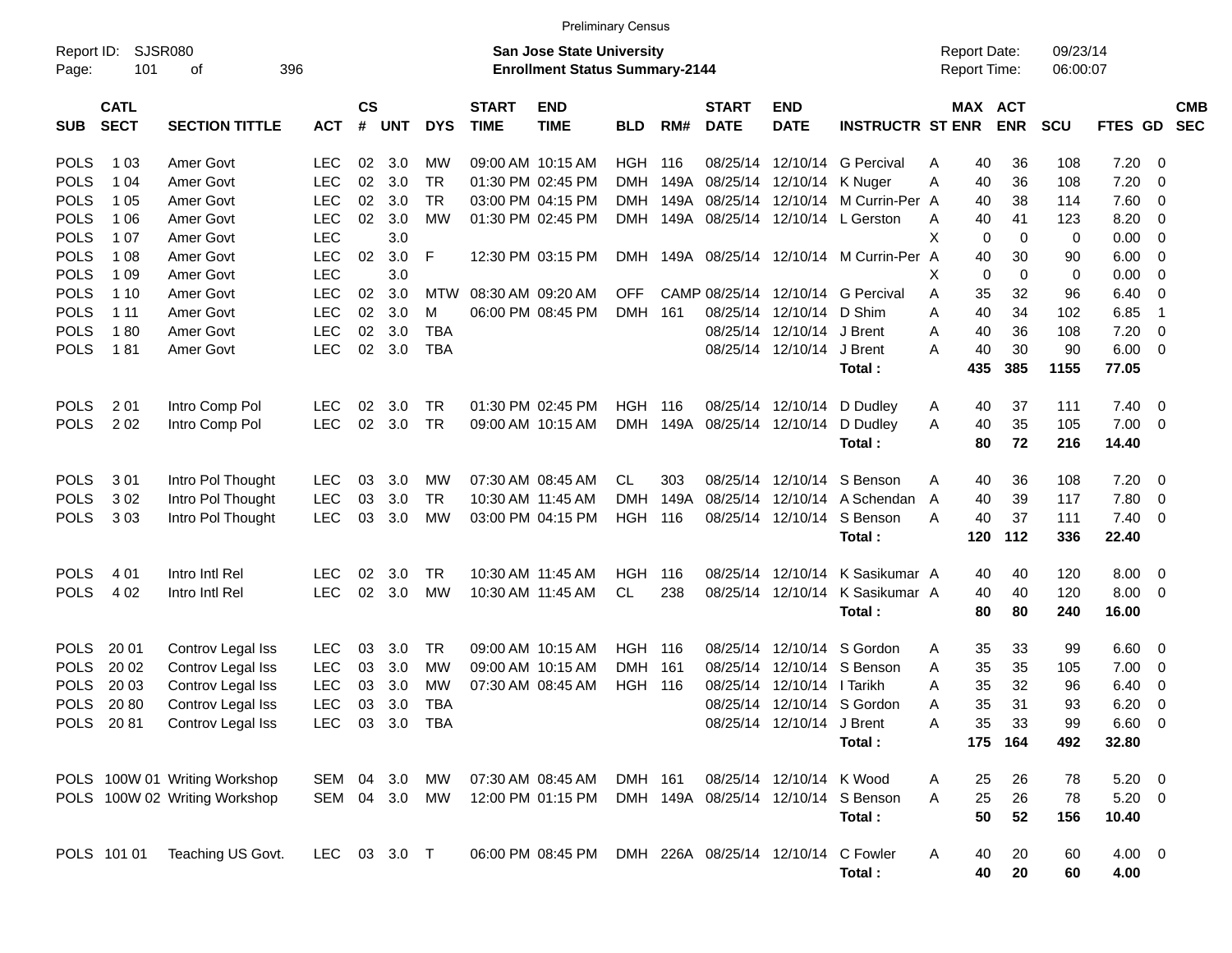|                     |                                                          |                                                                                                  |                                        |                      |                             |                              |                             |                                                                                  | <b>Preliminary Census</b>                         |             |                             |                                                                                                             |                                                                        |                                                        |                                                    |                            |                                                    |                                     |            |
|---------------------|----------------------------------------------------------|--------------------------------------------------------------------------------------------------|----------------------------------------|----------------------|-----------------------------|------------------------------|-----------------------------|----------------------------------------------------------------------------------|---------------------------------------------------|-------------|-----------------------------|-------------------------------------------------------------------------------------------------------------|------------------------------------------------------------------------|--------------------------------------------------------|----------------------------------------------------|----------------------------|----------------------------------------------------|-------------------------------------|------------|
| Report ID:<br>Page: | 102                                                      | <b>SJSR080</b><br>οf<br>396                                                                      |                                        |                      |                             |                              |                             | <b>San Jose State University</b><br><b>Enrollment Status Summary-2144</b>        |                                                   |             |                             |                                                                                                             |                                                                        | <b>Report Date:</b><br><b>Report Time:</b>             |                                                    | 09/23/14<br>06:00:07       |                                                    |                                     |            |
| <b>SUB</b>          | <b>CATL</b><br><b>SECT</b>                               | <b>SECTION TITTLE</b>                                                                            | <b>ACT</b>                             | $\mathsf{cs}$<br>#   | <b>UNT</b>                  | <b>DYS</b>                   | <b>START</b><br><b>TIME</b> | <b>END</b><br><b>TIME</b>                                                        | <b>BLD</b>                                        | RM#         | <b>START</b><br><b>DATE</b> | <b>END</b><br><b>DATE</b>                                                                                   | <b>INSTRUCTR ST ENR</b>                                                |                                                        | MAX ACT<br><b>ENR</b>                              | <b>SCU</b>                 | FTES GD SEC                                        |                                     | <b>CMB</b> |
|                     | POLS 102 01                                              | <b>State Politics</b>                                                                            | <b>LEC</b>                             | 02                   | - 3.0                       | MW                           |                             | 09:00 AM 10:15 AM                                                                | CL.                                               | 303         |                             |                                                                                                             | 08/25/14 12/10/14 L Gerston<br>Total:                                  | Α<br>40<br>40                                          | 39<br>39                                           | 117<br>117                 | 7.80 0<br>7.80                                     |                                     |            |
|                     | POLS 103 01<br>URBP 103 01<br>POLS 103 02<br>URBP 103 02 | <b>Local Politics</b><br><b>Local Politics</b><br><b>Local Politics</b><br><b>Local Politics</b> | LEC<br><b>LEC</b><br><b>LEC</b><br>LEC | 02<br>02<br>02<br>02 | 3.0<br>3.0<br>3.0<br>3.0    | $\top$<br>$\top$<br>МW<br>МW |                             | 06:00 PM 08:45 PM<br>06:00 PM 08:45 PM<br>01:30 PM 02:45 PM<br>01:30 PM 02:45 PM | DMH<br><b>DMH</b><br><b>HGH</b><br><b>HGH 116</b> | 149A<br>116 |                             | 149A 08/25/14 12/10/14 F Keeley<br>08/25/14 12/10/14 F Keeley                                               | 08/25/14 12/10/14 G Percival<br>08/25/14 12/10/14 G Percival<br>Total: | 40<br>Α<br>0<br>A<br>40<br>A<br>$\mathbf 0$<br>A<br>80 | 30<br>$\overline{2}$<br>34<br>$\overline{2}$<br>68 | 90<br>6<br>102<br>6<br>204 | 6.25<br>0.45<br>6.80<br>0.40<br>13.90              | 5 C<br>1 C<br>0 <sup>o</sup><br>0 C |            |
|                     | POLS 106 01                                              | U S Presidency                                                                                   | <b>LEC</b>                             | 02                   | 3.0                         | MW                           |                             | 10:30 AM 11:45 AM                                                                | <b>HGH 116</b>                                    |             |                             | 08/25/14 12/10/14                                                                                           | J Brent<br>Total:                                                      | Α<br>40<br>40                                          | 17<br>17                                           | 51<br>51                   | $3.40 \quad 0$<br>3.40                             |                                     |            |
|                     | POLS 108 01                                              | Poli Participation                                                                               | <b>LEC</b>                             | 02                   | 3.0                         | MW                           |                             | 10:30 AM 11:45 AM                                                                | DMH 161                                           |             |                             | 08/25/14 12/10/14                                                                                           | M Currin-Per A<br>Total:                                               | 40<br>40                                               | 33<br>33                                           | 99<br>99                   | $6.60$ 0<br>6.60                                   |                                     |            |
|                     | POLS 114 01                                              | Intro Pub Admin                                                                                  | LEC.                                   | 02                   | 3.0                         | . TR                         |                             | 09:00 AM 10:15 AM                                                                | CL                                                | 303         |                             | 08/25/14 12/10/14                                                                                           | P McKenzie<br>Total:                                                   | 40<br>A<br>40                                          | 29<br>29                                           | 87<br>87                   | 5.80 0<br>5.80                                     |                                     |            |
|                     | POLS 120 01<br>POLS 120 02                               | U S Law and Society<br>U S Law and Society LEC                                                   | LEC                                    |                      | $02 \quad 3.0$<br>02 3.0 TR | $\top$                       |                             | 06:00 PM 08:45 PM<br>09:00 AM 10:15 AM                                           | <b>HGH 116</b><br><b>DMH</b>                      |             |                             | 08/25/14 12/10/14 K Nuger<br>226A 08/25/14 12/10/14 K Nuger                                                 | Total:                                                                 | 40<br>A<br>40<br>Α<br>80                               | 22<br>37<br>59                                     | 66<br>111<br>177           | $4.40 \quad 0$<br>$7.40 \quad 0$<br>11.80          |                                     |            |
|                     |                                                          | POLS 121B 01 Civil Liberties                                                                     | <b>LEC</b>                             |                      | 03 3.0                      | TR                           |                             | 12:00 PM 01:15 PM                                                                |                                                   |             |                             | DMH 149A 08/25/14 12/10/14 K Nuger                                                                          | Total:                                                                 | 40<br>A<br>40                                          | 19<br>19                                           | 57<br>57                   | 3.80 0<br>3.80                                     |                                     |            |
|                     | POLS 130 01                                              | <b>Public Policy</b>                                                                             | LEC                                    | 02                   | 3.0                         | MW                           |                             | 12:00 PM 01:15 PM                                                                | DMH 161                                           |             |                             |                                                                                                             | 08/25/14 12/10/14 L Gerston<br>Total:                                  | Α<br>40<br>40                                          | 29<br>29                                           | 87<br>87                   | 5.80 0<br>5.80                                     |                                     |            |
|                     | POLS 142 01<br>AFRS 142 01                               | <b>African Politics</b><br><b>African Politics</b>                                               | LEC.                                   |                      | 02 3.0<br>LEC 02 3.0 TR     | TR                           |                             | 09:00 AM 10:15 AM<br>09:00 AM 10:15 AM                                           | DMH 167                                           | DMH 167     |                             | 08/25/14 12/10/14 S Pinnell<br>08/25/14 12/10/14 S Pinnell                                                  | Total:                                                                 | 40<br>A<br>0<br>Α<br>40                                | 16<br>6<br>22                                      | 48<br>18<br>66             | 3.20<br>1.20 $0 \, \text{C}$<br>4.40               | $0\,$ C                             |            |
|                     | POLS 144 01<br>JWSS 144 01<br>MDES 144 01                | Middle Eastern Pol<br>Middle Eastern Pol<br>Middle Eastern Pol                                   | LEC.<br><b>LEC</b><br>LEC.             |                      | 02 3.0<br>02 3.0<br>02 3.0  | МW<br>МW<br>MW               |                             | 09:00 AM 10:15 AM<br>09:00 AM 10:15 AM<br>09:00 AM 10:15 AM                      |                                                   |             |                             | DMH 226A 08/25/14 12/10/14 K Wood<br>DMH 226A 08/25/14 12/10/14 K Wood<br>DMH 226A 08/25/14 12/10/14 K Wood | Total:                                                                 | 40<br>A<br>Α<br>0<br>0<br>Α<br>40                      | 31<br>-1<br>1<br>33                                | 93<br>3<br>3<br>99         | 6.20 0 C<br>$0.20 \t 0 C$<br>$0.20 \t 0 C$<br>6.60 |                                     |            |
|                     | POLS 150 01                                              | War and Peace                                                                                    | LEC                                    |                      |                             | 02 3.0 MW                    |                             | 03:00 PM 04:15 PM                                                                | DMH 161                                           |             |                             | 08/25/14 12/10/14 S Pinnell                                                                                 |                                                                        | 40<br>A                                                | 37                                                 | 111                        | $7.40 \ 0$                                         |                                     |            |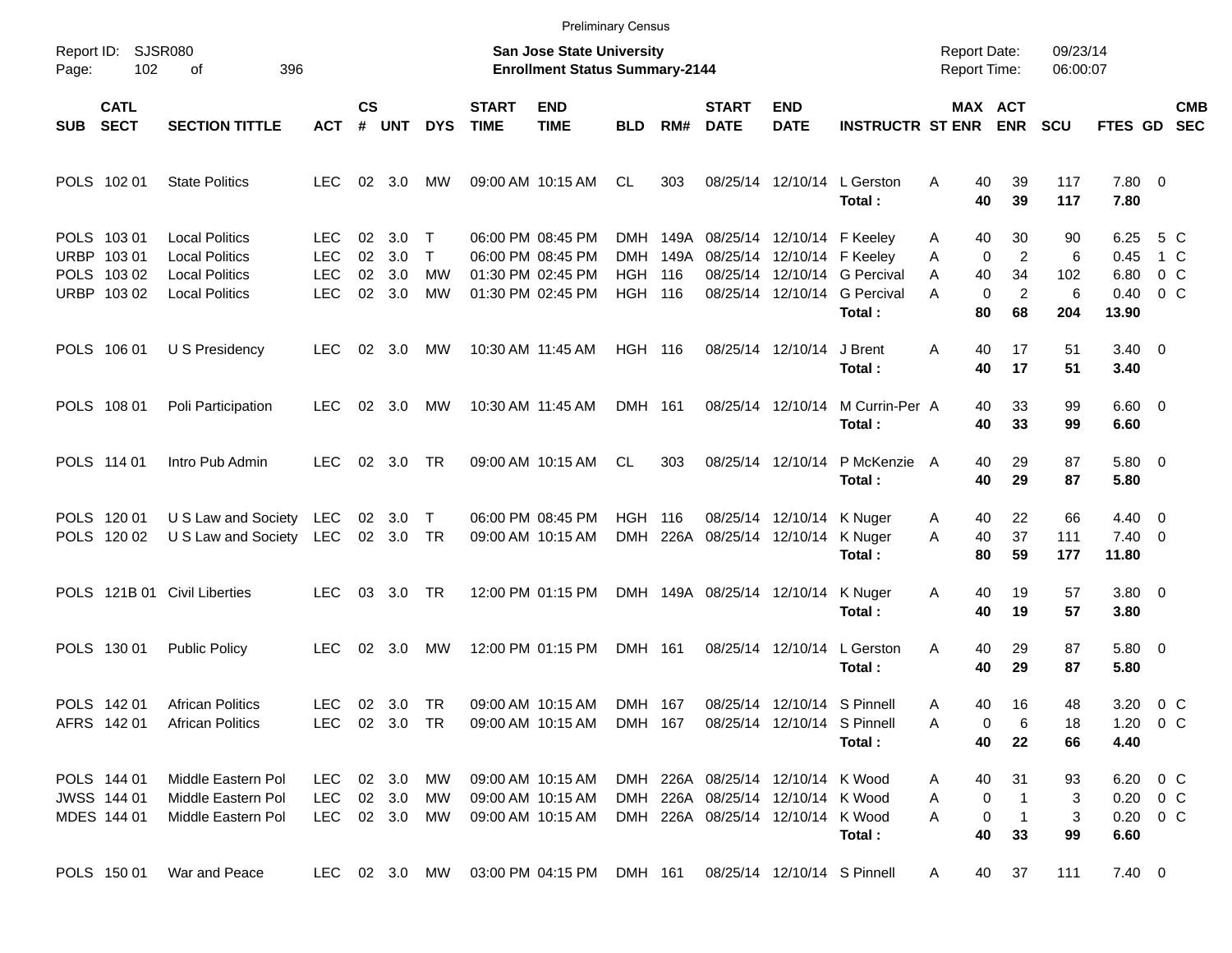|                                                                                                                      |                |                                                                                                                                                                      |                                                                                                                |                            |                                                         |                                                                    |                             | <b>Preliminary Census</b>                                                 |            |     |                                                                                                       |                                        |                                                 |                                                   |                                                                          |                                      |                                                                                                                  |                          |            |
|----------------------------------------------------------------------------------------------------------------------|----------------|----------------------------------------------------------------------------------------------------------------------------------------------------------------------|----------------------------------------------------------------------------------------------------------------|----------------------------|---------------------------------------------------------|--------------------------------------------------------------------|-----------------------------|---------------------------------------------------------------------------|------------|-----|-------------------------------------------------------------------------------------------------------|----------------------------------------|-------------------------------------------------|---------------------------------------------------|--------------------------------------------------------------------------|--------------------------------------|------------------------------------------------------------------------------------------------------------------|--------------------------|------------|
| Report ID:<br>Page:                                                                                                  | SJSR080<br>103 | 396<br>оf                                                                                                                                                            |                                                                                                                |                            |                                                         |                                                                    |                             | <b>San Jose State University</b><br><b>Enrollment Status Summary-2144</b> |            |     |                                                                                                       |                                        |                                                 | <b>Report Date:</b><br><b>Report Time:</b>        |                                                                          | 09/23/14<br>06:00:07                 |                                                                                                                  |                          |            |
| <b>CATL</b><br>SUB SECT                                                                                              |                | <b>SECTION TITTLE</b>                                                                                                                                                | <b>ACT</b>                                                                                                     | <b>CS</b><br>#             | <b>UNT</b>                                              | <b>DYS</b>                                                         | <b>START</b><br><b>TIME</b> | <b>END</b><br><b>TIME</b>                                                 | <b>BLD</b> | RM# | <b>START</b><br><b>DATE</b>                                                                           | <b>END</b><br><b>DATE</b>              | <b>INSTRUCTR ST ENR</b>                         |                                                   | MAX ACT<br><b>ENR</b>                                                    | <b>SCU</b>                           | FTES GD SEC                                                                                                      |                          | <b>CMB</b> |
| POLS 150 80                                                                                                          |                | War and Peace                                                                                                                                                        | LEC                                                                                                            |                            | 02 3.0                                                  | TBA                                                                |                             |                                                                           |            |     |                                                                                                       |                                        | 08/25/14 12/10/14 K Sasikumar A<br>Total:       | 40<br>80                                          | 38<br>75                                                                 | 114<br>225                           | 7.60 0<br>15.00                                                                                                  |                          |            |
|                                                                                                                      |                | POLS 152A 01 Int'l Organizations/                                                                                                                                    | LEC                                                                                                            |                            | 02 3.0 R                                                |                                                                    |                             | 06:00 PM 08:45 PM                                                         |            |     | DMH 149A 08/25/14 12/10/14                                                                            |                                        | D Dudley<br>Total:                              | 40<br>A                                           | 26<br>40<br>26                                                           | 78<br>78                             | $5.20 \ 0$<br>5.20                                                                                               |                          |            |
| POLS 154 01                                                                                                          |                | <b>US Foreign Policy</b>                                                                                                                                             | <b>LEC</b>                                                                                                     |                            | 02 3.0                                                  | MW                                                                 |                             | 10:30 AM 11:45 AM                                                         | CL         | 303 |                                                                                                       | 08/25/14 12/10/14 S Pinnell            | Total:                                          | 40<br>A                                           | 40<br>40<br>40                                                           | 120<br>120                           | $8.00 \t 0$<br>8.00                                                                                              |                          |            |
| POLS 155 01                                                                                                          |                | WealthOfNations                                                                                                                                                      | LEC                                                                                                            |                            | 02 3.0                                                  | TR                                                                 |                             | 12:00 PM 01:15 PM                                                         | CL         | 303 |                                                                                                       | 08/25/14 12/10/14                      | D Dudley<br>Total:                              | Α<br>40                                           | 38<br>40<br>38                                                           | 114<br>114                           | $7.60 \t 0$<br>7.60                                                                                              |                          |            |
|                                                                                                                      |                | POLS 160A 01 Class Pol Thought                                                                                                                                       | LEC                                                                                                            |                            | 03 3.0                                                  | MW                                                                 |                             | 09:00 AM 10:15 AM                                                         | CL         | 202 |                                                                                                       | 08/25/14 12/10/14 K Peter              | Total:                                          | 40<br>Α<br>40                                     | 32<br>32                                                                 | 96<br>96                             | $6.40 \quad 0$<br>6.40                                                                                           |                          |            |
|                                                                                                                      |                | POLS 160C 01 Recent Pol Thought                                                                                                                                      | LEC 03 3.0 TR                                                                                                  |                            |                                                         |                                                                    |                             | 10:30 AM 11:45 AM                                                         | CL         | 303 |                                                                                                       | 08/25/14 12/10/14                      | L Quill<br>Total:                               | 40<br>Α                                           | 37<br>40<br>37                                                           | 111<br>111                           | $7.40 \quad 0$<br>7.40                                                                                           |                          |            |
|                                                                                                                      |                | POLS 170V 01 Amer Pol Global                                                                                                                                         | <b>SEM</b>                                                                                                     | 03                         | 3.0                                                     | MW                                                                 |                             | 01:30 PM 02:45 PM                                                         | DMH 161    |     |                                                                                                       | 08/25/14 12/10/14                      | S Pinnell<br>Total:                             | 40<br>A                                           | 32<br>40<br>32                                                           | 96<br>96                             | $6.40 \quad 0$<br>6.40                                                                                           |                          |            |
| POLS 177 01<br>PSYC 177 01                                                                                           |                | <b>Political Psych</b><br><b>Political Psych</b>                                                                                                                     | LEC<br>LEC                                                                                                     |                            | 3.0<br>3.0                                              |                                                                    |                             |                                                                           |            |     |                                                                                                       |                                        | Total:                                          | Χ<br>X                                            | 0<br>0<br>0<br>$\pmb{0}$<br>$\bf{0}$<br>0                                | 0<br>0<br>0                          | $0.00 \quad 0$<br>$0.00 \t 0$<br>0.00                                                                            |                          |            |
| POLS 180 01<br>POLS 180 02<br>POLS 180 03<br>POLS 180 04<br>POLS 180 05<br>POLS 180 06<br>POLS 180 07<br>POLS 181 01 |                | <b>Indiv Studies</b><br><b>Indiv Studies</b><br><b>Indiv Studies</b><br><b>Indiv Studies</b><br><b>Indiv Studies</b><br><b>Indiv Studies</b><br><b>Indiv Studies</b> | <b>SUP</b><br><b>SUP</b><br><b>SUP</b><br><b>SUP</b><br><b>SUP</b><br><b>SUP</b><br><b>SUP</b><br>SEM 06 3.0 W | 36<br>36<br>36<br>36<br>36 | 3.0<br>3.0<br>3.0<br>3.0<br>3.0<br>36 3.0 TBA<br>36 2.0 | TBA<br><b>TBA</b><br><b>TBA</b><br><b>TBA</b><br><b>TBA</b><br>TBA |                             | 03:00 PM 05:45 PM                                                         |            |     | 08/25/14 12/10/14<br>08/25/14 12/10/14<br>08/25/14 12/10/14<br>08/25/14 12/10/14<br>08/25/14 12/10/14 | 08/25/14 12/10/14<br>08/25/14 12/10/14 | Total:<br>DMH 149A 08/25/14 12/10/14 G Percival | A<br>Α<br>Α<br>Α<br>Α<br>Α<br>20<br>Α<br>140<br>A | 20<br>0<br>20<br>0<br>20<br>0<br>20<br>0<br>20<br>0<br>0<br>20<br>0<br>0 | 0<br>0<br>0<br>0<br>0<br>0<br>0<br>0 | $0.00 \t 0$<br>$0.00 \t 0$<br>$0.00 \t 0$<br>0.00<br>$0.00 \t 0$<br>$0.00 \t 0$<br>$0.00 \t 0$<br>0.00<br>2.80 0 | $\overline{\phantom{0}}$ |            |
|                                                                                                                      |                | Internships                                                                                                                                                          |                                                                                                                |                            |                                                         |                                                                    |                             |                                                                           |            |     |                                                                                                       |                                        | Total:                                          |                                                   | 15<br>14<br>15<br>14                                                     | 42<br>42                             | 2.80                                                                                                             |                          |            |
| POLS 184 01<br>POLS 184 02                                                                                           |                | <b>Directed Reading</b><br><b>Directed Reading</b>                                                                                                                   | <b>SUP</b><br>SUP 36 3.0 TBA                                                                                   |                            |                                                         | 36 3.0 TBA                                                         |                             |                                                                           |            |     |                                                                                                       | 08/25/14 12/10/14 K Peter              | 08/25/14 12/10/14 F Edwards                     | A<br>A                                            | 13<br>10<br>10<br>$\mathbf{1}$                                           | 39<br>3                              | 3.25 13<br>$0.20 \ 0$                                                                                            |                          |            |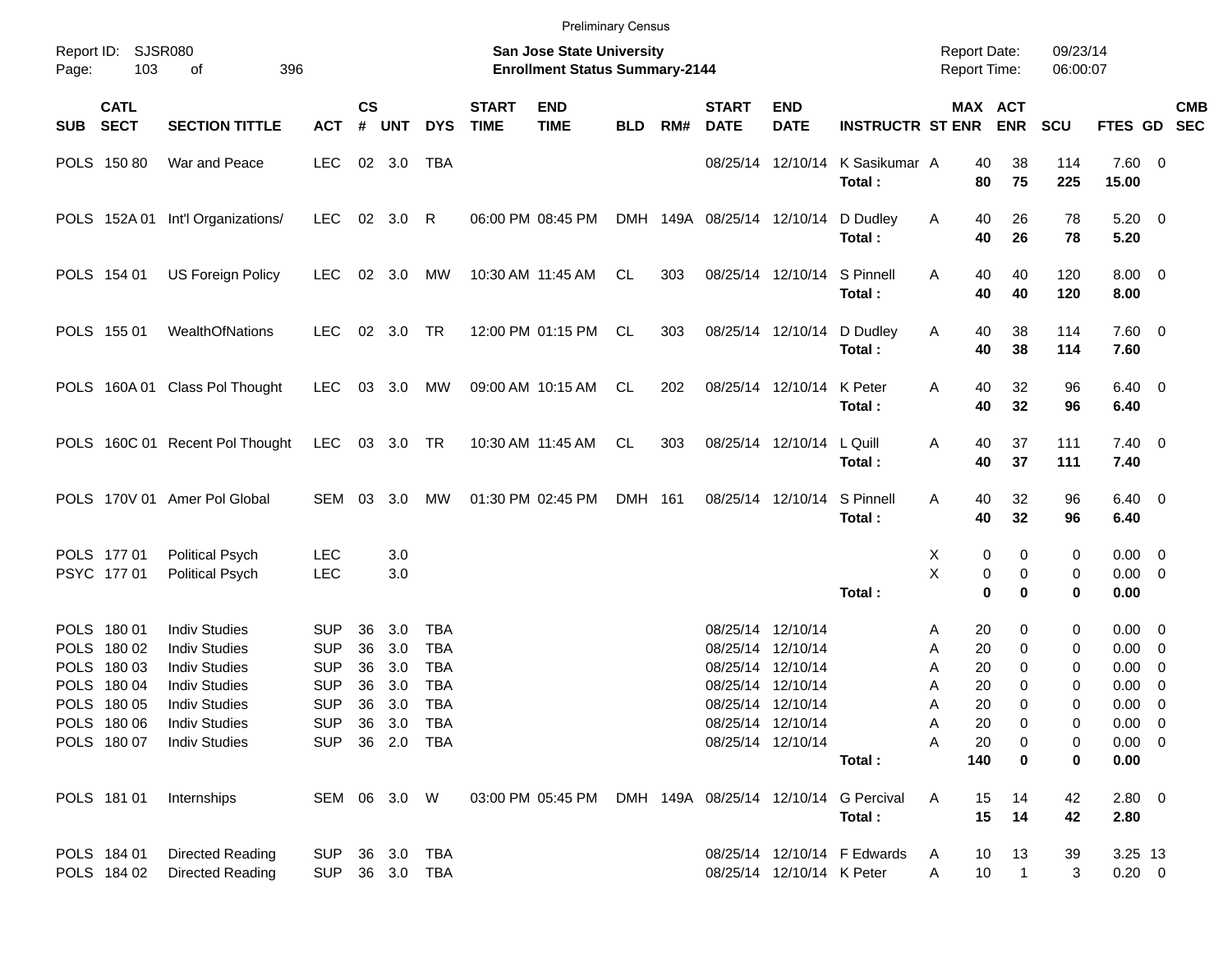|                                           |                            |                                                          |                                        |                |                   |                          |                             | <b>Preliminary Census</b>                                                 |            |      |                                  |                                  |                          |                                            |                             |                      |                                        |                                                      |                          |
|-------------------------------------------|----------------------------|----------------------------------------------------------|----------------------------------------|----------------|-------------------|--------------------------|-----------------------------|---------------------------------------------------------------------------|------------|------|----------------------------------|----------------------------------|--------------------------|--------------------------------------------|-----------------------------|----------------------|----------------------------------------|------------------------------------------------------|--------------------------|
| Report ID:<br>Page:                       | 104                        | <b>SJSR080</b><br>396<br>оf                              |                                        |                |                   |                          |                             | <b>San Jose State University</b><br><b>Enrollment Status Summary-2144</b> |            |      |                                  |                                  |                          | <b>Report Date:</b><br><b>Report Time:</b> |                             | 09/23/14<br>06:00:07 |                                        |                                                      |                          |
| <b>SUB</b>                                | <b>CATL</b><br><b>SECT</b> | <b>SECTION TITTLE</b>                                    | <b>ACT</b>                             | <b>CS</b><br># | <b>UNT</b>        | <b>DYS</b>               | <b>START</b><br><b>TIME</b> | <b>END</b><br><b>TIME</b>                                                 | <b>BLD</b> | RM#  | <b>START</b><br><b>DATE</b>      | <b>END</b><br><b>DATE</b>        | <b>INSTRUCTR ST ENR</b>  | <b>MAX</b>                                 | <b>ACT</b><br><b>ENR</b>    | <b>SCU</b>           | <b>FTES GD</b>                         |                                                      | <b>CMB</b><br><b>SEC</b> |
| <b>POLS</b><br><b>POLS</b><br><b>POLS</b> | 184 03<br>184 04<br>184 05 | Directed Reading<br>Directed Reading<br>Directed Reading | <b>SUP</b><br><b>SUP</b><br><b>SUP</b> | 36<br>36<br>36 | 3.0<br>3.0<br>1.0 | <b>TBA</b><br>TBA<br>TBA |                             |                                                                           |            |      | 08/25/14<br>08/25/14<br>08/25/14 | 12/10/14<br>12/10/14<br>12/10/14 | C DanopoulosA<br>Total:  | 10<br>10<br>A<br>10<br>A<br>50             | 2<br>0<br>$\mathbf 0$<br>16 | 6<br>0<br>0<br>48    | $0.40 \quad 0$<br>0.00<br>0.00<br>3.85 | $\overline{\phantom{0}}$<br>$\overline{\phantom{0}}$ |                          |
| <b>POLS</b>                               | 190 01                     | Senior Seminar                                           | <b>SEM</b>                             | 05             | 3.0               | MW                       |                             | 01:30 PM 02:45 PM                                                         | CL.        | 303  | 08/25/14                         | 12/10/14                         | K Sasikumar A<br>Total : | 25<br>25                                   | 25<br>25                    | 75<br>75             | $5.00 \t 0$<br>5.00                    |                                                      |                          |
| <b>POLS</b>                               | 190H 01                    | <b>Honors Thesis</b>                                     | <b>SUP</b>                             | 25             | 1.0               | <b>TBA</b>               |                             |                                                                           |            |      | 08/25/14                         | 12/10/14                         | K Sasikumar A<br>Total:  | 5<br>$5\phantom{.0}$                       | 3<br>3                      | 3<br>$\mathbf{3}$    | $0.20 \ 0$<br>0.20                     |                                                      |                          |
| <b>POLS</b>                               | 195A 01                    | Political Inquiry                                        | LEC.                                   | 03             | 3.0               | -F                       |                             | 09:30 AM 12:15 PM                                                         | <b>DMH</b> | 149A | 08/25/14                         | 12/10/14                         | M Currin-Per A<br>Total: | 40<br>40                                   | 29<br>29                    | 87<br>87             | $5.80\ 0$<br>5.80                      |                                                      |                          |

**Department : Political Science Department Total : 2305 1745 5229 356.85 Lower Division : 890 813 2439 162.65 Upper Division : 1165 787 2355 157.95 Graduate Division : 250 145 435 36.25**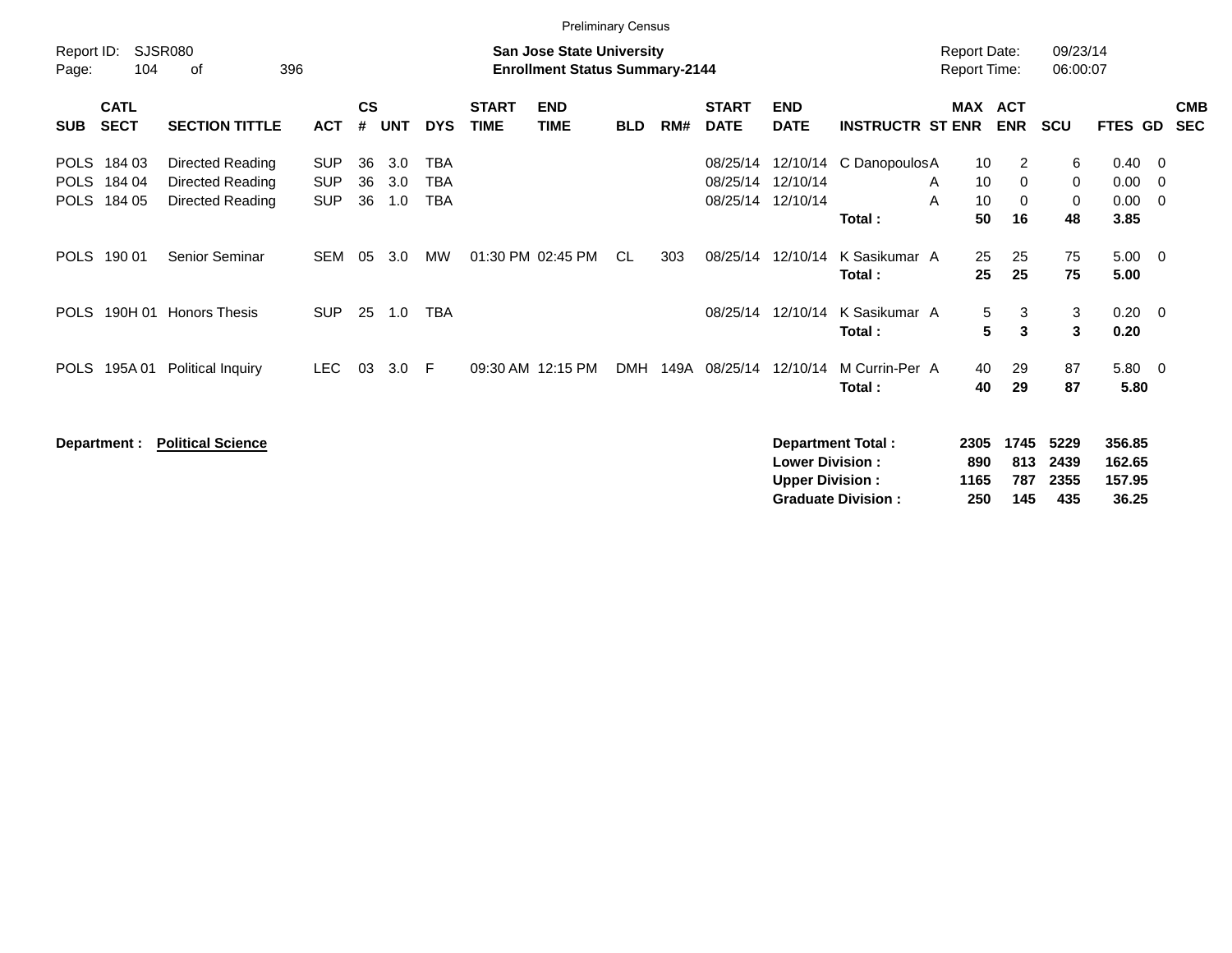|                            |                            |                               |            |                    |            |            |                             | <b>Preliminary Census</b>              |            |     |                             |                            |                                  |        |                     |            |            |                |                          |                          |
|----------------------------|----------------------------|-------------------------------|------------|--------------------|------------|------------|-----------------------------|----------------------------------------|------------|-----|-----------------------------|----------------------------|----------------------------------|--------|---------------------|------------|------------|----------------|--------------------------|--------------------------|
| Report ID:                 | SJSR080                    |                               |            |                    |            |            |                             | <b>San Jose State University</b>       |            |     |                             |                            |                                  |        | <b>Report Date:</b> |            | 09/23/14   |                |                          |                          |
| Page:                      | 396<br>105<br>оf           |                               |            |                    |            |            |                             | <b>Enrollment Status Summary-2144</b>  |            |     |                             |                            |                                  |        | <b>Report Time:</b> |            | 06:00:07   |                |                          |                          |
| <b>SUB</b>                 | <b>CATL</b><br><b>SECT</b> | <b>SECTION TITTLE</b>         | <b>ACT</b> | $\mathsf{cs}$<br># | <b>UNT</b> | <b>DYS</b> | <b>START</b><br><b>TIME</b> | <b>END</b><br><b>TIME</b>              | <b>BLD</b> | RM# | <b>START</b><br><b>DATE</b> | <b>END</b><br><b>DATE</b>  | <b>INSTRUCTR ST ENR</b>          |        | MAX ACT             | <b>ENR</b> | <b>SCU</b> | <b>FTES GD</b> |                          | <b>CMB</b><br><b>SEC</b> |
| College                    |                            | <b>Social Sciences</b>        |            |                    |            |            |                             |                                        |            |     |                             |                            |                                  |        |                     |            |            |                |                          |                          |
|                            | Department :               | <b>Psychology</b>             |            |                    |            |            |                             |                                        |            |     |                             |                            |                                  |        |                     |            |            |                |                          |                          |
| PSYC                       | 1 0 1                      | General Psychology            | <b>LEC</b> | 02                 | 3.0        | TR         |                             | 01:30 PM 02:45 PM                      | MD         | 101 | 08/25/14                    | 12/10/14 G Feist           |                                  | A      | 300                 | 296        | 888        | 59.20          | 0                        |                          |
| PSYC                       | 1 0 2                      | General Psychology            | <b>LEC</b> | 02                 | 3.0        | <b>TBA</b> |                             |                                        |            |     | 08/25/14                    |                            | 12/10/14 S Snycerski             | A      | 125                 | 112        | 336        | 22.40          | 0                        |                          |
| PSYC                       | 1 0 3                      | General Psychology            | <b>LEC</b> | $02\,$             | 3.0        | TR         |                             | 04:30 PM 05:45 PM                      | <b>DMH</b> | 231 |                             |                            | 08/25/14 12/10/14 C Kempel       | A      | 40                  | 39         | 117        | 7.80           | 0                        |                          |
| <b>PSYC</b>                | 1 04                       | General Psychology            | <b>LEC</b> | 02                 | 3.0        | МW         |                             | 10:30 AM 11:45 AM                      | <b>DMH</b> | 359 |                             | 08/25/14 12/10/14 N Rattan |                                  | A      | 40                  | 39         | 117        | 7.80           | 0                        |                          |
| <b>PSYC</b>                | 1 0 5                      | General Psychology            | <b>LEC</b> | 02                 | 3.0        | <b>TR</b>  |                             | 03:00 PM 04:15 PM                      | CL         | 234 |                             | 08/25/14 12/10/14 N Rattan |                                  | A      | 40                  | 39         | 117        | 7.80           | 0                        |                          |
| PSYC                       | 1 0 6                      | General Psychology            | <b>LEC</b> |                    | 3.0        |            |                             |                                        |            |     |                             |                            |                                  | X      | 0                   | 0          | 0          | 0.00           | 0                        |                          |
| <b>PSYC</b>                | 1 0 7                      | General Psychology            | <b>LEC</b> | 02                 | 3.0        | R          |                             | 06:00 PM 08:45 PM                      | <b>DMH</b> | 348 |                             |                            | 08/25/14 12/10/14 S Macramalla A |        | 40                  | 41         | 123        | 8.20           | 0                        |                          |
| <b>PSYC</b>                | 1 0 8                      | General Psychology            | <b>LEC</b> | 02                 | 3.0        | <b>TR</b>  |                             | 10:30 AM 11:45 AM                      | <b>DMH</b> | 356 | 08/25/14                    | 12/10/14 G Bera            |                                  | A      | 40                  | 40         | 120        | 8.00           | 0                        |                          |
| <b>PSYC</b>                | 1 0 9                      | General Psychology            | <b>LEC</b> | 02                 | 3.0        | W          |                             | 04:30 PM 07:15 PM                      | CL         | 224 | 08/25/14                    |                            | 12/10/14 J Danese                | A      | 40                  | 38         | 114        | 7.60           | 0                        |                          |
| <b>PSYC</b>                | 1 10                       | General Psychology            | <b>LEC</b> | 02                 | 3.0        | F          |                             | 01:30 PM 04:15 PM                      | <b>DMH</b> | 353 | 08/25/14                    |                            | 12/10/14 S Del Chiaro            | A      | 40                  | 37         | 111        | 7.40           | 0                        |                          |
| <b>PSYC</b>                | 1 1 1                      | General Psychology            | <b>LEC</b> | 02                 | 3.0        | МW         |                             | 01:30 PM 02:45 PM                      | <b>DMH</b> | 359 |                             | 08/25/14 12/10/14 N Rattan |                                  | A      | 40                  | 40         | 120        | 8.00           | 0                        |                          |
| <b>PSYC</b>                | 1 1 2                      | General Psychology            | <b>LEC</b> | 02                 | 3.0        | МW         |                             | 12:00 PM 01:15 PM                      | <b>DMH</b> | 359 |                             | 08/25/14 12/10/14 A Rogers |                                  | A      | 40                  | 40         | 120        | 8.00           | 0                        |                          |
| <b>PSYC</b>                | 1 1 3                      | General Psychology            | <b>LEC</b> | 02                 | 3.0        | Τ          |                             | 06:00 PM 08:45 PM                      | <b>DMH</b> | 348 |                             |                            | 08/25/14 12/10/14 R Karlsson     | Α      | 40                  | 38         | 114        | 7.60           | - 0                      |                          |
|                            |                            |                               |            |                    |            |            |                             |                                        |            |     |                             |                            | Total:                           |        | 825                 | 799        | 2397       | 159.80         |                          |                          |
|                            |                            |                               |            |                    |            |            |                             |                                        |            |     |                             |                            |                                  |        |                     |            |            |                |                          |                          |
| <b>PSYC</b><br><b>PSYC</b> | 2Q 01                      | Identity / Prejudice          | <b>SEM</b> |                    | 3.0        |            |                             |                                        |            |     |                             |                            | R Arias                          | Х      | 0                   | 0          | 0          | 0.00           | $\overline{\mathbf{0}}$  |                          |
|                            | 2Q 02                      | Identity / Prejudice          | <b>SEM</b> | 05                 | 3.0        | TR         |                             | 10:30 AM 11:45 AM<br>03:00 PM 04:15 PM | <b>DMH</b> | 353 |                             | 08/25/14 12/10/14          |                                  | A<br>Α | 20                  | 21         | 63         | 4.20           | 0                        |                          |
| <b>PSYC</b>                | 2Q 03                      | Identity / Prejudice          | <b>SEM</b> | 05                 | 3.0        | МW         |                             |                                        | DMH        | 347 |                             | 08/25/14 12/10/14          | N Rattan                         |        | 20<br>40            | 20<br>41   | 60<br>123  | 4.00<br>8.20   | 0                        |                          |
|                            |                            |                               |            |                    |            |            |                             |                                        |            |     |                             |                            | Total:                           |        |                     |            |            |                |                          |                          |
| <b>PSYC</b>                | 30 01                      | Intro Psychbiology            | <b>LEC</b> | 02                 | 3.0        | МW         |                             | 03:00 PM 04:15 PM                      | <b>DMH</b> | 359 |                             | 08/25/14 12/10/14          | S Trafalis                       | A      | 40                  | 40         | 120        | 8.00           | - 0                      |                          |
| <b>PSYC</b>                | 30 02                      | Intro Psychbiology            | <b>LEC</b> | 02                 | 3.0        | TR         |                             | 03:00 PM 04:15 PM                      | <b>DMH</b> | 359 | 08/25/14                    |                            | 12/10/14 C Chancellor A          |        | 40                  | 40         | 120        | 8.00           | 0                        |                          |
| <b>PSYC</b>                | 30 03                      | Intro Psychbiology            | <b>LEC</b> | 02                 | 3.0        | <b>TR</b>  |                             | 12:00 PM 01:15 PM                      | CL.        | 225 | 08/25/14                    |                            | 12/10/14 C Chancellor A          |        | 40                  | 41         | 123        | 8.20           | 0                        |                          |
| PSYC                       | 30 04                      | Intro Psychbiology            | <b>LEC</b> | 02                 | 3.0        | м          |                             | 06:00 PM 08:45 PM                      | <b>DMH</b> | 355 |                             | 08/25/14 12/10/14          | D Liston                         | A      | 40                  | 40         | 120        | 8.00           | - 0                      |                          |
|                            |                            |                               |            |                    |            |            |                             |                                        |            |     |                             |                            | Total:                           |        | 160                 | 161        | 483        | 32.20          |                          |                          |
| <b>PSYC</b>                |                            | 100W 01 Writing Workshop      | <b>SEM</b> | 04                 | 3.0        | МW         |                             | 12:00 PM 01:15 PM                      | <b>DMH</b> | 347 | 08/25/14                    | 12/10/14                   | J Fanos                          | A      | 23                  | 24         | 72         | 4.80           | - 0                      |                          |
|                            |                            | PSYC 100W 02 Writing Workshop | <b>SEM</b> | 04                 | 3.0        | МW         |                             | 03:00 PM 04:15 PM                      | <b>ENG</b> | 403 |                             | 08/25/14 12/10/14 J Fanos  |                                  | A      | 23                  | 25         | 75         | 5.00           | - 0                      |                          |
|                            |                            | PSYC 100W 03 Writing Workshop | SEM        | 04                 | 3.0        | TR         |                             | 01:30 PM 02:45 PM                      | DMH 347    |     |                             |                            | 08/25/14 12/10/14 V Hoffman      | A      | 23                  | 25         | 75         | 5.00           | 0                        |                          |
|                            |                            | PSYC 100W 04 Writing Workshop | SEM        | 04                 | 3.0        | M          |                             | 04:30 PM 07:15 PM                      | DMH 356    |     |                             |                            | 08/25/14 12/10/14 J Danese       | Α      | 23                  | 21         | 63         | 4.20           | $\overline{\mathbf{0}}$  |                          |
|                            |                            | PSYC 100W 05 Writing Workshop | SEM        | 04                 | 3.0        | W          |                             | 04:30 PM 07:15 PM                      | DMH 359    |     |                             | 08/25/14 12/10/14 J Fanos  |                                  | A      | 23                  | 25         | 75         | 5.00           | $\overline{\phantom{0}}$ |                          |
|                            |                            | PSYC 100W 06 Writing Workshop | SEM        | 04                 | 3.0        | TR         |                             | 09:00 AM 10:15 AM                      | DMH 359    |     |                             |                            | 08/25/14 12/10/14 S Pelaprat     | A      | 23                  | 25         | 75         | 5.00           | $\overline{\phantom{0}}$ |                          |
|                            |                            | PSYC 100W 07 Writing Workshop | SEM        | 04                 | 3.0        | TR         |                             | 12:00 PM 01:15 PM                      | DMH 347    |     |                             | 08/25/14 12/10/14 C Foley  |                                  | Α      | 23                  | 25         | 75         | 5.00           | $\overline{\phantom{0}}$ |                          |
|                            |                            | PSYC 100W 08 Writing Workshop | SEM        | 04                 | 3.0        | TR         |                             | 03:00 PM 04:15 PM                      | DMH 347    |     |                             |                            | 08/25/14 12/10/14 L Jones-Haga A |        | 23                  | 25         | 75         | 5.00           | $\overline{\mathbf{0}}$  |                          |
|                            |                            | PSYC 100W 09 Writing Workshop | SEM        | 04                 | 3.0        | TR         |                             | 10:30 AM 11:45 AM                      | DMH 359    |     |                             |                            | 08/25/14 12/10/14 V Hoffman      | A      | 23                  | 25         | 75         | 5.00           | $\overline{\mathbf{0}}$  |                          |
|                            |                            | PSYC 100W 10 Writing Workshop | SEM        | 04                 | 3.0        | $\top$     |                             | 06:00 PM 08:45 PM                      | CL         | 216 |                             |                            | 08/25/14 12/10/14 L Jones-Haga A |        | 23                  | 24         | 72         | 4.80           | $\overline{\mathbf{0}}$  |                          |
|                            |                            |                               |            |                    |            |            |                             |                                        |            |     |                             |                            | Total:                           |        | 230                 | 244        | 732        | 48.80          |                          |                          |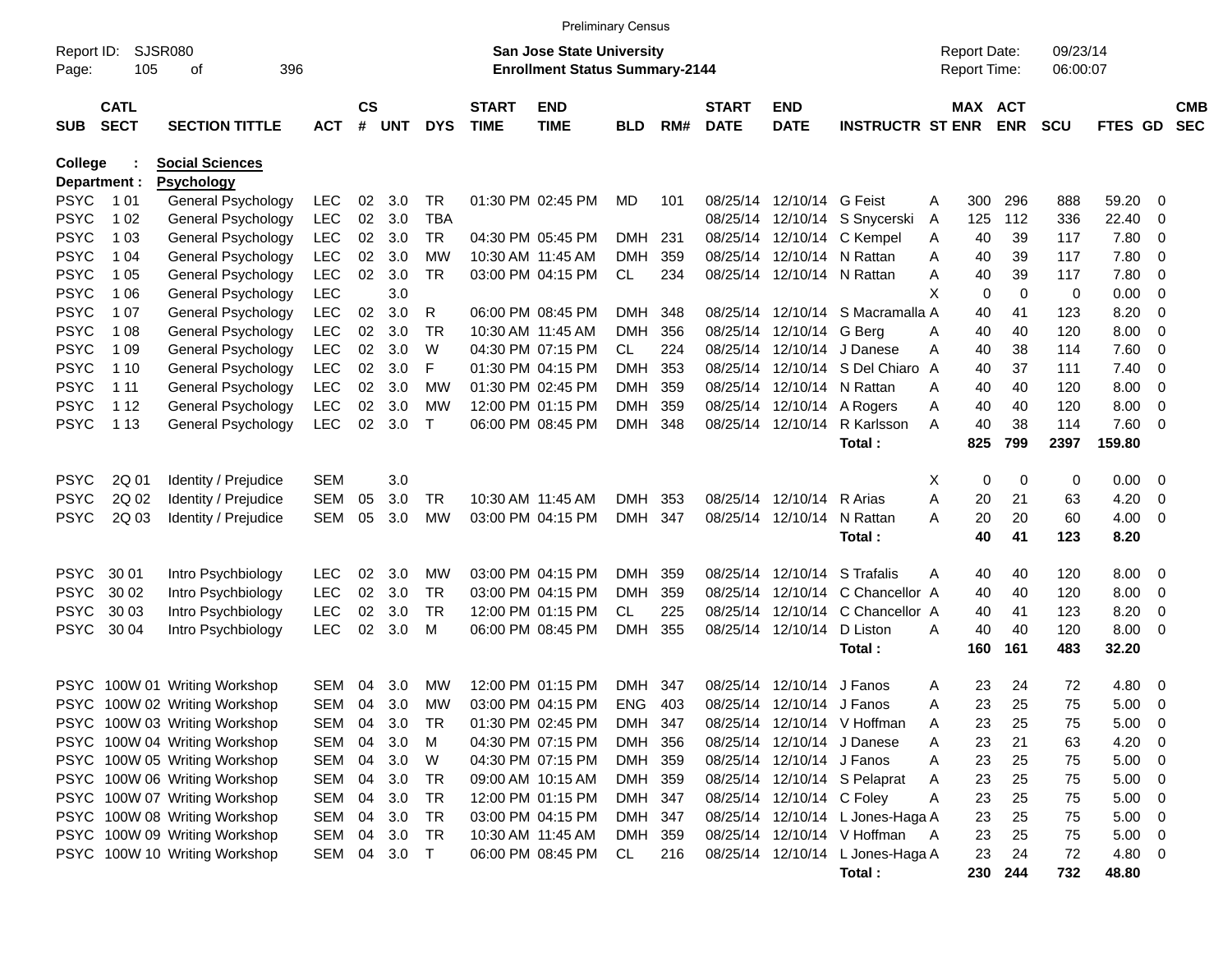| SJSR080<br>Report ID:<br>106<br>Page:<br>оf<br><b>CATL</b> |                       | 396        |                |            |            |                             | <b>San Jose State University</b><br><b>Enrollment Status Summary-2144</b> |                |     |                             |                           |                                  | <b>Report Date:</b><br><b>Report Time:</b> |                | 09/23/14<br>06:00:07 |                   |                          |                          |
|------------------------------------------------------------|-----------------------|------------|----------------|------------|------------|-----------------------------|---------------------------------------------------------------------------|----------------|-----|-----------------------------|---------------------------|----------------------------------|--------------------------------------------|----------------|----------------------|-------------------|--------------------------|--------------------------|
| <b>SECT</b><br><b>SUB</b>                                  | <b>SECTION TITTLE</b> | <b>ACT</b> | <b>CS</b><br># | <b>UNT</b> | <b>DYS</b> | <b>START</b><br><b>TIME</b> | <b>END</b><br><b>TIME</b>                                                 | <b>BLD</b>     | RM# | <b>START</b><br><b>DATE</b> | <b>END</b><br><b>DATE</b> | <b>INSTRUCTR ST ENR</b>          | MAX ACT                                    | <b>ENR</b>     | <b>SCU</b>           | FTES GD           |                          | <b>CMB</b><br><b>SEC</b> |
| PSYC 102 01                                                | Child Psych           | <b>LEC</b> | 02             | 3.0        | МW         |                             | 12:00 PM 01:15 PM                                                         | <b>DMH</b>     | 353 |                             | 08/25/14 12/10/14 S Duh   |                                  | Α<br>42                                    | 46             | 138                  | 9.20              | $\overline{\phantom{0}}$ |                          |
| PSYC 102 02                                                | Child Psych           | <b>LEC</b> | 02             | 3.0        | TR         |                             | 10:30 AM 11:45 AM                                                         | WSQ            | 207 | 08/25/14                    |                           | 12/10/14 R Cooper                | 125<br>A                                   | 127            | 381                  | 25.40             | 0                        |                          |
| PSYC 102 03                                                | Child Psych           | <b>LEC</b> | 02             | 3.0        | TR         |                             | 01:30 PM 02:45 PM                                                         | <b>DMH</b>     | 356 |                             |                           | 08/25/14 12/10/14 L Jones-Haga A | 42                                         | 44             | 132                  | 8.80              | 0                        |                          |
| PSYC 102 04                                                | Child Psych           | LEC        | 02             | 3.0        | MW         |                             | 03:00 PM 04:15 PM                                                         | <b>DMH</b>     | 353 |                             | 08/25/14 12/10/14 S Duh   | Total:                           | 42<br>A<br>251                             | 41<br>258      | 123<br>774           | 8.20<br>51.60     | $\overline{\mathbf{0}}$  |                          |
| PSYC 105 01                                                | <b>Special Topics</b> | <b>LEC</b> | 02             | 3.0        | МW         |                             | 09:00 AM 10:15 AM                                                         | <b>HGH 118</b> |     |                             | 08/25/14 12/10/14 S Duh   | Total:                           | Α<br>30<br>30                              | 24<br>24       | 72<br>72             | $4.80\ 0$<br>4.80 |                          |                          |
| PSYC 107 01                                                | Psych of Women        | <b>LEC</b> | 02             | 3.0        | TR         |                             | 01:30 PM 02:45 PM                                                         | <b>DMH</b>     | 359 |                             |                           | 08/25/14 12/10/14 A Caffrey      | 35<br>A                                    | 32             | 96                   | 6.40              | $0\,$ C                  |                          |
| <b>WOMS 107 01</b>                                         | Psych of Women        | LEC        | 02             | 3.0        | <b>TR</b>  |                             | 01:30 PM 02:45 PM                                                         | <b>DMH</b>     | 359 |                             |                           | 08/25/14 12/10/14 A Caffrey      | 0<br>A                                     | $\overline{2}$ | 6                    | 0.40              | 0 <sup>o</sup>           |                          |
| PSYC 107 02                                                | Psych of Women        | LEC        | 02             | 3.0        | МW         |                             | 12:00 PM 01:15 PM                                                         | <b>BBC</b>     | 220 |                             | 08/25/14 12/10/14 E Herb  |                                  | Α<br>35                                    | 32             | 96                   | 6.40              | 0 C                      |                          |
| WOMS 107 02                                                | Psych of Women        | LEC        | 02             | 3.0        | MW         |                             | 12:00 PM 01:15 PM                                                         | <b>BBC</b>     | 220 |                             | 08/25/14 12/10/14 E Herb  |                                  | $\mathbf 0$<br>A                           | 3              | 9                    | 0.60              | 0 <sup>o</sup>           |                          |
|                                                            |                       |            |                |            |            |                             |                                                                           |                |     |                             |                           | Total:                           | 70                                         | 69             | 207                  | 13.80             |                          |                          |
| PSYC 110 01                                                | Abnormal Psy          | <b>LEC</b> | 02             | 3.0        | TR         |                             | 12:00 PM 01:15 PM                                                         | <b>DMH</b>     | 356 |                             | 08/25/14 12/10/14 G Berg  |                                  | 42<br>A                                    | 43             | 129                  | 8.60              | $\overline{\phantom{0}}$ |                          |
| PSYC 110 02                                                | Abnormal Psy          | <b>LEC</b> | 02             | 3.0        | MW         |                             | 10:30 AM 11:45 AM                                                         | <b>DMH</b>     | 355 | 08/25/14                    |                           | 12/10/14 G Callaghan             | 42<br>A                                    | 42             | 126                  | 8.40              | $\overline{\mathbf{0}}$  |                          |
| PSYC 110 03                                                | Abnormal Psy          | LEC        | 02             | 3.0        | <b>TR</b>  |                             | 04:30 PM 05:45 PM                                                         | <b>DMH</b>     | 355 | 08/25/14                    | 12/10/14 E Herb           |                                  | A<br>42                                    | 41             | 123                  | 8.20              | $\overline{\mathbf{0}}$  |                          |
| PSYC 110 04                                                | Abnormal Psy          | LEC        | 02             | 3.0        | $\top$     |                             | 06:00 PM 08:45 PM                                                         | <b>DMH</b>     | 356 |                             | 08/25/14 12/10/14 A Prins |                                  | A<br>42                                    | 40             | 120                  | 8.00              | 0                        |                          |
| PSYC 110 05                                                | Abnormal Psy          | LEC        | 02             | 3.0        | F          |                             | 09:00 AM 11:45 AM                                                         | CL             | 117 | 08/25/14                    |                           | 12/10/14 S Del Chiaro            | A<br>42                                    | 39             | 117                  | 7.80              | 0                        |                          |
| PSYC 110 06                                                | Abnormal Psy          | LEC        | 02             | 3.0        | R          |                             | 06:00 PM 08:45 PM                                                         | <b>DMH</b>     | 356 |                             | 08/25/14 12/10/14 G Berg  |                                  | A<br>42                                    | 43             | 129                  | 8.60              | 0                        |                          |
| PSYC 110 07                                                | Abnormal Psy          | LEC        | 02             | 3.0        | <b>TR</b>  |                             | 09:00 AM 10:15 AM                                                         | <b>DMH</b>     | 355 |                             | 08/25/14 12/10/14 J Gregg |                                  | Α<br>42                                    | 42             | 126                  | 8.40              | 0                        |                          |
| PSYC 110 08                                                | Abnormal Psy          | <b>LEC</b> | 02             | 3.0        | MW         |                             | 09:00 AM 10:15 AM                                                         | <b>DMH</b>     | 353 |                             |                           | 08/25/14 12/10/14 S Del Chiaro   | A<br>42                                    | 43             | 129                  | 8.60              | 0                        |                          |
| PSYC 110 09                                                | Abnormal Psy          | <b>LEC</b> | 02             | 3.0        | W          |                             | 06:00 PM 08:45 PM                                                         | <b>DMH</b>     | 356 | 08/25/14                    | 12/10/14 A Prins          |                                  | 42<br>A                                    | 40             | 120                  | 8.00              | 0                        |                          |
| PSYC 110 10                                                | Abnormal Psy          | LEC        | 02             | 3.0        | MW         |                             | 12:00 PM 01:15 PM                                                         | <b>DMH</b>     | 208 |                             | 08/25/14 12/10/14 R Arias |                                  | 42<br>A                                    | 43             | 129                  | 8.60              | $\overline{\mathbf{0}}$  |                          |
|                                                            |                       |            |                |            |            |                             |                                                                           |                |     |                             |                           | Total:                           | 420                                        | 416            | 1248                 | 83.20             |                          |                          |
| PSYC 11201                                                 | Psych of Adoles       | <b>LEC</b> | 02             | 3.0        | МW         |                             | 01:30 PM 02:45 PM                                                         | CL             | 117 | 08/25/14                    |                           | 12/10/14 M Alvarez               | 42<br>A                                    | 43             | 129                  | 8.60              | $\overline{\phantom{0}}$ |                          |
| PSYC 112 02                                                | Psych of Adoles       | <b>LEC</b> | 02             | 3.0        | МW         |                             | 09:00 AM 10:15 AM                                                         | CL             | 310 | 08/25/14                    |                           | 12/10/14 M Alvarez               | 42<br>A                                    | 42             | 126                  | 8.40              | $\overline{\mathbf{0}}$  |                          |
| PSYC 11203                                                 | Psych of Adoles       | <b>LEC</b> | 02             | 3.0        | МW         |                             | 03:00 PM 04:15 PM                                                         | CL             | 117 |                             |                           | 08/25/14 12/10/14 M Alvarez      | 42<br>A                                    | 42             | 126                  | 8.40              | $\overline{\mathbf{0}}$  |                          |
|                                                            |                       |            |                |            |            |                             |                                                                           |                |     |                             |                           | Total :                          |                                            | 126 127        | 381                  | 25.40             |                          |                          |
| PSYC 114 01                                                | Psych of Aging        | LEC        |                | 02 3.0     | TBA        |                             |                                                                           |                |     |                             |                           | 08/25/14 12/10/14 E Woodhead A   | 40                                         | 36             | 108                  |                   | 7.20 0 C                 |                          |
| GERO 114 01                                                | Psych of Aging        | <b>LEC</b> |                | 02 3.0     | TBA        |                             |                                                                           |                |     |                             |                           | 08/25/14 12/10/14 E Woodhead A   | 0                                          | 3              | 9                    | $0.60 \t 0 C$     |                          |                          |
|                                                            |                       |            |                |            |            |                             |                                                                           |                |     |                             |                           | Total:                           | 40                                         | 39             | 117                  | 7.80              |                          |                          |
| PSYC 117 01                                                | Psych Tests & Meas    | LEC        |                | 02 3.0     | МW         |                             | 07:30 AM 08:45 AM                                                         | CL             | 117 |                             |                           | 08/25/14 12/10/14 B Oliveira     | 45<br>A                                    | 45             | 135                  | $9.00 \t 0$       |                          |                          |
| PSYC 11702                                                 | Psych Tests & Meas    | LEC 02 3.0 |                |            | MW         |                             | 09:00 AM 10:15 AM                                                         | CL             | 117 |                             |                           | 08/25/14 12/10/14 B Oliveira     | 45<br>A                                    | 45             | 135                  | $9.00 \t 0$       |                          |                          |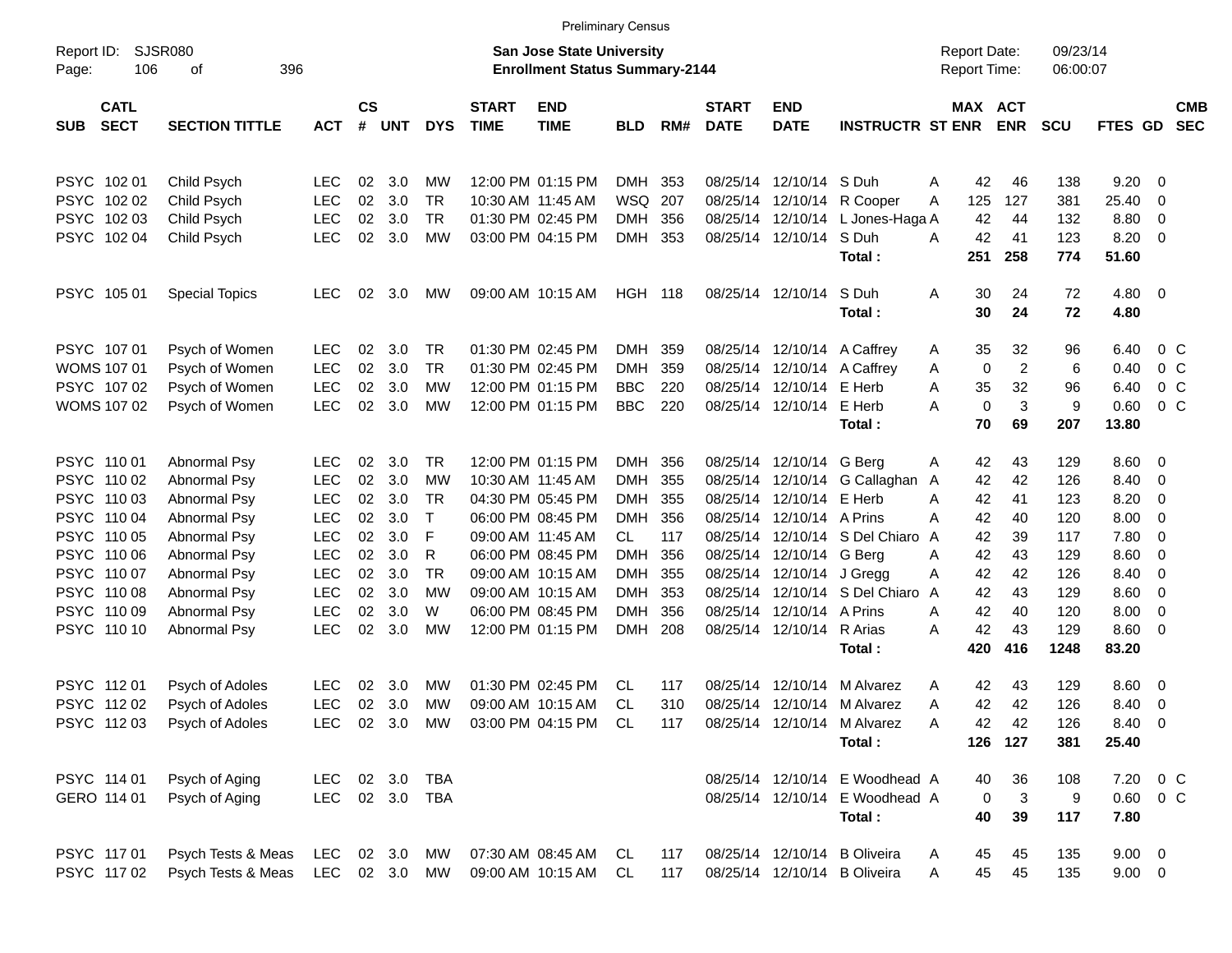|                     |                            |                                       |            |                |                |              |                             |                                                                           | <b>Preliminary Census</b> |     |                             |                           |                                  |                                            |                             |                      |                 |                          |
|---------------------|----------------------------|---------------------------------------|------------|----------------|----------------|--------------|-----------------------------|---------------------------------------------------------------------------|---------------------------|-----|-----------------------------|---------------------------|----------------------------------|--------------------------------------------|-----------------------------|----------------------|-----------------|--------------------------|
| Report ID:<br>Page: | 107                        | SJSR080<br>396<br>оf                  |            |                |                |              |                             | <b>San Jose State University</b><br><b>Enrollment Status Summary-2144</b> |                           |     |                             |                           |                                  | <b>Report Date:</b><br><b>Report Time:</b> |                             | 09/23/14<br>06:00:07 |                 |                          |
| <b>SUB</b>          | <b>CATL</b><br><b>SECT</b> | <b>SECTION TITTLE</b>                 | <b>ACT</b> | <b>CS</b><br># | <b>UNT</b>     | <b>DYS</b>   | <b>START</b><br><b>TIME</b> | <b>END</b><br><b>TIME</b>                                                 | <b>BLD</b>                | RM# | <b>START</b><br><b>DATE</b> | <b>END</b><br><b>DATE</b> | <b>INSTRUCTR ST ENR</b>          |                                            | MAX ACT<br><b>ENR</b>       | <b>SCU</b>           | FTES GD         | <b>CMB</b><br><b>SEC</b> |
|                     | PSYC 11703                 | Psych Tests & Meas                    | LEC        | 02             | 3.0            | TR           |                             | 03:00 PM 04:15 PM                                                         | DMH                       | 348 |                             | 08/25/14 12/10/14         | T Shirley                        | 45<br>A                                    | 44                          | 132                  | 8.80 0          |                          |
|                     | PSYC 117 04                | Psych Tests & Meas                    | LEC        |                | 02 3.0         | W            |                             | 06:00 PM 08:45 PM                                                         | DMH 353                   |     |                             | 08/25/14 12/10/14         | <b>B</b> Oliveira<br>Total:      | 45<br>A<br>180                             | 42<br>176                   | 126<br>528           | 8.40 0<br>35.20 |                          |
|                     |                            |                                       |            |                |                |              |                             |                                                                           |                           |     |                             |                           |                                  |                                            |                             |                      |                 |                          |
|                     | PSYC 120 10                | Adv Res Meth & Des                    | <b>LEC</b> | 02             | 4.0            | MW           |                             | 04:30 PM 05:45 PM                                                         | DMH                       | 353 |                             |                           | 08/25/14 12/10/14 A Bowles       | 24<br>A                                    | 23                          | 69                   | 6.13            | $\overline{\phantom{0}}$ |
|                     | PSYC 120 11                | Adv Res Meth & Des                    | ACT        | 07             | 0.0            | W            |                             | 06:00 PM 08:00 PM                                                         | DMH                       | 339 |                             |                           | 08/25/14 12/10/14 A Bowles       | Α<br>24                                    | 23                          | 23                   | 0.00            | $\overline{\mathbf{0}}$  |
|                     | PSYC 120 20                | Adv Res Meth & Des                    | <b>LEC</b> | 02             | 4.0            | MW           |                             | 01:30 PM 02:45 PM                                                         | DMH                       | 353 |                             | 08/25/14 12/10/14         | M Still                          | 48<br>Α                                    | 48                          | 144                  | 12.80           | 0                        |
|                     | PSYC 120 21                | Adv Res Meth & Des                    | ACT        | 07             | 0.0            | M            |                             | 03:00 PM 05:00 PM                                                         | DMH                       | 339 |                             | 08/25/14 12/10/14 M Still |                                  | 24<br>A                                    | 25                          | 25                   | 0.00            | $\overline{\mathbf{0}}$  |
|                     | PSYC 120 22                | Adv Res Meth & Des                    | ACT        | 07             | 0.0            | W            |                             | 03:00 PM 05:00 PM                                                         | DMH 339                   |     |                             | 08/25/14 12/10/14 M Still |                                  | 24<br>Α                                    | 23                          | 23                   | 0.00            | $\overline{\mathbf{0}}$  |
|                     | PSYC 120 30                | Adv Res Meth & Des                    | <b>LEC</b> | 02             | 4.0            | TR           |                             | 03:00 PM 04:15 PM                                                         | DMH                       | 356 |                             |                           | 08/25/14 12/10/14 S Trafalis     | 48<br>A                                    | 48                          | 144                  | 12.80           | 0                        |
|                     | PSYC 12031                 | Adv Res Meth & Des                    | ACT        | 07             | 0.0            | $\mathsf{T}$ |                             | 04:30 PM 06:30 PM                                                         | DMH                       | 339 |                             |                           | 08/25/14 12/10/14 S Trafalis     | 24<br>Α                                    | 24                          | 24                   | 0.00            | $\overline{\mathbf{0}}$  |
|                     | PSYC 120 32                | Adv Res Meth & Des                    | ACT        | 07             | 0.0            | R            |                             | 04:30 PM 06:30 PM                                                         | DMH                       | 339 |                             |                           | 08/25/14 12/10/14 S Trafalis     | 24<br>Α                                    | 24                          | 24                   | 0.00            | $\overline{\mathbf{0}}$  |
|                     | PSYC 120 40                | Adv Res Meth & Des                    | <b>LEC</b> | 02             | 4.0            | MW           |                             | 04:30 PM 05:45 PM                                                         | DMH 347                   |     |                             |                           | 08/25/14 12/10/14 S Trafalis     | 24<br>Α                                    | 24                          | 72                   | 6.40            | $\overline{\mathbf{0}}$  |
|                     | PSYC 12041                 | Adv Res Meth & Des                    | ACT        | 07             | 0.0            | M            |                             | 06:00 PM 08:00 PM                                                         | DMH                       | 339 |                             |                           | 08/25/14 12/10/14 S Trafalis     | 24<br>Α                                    | 24                          | 24                   | 0.00            | $\overline{\mathbf{0}}$  |
|                     | PSYC 120 50                | Adv Res Meth & Des                    | <b>LEC</b> | 02             | 4.0            | MW           |                             | 09:00 AM 10:15 AM                                                         | DMH 347                   |     |                             | 08/25/14 12/10/14         | M Still                          | 24<br>Α                                    | 24                          | 72                   | 6.40            | $\overline{\phantom{0}}$ |
|                     | PSYC 120 51                | Adv Res Meth & Des                    | ACT        | 07             | 0.0            | M            |                             | 10:30 AM 12:30 PM                                                         | DMH                       | 339 |                             | 08/25/14 12/10/14 M Still |                                  | 24<br>Α                                    | 24                          | 24                   | 0.00            | $\overline{\mathbf{0}}$  |
|                     | PSYC 12060                 | Adv Res Meth & Des                    | <b>LEC</b> | 02             | 4.0            | F            |                             | 10:30 AM 01:15 PM                                                         | DMH                       | 347 |                             |                           | 08/25/14 12/10/14 G Savage       | 24<br>Α                                    | 16                          | 48                   | 4.27            | $\overline{\mathbf{0}}$  |
|                     | PSYC 12061                 | Adv Res Meth & Des ACT                |            | 07             | 0.0            | F            |                             | 01:30 PM 03:30 PM                                                         | DMH 339                   |     |                             |                           | 08/25/14 12/10/14 G Savage       | 24<br>A                                    | 16                          | 16                   | 0.00            | $\overline{\mathbf{0}}$  |
|                     |                            |                                       |            |                |                |              |                             |                                                                           |                           |     |                             |                           | Total:                           | 384                                        | 366                         | 732                  | 48.80           |                          |
|                     |                            | PSYC 121A 10 Adv Res Meth Social/ SEM |            | 04             | 2.0            | W            |                             | 10:30 AM 11:30 AM                                                         | DMH                       | 339 |                             | 08/25/14 12/10/14         | G Feist                          | 23<br>A                                    | 23                          | 23                   | 3.07            | $\overline{\phantom{0}}$ |
|                     |                            | PSYC 121A 11 Adv Res Meth Social/ LAB |            | 16             | 0.0            | W            |                             | 11:45 AM 02:45 PM                                                         | DMH 339                   |     |                             | 08/25/14 12/10/14         | G Feist                          | 23<br>A                                    | 23                          | 23                   | $0.00 \t 0$     |                          |
|                     |                            |                                       |            |                |                |              |                             |                                                                           |                           |     |                             |                           | Total:                           | 46                                         | 46                          | 46                   | 3.07            |                          |
|                     |                            | PSYC 121B 10 Adv R Met: Cog/Perc SEM  |            | 04             | 2.0            | $\top$       |                             | 09:00 AM 10:00 AM                                                         | DMH                       | 339 | 08/25/14                    | 12/10/14                  | M Still                          | 24<br>A                                    | 22                          | 22                   | 2.93            | $\overline{\phantom{0}}$ |
|                     |                            | PSYC 121B 11 Adv R Met: Cog/Perc LAB  |            |                | 16  0.0        | $\top$       |                             | 10:00 AM 01:00 PM                                                         | DMH 339                   |     |                             | 08/25/14 12/10/14         | M Still                          | 24<br>A                                    | 22                          | 22                   | $0.00 \t 0$     |                          |
|                     |                            |                                       |            |                |                |              |                             |                                                                           |                           |     |                             |                           | Total:                           | 48                                         | 44                          | 44                   | 2.93            |                          |
|                     | PSYC 126 01                | Drugs + Brain & Beh                   | LEC        |                | 02 3.0         | TR           |                             | 03:00 PM 04:15 PM                                                         | CL                        | 117 | 08/25/14                    |                           | 12/10/14 S Snycerski             | 45<br>A                                    | 44                          | 132                  | 8.80            | $0\,$ C                  |
| НS                  | 126 01                     | Drugs + Brain & Beh LEC               |            |                | 02 3.0         | TR           |                             | 03:00 PM 04:15 PM                                                         | CL                        | 117 |                             |                           | 08/25/14 12/10/14 S Snycerski A  |                                            | 0<br>$\overline{1}$         | 3                    | 0.20            | $0\,C$                   |
|                     |                            |                                       |            |                |                |              |                             |                                                                           |                           |     |                             |                           | Total:                           | 45                                         | 45                          | 135                  | 9.00            |                          |
|                     | PSYC 129 01                | Neuroscience                          | <b>LEC</b> |                | $02 \quad 3.0$ | TR           |                             | 10:30 AM 11:45 AM                                                         | CL                        | 117 |                             |                           | 08/25/14 12/10/14 C Chancellor A | 42                                         | 38                          | 114                  |                 | 7.60 0 C                 |
|                     | BIOL 129 01                | Neuroscience                          | <b>LEC</b> |                | 02 3.0 TR      |              |                             | 10:30 AM 11:45 AM                                                         | CL                        | 117 |                             |                           | 08/25/14 12/10/14 C Chancellor A |                                            | $\overline{4}$<br>$\pmb{0}$ | 12                   | 0.80            | $0\,C$                   |
|                     |                            |                                       |            |                |                |              |                             |                                                                           |                           |     |                             |                           | Total:                           | 42                                         | 42                          | 126                  | 8.40            |                          |
|                     | PSYC 135 01                | Cognition                             | SEM 05     |                | 3.0            | TR           |                             | 09:00 AM 10:15 AM                                                         | CL                        | 117 |                             | 08/25/14 12/10/14 S Roy   |                                  | 42<br>A                                    | 42                          | 126                  | 8.40 0          |                          |
|                     | PSYC 135 02                | Cognition                             | SEM        | 05             | 3.0            | MW           |                             | 12:00 PM 01:15 PM                                                         | CL                        | 117 |                             |                           | 08/25/14 12/10/14 A Navarro Ce A | 42                                         | 47                          | 141                  | $9.50$ 2        |                          |
|                     | PSYC 135 03                | Cognition                             |            |                | SEM 05 3.0 TR  |              |                             | 12:00 PM 01:15 PM                                                         | DMH 353                   |     |                             | 08/25/14 12/10/14 S Roy   |                                  | 42<br>Α                                    | 42                          | 126                  | 8.40 0          |                          |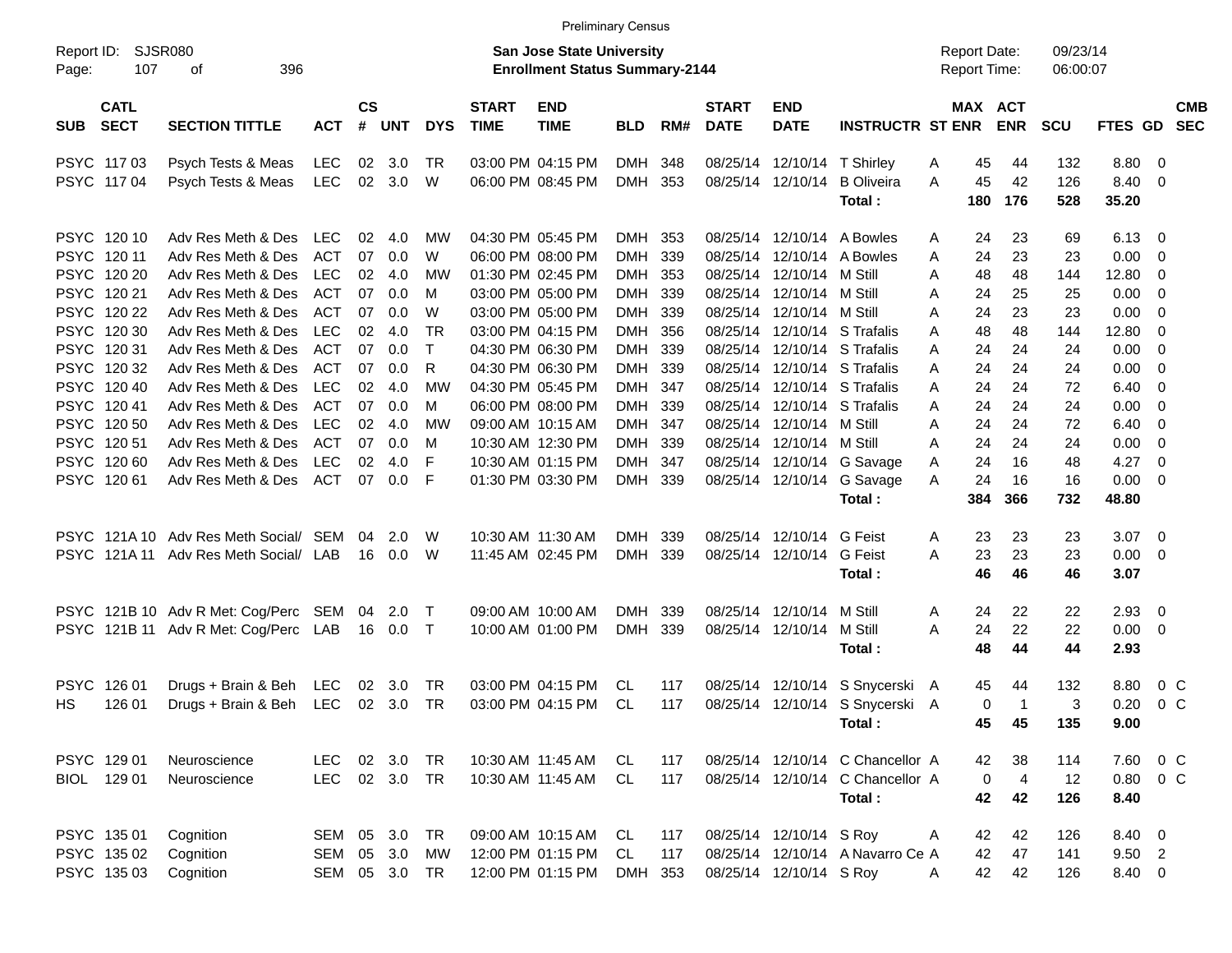|                                                          |                                                                                        |                                               |                      |                               |                              |                             |                                                                                  | <b>Preliminary Census</b>                  |                   |                                   |                                        |                                                                                                                                    |                  |                                                            |                                 |                                                     |                          |            |
|----------------------------------------------------------|----------------------------------------------------------------------------------------|-----------------------------------------------|----------------------|-------------------------------|------------------------------|-----------------------------|----------------------------------------------------------------------------------|--------------------------------------------|-------------------|-----------------------------------|----------------------------------------|------------------------------------------------------------------------------------------------------------------------------------|------------------|------------------------------------------------------------|---------------------------------|-----------------------------------------------------|--------------------------|------------|
| Report ID:<br>108<br>Page:                               | <b>SJSR080</b><br>396<br>οf                                                            |                                               |                      |                               |                              |                             | <b>San Jose State University</b><br><b>Enrollment Status Summary-2144</b>        |                                            |                   |                                   |                                        |                                                                                                                                    |                  | <b>Report Date:</b><br><b>Report Time:</b>                 | 09/23/14<br>06:00:07            |                                                     |                          |            |
| <b>CATL</b><br><b>SECT</b><br><b>SUB</b>                 | <b>SECTION TITTLE</b>                                                                  | <b>ACT</b>                                    | $\mathsf{cs}$<br>#   | <b>UNT</b>                    | <b>DYS</b>                   | <b>START</b><br><b>TIME</b> | <b>END</b><br><b>TIME</b>                                                        | <b>BLD</b>                                 | RM#               | <b>START</b><br><b>DATE</b>       | <b>END</b><br><b>DATE</b>              | <b>INSTRUCTR ST ENR</b>                                                                                                            |                  | MAX ACT<br><b>ENR</b>                                      | <b>SCU</b>                      | FTES GD SEC                                         |                          | <b>CMB</b> |
| PSYC 135 04                                              | Cognition                                                                              | SEM                                           | 05                   | 3.0                           | TR                           |                             | 01:30 PM 02:45 PM                                                                | <b>DMH</b>                                 | 353               |                                   | 08/25/14 12/10/14 S Roy                | Total:                                                                                                                             | Α                | 42<br>40<br>168<br>171                                     | 120<br>513                      | $8.00 \t 0$<br>34.30                                |                          |            |
| PSYC 139 01<br>PSYC 139 02<br>PSYC 139 03                | Psy of Person<br>Psy of Person<br>Psy of Person                                        | <b>LEC</b><br><b>LEC</b><br><b>LEC</b>        | 02<br>02<br>02       | 3.0<br>3.0<br>3.0             | TR.<br>МW<br><b>MW</b>       |                             | 12:00 PM 01:15 PM<br>01:30 PM 02:45 PM<br>12:00 PM 01:15 PM                      | <b>CL</b><br><b>DMH</b><br><b>DMH</b>      | 310<br>356<br>356 |                                   | 08/25/14 12/10/14<br>08/25/14 12/10/14 | 08/25/14 12/10/14 C Oyamot<br>N Wagner<br>N Wagner<br>Total:                                                                       | A<br>A<br>A      | 40<br>40<br>40<br>40<br>40<br>39<br>120<br>119             | 120<br>120<br>117<br>357        | $8.00 \t 0$<br>8.00<br>7.80 0<br>23.80              | $\overline{\phantom{0}}$ |            |
| PSYC 142 01<br>PSYC 142 02<br>PSYC 142 03                | Child Psychopatholog LEC<br>Child Psychopatholog LEC<br>Child Psychopatholog LEC       |                                               |                      | 02 3.0<br>02 3.0<br>02 3.0    | МW<br><b>MW</b><br><b>TR</b> |                             | 07:30 AM 08:45 AM<br>10:30 AM 11:45 AM<br>04:30 PM 05:45 PM                      | DMH<br><b>DMH</b><br>DMH                   | 356<br>356<br>356 |                                   | 08/25/14 12/10/14<br>08/25/14 12/10/14 | 08/25/14 12/10/14 N Wagner<br>N Wagner<br>G Berg<br>Total:                                                                         | A<br>Α<br>A      | 45<br>44<br>45<br>45<br>45<br>42<br>135<br>131             | 132<br>135<br>126<br>393        | 8.85<br>$9.00 \t 0$<br>8.40 0<br>26.25              | - 1                      |            |
| PSYC 153 01                                              | Psych in Courtroom                                                                     | LEC                                           | 02                   | 3.0                           | M                            |                             | 06:00 PM 08:45 PM                                                                | DMH 347                                    |                   |                                   | 08/25/14 12/10/14                      | R Karlsson<br>Total:                                                                                                               | A                | 25<br>24<br>25<br>24                                       | 72<br>72                        | 4.85 1<br>4.85                                      |                          |            |
| PSYC 154 01<br>PSYC 154 02<br>PSYC 154 03<br>PSYC 154 04 | Social Psy<br>Social Psy<br>Social Psy<br>Social Psy                                   | LEC<br><b>LEC</b><br><b>LEC</b><br><b>LEC</b> | 02<br>02<br>02<br>02 | 3.0<br>3.0<br>3.0<br>3.0      | F<br>МW<br>МW<br><b>TR</b>   |                             | 10:00 AM 12:00 PM<br>07:30 AM 08:45 AM<br>09:00 AM 10:15 AM<br>10:30 AM 11:45 AM | DMH 165<br><b>DMH</b><br><b>DMH</b><br>CL. | 353<br>355<br>238 |                                   |                                        | 08/25/14 12/10/14 C Oyamot<br>08/25/14 12/10/14 A Asuncion<br>08/25/14 12/10/14 A Asuncion<br>08/25/14 12/10/14 C Oyamot<br>Total: | Α<br>A<br>A<br>A | 48<br>48<br>49<br>48<br>48<br>49<br>44<br>44<br>188<br>190 | 144<br>147<br>147<br>132<br>570 | $9.60 \quad 0$<br>9.80 0<br>9.80<br>8.80 0<br>38.00 | - 0                      |            |
| PSYC 155 01<br>PSYC 155 02                               | Human Learning<br>Human Learning                                                       | <b>LEC</b><br>LEC                             | 02<br>02             | 3.0<br>3.0                    | МW<br><b>TR</b>              |                             | 10:30 AM 11:45 AM<br>01:30 PM 02:45 PM                                           | <b>DMH</b><br><b>CL</b>                    | 353<br>117        |                                   | 08/25/14 12/10/14                      | 08/25/14 12/10/14 S Del Chiaro A<br>S Snycerski A<br>Total:                                                                        |                  | 52<br>45<br>45<br>46<br>90<br>98                           | 156<br>138<br>294               | $10.40 \quad 0$<br>$9.20 \ 0$<br>19.60              |                          |            |
| PSYC 158 01<br>PSYC 158 02                               | Perception<br>Perception                                                               | LEC<br><b>LEC</b>                             | 02<br>02             | 3.0<br>3.0                    | MW<br>R                      |                             | 03:00 PM 04:15 PM<br>06:00 PM 08:45 PM                                           | DMH<br>DMH                                 | 355<br>355        |                                   | 08/25/14 12/10/14<br>08/25/14 12/10/14 | J Still<br>D Kalar<br>Total:                                                                                                       | A<br>A           | 38<br>38<br>38<br>38<br>76<br>76                           | 114<br>114<br>228               | 7.702<br>7.80 4<br>15.50                            |                          |            |
| PSYC 160 01<br>PSYC 160 02<br>PSYC 16003                 | <b>Clinical Psychology</b><br><b>Clinical Psychology</b><br><b>Clinical Psychology</b> | <b>LEC</b><br><b>LEC</b><br><b>LEC</b>        |                      | 02 3.0<br>02 3.0<br>02 3.0 TR | MW<br>$\mathsf F$            |                             | 03:00 PM 04:15 PM<br>01:30 PM 04:15 PM<br>07:30 AM 08:45 AM                      | DMH 356<br>CL.<br>DMH 355                  | 117               |                                   | 08/25/14 12/10/14 J Gregg              | 08/25/14 12/10/14 G Callaghan A<br>08/25/14 12/10/14 E Woodhead A<br>Total:                                                        | A                | 46<br>45<br>45<br>42<br>45<br>42<br>135<br>130             | 138<br>126<br>126<br>390        | 9.20<br>8.40 0<br>8.40 0<br>26.00                   | $\overline{\phantom{0}}$ |            |
| PSYC 165 01<br>PSYC 165 02                               | Theory Meth Couns<br><b>Theory Meth Couns</b>                                          | <b>LEC</b><br>LEC                             |                      | 03 3.0 TR<br>03 3.0 TR        |                              |                             | 12:00 PM 01:15 PM<br>03:00 PM 04:15 PM                                           | DMH 355                                    |                   | DMH 226A 08/25/14 12/10/14 E Herb | 08/25/14 12/10/14 R Arias              | Total:                                                                                                                             | Α<br>Α           | 38<br>42<br>38<br>36<br>76<br>78                           | 126<br>108<br>234               | 8.40 0<br>$7.20 \t 0$<br>15.60                      |                          |            |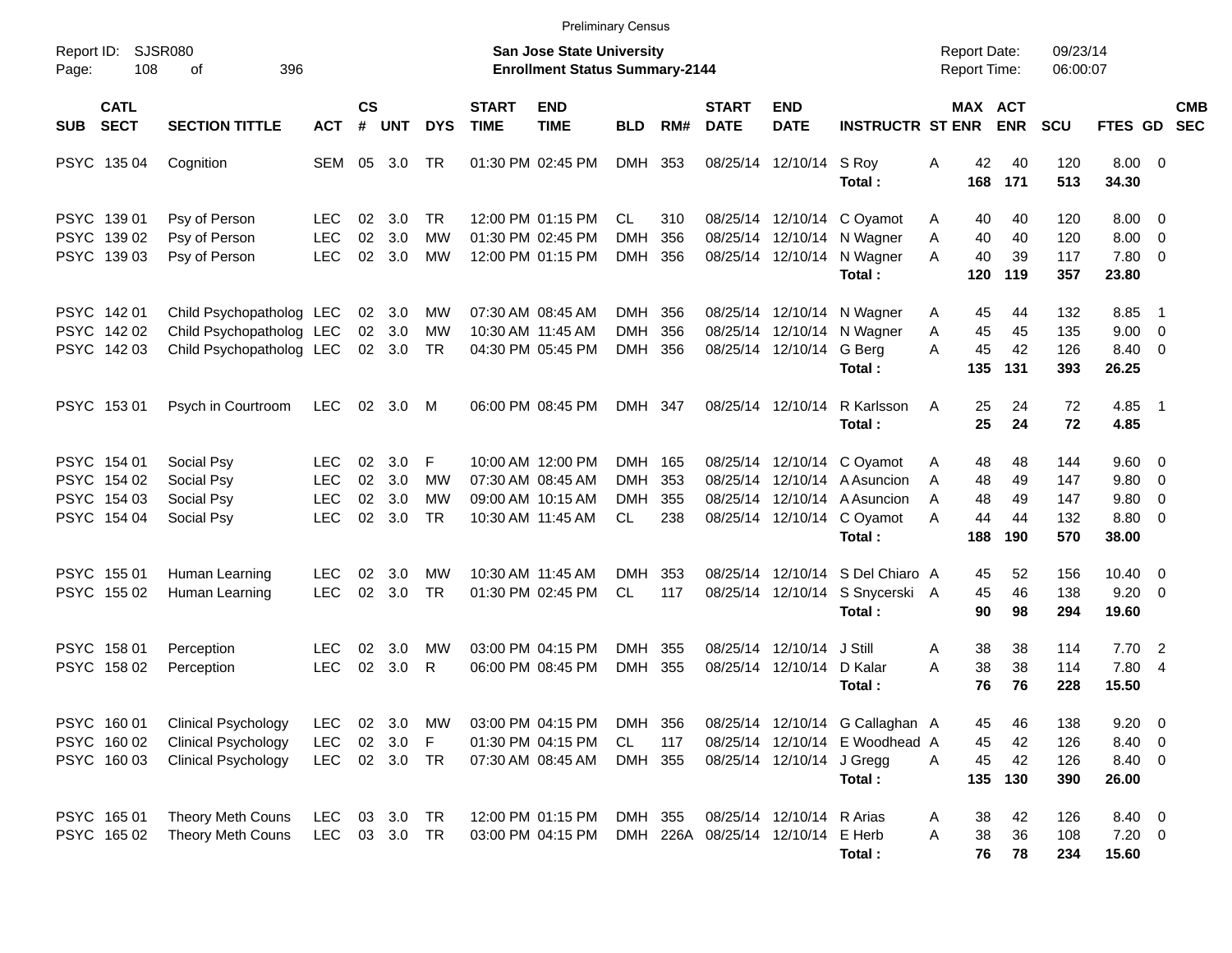| Report ID:<br>109<br>Page:               | SJSR080<br>396<br>оf    |            |                |        |            |                             | <b>San Jose State University</b><br><b>Enrollment Status Summary-2144</b> |            |     |                             |                            |                                      | <b>Report Date:</b><br><b>Report Time:</b> |            | 09/23/14<br>06:00:07 |                        |                          |            |
|------------------------------------------|-------------------------|------------|----------------|--------|------------|-----------------------------|---------------------------------------------------------------------------|------------|-----|-----------------------------|----------------------------|--------------------------------------|--------------------------------------------|------------|----------------------|------------------------|--------------------------|------------|
| <b>CATL</b><br><b>SECT</b><br><b>SUB</b> | <b>SECTION TITTLE</b>   | <b>ACT</b> | <b>CS</b><br># | UNT    | <b>DYS</b> | <b>START</b><br><b>TIME</b> | <b>END</b><br><b>TIME</b>                                                 | <b>BLD</b> | RM# | <b>START</b><br><b>DATE</b> | <b>END</b><br><b>DATE</b>  | <b>INSTRUCTR ST ENR</b>              | MAX ACT                                    | <b>ENR</b> | <b>SCU</b>           | FTES GD SEC            |                          | <b>CMB</b> |
| PSYC 167 01                              | Sports Psychology       | <b>LEC</b> |                | 02 3.0 | TR         |                             | 09:00 AM 10:15 AM                                                         | <b>SH</b>  | 346 |                             | 08/25/14 12/10/14 T Butryn |                                      | 40<br>A                                    | 22         | 66                   | 4.40                   |                          | 0 C        |
| 16701<br>KIN.                            | Sports Psychology       | LEC        |                | 02 3.0 | TR         |                             | 09:00 AM 10:15 AM                                                         | <b>SH</b>  | 346 |                             | 08/25/14 12/10/14 T Butryn | Total:                               | A<br>0<br>40                               | 21<br>43   | 63<br>129            | 4.30<br>8.70           |                          | 2 C        |
| PSYC 17001                               | Indus Psy               | <b>LEC</b> | 02             | 3.0    | W          |                             | 06:00 PM 08:45 PM                                                         | DMH        | 355 |                             | 08/25/14 12/10/14 H Pila   |                                      | 40<br>A                                    | 39         | 117                  | $7.80\quad 0$          |                          |            |
| PSYC 170 02                              | Indus Psy               | LEC        |                | 02 3.0 | MW         |                             | 09:00 AM 10:15 AM                                                         | DMH 234    |     |                             |                            | 08/25/14 12/10/14 T Latham<br>Total: | 40<br>A<br>80                              | 39<br>78   | 117<br>234           | 7.80 0<br>15.60        |                          |            |
| PSYC 17301                               | <b>Human Factors</b>    | LEC        |                | 02 3.0 | TR         |                             | 01:30 PM 02:45 PM                                                         | ENG 401    |     |                             | 08/25/14 12/10/14          | J Still<br>Total:                    | 38<br>Α<br>38                              | 37<br>37   | 111<br>111           | $7.40 \quad 0$<br>7.40 |                          |            |
| PSYC 175 01                              | Management Psy          | LEC        | 02             | 3.0    | M          |                             | 06:00 PM 08:45 PM                                                         | DMH 353    |     |                             | 08/25/14 12/10/14 H Pila   | Total:                               | 35<br>Α<br>35                              | 32<br>32   | 96<br>96             | $6.40 \quad 0$<br>6.40 |                          |            |
| PSYC 18001                               | <b>Indiv Studies</b>    | <b>SUP</b> | 36             | 4.0    | TBA        |                             |                                                                           |            |     |                             | 08/25/14 12/10/14          |                                      | 0<br>Α                                     | 0          | 0                    | $0.00 \t 0$            |                          |            |
| PSYC 180 02                              | <b>Indiv Studies</b>    | <b>SUP</b> | 36             | 1.0    | TBA        |                             |                                                                           |            |     |                             | 08/25/14 12/10/14          |                                      | 5<br>Α                                     | 0          | 0                    | $0.00 \t 0$            |                          |            |
| PSYC 180 03                              | <b>Indiv Studies</b>    | <b>SUP</b> | 36             | 1.0    | <b>TBA</b> |                             |                                                                           |            |     |                             | 08/25/14 12/10/14          |                                      | 5<br>A                                     | 0          | 0                    | 0.00                   | - 0                      |            |
| PSYC 180 04                              | <b>Indiv Studies</b>    | <b>SUP</b> | 36             | 1.0    | <b>TBA</b> |                             |                                                                           |            |     |                             | 08/25/14 12/10/14          |                                      | 5<br>A                                     | 0          | 0                    | 0.00                   | - 0                      |            |
| PSYC 180 05                              | <b>Indiv Studies</b>    | <b>SUP</b> | 36             | 1.0    | <b>TBA</b> |                             |                                                                           |            |     |                             | 08/25/14 12/10/14          |                                      | 5<br>Α                                     | 0          | 0                    | 0.00                   | - 0                      |            |
| PSYC 180 06                              | <b>Indiv Studies</b>    | <b>SUP</b> | 36             | 2.0    | <b>TBA</b> |                             |                                                                           |            |     |                             |                            | 08/25/14 12/10/14 R Rogers           | 5<br>A                                     |            | 2                    | 0.13                   | - 0                      |            |
| PSYC 18007                               | <b>Indiv Studies</b>    | <b>SUP</b> | 36             | 2.0    | <b>TBA</b> |                             |                                                                           |            |     |                             | 08/25/14 12/10/14          |                                      | 5<br>A                                     | 0          | 0                    | 0.00                   | - 0                      |            |
| PSYC 180 08                              | <b>Indiv Studies</b>    | <b>SUP</b> | 36             | 2.0    | <b>TBA</b> |                             |                                                                           |            |     |                             | 08/25/14 12/10/14          |                                      | 5<br>Α                                     | 0          | 0                    | 0.00                   | - 0                      |            |
| PSYC 180 09                              | <b>Indiv Studies</b>    | <b>SUP</b> | 36             | 2.0    | <b>TBA</b> |                             |                                                                           |            |     |                             | 08/25/14 12/10/14          |                                      | 5<br>Α                                     | 0          | 0                    | 0.00                   | - 0                      |            |
| PSYC 180 10                              | <b>Indiv Studies</b>    | <b>SUP</b> | 36             | 2.0    | <b>TBA</b> |                             |                                                                           |            |     |                             | 08/25/14 12/10/14          |                                      | 5<br>Α                                     | 0          | 0                    | 0.00                   | - 0                      |            |
| PSYC 180 11                              | <b>Indiv Studies</b>    | <b>SUP</b> | 36             | 2.0    | <b>TBA</b> |                             |                                                                           |            |     |                             | 08/25/14 12/10/14          |                                      | 5<br>Α                                     | 0          | 0                    | 0.00                   | - 0                      |            |
| PSYC 180 12                              | <b>Indiv Studies</b>    | <b>SUP</b> | 36             | 3.0    | <b>TBA</b> |                             |                                                                           |            |     |                             | 08/25/14 12/10/14 E Klaw   |                                      | 5<br>A                                     |            | 3                    | 0.20                   | 0                        |            |
| PSYC 18013                               | <b>Indiv Studies</b>    | <b>SUP</b> | 36             | 3.0    | TBA        |                             |                                                                           |            |     |                             |                            | 08/25/14 12/10/14 R Cooper           | 5<br>A                                     |            | 3                    | 0.20                   | - 0                      |            |
| PSYC 180 14                              | <b>Indiv Studies</b>    | <b>SUP</b> | 36             | 3.0    | <b>TBA</b> |                             |                                                                           |            |     |                             | 08/25/14 12/10/14          |                                      | 5<br>A                                     | 0          | 0                    | 0.00                   | $\overline{\mathbf{0}}$  |            |
| PSYC 180 15                              | <b>Indiv Studies</b>    | <b>SUP</b> | 36             | 3.0    | TBA        |                             |                                                                           |            |     |                             | 08/25/14 12/10/14          |                                      | 5<br>Α                                     | 0          | 0                    | 0.00                   | 0                        |            |
| PSYC 180 16                              | <b>Indiv Studies</b>    | <b>SUP</b> | 36             | 3.0    | TBA        |                             |                                                                           |            |     |                             | 08/25/14 12/10/14          |                                      | 5<br>Α                                     | 0          | 0                    | 0.00                   | - 0                      |            |
|                                          |                         |            |                |        |            |                             |                                                                           |            |     |                             |                            | Total:                               | 75                                         | 3          | 8                    | 0.53                   |                          |            |
| PSYC 184 01                              | <b>Directed Reading</b> | <b>SUP</b> | 36             | 4.0    | TBA        |                             |                                                                           |            |     |                             | 08/25/14 12/10/14          |                                      | 0<br>Α                                     | 0          | 0                    | $0.00 \t 0$            |                          |            |
| PSYC 184 02                              | Directed Reading        | <b>SUP</b> | 36             | 1.0    | <b>TBA</b> |                             |                                                                           |            |     |                             | 08/25/14 12/10/14          |                                      | 3<br>Α                                     | 0          | 0                    | 0.00                   | $\overline{\phantom{0}}$ |            |
| PSYC 184 03                              | <b>Directed Reading</b> | <b>SUP</b> | 36             | 1.0    | <b>TBA</b> |                             |                                                                           |            |     |                             | 08/25/14 12/10/14          |                                      | 3<br>Α                                     | 0          | 0                    | 0.00                   | $\overline{\phantom{0}}$ |            |
| PSYC 184 04                              | <b>Directed Reading</b> | <b>SUP</b> | 36             | 1.0    | <b>TBA</b> |                             |                                                                           |            |     |                             | 08/25/14 12/10/14          |                                      | 3<br>Α                                     | 0          | 0                    | 0.00                   | - 0                      |            |
| PSYC 184 05                              | <b>Directed Reading</b> | <b>SUP</b> | 36             | 2.0    | <b>TBA</b> |                             |                                                                           |            |     |                             | 08/25/14 12/10/14          |                                      | 3<br>Α                                     | $\Omega$   | 0                    | $0.00 \t 0$            |                          |            |
| PSYC 184 06                              | <b>Directed Reading</b> | <b>SUP</b> | 36             | 3.0    | <b>TBA</b> |                             |                                                                           |            |     |                             | 08/25/14 12/10/14 J Gregg  |                                      | 3<br>Α                                     |            | 3                    | $0.20 \ 0$             |                          |            |
| PSYC 184 07                              | <b>Directed Reading</b> | <b>SUP</b> | 36             | 4.0    | <b>TBA</b> |                             |                                                                           |            |     |                             | 08/25/14 12/10/14          |                                      | 3<br>Α                                     | 0          | 0                    | $0.00 \t 0$            |                          |            |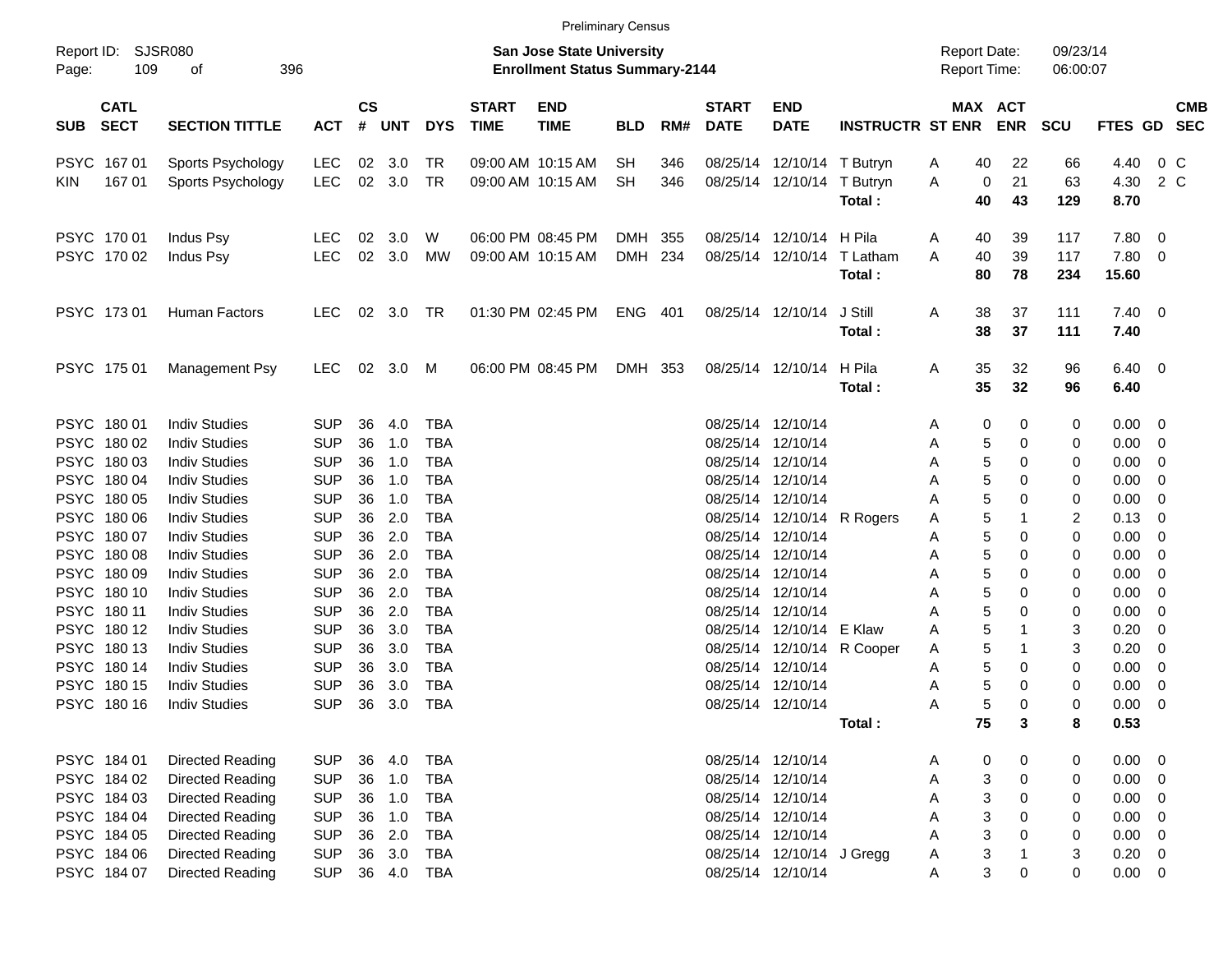|                     |                            |                                |               |                |            |               |                             |                                                                    | <b>Preliminary Census</b> |     |                             |                           |                         |                                            |             |                      |         |                         |                          |
|---------------------|----------------------------|--------------------------------|---------------|----------------|------------|---------------|-----------------------------|--------------------------------------------------------------------|---------------------------|-----|-----------------------------|---------------------------|-------------------------|--------------------------------------------|-------------|----------------------|---------|-------------------------|--------------------------|
| Report ID:<br>Page: | 110                        | <b>SJSR080</b><br>396<br>οf    |               |                |            |               |                             | San Jose State University<br><b>Enrollment Status Summary-2144</b> |                           |     |                             |                           |                         | <b>Report Date:</b><br><b>Report Time:</b> |             | 09/23/14<br>06:00:07 |         |                         |                          |
| <b>SUB</b>          | <b>CATL</b><br><b>SECT</b> | <b>SECTION TITTLE</b>          | <b>ACT</b>    | <b>CS</b><br># | <b>UNT</b> | <b>DYS</b>    | <b>START</b><br><b>TIME</b> | <b>END</b><br><b>TIME</b>                                          | <b>BLD</b>                | RM# | <b>START</b><br><b>DATE</b> | <b>END</b><br><b>DATE</b> | <b>INSTRUCTR ST ENR</b> | MAX ACT                                    | <b>ENR</b>  | <b>SCU</b>           | FTES GD |                         | <b>CMB</b><br><b>SEC</b> |
|                     | PSYC 184 08                | Directed Reading               | <b>SUP</b>    | 36             | 3.0        | <b>TBA</b>    |                             |                                                                    |                           |     | 08/25/14                    | 12/10/14                  | S Del Chiaro A          | 5                                          | 2           | 6                    | 0.45    | - 1                     |                          |
|                     | PSYC 184 09                | Directed Reading               | <b>SUP</b>    | 36             | 3.0        | <b>TBA</b>    |                             |                                                                    |                           |     |                             | 08/25/14 12/10/14         |                         | 5<br>Α                                     | 0           | 0                    | 0.00    | $\overline{0}$          |                          |
|                     | PSYC 184 10                | Directed Reading               | <b>SUP</b>    | 36             | 3.0        | <b>TBA</b>    |                             |                                                                    |                           |     |                             | 08/25/14 12/10/14         |                         | 5<br>Α                                     | 0           | 0                    | 0.00    | $\overline{0}$          |                          |
|                     |                            |                                |               |                |            |               |                             |                                                                    |                           |     |                             |                           | Total:                  | 33                                         | 3           | 9                    | 0.65    |                         |                          |
|                     | PSYC 186 01                | Psych Field Wk                 | <b>SUP</b>    | 36             | 4.0        | <b>TBA</b>    |                             |                                                                    |                           |     |                             | 08/25/14 12/10/14         |                         | 0<br>Α                                     | 0           | 0                    | 0.00    | $\overline{\mathbf{0}}$ |                          |
|                     | PSYC 186 02                | Psych Field Wk                 | <b>SUP</b>    | 36             | 1.0        | <b>TBA</b>    |                             |                                                                    |                           |     | 08/25/14                    | 12/10/14                  |                         | 3<br>Α                                     | 0           | 0                    | 0.00    | 0                       |                          |
|                     | PSYC 186 03                | Psych Field Wk                 | <b>SUP</b>    | 36             | 1.0        | <b>TBA</b>    |                             |                                                                    |                           |     | 08/25/14                    | 12/10/14                  |                         | 3<br>Α                                     | 0           | 0                    | 0.00    | 0                       |                          |
|                     | PSYC 186 04                | Psych Field Wk                 | <b>SUP</b>    | 36             | 2.0        | <b>TBA</b>    |                             |                                                                    |                           |     | 08/25/14                    | 12/10/14                  |                         | 3<br>Α                                     | 0           | 0                    | 0.00    | 0                       |                          |
|                     | PSYC 186 05                | Psych Field Wk                 | <b>SUP</b>    | 36             | 3.0        | <b>TBA</b>    |                             |                                                                    |                           |     | 08/25/14                    | 12/10/14                  |                         | 3<br>Α                                     | 0           | 0                    | 0.00    | 0                       |                          |
|                     | PSYC 186 06                | Psych Field Wk                 | <b>SUP</b>    | 36             | 3.0        | <b>TBA</b>    |                             |                                                                    |                           |     | 08/25/14                    | 12/10/14                  |                         | 3<br>Α                                     | 0           | 0                    | 0.00    | $\mathbf 0$             |                          |
|                     | PSYC 186 08                | Psych Field Wk                 | <b>SUP</b>    | 36             | 4.0        | <b>TBA</b>    |                             |                                                                    |                           |     |                             | 08/25/14 12/10/14         | A Asuncion              | 5<br>Α                                     | 1           | 4                    | 0.27    | - 0                     |                          |
|                     |                            |                                |               |                |            |               |                             |                                                                    |                           |     |                             |                           | Total:                  | 20                                         | $\mathbf 1$ | 4                    | 0.27    |                         |                          |
|                     | PSYC 190 01                | Current Issues Capst SEM       |               | 05             | 3.0        | м             |                             | 04:30 PM 07:15 PM                                                  | DMH                       | 359 |                             | 08/25/14 12/10/14         | J Fanos                 | 22<br>Α                                    | 28          | 84                   | 5.60    | $\overline{\mathbf{0}}$ |                          |
|                     | PSYC 190 02                | Current Issues Capst SEM       |               | 05             | 3.0        | MW            |                             | 12:00 PM 01:15 PM                                                  | <b>DMH</b>                | 234 |                             | 08/25/14 12/10/14         | G Callaghan             | 22<br>A                                    | 26          | 78                   | 5.20    | 0                       |                          |
|                     | PSYC 190 03                | Current Issues Capst SEM       |               | 05             | 3.0        | <b>TR</b>     |                             | 10:30 AM 11:45 AM                                                  | DMH                       | 347 |                             | 08/25/14 12/10/14 J Gregg |                         | 22<br>Α                                    | 28          | 84                   | 5.60    | 0                       |                          |
|                     | PSYC 190 04                | Current Issues Capst SEM       |               | 05             | 3.0        | T             |                             | 06:00 PM 08:45 PM                                                  | <b>DMH</b>                | 353 |                             | 08/25/14 12/10/14         | G Berg                  | 22<br>Α                                    | 23          | 69                   | 4.60    | 0                       |                          |
|                     | PSYC 190 05                | Current Issues Capst SEM       |               | 05             | 3.0        | MW            |                             | 09:00 AM 10:15 AM                                                  | МH                        | 235 |                             | 08/25/14 12/10/14 E Klaw  |                         | 22<br>А                                    | 18          | 54                   | 3.60    | $\overline{0}$          |                          |
|                     |                            |                                |               |                |            |               |                             |                                                                    |                           |     |                             |                           | Total:                  | 110                                        | 123         | 369                  | 24.60   |                         |                          |
|                     | PSYC 191 01                | Psych of Prejudice             | LEC           | 02             | 3.0        | TR            |                             | 01:30 PM 02:45 PM                                                  | CL                        | 324 |                             | 08/25/14 12/10/14         | R Arias                 | 42<br>Α                                    | 45          | 135                  | 9.00    | $\overline{\mathbf{0}}$ |                          |
|                     | PSYC 191 02                | Psych of Prejudice             | <b>LEC</b>    | 02             | 3.0        | <b>MW</b>     |                             | 09:00 AM 10:15 AM                                                  | <b>DMH</b>                | 356 |                             | 08/25/14 12/10/14         | N Rattan                | 42<br>Α                                    | 43          | 129                  | 8.60    | 0                       |                          |
|                     | PSYC 191 03                | Psych of Prejudice             | <b>LEC</b>    | 02             | 3.0        | MW            |                             | 12:00 PM 01:15 PM                                                  | <b>DMH</b>                | 355 |                             | 08/25/14 12/10/14         | A Asuncion              | 42<br>A                                    | 40          | 120                  | 8.00    | 0                       |                          |
|                     | PSYC 19104                 | Psych of Prejudice             | <b>LEC</b>    | 02             | 3.0        | <b>MW</b>     |                             | 01:30 PM 02:45 PM                                                  | DMH 355                   |     |                             | 08/25/14 12/10/14         | A Asuncion              | 42<br>Α                                    | 43          | 129                  | 8.60    | 0                       |                          |
|                     | PSYC 191 05                | Psych of Prejudice             | <b>LEC</b>    | 02             | 3.0        | <b>TBA</b>    |                             |                                                                    |                           |     |                             | 08/25/14 12/10/14         |                         | 42<br>Α                                    | 36          | 108                  | 7.20    | $\overline{0}$          |                          |
|                     |                            |                                |               |                |            |               |                             |                                                                    |                           |     |                             |                           | Total:                  | 210                                        | 207         | 621                  | 41.40   |                         |                          |
|                     | PSYC 19901                 | Senior Hon Thesis              | <b>SUP</b>    | 36             | 3.0        | <b>TBA</b>    |                             |                                                                    |                           |     |                             | 08/25/14 12/10/14 C Feria |                         | 2<br>Α                                     | -1          | 3                    | 0.20    | $\overline{\mathbf{0}}$ |                          |
|                     | PSYC 199 02                | Senior Hon Thesis              | <b>SUP</b>    | 36             | 3.0        | <b>TBA</b>    |                             |                                                                    |                           |     |                             | 08/25/14 12/10/14         |                         | 2<br>A                                     | 0           | 0                    | 0.00    | $\overline{\mathbf{0}}$ |                          |
|                     |                            |                                |               |                |            |               |                             |                                                                    |                           |     |                             |                           | Total:                  |                                            | 4           | 3                    | 0.20    |                         |                          |
|                     |                            | PSYC 203A 01 Clinical Assess I |               |                |            | SEM 05 3.0 MW |                             | 09:00 AM 10:15 AM DMH 359                                          |                           |     |                             | 08/25/14 12/10/14         | G Callaghan A           | 13                                         | 11          | 33                   | 2.75 11 |                         |                          |
|                     |                            |                                |               |                |            |               |                             |                                                                    |                           |     |                             |                           | Total:                  | 13                                         | 11          | 33                   | 2.75    |                         |                          |
|                     | PSYC 204 01                | Adv Child Psy                  | SEM 05 3.0 MW |                |            |               |                             | 10:30 AM 11:45 AM                                                  | DMH 308                   |     |                             | 08/25/14 12/10/14         | M Alvarez               | Α<br>15                                    | 12          | 36                   | 3.00 12 |                         |                          |
|                     |                            |                                |               |                |            |               |                             |                                                                    |                           |     |                             |                           | Total:                  | 15                                         | 12          | 36                   | 3.00    |                         |                          |
|                     | PSYC 211 01                | Child Psychopathol             | SEM 05 3.0 T  |                |            |               |                             | 01:30 PM 04:15 PM                                                  | DMH 308                   |     |                             | 08/25/14 12/10/14 A Prins |                         | A                                          | 13 11       | 33                   | 2.75 11 |                         |                          |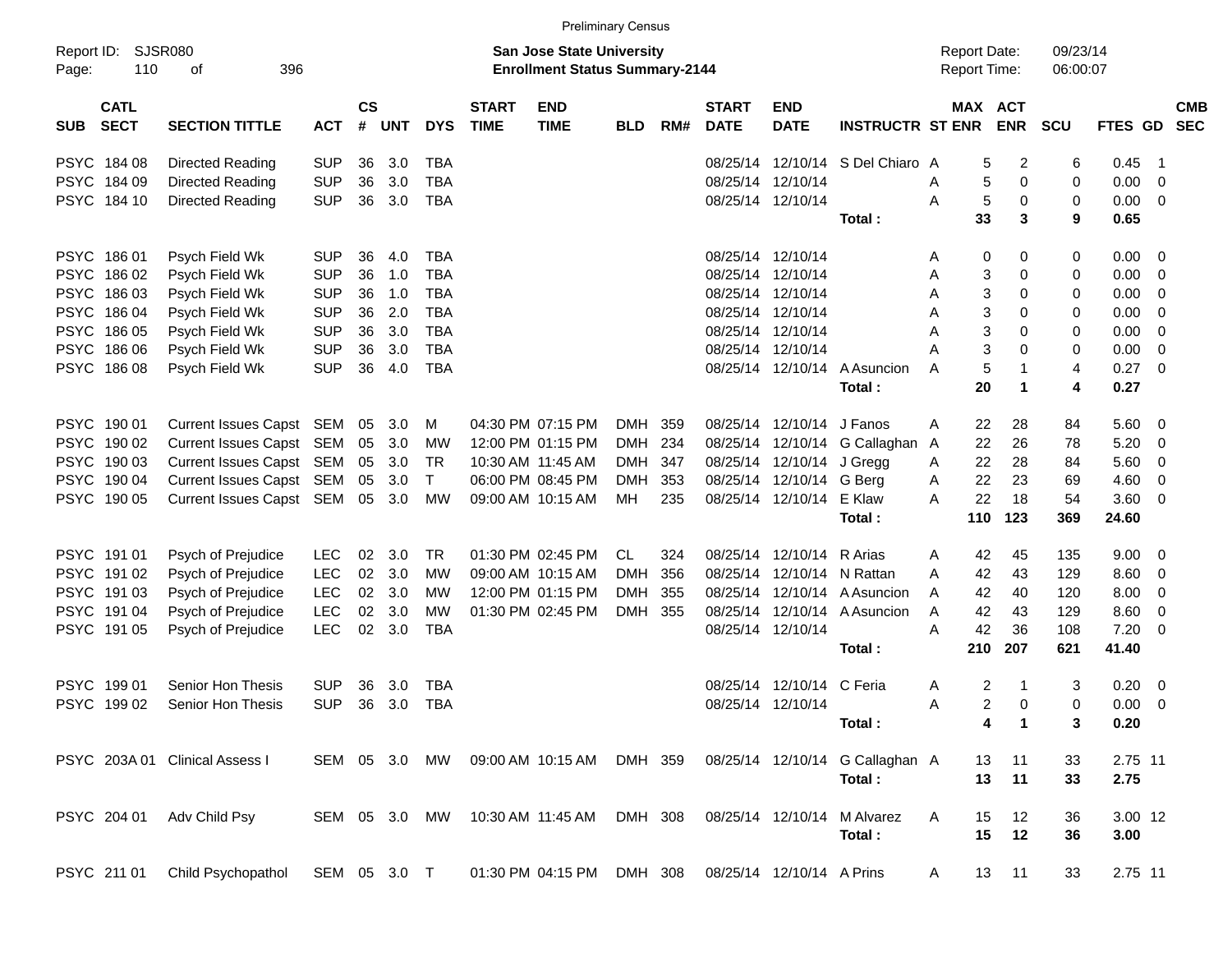|            |                                           |                                                            |                                        |                    |                            |                          |                             | <b>Preliminary Census</b>                                          |            |     |                             |                                                                     |                             |                                            |                            |                      |                                        |                          |
|------------|-------------------------------------------|------------------------------------------------------------|----------------------------------------|--------------------|----------------------------|--------------------------|-----------------------------|--------------------------------------------------------------------|------------|-----|-----------------------------|---------------------------------------------------------------------|-----------------------------|--------------------------------------------|----------------------------|----------------------|----------------------------------------|--------------------------|
| Page:      | Report ID: SJSR080<br>111                 | 396<br>of                                                  |                                        |                    |                            |                          |                             | San Jose State University<br><b>Enrollment Status Summary-2144</b> |            |     |                             |                                                                     |                             | <b>Report Date:</b><br><b>Report Time:</b> |                            | 09/23/14<br>06:00:07 |                                        |                          |
| <b>SUB</b> | <b>CATL</b><br><b>SECT</b>                | <b>SECTION TITTLE</b>                                      | ACT                                    | $\mathsf{cs}$<br># | <b>UNT</b>                 | <b>DYS</b>               | <b>START</b><br><b>TIME</b> | <b>END</b><br><b>TIME</b>                                          | <b>BLD</b> | RM# | <b>START</b><br><b>DATE</b> | <b>END</b><br><b>DATE</b>                                           | <b>INSTRUCTR ST ENR</b>     |                                            | MAX ACT<br><b>ENR</b>      | <b>SCU</b>           | FTES GD                                | <b>CMB</b><br><b>SEC</b> |
|            |                                           |                                                            |                                        |                    |                            |                          |                             |                                                                    |            |     |                             |                                                                     | Total:                      | 13                                         | 11                         | 33                   | 2.75                                   |                          |
|            | PSYC 222 01                               | <b>Gender Ethnic Iss</b>                                   | SEM                                    |                    | 05 3.0                     | M                        |                             | 01:30 PM 04:15 PM                                                  | DMH 308    |     |                             | 08/25/14 12/10/14                                                   | E Klaw<br>Total:            | A<br>13<br>13                              | 11<br>11                   | 33<br>33             | 2.75 11<br>2.75                        |                          |
|            | PSYC 228 01                               | Prof Eth Psyglsts                                          | SEM 05                                 |                    | 3.0                        | W                        |                             | 01:30 PM 04:15 PM                                                  | DMH 308    |     |                             | 08/25/14 12/10/14                                                   | E Woodhead A<br>Total:      | 13<br>13                                   | 11<br>11                   | 33<br>33             | 2.75 11<br>2.75                        |                          |
|            | PSYC 235 01                               | Sem Cognitive Psy                                          | SEM                                    |                    | 05 3.0                     | МW                       |                             | 09:00 AM 10:15 AM                                                  | DMH 308    |     |                             | 08/25/14 12/10/14                                                   | M Van Selst A<br>Total:     | 15<br>15                                   | 14<br>14                   | 42<br>42             | 3.50 14<br>3.50                        |                          |
|            | PSYC 240 01                               | App Psychometrics                                          | SEM                                    | 05                 | 3.0                        | МW                       |                             | 03:00 PM 04:15 PM                                                  | DMH 165    |     |                             | 08/25/14 12/10/14                                                   | H Tokunaga A<br>Total:      | 20<br>20                                   | 25<br>25                   | 75<br>75             | 6.25 25<br>6.25                        |                          |
|            | PSYC 249 01<br>PSYC 249 02                | I/O Psy Field Work<br>I/O Psy Field Work                   | <b>SUP</b><br><b>SUP</b>               | 25                 | 6.0<br>25 3.0              | TBA<br><b>TBA</b>        |                             |                                                                    |            |     |                             | 08/25/14 12/10/14<br>08/25/14 12/10/14                              | M Hosoda<br>Total:          | Α<br>15<br>A<br>15                         | 0<br>0<br>9<br>9           | 0<br>27<br>27        | $0.00 \t 0$<br>$2.25$ 9<br>2.25        |                          |
|            | PSYC 258 01                               | Methods Psychother                                         | SEM 06 3.0 R                           |                    |                            |                          |                             | 01:30 PM 04:15 PM                                                  | DMH 308    |     |                             | 08/25/14 12/10/14                                                   | J Gregg<br>Total:           | 13<br>Α<br>13                              | 11<br>11                   | 33<br>33             | 2.75 11<br>2.75                        |                          |
|            | PSYC 270 01                               | Sem Ind/Org Psych                                          | SEM 05 3.0                             |                    |                            | МW                       |                             | 04:30 PM 05:45 PM                                                  | DMH 308    |     | 08/25/14 12/10/14           |                                                                     | M Hosoda<br>Total:          | 15<br>A<br>15                              | 13<br>13                   | 39<br>39             | 3.25 13<br>3.25                        |                          |
|            | PSYC 272 01                               | Training & Develop                                         | SEM 05 3.0 T                           |                    |                            |                          |                             | 04:30 PM 07:15 PM                                                  | DMH 308    |     |                             | 08/25/14 12/10/14                                                   | A Rogers<br>Total:          | 15<br>Α<br>15                              | 18<br>18                   | 54<br>54             | 4.50 18<br>4.50                        |                          |
|            | PSYC 273 01                               | Sem Human Factors                                          | SEM 05 3.0 T                           |                    |                            |                          |                             | 03:00 PM 05:45 PM                                                  | <b>ENG</b> | 486 |                             | 08/25/14 12/10/14                                                   | A Andre<br>Total:           | 25<br>A<br>25                              | 24<br>24                   | 72<br>72             | 6.00 24<br>6.00                        |                          |
|            | PSYC 280 01                               | <b>General Seminar</b>                                     | SEM 05 3.0 T                           |                    |                            |                          |                             | 09:00 AM 11:45 AM                                                  | DMH 308    |     | 08/25/14 12/10/14 G Feist   |                                                                     | Total:                      | Α<br>15<br>15                              | 11<br>11                   | 33<br>33             | 2.75 11<br>2.75                        |                          |
|            | PSYC 298 01<br>PSYC 298 02<br>PSYC 298 03 | Special Prob<br><b>Special Prob</b><br><b>Special Prob</b> | SUP<br><b>SUP</b><br><b>SUP</b>        |                    | 25 6.0<br>25 1.0<br>25 1.0 | <b>TBA</b><br>TBA<br>TBA |                             |                                                                    |            |     |                             | 08/25/14 12/10/14<br>08/25/14 12/10/14 C Feria<br>08/25/14 12/10/14 |                             | A<br>Α<br>Α                                | 0<br>0<br>4<br>2<br>0<br>4 | 0<br>2<br>0          | $0.00 \t 0$<br>$0.17$ 2<br>$0.00 \t 0$ |                          |
|            | PSYC 298 04<br>PSYC 298 05<br>PSYC 298 06 | Special Prob<br>Special Prob<br>Special Prob               | <b>SUP</b><br><b>SUP</b><br><b>SUP</b> |                    | 25 2.0<br>25 2.0           | TBA<br>TBA<br>25 3.0 TBA |                             |                                                                    |            |     |                             | 08/25/14 12/10/14 J Still<br>08/25/14 12/10/14                      | 08/25/14 12/10/14 S Laraway | Α<br>A                                     | 3<br>4<br>0<br>4<br>4<br>3 | 6<br>0<br>9          | $0.50$ 3<br>$0.00 \t 0$<br>$0.75$ 3    |                          |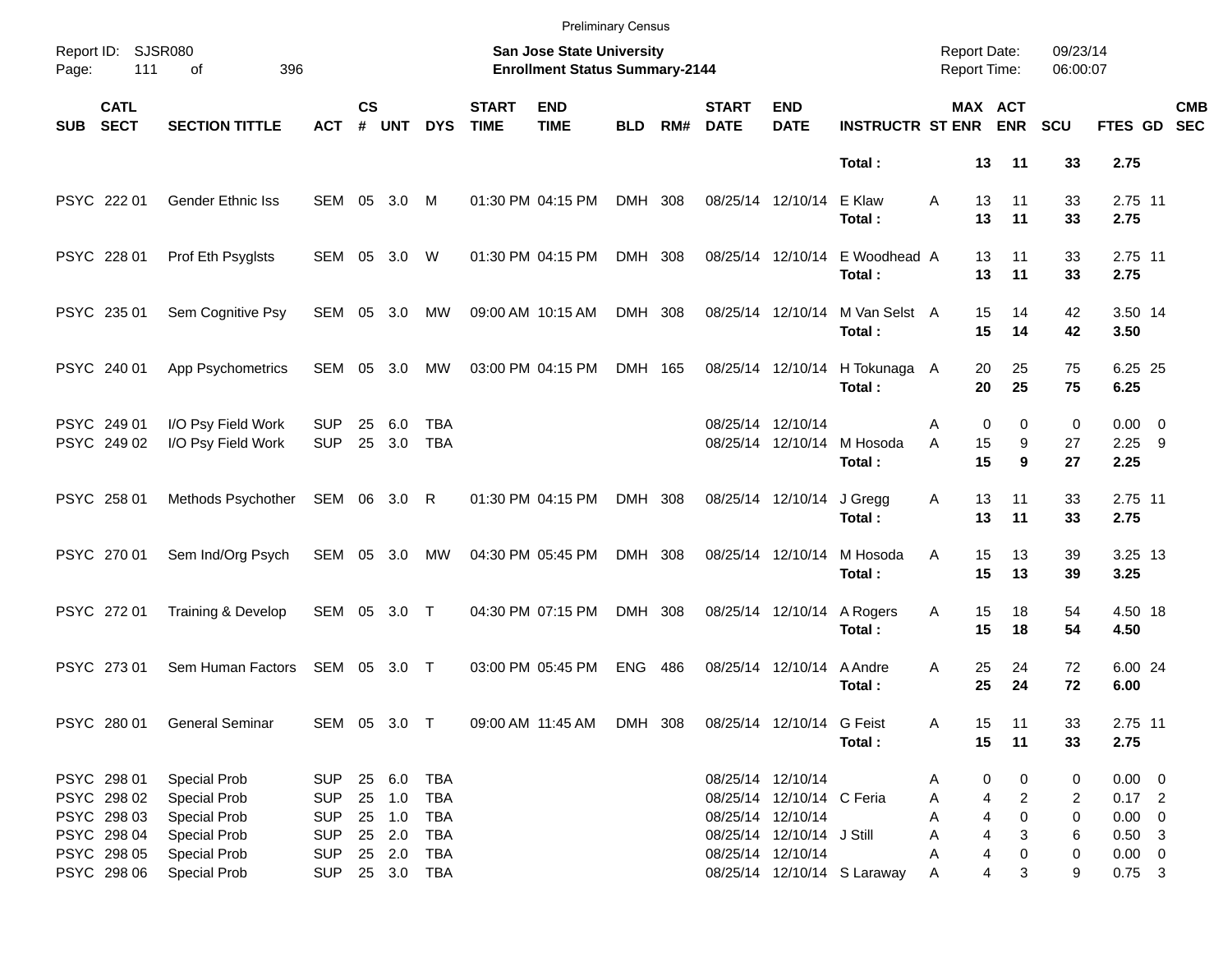|             |                            |                       |            |                    |            |            |                             |                                                                           | <b>Preliminary Census</b> |     |                             |                            |                              |                                     |                       |                      |              |                          |            |
|-------------|----------------------------|-----------------------|------------|--------------------|------------|------------|-----------------------------|---------------------------------------------------------------------------|---------------------------|-----|-----------------------------|----------------------------|------------------------------|-------------------------------------|-----------------------|----------------------|--------------|--------------------------|------------|
| Page:       | Report ID: SJSR080<br>112  | οf                    | 396        |                    |            |            |                             | <b>San Jose State University</b><br><b>Enrollment Status Summary-2144</b> |                           |     |                             |                            |                              | <b>Report Date:</b><br>Report Time: |                       | 09/23/14<br>06:00:07 |              |                          |            |
|             |                            |                       |            |                    |            |            |                             |                                                                           |                           |     |                             |                            |                              |                                     |                       |                      |              |                          |            |
| <b>SUB</b>  | <b>CATL</b><br><b>SECT</b> | <b>SECTION TITTLE</b> | <b>ACT</b> | $\mathsf{cs}$<br># | <b>UNT</b> | <b>DYS</b> | <b>START</b><br><b>TIME</b> | <b>END</b><br><b>TIME</b>                                                 | <b>BLD</b>                | RM# | <b>START</b><br><b>DATE</b> | <b>END</b><br><b>DATE</b>  | <b>INSTRUCTR ST ENR</b>      |                                     | MAX ACT<br><b>ENR</b> | <b>SCU</b>           | FTES GD SEC  |                          | <b>CMB</b> |
|             | PSYC 298 07                | <b>Special Prob</b>   | <b>SUP</b> | 25                 | 3.0        | <b>TBA</b> |                             |                                                                           |                           |     | 08/25/14                    | 12/10/14                   |                              | 4<br>A                              | 0                     | 0                    | $0.00 \t 0$  |                          |            |
|             | PSYC 298 08                | <b>Special Prob</b>   | <b>SUP</b> | 25                 | 4.0        | <b>TBA</b> |                             |                                                                           |                           |     |                             | 08/25/14 12/10/14          |                              | Α<br>4                              | 0                     | 0                    | 0.00         | - 0                      |            |
|             | PSYC 298 09                | <b>Special Prob</b>   | <b>SUP</b> | 25                 | 4.0        | <b>TBA</b> |                             |                                                                           |                           |     |                             | 08/25/14 12/10/14          |                              | 4<br>Α                              | 0                     | 0                    | 0.00         | - 0                      |            |
|             | PSYC 298 10                | <b>Special Prob</b>   | <b>SUP</b> | 25                 | 4.0        | <b>TBA</b> |                             |                                                                           |                           |     |                             | 08/25/14 12/10/14          |                              | Α<br>4                              | 0                     | 0                    | 0.00         | - 0                      |            |
|             | PSYC 298 11                |                       | <b>SUP</b> | 25                 | 4.0        | <b>TBA</b> |                             |                                                                           |                           |     |                             | 08/25/14 12/10/14          |                              | Α<br>4                              | 0                     | 0                    | 0.00         | - 0                      |            |
|             |                            | <b>Special Prob</b>   |            |                    |            |            |                             |                                                                           |                           |     |                             |                            |                              |                                     |                       |                      |              |                          |            |
|             | PSYC 298 12                | <b>Special Prob</b>   | <b>SUP</b> | 25                 | 3.0        | <b>TBA</b> |                             |                                                                           |                           |     |                             | 08/25/14 12/10/14          |                              | Α<br>4                              | 0                     | 0                    | 0.00         | - 0                      |            |
|             | PSYC 298 13                | <b>Special Prob</b>   | <b>SUP</b> | 25                 | 3.0        | TBA        |                             |                                                                           |                           |     |                             | 08/25/14 12/10/14          |                              | А<br>4                              | 0                     | 0                    | 0.00         | $\overline{\phantom{0}}$ |            |
|             |                            |                       |            |                    |            |            |                             |                                                                           |                           |     |                             |                            | Total:                       | 48                                  | 8                     | 17                   | 1.42         |                          |            |
|             | PSYC 299 01                | <b>Masters Thesis</b> | <b>SUP</b> | 25                 | 6.0        | TBA        |                             |                                                                           |                           |     |                             | 08/25/14 12/10/14          |                              | 0<br>A                              | 0                     | 0                    | $0.00 \t 0$  |                          |            |
|             | PSYC 299 02                | <b>Masters Thesis</b> | <b>SUP</b> | 25                 | 1.0        | <b>TBA</b> |                             |                                                                           |                           |     |                             | 08/25/14 12/10/14 A Rogers |                              | Α<br>4                              | 0                     | 0                    | 0.00         | $\overline{\phantom{0}}$ |            |
|             | PSYC 299 03                | <b>Masters Thesis</b> | <b>SUP</b> | 25                 | 2.0        | <b>TBA</b> |                             |                                                                           |                           |     |                             |                            | 08/25/14 12/10/14 S Laraway  | 4<br>A                              | 2                     | 4                    | 0.33         | $\overline{2}$           |            |
|             | PSYC 299 04                | <b>Masters Thesis</b> | <b>SUP</b> | 25                 | 2.0        | <b>TBA</b> |                             |                                                                           |                           |     |                             |                            | 08/25/14 12/10/14 H Tokunaga | 4<br>A                              | 1                     | 2                    | 0.17         | - 1                      |            |
|             | PSYC 299 05                | <b>Masters Thesis</b> | <b>SUP</b> | 25                 | 3.0        | <b>TBA</b> |                             |                                                                           |                           |     |                             | 08/25/14 12/10/14          | M Alvarez                    | Α<br>4                              | 1                     | 3                    | 0.25         | - 1                      |            |
|             | PSYC 299 06                | <b>Masters Thesis</b> | <b>SUP</b> | 25                 | 3.0        | <b>TBA</b> |                             |                                                                           |                           |     |                             |                            | 08/25/14 12/10/14 A Asuncion | 4<br>Α                              | 2                     | 6                    | 0.50         | $\overline{2}$           |            |
|             | PSYC 299 07                | <b>Masters Thesis</b> | <b>SUP</b> | 25                 | 3.0        | <b>TBA</b> |                             |                                                                           |                           |     |                             |                            | 08/25/14 12/10/14 S Laraway  | A<br>4                              | 1                     | 3                    | 0.25         | -1                       |            |
|             | PSYC 299 08                | <b>Masters Thesis</b> | <b>SUP</b> | 25                 | 3.0        | <b>TBA</b> |                             |                                                                           |                           |     |                             |                            | 08/25/14 12/10/14 H Tokunaga | 4<br>Α                              | 4                     | 12                   | 1.00         | - 4                      |            |
|             | PSYC 299 09                | <b>Masters Thesis</b> | <b>SUP</b> | 25                 | 4.0        | <b>TBA</b> |                             |                                                                           |                           |     |                             | 08/25/14 12/10/14 G Feist  |                              | Α<br>4                              | 1                     | 4                    | 0.33         | -1                       |            |
|             | PSYC 299 10                | <b>Masters Thesis</b> | <b>SUP</b> | 25                 | 5.0        | <b>TBA</b> |                             |                                                                           |                           |     |                             | 08/25/14 12/10/14          |                              | 4<br>А                              | 0                     | 0                    | 0.00         | $\overline{\mathbf{0}}$  |            |
|             | PSYC 299 11                | <b>Masters Thesis</b> | <b>SUP</b> | 25                 | 6.0        | <b>TBA</b> |                             |                                                                           |                           |     |                             | 08/25/14 12/10/14          | H Tokunaga                   | 4<br>Α                              | 2                     | 12                   | 1.00         | $\overline{2}$           |            |
|             | PSYC 299 12                | <b>Masters Thesis</b> | <b>SUP</b> | 25                 | 6.0        | <b>TBA</b> |                             |                                                                           |                           |     |                             | 08/25/14 12/10/14          | M Hosoda                     | 4<br>Α                              | 1                     | 6                    | 0.50         | -1                       |            |
|             | PSYC 299 13                | <b>Masters Thesis</b> | <b>SUP</b> | 25                 | 6.0        | <b>TBA</b> |                             |                                                                           |                           |     |                             | 08/25/14 12/10/14 A Rogers |                              | Α<br>4                              | 1                     | 6                    | 0.50         | - 1                      |            |
|             | PSYC 299 14                | <b>Masters Thesis</b> | <b>SUP</b> | 25                 | 3.0        | <b>TBA</b> |                             |                                                                           |                           |     |                             | 08/25/14 12/10/14          |                              | Α<br>4                              | 0                     | 0                    | 0.00         | $\overline{\phantom{0}}$ |            |
|             | PSYC 299 15                | <b>Masters Thesis</b> | <b>SUP</b> | 25                 | 3.0        | <b>TBA</b> |                             |                                                                           |                           |     |                             | 08/25/14 12/10/14          |                              | Α<br>4                              | 0                     | 0                    | 0.00         | - 0                      |            |
|             | PSYC 299 16                | <b>Masters Thesis</b> | <b>SUP</b> | 25                 | 3.0        | <b>TBA</b> |                             |                                                                           |                           |     |                             | 08/25/14 12/10/14          |                              | Α<br>4                              | 0                     | 0                    | 0.00         | - 0                      |            |
|             | PSYC 299 17                | <b>Masters Thesis</b> | <b>SUP</b> | 25                 | 4.0        | <b>TBA</b> |                             |                                                                           |                           |     |                             | 08/25/14 12/10/14          |                              | 4                                   | 0                     | 0                    | 0.00         | - 0                      |            |
|             | PSYC 299 18                | <b>Masters Thesis</b> | <b>SUP</b> | 25                 | 2.0        | <b>TBA</b> |                             |                                                                           |                           |     |                             | 08/25/14 12/10/14          |                              | Α<br>4                              | 0                     | 0                    |              | - 0                      |            |
|             | PSYC 299 19                | <b>Masters Thesis</b> | <b>SUP</b> |                    | 6.0        | <b>TBA</b> |                             |                                                                           |                           |     |                             | 08/25/14 12/10/14          |                              | Α                                   |                       |                      | 0.00         |                          |            |
|             |                            |                       |            | 25                 |            |            |                             |                                                                           |                           |     |                             |                            |                              | Α<br>4                              | 0                     | 0                    | 0.00         | - 0                      |            |
|             | PSYC 299 20                | <b>Masters Thesis</b> | <b>SUP</b> | 25                 | 2.0        | <b>TBA</b> |                             |                                                                           |                           |     |                             | 08/25/14 12/10/14          |                              | Α<br>4                              | 0                     | 0                    | 0.00         | - 0                      |            |
|             | PSYC 299 21                | Masters Thesis        | <b>SUP</b> | 25                 | 4.0        | <b>TBA</b> |                             |                                                                           |                           |     |                             | 08/25/14 12/10/14          | Total:                       | Α<br>4<br>80                        | 0<br>16               | 0<br>58              | 0.00<br>4.83 | $\overline{\phantom{0}}$ |            |
|             |                            |                       |            |                    |            |            |                             |                                                                           |                           |     |                             |                            |                              |                                     |                       |                      |              |                          |            |
| <b>STAT</b> | 95 01                      | Elem Stat             | <b>LEC</b> |                    | 02 3.0     | МW         |                             | 12:00 PM 01:15 PM                                                         | WSQ 207                   |     |                             |                            | 08/25/14 12/10/14 H Tokunaga | A                                   | 125 124               | 372                  | 24.80 0      |                          |            |
| <b>STAT</b> | 95 02                      | Elem Stat             | <b>LEC</b> |                    | 02 3.0     | МW         |                             | 01:30 PM 02:45 PM                                                         | WSQ 207                   |     |                             |                            | 08/25/14 12/10/14 L Okonski  | 125<br>A                            | 124                   | 372                  | 24.80 0      |                          |            |
| <b>STAT</b> | 95 03                      | Elem Stat             | <b>LEC</b> |                    | 02 3.0     | МW         |                             | 10:30 AM 11:45 AM                                                         | CL                        | 117 |                             |                            | 08/25/14 12/10/14 G Savage   | 42<br>A                             | 43                    | 129                  | $8.60$ 0     |                          |            |
| <b>STAT</b> | 95 04                      | Elem Stat             | <b>LEC</b> |                    | 02 3.0     | TR         |                             | 10:30 AM 11:45 AM                                                         | DMH 348                   |     |                             |                            | 08/25/14 12/10/14 C Kempel   | 42<br>Α                             | 42                    | 126                  | 8.40 0       |                          |            |
| <b>STAT</b> | 95 05                      | Elem Stat             | <b>LEC</b> |                    | 02 3.0     | TBA        |                             |                                                                           |                           |     |                             |                            | 08/25/14 12/10/14 S Laraway  | 42<br>Α                             | 40                    | 120                  | 8.15 3       |                          |            |
| <b>STAT</b> | 95 06                      | Elem Stat             | <b>LEC</b> |                    | 02 3.0     | $\top$     |                             | 06:00 PM 08:45 PM                                                         | DMH 355                   |     |                             | 08/25/14 12/10/14 D Kalar  |                              | 42<br>A                             | 41                    | 123                  | 8.20 0       |                          |            |
| <b>STAT</b> | 95 07                      | Elem Stat             | <b>LEC</b> |                    | 02 3.0 MW  |            |                             | 04:30 PM 05:45 PM                                                         | DMH 355                   |     |                             | 08/25/14 12/10/14 A Rogers |                              | 42<br>A                             | 39                    | 117                  | 7.85 1       |                          |            |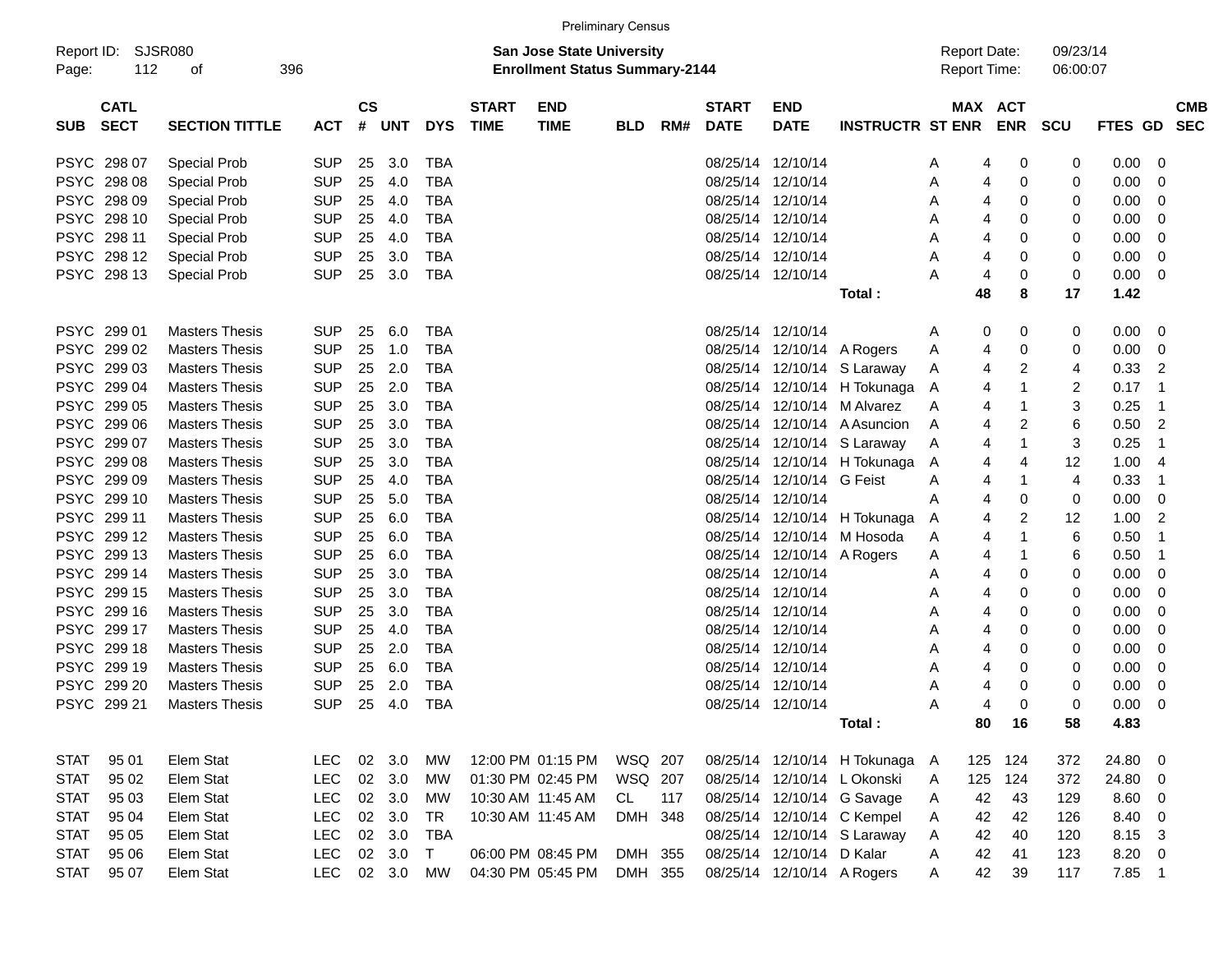| Report ID:<br>Page:                                                     | 113                                       | SJSR080<br>396<br>οf                                          |                                                  |                      |                                 |                                     |                             | <b>San Jose State University</b><br><b>Enrollment Status Summary-2144</b>        |                                               |                          |                                              |                                  |                                                                   | <b>Report Date:</b><br><b>Report Time:</b> |                                         |                                         | 09/23/14<br>06:00:07                            |                                                    |                                                              |                          |
|-------------------------------------------------------------------------|-------------------------------------------|---------------------------------------------------------------|--------------------------------------------------|----------------------|---------------------------------|-------------------------------------|-----------------------------|----------------------------------------------------------------------------------|-----------------------------------------------|--------------------------|----------------------------------------------|----------------------------------|-------------------------------------------------------------------|--------------------------------------------|-----------------------------------------|-----------------------------------------|-------------------------------------------------|----------------------------------------------------|--------------------------------------------------------------|--------------------------|
| <b>SUB</b>                                                              | <b>CATL</b><br><b>SECT</b>                | <b>SECTION TITTLE</b>                                         | <b>ACT</b>                                       | <b>CS</b><br>#       | <b>UNT</b>                      | <b>DYS</b>                          | <b>START</b><br><b>TIME</b> | <b>END</b><br><b>TIME</b>                                                        | <b>BLD</b>                                    | RM#                      | <b>START</b><br><b>DATE</b>                  | <b>END</b><br><b>DATE</b>        | <b>INSTRUCTR ST ENR</b>                                           |                                            |                                         | MAX ACT<br><b>ENR</b>                   | <b>SCU</b>                                      | <b>FTES GD</b>                                     |                                                              | <b>CMB</b><br><b>SEC</b> |
| <b>STAT</b><br><b>STAT</b><br><b>STAT</b><br><b>STAT</b><br><b>STAT</b> | 95 08<br>95 09<br>95 10<br>95 11<br>95 12 | Elem Stat<br>Elem Stat<br>Elem Stat<br>Elem Stat<br>Elem Stat | LEC.<br>LEC.<br><b>LEC</b><br>LEC.<br><b>LEC</b> | 02<br>02<br>02<br>02 | 3.0<br>3.0<br>3.0<br>3.0<br>3.0 | <b>TR</b><br>W<br><b>TR</b><br>TR.  |                             | 01:30 PM 02:45 PM<br>06:00 PM 08:45 PM<br>03:00 PM 04:15 PM<br>12:00 PM 01:15 PM | <b>DMH</b><br><b>DMH</b><br>CL.<br><b>DMH</b> | 348<br>164<br>224<br>348 | 08/25/14<br>08/25/14<br>08/25/14<br>08/25/14 | 12/10/14<br>12/10/14<br>12/10/14 | D Schuster<br>D Kalar<br>C Kempel<br>12/10/14 C Kempel<br>Total : | A<br>A<br>A<br>A<br>X                      | 42<br>42<br>42<br>42<br>$\Omega$<br>628 | 42<br>42<br>42<br>42<br>$\Omega$<br>621 | 126<br>126<br>126<br>126<br>$\mathbf 0$<br>1863 | 8.40 0<br>8.40 0<br>8.40<br>8.40<br>0.00<br>124.40 | $\overline{\phantom{0}}$<br>$\overline{0}$<br>$\overline{0}$ |                          |
| <b>STAT</b><br><b>STAT</b><br><b>STAT</b>                               | 115 01<br>115 02<br>245 01                | Interm Stat<br>Interm Stat<br><b>Adv Statistics</b>           | LEC.<br>LEC.<br><b>SEM</b>                       | 02<br>02<br>05       | 3.0<br>3.0<br>3.0               | <b>MW</b><br><b>TR</b><br><b>MW</b> |                             | 03:00 PM 04:15 PM<br>03:00 PM 04:15 PM<br>01:30 PM 02:45 PM                      | CL.<br><b>DMH</b><br>DMH                      | 234<br>353<br>347        | 08/25/14<br>08/25/14<br>08/25/14             | 12/10/14<br>12/10/14<br>12/10/14 | M Hosoda<br>D Schuster<br>Total :<br>S Laraway<br>Total :         | A<br>A<br>A                                | 37<br>37<br>74<br>25<br>25              | 36<br>39<br>75<br>17<br>17              | 108<br>117<br>225<br>51<br>51                   | 7.35<br>7.90<br>15.25<br>4.15 15<br>4.15           | - 3<br>$\overline{\phantom{0}}^2$                            |                          |

**Department : Psychology Department Total : 5650 5360 15537 1047.95 Lower Division : 1653 1622 4866 324.60 Upper Division : 3644 3516 10002 667.70 Graduate Division : 353 222 669 55.65**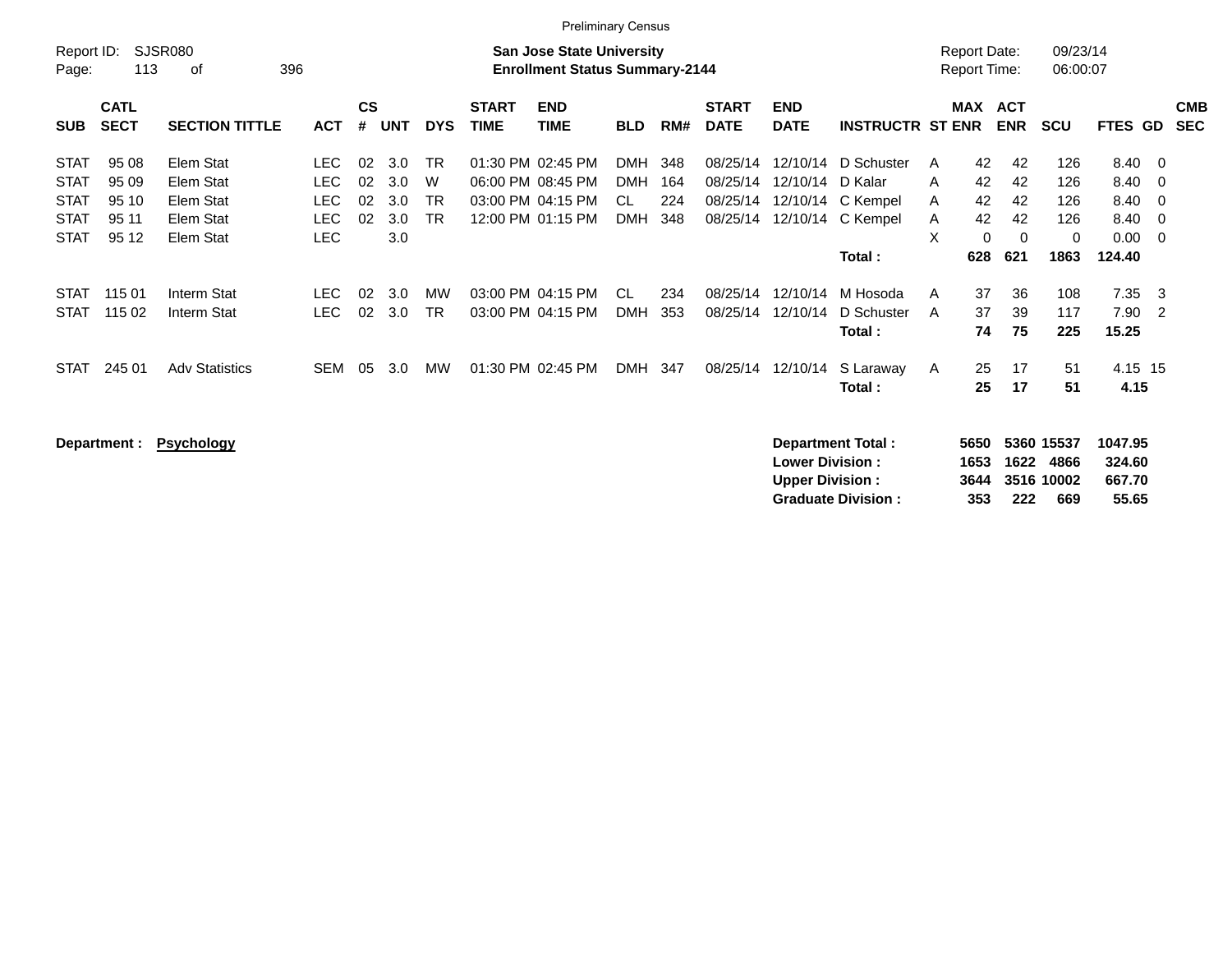|                     |                            |                                   |            |                    |            |            |                             |                                                                           | <b>Preliminary Census</b> |      |                             |                             |                             |    |                                            |                |                      |                |                         |                          |
|---------------------|----------------------------|-----------------------------------|------------|--------------------|------------|------------|-----------------------------|---------------------------------------------------------------------------|---------------------------|------|-----------------------------|-----------------------------|-----------------------------|----|--------------------------------------------|----------------|----------------------|----------------|-------------------------|--------------------------|
| Report ID:<br>Page: | 114                        | SJSR080<br>396<br>оf              |            |                    |            |            |                             | <b>San Jose State University</b><br><b>Enrollment Status Summary-2144</b> |                           |      |                             |                             |                             |    | <b>Report Date:</b><br><b>Report Time:</b> |                | 09/23/14<br>06:00:07 |                |                         |                          |
| <b>SUB</b>          | <b>CATL</b><br><b>SECT</b> | <b>SECTION TITTLE</b>             | <b>ACT</b> | $\mathsf{cs}$<br># | <b>UNT</b> | <b>DYS</b> | <b>START</b><br><b>TIME</b> | <b>END</b><br><b>TIME</b>                                                 | <b>BLD</b>                | RM#  | <b>START</b><br><b>DATE</b> | <b>END</b><br><b>DATE</b>   | <b>INSTRUCTR ST ENR</b>     |    | MAX ACT                                    | <b>ENR</b>     | <b>SCU</b>           | <b>FTES GD</b> |                         | <b>CMB</b><br><b>SEC</b> |
| College             |                            | <b>Social Sciences</b>            |            |                    |            |            |                             |                                                                           |                           |      |                             |                             |                             |    |                                            |                |                      |                |                         |                          |
|                     | Department :               | <b>Social Sciences</b>            |            |                    |            |            |                             |                                                                           |                           |      |                             |                             |                             |    |                                            |                |                      |                |                         |                          |
| AAS                 | 33A01                      | As Am US Hist/Pol                 | <b>LEC</b> | 02                 | 3.0        | МW         |                             | 09:00 AM 10:15 AM                                                         | <b>ENG</b>                | 343  |                             | 08/25/14 12/10/14 S Choi    |                             | A  | 90                                         | 90             | 270                  | 18.00          | 0                       |                          |
| AAS                 | 33A 02                     | As Am US Hist/Pol                 | <b>LEC</b> | 02                 | 3.0        | МW         |                             | 10:30 AM 11:45 AM                                                         | <b>ENG</b>                | 343  | 08/25/14                    | 12/10/14 S Doi              |                             | Α  | 90                                         | 91             | 273                  | 18.20          | 0                       |                          |
| AAS                 | 33A03                      | As Am US Hist/Pol                 | <b>LEC</b> | 02                 | 3.0        | МW         |                             | 12:00 PM 01:15 PM                                                         | <b>ENG</b>                | 343  |                             | 08/25/14 12/10/14 S Choi    |                             | A  | 90                                         | 90             | 270                  | 18.00          | 0                       |                          |
| AAS                 | 33A 04                     | As Am US Hist/Pol                 | <b>LEC</b> | 02                 | 3.0        | МW         |                             | 01:30 PM 02:45 PM                                                         | <b>ENG</b>                | 343  |                             | 08/25/14 12/10/14 J Franks  |                             | A  | 90                                         | 89             | 267                  | 17.80          | 0                       |                          |
| AAS                 | 33A 05                     | As Am US Hist/Pol                 | <b>LEC</b> | 02                 | 3.0        | МW         |                             | 03:00 PM 04:15 PM                                                         | <b>ENG</b>                | 343  |                             | 08/25/14 12/10/14 A Berney  |                             | A  | 90                                         | 86             | 258                  | 17.20          | 0                       |                          |
| AAS                 | 33A 06                     | As Am US Hist/Pol                 | <b>LEC</b> | 02                 | 3.0        | TR         |                             | 09:00 AM 10:15 AM                                                         | <b>ENG</b>                | 343  |                             | 08/25/14 12/10/14 S Choi    |                             | A  | 90                                         | 88             | 264                  | 17.60          | - 0                     |                          |
| AAS                 | 33A 07                     | As Am US Hist/Pol                 | <b>LEC</b> | 02                 | 3.0        | <b>TR</b>  |                             | 10:30 AM 11:45 AM                                                         | <b>ENG</b>                | 343  |                             | 08/25/14 12/10/14 J Franks  |                             | A  | 90                                         | 90             | 270                  | 18.00          | 0                       |                          |
| AAS                 | 33A 08                     | As Am US Hist/Pol                 | <b>LEC</b> | 02                 | 3.0        | <b>TR</b>  |                             | 12:00 PM 01:15 PM                                                         | <b>ENG</b>                | 343  |                             | 08/25/14 12/10/14 A Berney  |                             | A  | 90                                         | 89             | 267                  | 17.80          | 0                       |                          |
| AAS                 | 33A 09                     | As Am US Hist/Pol                 | <b>LEC</b> | 02                 | 3.0        | <b>TR</b>  |                             | 01:30 PM 02:45 PM                                                         | <b>ENG</b>                | 343  |                             | 08/25/14 12/10/14 A Berney  |                             | A  | 90                                         | 90             | 270                  | 18.00          | 0                       |                          |
| AAS                 | 33A 10                     | As Am US Hist/Pol                 | <b>LEC</b> | 02                 | 3.0        | <b>TR</b>  |                             | 03:00 PM 04:15 PM                                                         | <b>ENG</b>                | 343  |                             | 08/25/14 12/10/14 A Berney  |                             | Α  | 90                                         | 89             | 267                  | 17.80          | 0                       |                          |
| AAS                 | 33A 11                     | As Am US Hist/Pol                 | <b>LEC</b> | 02                 | 3.0        | F          |                             | 09:30 AM 12:15 PM                                                         | <b>ENG</b>                | 343  |                             | 08/25/14 12/10/14 G Smay    |                             | A  | 90<br>990                                  | 88             | 264                  | 17.60          | - 0                     |                          |
|                     |                            |                                   |            |                    |            |            |                             |                                                                           |                           |      |                             |                             | Total:                      |    |                                            | 980            | 2940                 | 196.00         |                         |                          |
| AAS                 | 125 01                     | <b>Filipino Exper</b>             | <b>LEC</b> | 02                 | 3.0        | TR         |                             | 03:00 PM 04:15 PM                                                         | DMH 162                   |      |                             | 08/25/14 12/10/14           | P Chua                      | Α  | 35                                         | 19             | 57                   | 3.80           | $\overline{\mathbf{0}}$ |                          |
|                     |                            |                                   |            |                    |            |            |                             |                                                                           |                           |      |                             |                             | Total:                      |    | 35                                         | 19             | 57                   | 3.80           |                         |                          |
|                     |                            |                                   |            |                    |            |            |                             |                                                                           |                           |      |                             |                             |                             |    |                                            |                |                      |                |                         |                          |
| AAS                 | 175 01                     | Asian Am Comm                     | <b>LEC</b> | 02                 | 3.0        | MW         |                             | 10:30 AM 11:45 AM                                                         | HGH 122                   |      |                             | 08/25/14 12/10/14           | A Yamato                    | Α  | 35                                         | 32             | 96                   | $6.40 \quad 0$ |                         |                          |
|                     |                            |                                   |            |                    |            |            |                             |                                                                           |                           |      |                             |                             | Total:                      |    | 35                                         | 32             | 96                   | 6.40           |                         |                          |
|                     |                            |                                   |            |                    |            |            |                             |                                                                           |                           |      |                             |                             |                             |    |                                            |                |                      |                |                         |                          |
| AAS                 | 180 01                     | <b>Individual Studies</b>         | <b>SUP</b> | 36                 | 4.0        | <b>TBA</b> |                             |                                                                           |                           |      |                             | 08/25/14 12/10/14           |                             | Α  | 0                                          | 0              | 0                    | 0.00           | $\overline{\mathbf{0}}$ |                          |
| AAS                 | 180 31                     | <b>Individual Studies</b>         | <b>SUP</b> | 36                 | 3.0        | <b>TBA</b> |                             |                                                                           |                           |      |                             | 08/25/14 12/10/14           | H Do                        | A  | 3                                          | 1              | 3                    | 0.20           | $\overline{\mathbf{0}}$ |                          |
|                     |                            |                                   |            |                    |            |            |                             |                                                                           |                           |      |                             |                             | Total:                      |    | 3                                          | 1              | 3                    | 0.20           |                         |                          |
|                     |                            |                                   |            |                    |            |            |                             |                                                                           |                           |      |                             |                             |                             |    |                                            |                |                      |                |                         |                          |
| AAS                 | 190 01                     | Internship                        | <b>SUP</b> | 36                 | 3.0        | TBA        |                             |                                                                           |                           |      |                             | 08/25/14 12/10/14           |                             | A  | 5                                          | 0              | 0                    | $0.00 \t 0$    |                         |                          |
|                     |                            |                                   |            |                    |            |            |                             |                                                                           |                           |      |                             |                             | Total:                      |    | 5                                          | 0              | $\mathbf 0$          | 0.00           |                         |                          |
|                     |                            |                                   |            |                    |            |            |                             |                                                                           |                           |      |                             |                             |                             |    |                                            |                |                      |                |                         |                          |
|                     | SOCS 137 01                | CA Hist Soc Sci Pers              | LEC        | 02                 | 3.0        | MW         |                             | 03:00 PM 04:15 PM                                                         | <b>DMH</b>                | -234 | 08/25/14                    | 12/10/14                    | S Millner                   | A  | 35                                         | 10             | 30                   | 2.00           | $0\,$ C                 |                          |
|                     | ANTH 137 01                | CA Hist Soc Sci Pers              | LEC        |                    | 02 3.0     | MW         |                             | 03:00 PM 04:15 PM                                                         | DMH 234                   |      |                             | 08/25/14 12/10/14 S Millner |                             | A  | 0                                          | $\overline{c}$ | 6                    | 0.40           | $0\,C$                  |                          |
|                     | HIST 137 01                | CA Hist Soc Sci Pers LEC          |            |                    | 02 3.0     | МW         |                             | 03:00 PM 04:15 PM                                                         | DMH 234                   |      |                             | 08/25/14 12/10/14 S Millner |                             | Α  | 0                                          | 5              | 15                   | $1.00 \t 0 C$  |                         |                          |
|                     | GEOG 137 01                | CA Hist Soc Sci Pers LEC          |            |                    | 02 3.0     | MW         |                             | 03:00 PM 04:15 PM                                                         | DMH 234                   |      |                             | 08/25/14 12/10/14 S Millner |                             | A  | 0                                          | 22             | 66                   | 4.40 0 C       |                         |                          |
|                     | SOCS 137 02                | CA Hist Soc Sci Pers LEC          |            |                    | 3.0        |            |                             |                                                                           |                           |      |                             |                             |                             | х  | 0                                          | 0              | 0                    | $0.00 \t 0$    |                         |                          |
|                     | ANTH 137 02                | CA Hist Soc Sci Pers LEC          |            |                    | 3.0        |            |                             |                                                                           |                           |      |                             |                             |                             | X  | 0                                          | 0              | 0                    | $0.00 \t 0$    |                         |                          |
|                     | HIST 137 02                | CA Hist Soc Sci Pers LEC          |            |                    | 3.0        |            |                             |                                                                           |                           |      |                             |                             |                             | X  | 0                                          | 0              | 0                    | $0.00 \quad 0$ |                         |                          |
|                     | GEOG 137 02                | CA Hist Soc Sci Pers LEC          |            |                    | 3.0        |            |                             |                                                                           |                           |      |                             |                             |                             | X  | 0                                          | 0              | 0                    | $0.00 \t 0$    |                         |                          |
|                     |                            |                                   |            |                    |            |            |                             |                                                                           |                           |      |                             |                             | Total:                      |    | 35                                         | 39             | 117                  | 7.80           |                         |                          |
|                     | SOCS 138 01                | US Hist Soc Sci Pers LEC 02 3.0 M |            |                    |            |            |                             | 04:30 PM 07:15 PM DMH 165                                                 |                           |      |                             |                             | 08/25/14 12/10/14 W Thowdis | A, | 35                                         | 8              | 24                   | 1.60 0 C       |                         |                          |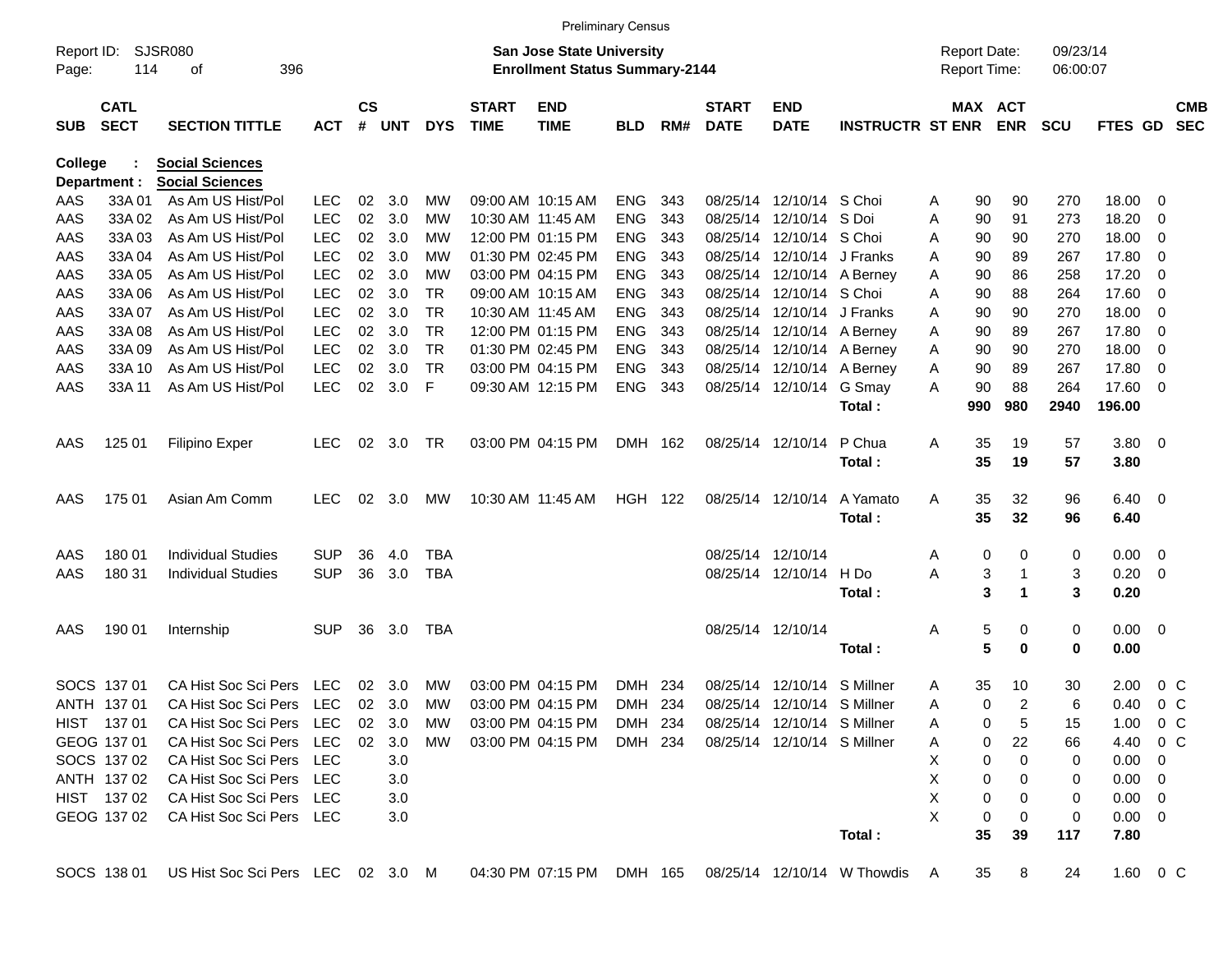|                                          |                                |                |                   |            |            |                             |                                                                           | <b>Preliminary Census</b> |       |                             |                           |                              |   |                                     |                   |                      |             |                         |                          |
|------------------------------------------|--------------------------------|----------------|-------------------|------------|------------|-----------------------------|---------------------------------------------------------------------------|---------------------------|-------|-----------------------------|---------------------------|------------------------------|---|-------------------------------------|-------------------|----------------------|-------------|-------------------------|--------------------------|
| Report ID:<br>115<br>Page:               | SJSR080<br>396<br>οf           |                |                   |            |            |                             | <b>San Jose State University</b><br><b>Enrollment Status Summary-2144</b> |                           |       |                             |                           |                              |   | <b>Report Date:</b><br>Report Time: |                   | 09/23/14<br>06:00:07 |             |                         |                          |
| <b>CATL</b><br><b>SECT</b><br><b>SUB</b> | <b>SECTION TITTLE</b>          | <b>ACT</b>     | <b>CS</b><br>$\#$ | <b>UNT</b> | <b>DYS</b> | <b>START</b><br><b>TIME</b> | <b>END</b><br><b>TIME</b>                                                 | <b>BLD</b>                | RM#   | <b>START</b><br><b>DATE</b> | <b>END</b><br><b>DATE</b> | <b>INSTRUCTR ST ENR</b>      |   | MAX ACT                             | <b>ENR</b>        | SCU                  | FTES GD     |                         | <b>CMB</b><br><b>SEC</b> |
| ANTH 138 01                              | US Hist Soc Sci Pers           | <b>LEC</b>     | 02                | 3.0        | м          |                             | 04:30 PM 07:15 PM                                                         | <b>DMH</b>                | -165  | 08/25/14                    |                           | 12/10/14 W Thowdis           | A | 0                                   | 0                 | 0                    | 0.00        | $0\,C$                  |                          |
| GEOG 138 01                              | US Hist Soc Sci Pers           | <b>LEC</b>     | 02                | 3.0        | м          |                             | 04:30 PM 07:15 PM                                                         | <b>DMH</b>                | 165   | 08/25/14                    | 12/10/14                  | W Thowdis                    | A | 0                                   | 14                | 42                   | 2.80        | $0\,C$                  |                          |
| 138 01<br><b>HIST</b>                    | US Hist Soc Sci Pers           | <b>LEC</b>     | 02                | 3.0        | M          |                             | 04:30 PM 07:15 PM                                                         | <b>DMH</b>                | 165   | 08/25/14                    | 12/10/14                  | W Thowdis                    | A | 0                                   | 5                 | 15                   | 1.05        | 1 C                     |                          |
| SOCS 138 02                              | US Hist Soc Sci Pers           | <b>LEC</b>     | 02                | 3.0        | W          |                             | 04:30 PM 07:15 PM                                                         | <b>DMH</b>                | - 165 | 08/25/14                    | 12/10/14                  | W Thowdis                    | A | 35                                  | 11                | 33                   | 2.20        | $0\,C$                  |                          |
| ANTH 138 02                              | US Hist Soc Sci Pers           | <b>LEC</b>     | 02                | 3.0        | W          |                             | 04:30 PM 07:15 PM                                                         | <b>DMH</b>                | - 165 | 08/25/14                    | 12/10/14                  | W Thowdis                    | A | 0                                   | $\overline{c}$    | 6                    | 0.45        | 1 C                     |                          |
| GEOG 138 02                              | US Hist Soc Sci Pers           | <b>LEC</b>     | 02                | 3.0        | W          |                             | 04:30 PM 07:15 PM                                                         | <b>DMH</b>                | 165   | 08/25/14                    | 12/10/14                  | W Thowdis                    | A | 0                                   | 6                 | 18                   | 1.20        | $0\,C$                  |                          |
| <b>HIST</b><br>138 02                    | US Hist Soc Sci Pers           | <b>LEC</b>     | 02                | 3.0        | W          |                             | 04:30 PM 07:15 PM                                                         | <b>DMH</b>                | 165   |                             | 08/25/14 12/10/14         | W Thowdis                    | A | $\mathbf 0$                         | $\boldsymbol{2}$  | 6                    | 0.40        | $0\,C$                  |                          |
|                                          |                                |                |                   |            |            |                             |                                                                           |                           |       |                             |                           | Total:                       |   | 70                                  | 48                | 144                  | 9.70        |                         |                          |
| SOCS 139 01                              | Wrl Hist Soc Sci Per           | <b>LEC</b>     | 03                | 3.0        | MW         |                             | 10:30 AM 11:45 AM                                                         | CL                        | 234   |                             | 08/25/14 12/10/14         | J Gonzalez - A               |   | 35                                  | 4                 | 12                   | 0.80        | 0 <sup>C</sup>          |                          |
| 139 01<br><b>HIST</b>                    | Wrl Hist Soc Sci Per           | <b>LEC</b>     | 03                | 3.0        | <b>MW</b>  |                             | 10:30 AM 11:45 AM                                                         | <b>CL</b>                 | 234   | 08/25/14                    | 12/10/14                  | J Gonzalez - A               |   | 0                                   | 24                | 72                   | 4.80        | $0\,C$                  |                          |
| GEOG 139 01                              | Wrl Hist Soc Sci Per           | <b>LEC</b>     | 03                | 3.0        | <b>MW</b>  |                             | 10:30 AM 11:45 AM                                                         | CL.                       | 234   | 08/25/14                    | 12/10/14                  | J Gonzalez - A               |   | 0                                   | $\overline{c}$    | 6                    | 0.40        | 0 <sup>C</sup>          |                          |
| ANTH 139 01                              | Wrl Hist Soc Sci Per           | <b>LEC</b>     | 03                | 3.0        | <b>MW</b>  |                             | 10:30 AM 11:45 AM                                                         | <b>CL</b>                 | 234   | 08/25/14                    | 12/10/14                  | J Gonzalez - A               |   | 0                                   | $\overline{4}$    | 12                   | 0.80        | 0 <sup>C</sup>          |                          |
| SOCS 139 02                              | Wrl Hist Soc Sci Per           | <b>LEC</b>     | 03                | 3.0        | <b>TR</b>  |                             | 12:00 PM 01:15 PM                                                         | <b>HGH</b>                | 116   | 08/25/14                    | 12/10/14                  | M Wilson                     | A | 35                                  | $\overline{4}$    | 12                   | 0.80        | $0\,C$                  |                          |
| 139 02<br>HIST                           | Wrl Hist Soc Sci Per           | <b>LEC</b>     | 03                | 3.0        | <b>TR</b>  |                             | 12:00 PM 01:15 PM                                                         | <b>HGH</b>                | 116   | 08/25/14                    |                           | 12/10/14 M Wilson            | A | 0                                   | 24                | 72                   | 4.85        | 1 C                     |                          |
| GEOG 139 02                              | Wrl Hist Soc Sci Per           | <b>LEC</b>     | 03                | 3.0        | <b>TR</b>  |                             | 12:00 PM 01:15 PM                                                         | <b>HGH</b>                | 116   | 08/25/14                    |                           | 12/10/14 M Wilson            | A | 0                                   | $\mathbf{3}$      | 9                    | 0.60        | $0\,C$                  |                          |
| ANTH 139 02                              | Wrl Hist Soc Sci Per           | <b>LEC</b>     | 03                | 3.0        | <b>TR</b>  |                             | 12:00 PM 01:15 PM                                                         | <b>HGH 116</b>            |       |                             | 08/25/14 12/10/14         | M Wilson                     | A | $\mathbf 0$                         | $\boldsymbol{2}$  | 6                    | 0.40        | 0 <sup>C</sup>          |                          |
|                                          |                                |                |                   |            |            |                             |                                                                           |                           |       |                             |                           | Total:                       |   | 70                                  | 67                | 201                  | 13.45       |                         |                          |
| SOCS 177 01                              | Soci Education                 | <b>LEC</b>     | 02                | 3.0        | <b>TR</b>  |                             | 10:30 AM 11:45 AM                                                         | <b>DMH</b>                | - 162 |                             | 08/25/14 12/10/14         | M Alaniz                     | Α | 38                                  | 8                 | 24                   | 1.60        | 0 <sup>C</sup>          |                          |
| <b>SOCI</b><br>17701                     | Soci Education                 | <b>LEC</b>     | 02                | 3.0        | <b>TR</b>  |                             | 10:30 AM 11:45 AM                                                         | <b>DMH</b>                | 162   | 08/25/14                    | 12/10/14                  | M Alaniz                     | A | 0                                   | 26                | 78                   | 5.20        | $0\,C$                  |                          |
| SOCS 177 02                              | Soci Education                 | <b>LEC</b>     | 02                | 3.0        | <b>TR</b>  |                             | 01:30 PM 02:45 PM                                                         | <b>DMH</b>                | 162   | 08/25/14                    | 12/10/14                  | M Alaniz                     | A | 38                                  | 12                | 36                   | 2.40        | $0\,C$                  |                          |
| SOCI<br>17702                            | Soci Education                 | <b>LEC</b>     | 02                | 3.0        | <b>TR</b>  |                             | 01:30 PM 02:45 PM                                                         | DMH.                      | 162   |                             | 08/25/14 12/10/14         | M Alaniz                     | A | 0                                   | 26                | 78                   | 5.20        | 0 <sup>C</sup>          |                          |
|                                          |                                |                |                   |            |            |                             |                                                                           |                           |       |                             |                           | Total:                       |   | 76                                  | 72                | 216                  | 14.40       |                         |                          |
| SOCS 180 01                              | <b>Indiv Studies</b>           | <b>SUP</b>     | 36                | 4.0        | <b>TBA</b> |                             |                                                                           |                           |       |                             | 08/25/14 12/10/14         |                              | Α | 0                                   | 0                 | 0                    | 0.00        | $\overline{\mathbf{0}}$ |                          |
| SOCS 180 11                              | <b>Indiv Studies</b>           | <b>SUP</b>     | 36                | 1.0        | <b>TBA</b> |                             |                                                                           |                           |       |                             | 08/25/14 12/10/14         | W Rouse                      | A | 3                                   | $\mathbf{1}$      | $\mathbf{1}$         | 0.07        | $\overline{0}$          |                          |
| SOCS 180 21                              | <b>Indiv Studies</b>           | <b>SUP</b>     | 36                | 2.0        | <b>TBA</b> |                             |                                                                           |                           |       |                             | 08/25/14 12/10/14         |                              | A | 3                                   | 0                 | 0                    | 0.00        | $\overline{0}$          |                          |
|                                          |                                |                |                   |            |            |                             |                                                                           |                           |       |                             |                           | Total:                       |   | 6                                   | 1                 | $\mathbf 1$          | 0.07        |                         |                          |
|                                          |                                |                |                   |            |            |                             |                                                                           |                           |       |                             |                           |                              |   |                                     |                   |                      |             |                         |                          |
| SOCS 190 01 Internship                   |                                | SUP 36 3.0 TBA |                   |            |            |                             |                                                                           |                           |       |                             | 08/25/14 12/10/14         |                              |   | 0                                   | 0                 | 0                    | $0.00 \t 0$ |                         |                          |
|                                          |                                |                |                   |            |            |                             |                                                                           |                           |       |                             |                           | Total:                       |   | 0                                   | 0                 | 0                    | 0.00        |                         |                          |
|                                          | SOCS 195 01 Thry Pract Soc Sci |                |                   |            |            |                             | SEM 05 3.0 TR  12:00 PM 01:15 PM DMH 162  08/25/14  12/10/14  W Rouse     |                           |       |                             |                           |                              | A | 35                                  | 12                | 36                   | $2.40 \ 0$  |                         |                          |
|                                          |                                |                |                   |            |            |                             |                                                                           |                           |       |                             |                           | Total:                       |   | 35                                  | 12                | 36                   | 2.40        |                         |                          |
| WOMS 5Q 01                               | Gender Race Media              | <b>SEM</b>     |                   | 3.0        |            |                             |                                                                           |                           |       |                             |                           |                              | X |                                     |                   |                      | $0.00 \t 0$ |                         |                          |
|                                          | WOMS 5Q 02 Gender Race Media   |                |                   |            |            |                             | SEM 04 3.0 MW 01:30 PM 02:45 PM CL                                        |                           | 238   |                             |                           | 08/25/14 12/10/14 S Gallardo | A | 0<br>25                             | $\mathbf 0$<br>25 | 0<br>75              | $5.00 \t 0$ |                         |                          |
|                                          |                                |                |                   |            |            |                             |                                                                           |                           |       |                             |                           | Total:                       |   | 25                                  | 25                | 75                   | 5.00        |                         |                          |
|                                          |                                |                |                   |            |            |                             |                                                                           |                           |       |                             |                           |                              |   |                                     |                   |                      |             |                         |                          |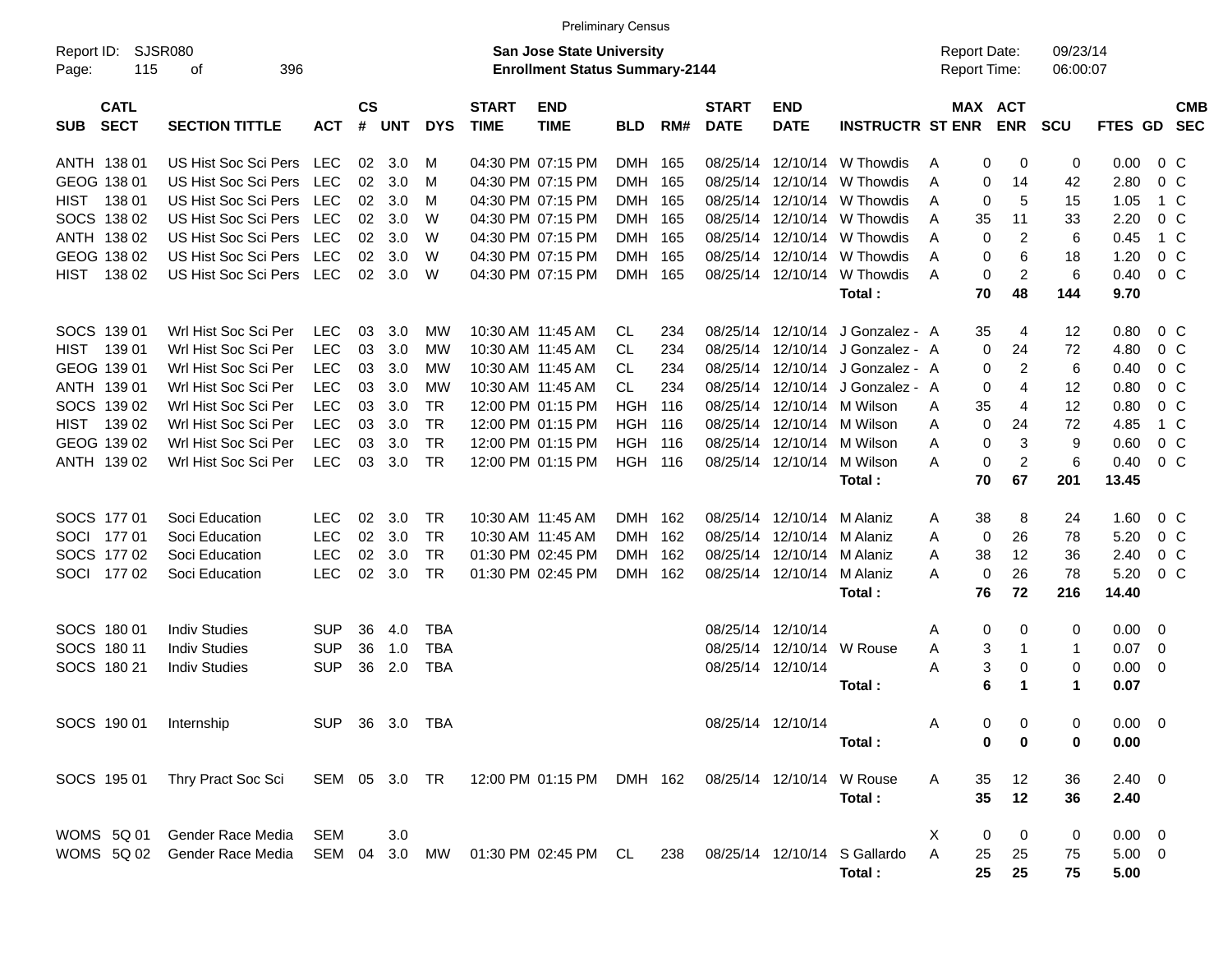|                                                                               |                                                                                                                  |                                                      |                         |                          |                                                      |                             | <b>Preliminary Census</b>                                                        |                                            |                          |                             |                                                                                  |                                                                                                                      |                                                                  |                                                                                   |                                           |                                       |                                                                      |
|-------------------------------------------------------------------------------|------------------------------------------------------------------------------------------------------------------|------------------------------------------------------|-------------------------|--------------------------|------------------------------------------------------|-----------------------------|----------------------------------------------------------------------------------|--------------------------------------------|--------------------------|-----------------------------|----------------------------------------------------------------------------------|----------------------------------------------------------------------------------------------------------------------|------------------------------------------------------------------|-----------------------------------------------------------------------------------|-------------------------------------------|---------------------------------------|----------------------------------------------------------------------|
| Report ID: SJSR080<br>Page:                                                   | <b>San Jose State University</b><br>116<br>396<br><b>Enrollment Status Summary-2144</b><br>οf                    |                                                      |                         |                          |                                                      |                             |                                                                                  |                                            |                          |                             |                                                                                  |                                                                                                                      |                                                                  | <b>Report Date:</b><br><b>Report Time:</b>                                        | 09/23/14<br>06:00:07                      |                                       |                                                                      |
| <b>CATL</b><br><b>SECT</b><br><b>SUB</b>                                      | <b>SECTION TITTLE</b>                                                                                            | <b>ACT</b>                                           | <b>CS</b><br>$\pmb{\#}$ | <b>UNT</b>               | <b>DYS</b>                                           | <b>START</b><br><b>TIME</b> | <b>END</b><br><b>TIME</b>                                                        | <b>BLD</b>                                 | RM#                      | <b>START</b><br><b>DATE</b> | <b>END</b><br><b>DATE</b>                                                        | <b>INSTRUCTR ST ENR</b>                                                                                              |                                                                  | MAX ACT<br><b>ENR</b>                                                             | SCU                                       | <b>FTES GD</b>                        | <b>CMB</b><br><b>SEC</b>                                             |
| <b>WOMS 1001</b><br><b>WOMS 1002</b>                                          | Women, Gender &Sex LEC<br>Women, Gender &Sex LEC                                                                 |                                                      | 02                      | 3.0<br>02 3.0            | <b>TR</b><br><b>TR</b>                               |                             | 10:30 AM 11:45 AM<br>01:30 PM 02:45 PM                                           | <b>DMH</b><br><b>DMH</b>                   | 161<br>226A              | 08/25/14                    | 12/10/14<br>08/25/14 12/10/14                                                    | S Gerami<br>S Gerami<br>Total:                                                                                       | 35<br>A<br>35<br>A<br>70                                         | 37<br>33<br>70                                                                    | 111<br>99<br>210                          | 7.40<br>6.60<br>14.00                 | $\overline{0}$<br>$\overline{0}$                                     |
| <b>WOMS 2001</b><br>20 01<br>AAS<br><b>WOMS 2002</b><br>20 02<br>AAS          | Wom of Color in US<br>Wom of Color in US<br>Wom of Color in US<br>Wom of Color in US                             | <b>LEC</b><br><b>LEC</b><br><b>LEC</b><br><b>LEC</b> | 02<br>02<br>02<br>02    | 3.0<br>3.0<br>3.0<br>3.0 | <b>MW</b><br><b>MW</b><br><b>MW</b><br><b>MW</b>     |                             | 12:00 PM 01:15 PM<br>12:00 PM 01:15 PM<br>09:00 AM 10:15 AM<br>09:00 AM 10:15 AM | <b>CL</b><br>CL.<br><b>CL</b><br><b>CL</b> | 238<br>238<br>238<br>238 |                             | 08/25/14 12/10/14                                                                | S Gallardo<br>08/25/14 12/10/14 S Gallardo<br>08/25/14 12/10/14 S Gallardo<br>08/25/14 12/10/14 S Gallardo<br>Total: | A<br>35<br>$\mathbf 0$<br>A<br>35<br>A<br>$\mathbf 0$<br>A<br>70 | 21<br>12<br>22<br>11<br>66                                                        | 63<br>36<br>66<br>33<br>198               | 4.20<br>2.40<br>4.40<br>2.20<br>13.20 | 0 <sup>o</sup><br>0 <sup>o</sup><br>0 <sup>o</sup><br>0 <sup>o</sup> |
| <b>WOMS 101 01</b><br>WOMS 101 02                                             | Study of Women<br>Study of Women                                                                                 | LEC.<br><b>LEC</b>                                   | 02<br>02                | 3.0<br>3.0               | <b>MW</b><br><b>MW</b>                               |                             | 09:00 AM 10:15 AM<br>01:30 PM 02:45 PM                                           | <b>DMH</b><br>DMH 162                      | 162                      |                             | 08/25/14 12/10/14<br>08/25/14 12/10/14                                           | T Bakhru<br>T Bakhru<br>Total:                                                                                       | 35<br>A<br>A<br>35<br>70                                         | 34<br>35<br>69                                                                    | 102<br>105<br>207                         | 6.80<br>7.00<br>13.80                 | $\overline{\mathbf{0}}$<br>$\overline{0}$                            |
| <b>WOMS 102 01</b><br>WOMS 102 02                                             | Global Women<br>Global Women                                                                                     | <b>LEC</b><br><b>LEC</b>                             | 02<br>$02\,$            | 3.0<br>3.0               | <b>MW</b><br>$\mathsf{T}$                            |                             | 10:30 AM 11:45 AM<br>04:30 PM 07:15 PM                                           | <b>DMH</b><br>DMH 165                      | 234                      |                             | 08/25/14 12/10/14                                                                | 08/25/14 12/10/14 A Castillo<br>A Castillo<br>Total:                                                                 | A<br>40<br>40<br>A<br>80                                         | 33<br>28<br>61                                                                    | 99<br>84<br>183                           | 6.60<br>5.60<br>12.20                 | $\overline{0}$<br>$\overline{\mathbf{0}}$                            |
| <b>WOMS 169 01</b>                                                            | Sexuality Body                                                                                                   | LEC.                                                 |                         | 02 3.0                   | MW                                                   |                             | 10:30 AM 11:45 AM                                                                | DMH 162                                    |                          |                             | 08/25/14 12/10/14                                                                | T Bakhru<br>Total:                                                                                                   | A<br>35<br>35                                                    | 27<br>27                                                                          | 81<br>81                                  | $5.45$ 1<br>5.45                      |                                                                      |
| WOMS 180 01<br><b>WOMS 180 11</b><br><b>WOMS 180 31</b><br><b>WOMS 180 32</b> | <b>Individual Studies</b><br><b>Individual Studies</b><br><b>Individual Studies</b><br><b>Individual Studies</b> | <b>SUP</b><br><b>SUP</b><br><b>SUP</b><br><b>SUP</b> | 36<br>36<br>36<br>36    | 4.0<br>1.0<br>3.0<br>3.0 | <b>TBA</b><br><b>TBA</b><br><b>TBA</b><br><b>TBA</b> |                             |                                                                                  |                                            |                          |                             | 08/25/14 12/10/14<br>08/25/14 12/10/14<br>08/25/14 12/10/14<br>08/25/14 12/10/14 | T Bakhru<br>Total:                                                                                                   | 0<br>Α<br>A<br>3<br>A<br>A<br>9                                  | 0<br>3<br>$\mathbf 0$<br>$\mathbf{1}$<br>3<br>$\mathbf 0$<br>$\blacktriangleleft$ | 0<br>$\mathbf 0$<br>3<br>$\mathbf 0$<br>3 | 0.00<br>0.00<br>0.20<br>0.00<br>0.20  | $\overline{0}$<br>$\overline{0}$<br>$\overline{0}$<br>$\overline{0}$ |
| WOMS 190 01                                                                   | Internship                                                                                                       | <b>SUP</b>                                           | 36                      | 4.0                      | <b>TBA</b>                                           |                             |                                                                                  |                                            |                          |                             | 08/25/14 12/10/14                                                                | Total:                                                                                                               | Α<br>0<br>$\bf{0}$                                               | 0<br>$\mathbf 0$                                                                  | $\mathbf 0$<br>$\bf{0}$                   | $0.00 \t 0$<br>0.00                   |                                                                      |

| Department Total:         |     | 1719 1590 4768 |          | 318.07 |
|---------------------------|-----|----------------|----------|--------|
| <b>Lower Division:</b>    |     | 1155 1141 3423 |          | 228.20 |
| Upper Division:           | 564 |                | 449 1345 | 89.87  |
| <b>Graduate Division:</b> | 0   | n              | 0        | 0.00   |

**Department : Social Sciences**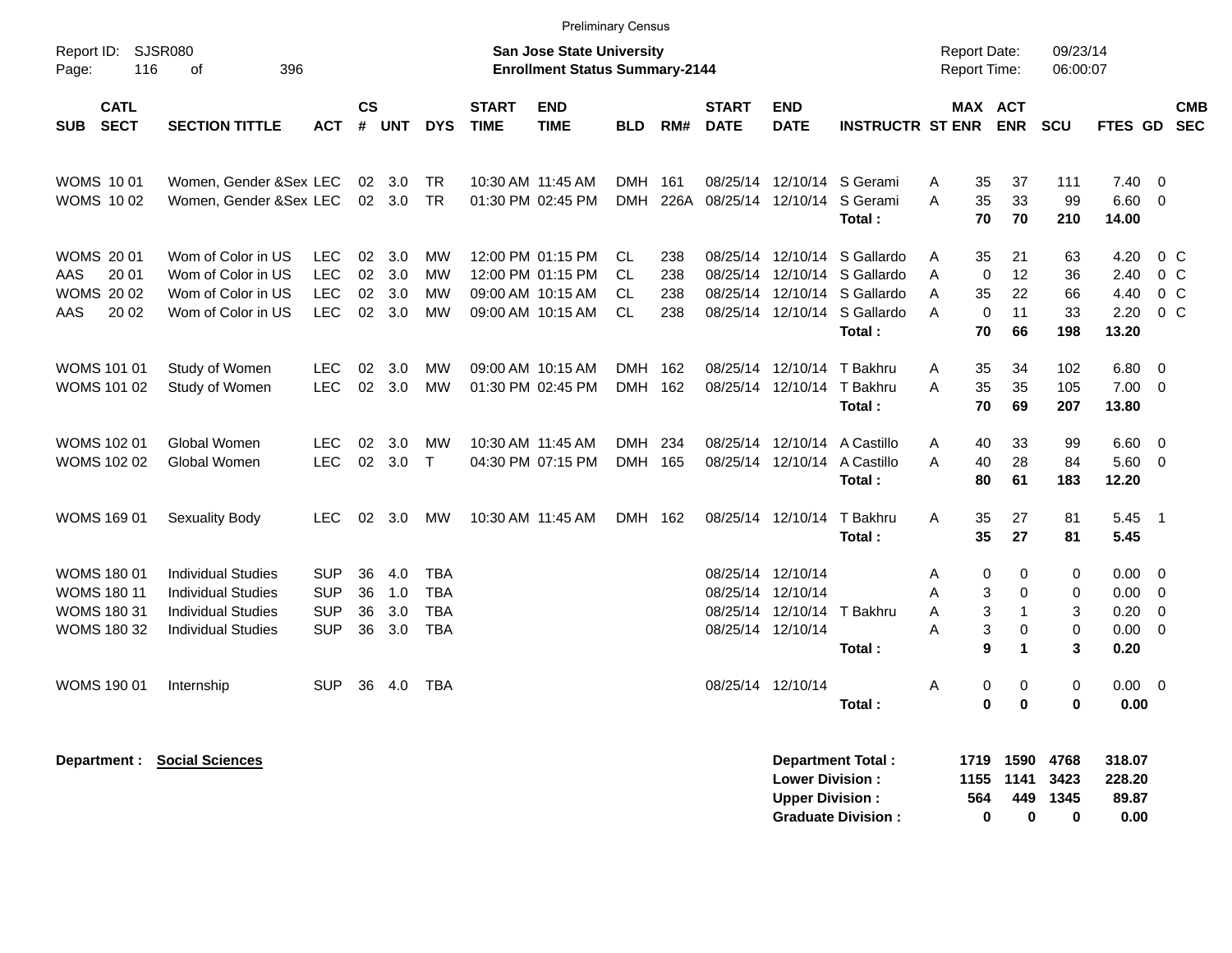|                     |                            |                               |            |                    |            |            |                             |                                                                           | <b>Preliminary Census</b> |      |                             |                            |                                |                                     |                       |                      |                |                          |                          |
|---------------------|----------------------------|-------------------------------|------------|--------------------|------------|------------|-----------------------------|---------------------------------------------------------------------------|---------------------------|------|-----------------------------|----------------------------|--------------------------------|-------------------------------------|-----------------------|----------------------|----------------|--------------------------|--------------------------|
| Report ID:<br>Page: | 117                        | <b>SJSR080</b><br>396<br>οf   |            |                    |            |            |                             | <b>San Jose State University</b><br><b>Enrollment Status Summary-2144</b> |                           |      |                             |                            |                                | <b>Report Date:</b><br>Report Time: |                       | 09/23/14<br>06:00:07 |                |                          |                          |
| <b>SUB</b>          | <b>CATL</b><br><b>SECT</b> | <b>SECTION TITTLE</b>         | <b>ACT</b> | $\mathsf{cs}$<br># | <b>UNT</b> | <b>DYS</b> | <b>START</b><br><b>TIME</b> | <b>END</b><br><b>TIME</b>                                                 | <b>BLD</b>                | RM#  | <b>START</b><br><b>DATE</b> | <b>END</b><br><b>DATE</b>  | <b>INSTRUCTR ST ENR</b>        |                                     | MAX ACT<br><b>ENR</b> | <b>SCU</b>           | <b>FTES GD</b> |                          | <b>CMB</b><br><b>SEC</b> |
| College             |                            | <b>Social Sciences</b>        |            |                    |            |            |                             |                                                                           |                           |      |                             |                            |                                |                                     |                       |                      |                |                          |                          |
| Department :        |                            | <b>Sociology</b>              |            |                    |            |            |                             |                                                                           |                           |      |                             |                            |                                |                                     |                       |                      |                |                          |                          |
| SOCI                | 1 0 1                      | Intro to Sociology            | <b>LEC</b> | 01                 | 3.0        | MW         |                             | 09:00 AM 10:15 AM                                                         | WSQ                       | 207  | 08/25/14                    |                            | 12/10/14 M Pasion              | 120<br>Α                            | 121                   | 363                  | 24.20          | - 0                      |                          |
| SOCI                | 1 0 2                      | Intro to Sociology            | <b>LEC</b> | 01                 | 3.0        | MW         |                             | 01:30 PM 02:45 PM                                                         | <b>DMH</b>                | 227  | 08/25/14                    | 12/10/14                   | R Bryant-And A                 | 40                                  | 40                    | 120                  | 8.00           | - 0                      |                          |
| SOCI                | 1 0 3                      | Intro to Sociology            | <b>LEC</b> | 01                 | 3.0        | TR.        |                             | 10:30 AM 11:45 AM                                                         | SCI                       | 164  |                             | 08/25/14 12/10/14 S Murray |                                | 120<br>A                            | 120                   | 360                  | 24.00          | 0                        |                          |
| SOCI                | 1 04                       | Intro to Sociology            | <b>LEC</b> | 01                 | 3.0        | <b>TR</b>  |                             | 01:30 PM 02:45 PM                                                         | <b>DMH</b>                | 227  |                             | 08/25/14 12/10/14 D Brook  |                                | 40<br>Α                             | 42                    | 126                  | 8.40           | $\overline{\mathbf{0}}$  |                          |
| SOCI                | 1 0 5                      | Intro to Sociology            | <b>LEC</b> |                    | 3.0        |            |                             |                                                                           |                           |      |                             |                            |                                | X                                   | 0<br>$\mathbf 0$      | 0                    | $0.00 \t 0$    |                          |                          |
|                     |                            |                               |            |                    |            |            |                             |                                                                           |                           |      |                             |                            | Total:                         | 320                                 | 323                   | 969                  | 64.60          |                          |                          |
| SOCI                | 15 01                      | Stat Ap in Soc Sci            | <b>LEC</b> | 03                 | 3.0        | MW         |                             | 03:00 PM 04:15 PM                                                         | HGH                       | 122  | 08/25/14                    | 12/10/14                   | M Thiele                       | 30<br>Α                             | 28                    | 84                   | 5.60           | $0\,$ C                  |                          |
| <b>SOCS</b>         | 15 01                      | Stat Ap in Soc Sci            | <b>LEC</b> | 03                 | 3.0        | MW         |                             | 03:00 PM 04:15 PM                                                         | <b>HGH</b>                | 122  | 08/25/14                    | 12/10/14                   | M Thiele                       | $\mathbf 0$<br>A                    | $\overline{4}$        | 12                   | 0.80           | 0 <sup>o</sup>           |                          |
| SOCI                | 15 02                      | Stat Ap in Soc Sci            | <b>LEC</b> | 03                 | 3.0        | MW         |                             | 04:30 PM 05:45 PM                                                         | HGH                       | 122  |                             | 08/25/14 12/10/14 M Thiele |                                | Α<br>30                             | 27                    | 81                   | 5.45           | 1 C                      |                          |
| <b>SOCS</b>         | 15 02                      | Stat Ap in Soc Sci            | <b>LEC</b> | 03                 | 3.0        | MW         |                             | 04:30 PM 05:45 PM                                                         | HGH                       | 122  |                             | 08/25/14 12/10/14 M Thiele |                                | $\mathbf 0$<br>Α                    | 3                     | 9                    | 0.60           | 0 <sup>o</sup>           |                          |
| SOCI                | 15 03                      | Stat Ap in Soc Sci            | <b>LEC</b> | 03                 | 3.0        | <b>TR</b>  |                             | 03:00 PM 04:15 PM                                                         | HGH.                      | 122  |                             | 08/25/14 12/10/14 U Cohn   |                                | A<br>30                             | 29                    | 87                   | 5.80           | $0\,C$                   |                          |
|                     | SOCS 1503                  | Stat Ap in Soc Sci            | <b>LEC</b> | 03                 | 3.0        | <b>TR</b>  |                             | 03:00 PM 04:15 PM                                                         | HGH                       | 122  |                             | 08/25/14 12/10/14          | U Cohn                         | $\mathbf 0$<br>А                    | $\mathbf 0$           | 0                    | 0.00           | 0 <sup>o</sup>           |                          |
|                     |                            |                               |            |                    |            |            |                             |                                                                           |                           |      |                             |                            | Total:                         | 90                                  | 91                    | 273                  | 18.25          |                          |                          |
| SOCI                | 57 01                      | Community Involve             | <b>LEC</b> | 01                 | 3.0        | TR.        |                             | 12:00 PM 01:15 PM                                                         | DMH 161                   |      |                             | 08/25/14 12/10/14 C Cox    |                                | 40<br>A                             | 25                    | 75                   | 5.00           | $0\,C$                   |                          |
| <b>UNVS</b>         | 5701                       | Community Involve             | <b>LEC</b> | 01                 | 3.0        | <b>TR</b>  |                             | 12:00 PM 01:15 PM                                                         | DMH 161                   |      |                             | 08/25/14 12/10/14 C Cox    |                                | A<br>0                              | 17                    | 51                   | 3.40           | 0 <sup>o</sup>           |                          |
|                     |                            |                               |            |                    |            |            |                             |                                                                           |                           |      |                             |                            | Total:                         | 40                                  | 42                    | 126                  | 8.40           |                          |                          |
| SOCI                | 80 01                      | Social Problems               | LEC        | 01                 | 3.0        | MW         |                             | 09:00 AM 10:15 AM                                                         | DMH 227                   |      | 08/25/14                    | 12/10/14                   | N Boero                        | 50<br>Α                             | 51                    | 153                  | 10.20          | $\overline{\mathbf{0}}$  |                          |
| SOCI                | 80 02                      | Social Problems               | <b>LEC</b> | 01                 | 3.0        | MW         |                             | 03:00 PM 04:15 PM                                                         | WSQ                       | 207  |                             | 08/25/14 12/10/14 N Boero  |                                | А<br>50                             | 67                    | 201                  | 13.40          | $\overline{\mathbf{0}}$  |                          |
| SOCI                | 80 03                      | Social Problems               | <b>LEC</b> | 01                 | 3.0        | TR.        |                             | 09:00 AM 10:15 AM                                                         | DMH 227                   |      |                             |                            | 08/25/14 12/10/14 S Myers-Lipt | 45<br>A                             | 45                    | 135                  | 9.00           | $\overline{\mathbf{0}}$  |                          |
| SOCI                | 80 04                      | Social Problems               | <b>LEC</b> |                    | 3.0        |            |                             |                                                                           |                           |      |                             |                            |                                | х                                   | 0<br>$\mathbf 0$      | 0                    | $0.00 \t 0$    |                          |                          |
|                     |                            |                               |            |                    |            |            |                             |                                                                           |                           |      |                             |                            | Total:                         | 145                                 | 163                   | 489                  | 32.60          |                          |                          |
| SOCI                |                            | 100W 01 Writing Workshop      | <b>SEM</b> | 04                 | 3.0        | MW         |                             | 09:00 AM 10:15 AM                                                         | HGH.                      | 122  | 08/25/14                    | 12/10/14                   | S Morewitz                     | 25<br>Α                             | 26                    | 78                   | 5.20           | $\overline{\phantom{0}}$ |                          |
| SOCI                |                            | 100W 02 Writing Workshop      | SEM        | 04                 | 3.0        | MW         |                             | 03:00 PM 04:15 PM                                                         | <b>DMH</b>                | 226A | 08/25/14                    | 12/10/14                   | J DeHaan                       | 25<br>Α                             | 27                    | 81                   | 5.40           | $\overline{\mathbf{0}}$  |                          |
| SOCI                |                            | 100W 03 Writing Workshop      | <b>SEM</b> | 04                 | 3.0        | TR         |                             | 09:00 AM 10:15 AM                                                         | <b>DMH</b>                | 162  |                             | 08/25/14 12/10/14 D Brook  |                                | 25<br>Α                             | 26                    | 78                   | 5.20           | - 0                      |                          |
|                     |                            | SOCI 100W 04 Writing Workshop | SEM        | 04                 | 3.0        | TR         |                             | 04:30 PM 05:45 PM DMH 161                                                 |                           |      |                             | 08/25/14 12/10/14 U Cohn   |                                | 25<br>A                             | 27                    | 81                   | 5.40 0         |                          |                          |
|                     |                            | SOCI 100W 05 Writing Workshop | <b>SEM</b> |                    | 3.0        |            |                             |                                                                           |                           |      |                             |                            |                                | X                                   | 0<br>$\mathbf 0$      | 0                    | $0.00 \t 0$    |                          |                          |
|                     |                            |                               |            |                    |            |            |                             |                                                                           |                           |      |                             |                            | Total:                         | 100                                 | 106                   | 318                  | 21.20          |                          |                          |
|                     | SOCI 101 01                | Social Theory                 | <b>LEC</b> |                    | 02 3.0     | МW         |                             | 12:00 PM 01:15 PM                                                         | DMH 231                   |      |                             | 08/25/14 12/10/14 M Rokni  |                                | 40<br>Α                             | 44                    | 132                  | 8.80 0         |                          |                          |
|                     | SOCI 101 02                | Social Theory                 | <b>LEC</b> |                    | 02 3.0     | TR         |                             | 10:30 AM 11:45 AM                                                         | DMH 231                   |      |                             | 08/25/14 12/10/14 P Chua   |                                | 35<br>Α                             | 33                    | 99                   | $6.60$ 0       |                          |                          |
|                     | SOCI 101 03                | Social Theory                 | <b>LEC</b> |                    | 02 3.0     | TR         |                             | 01:30 PM 02:45 PM                                                         | DMH 231                   |      |                             | 08/25/14 12/10/14 P Chua   |                                | 30<br>Α                             | 30                    | 90                   | $6.00 \t 0$    |                          |                          |
|                     | SOCI 101 04                | Social Theory                 | <b>LEC</b> |                    | 02 3.0 W   |            |                             | 06:00 PM 08:45 PM                                                         | DMH 231                   |      |                             |                            | 08/25/14 12/10/14 T Dehaan     | 35<br>Α                             | 34                    | 102                  | 6.85 1         |                          |                          |
|                     |                            |                               |            |                    |            |            |                             |                                                                           |                           |      |                             |                            | Total:                         |                                     | 140 141               | 423                  | 28.25          |                          |                          |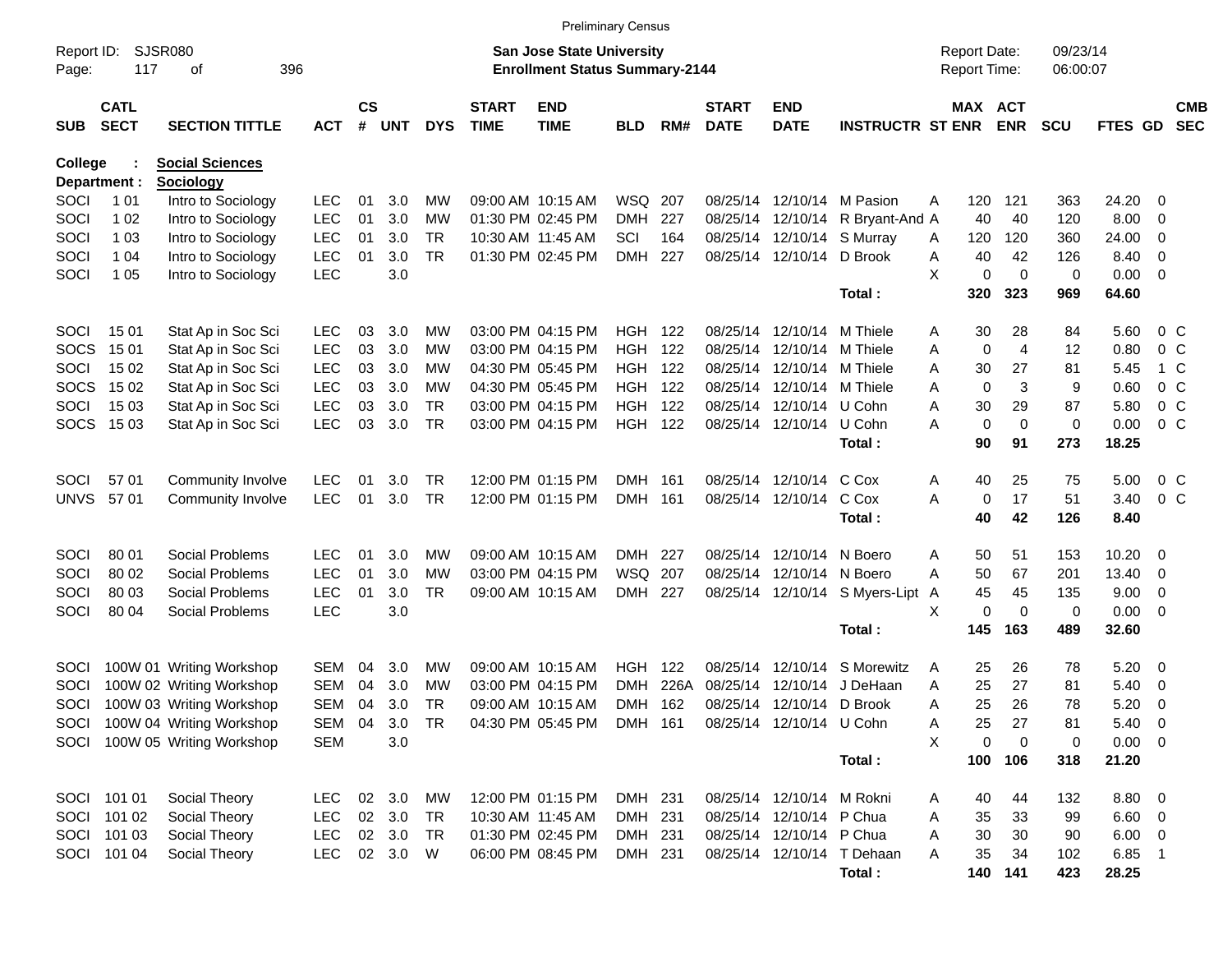|                                    |                                                          |                                                                                                                           |                                                                    |                            |                                 |                                              |                             |                                                                                                       | <b>Preliminary Census</b>               |                                 |                                  |                                                                            |                                                               |                                                            |                                   |                                       |                                                         |                                                                            |                          |
|------------------------------------|----------------------------------------------------------|---------------------------------------------------------------------------------------------------------------------------|--------------------------------------------------------------------|----------------------------|---------------------------------|----------------------------------------------|-----------------------------|-------------------------------------------------------------------------------------------------------|-----------------------------------------|---------------------------------|----------------------------------|----------------------------------------------------------------------------|---------------------------------------------------------------|------------------------------------------------------------|-----------------------------------|---------------------------------------|---------------------------------------------------------|----------------------------------------------------------------------------|--------------------------|
| Page:                              | Report ID: SJSR080<br>118                                | 396<br>οf                                                                                                                 |                                                                    |                            |                                 |                                              |                             | San Jose State University<br><b>Enrollment Status Summary-2144</b>                                    |                                         |                                 |                                  |                                                                            |                                                               | <b>Report Date:</b><br><b>Report Time:</b>                 |                                   | 09/23/14<br>06:00:07                  |                                                         |                                                                            |                          |
| SUB                                | <b>CATL</b><br><b>SECT</b>                               | <b>SECTION TITTLE</b>                                                                                                     | <b>ACT</b>                                                         | $\mathsf{cs}$<br>#         | <b>UNT</b>                      | <b>DYS</b>                                   | <b>START</b><br><b>TIME</b> | <b>END</b><br><b>TIME</b>                                                                             | <b>BLD</b>                              | RM#                             | <b>START</b><br><b>DATE</b>      | <b>END</b><br><b>DATE</b>                                                  | <b>INSTRUCTR ST ENR</b>                                       |                                                            | <b>MAX ACT</b><br><b>ENR</b>      | <b>SCU</b>                            | FTES GD                                                 |                                                                            | <b>CMB</b><br><b>SEC</b> |
|                                    | SOCI 102 01                                              | Intro To Stat                                                                                                             | <b>LEC</b>                                                         | 03                         | 3.0                             | $\top$                                       |                             | 06:30 PM 09:15 PM                                                                                     | DMH 231                                 |                                 |                                  | 08/25/14 12/10/14                                                          | J Bautista<br>Total:                                          | A<br>30<br>30                                              | 18<br>18                          | 54<br>54                              | $3.65$ 1<br>3.65                                        |                                                                            |                          |
| SOCI                               | 10380                                                    | <b>SPSS Computer AnalysACT</b>                                                                                            |                                                                    |                            | 1.0                             |                                              |                             |                                                                                                       |                                         |                                 |                                  |                                                                            | Total:                                                        | X                                                          | 0<br>0<br>0<br>$\bf{0}$           | 0<br>0                                | $0.00 \t 0$<br>0.00                                     |                                                                            |                          |
| <b>SOCI</b><br>SOCI<br><b>SOCI</b> | 104 01<br>104 02<br>104 03                               | <b>Quantit Res Meth</b><br><b>Quantit Res Meth</b><br><b>Quantit Res Meth</b>                                             | <b>LEC</b><br><b>LEC</b><br><b>LEC</b>                             | 02<br>02<br>02             | 3.0<br>3.0<br>3.0               | МW<br>МW<br>TR                               |                             | 09:00 AM 10:15 AM<br>12:00 PM 01:15 PM<br>12:00 PM 01:15 PM                                           | <b>DMH</b><br><b>DMH</b><br><b>DMH</b>  | 231<br>226A<br>226A             | 08/25/14<br>08/25/14             | 12/10/14<br>12/10/14<br>08/25/14 12/10/14                                  | J DeHaan<br>C Garcia<br>U Cohn<br>Total:                      | 35<br>A<br>35<br>Α<br>35<br>А<br>105                       | 35<br>30<br>37<br>102             | 105<br>90<br>111<br>306               | $7.00 \t 0$<br>6.00<br>7.45<br>20.45                    | $\overline{\mathbf{0}}$<br>$\overline{\phantom{1}}$                        |                          |
| <b>SOCI</b><br>SOCI<br><b>SOCI</b> | 105 01<br>105 02<br>105 03                               | Qual Research Meth<br><b>Qual Research Meth</b><br><b>Qual Research Meth</b>                                              | <b>LEC</b><br><b>LEC</b><br><b>LEC</b>                             | 02<br>02<br>02             | 3.0<br>3.0<br>3.0               | МW<br>м<br><b>TR</b>                         |                             | 10:30 AM 11:45 AM<br>06:00 PM 08:45 PM<br>12:00 PM 01:15 PM                                           | <b>DMH</b><br><b>DMH</b><br>DMH 231     | 226A<br>231                     | 08/25/14<br>08/25/14             | 12/10/14<br>12/10/14<br>08/25/14 12/10/14                                  | N Boero<br>J DeHaan<br>A Leisenring<br>Total:                 | 35<br>Α<br>35<br>А<br>35<br>A<br>105                       | 32<br>24<br>35<br>91              | 96<br>72<br>105<br>273                | 6.45<br>4.80<br>$7.00 \t 0$<br>18.25                    | - 1<br>$\overline{\phantom{0}}$                                            |                          |
| SOCI<br>SOCI<br>SOCI               | SOCI 116 01<br>116 02<br>116 03<br>116 04<br>SOCI 116 05 | <b>Global Society</b><br><b>Global Society</b><br><b>Global Society</b><br><b>Global Society</b><br><b>Global Society</b> | <b>LEC</b><br><b>LEC</b><br><b>LEC</b><br><b>LEC</b><br><b>LEC</b> | 01<br>01<br>01<br>01<br>01 | 3.0<br>3.0<br>3.0<br>3.0<br>3.0 | МW<br>МW<br><b>TR</b><br><b>TR</b><br>$\top$ |                             | 10:30 AM 11:45 AM<br>04:30 PM 05:45 PM<br>12:00 PM 01:15 PM<br>03:00 PM 04:15 PM<br>06:00 PM 08:45 PM | DMH<br>DMH<br>DMH.<br>DMH<br><b>BBC</b> | 231<br>162<br>227<br>227<br>201 | 08/25/14<br>08/25/14<br>08/25/14 | 12/10/14<br>12/10/14<br>12/10/14<br>08/25/14 12/10/14<br>08/25/14 12/10/14 | V Montes<br>V Montes<br>D Brook<br>C Cox<br>J Gomez<br>Total: | 40<br>Α<br>38<br>A<br>Α<br>40<br>40<br>Α<br>40<br>А<br>198 | 37<br>32<br>39<br>42<br>37<br>187 | 111<br>96<br>117<br>126<br>111<br>561 | $7.40 \quad 0$<br>6.45<br>7.80<br>8.40<br>7.40<br>37.45 | $\overline{1}$<br>$\overline{\mathbf{0}}$<br>0<br>$\overline{\phantom{0}}$ |                          |
|                                    | SOCI 118 01                                              | Soci of Hum Rights                                                                                                        | <b>LEC</b>                                                         | 02                         | 3.0                             | МW                                           |                             | 10:30 AM 11:45 AM                                                                                     | DMH 227                                 |                                 |                                  | 08/25/14 12/10/14                                                          | M Rokni<br>Total:                                             | A<br>40<br>40                                              | 41<br>41                          | 123<br>123                            | 8.25<br>8.25                                            | $\overline{\phantom{0}}$                                                   |                          |
| SOCI                               | 120 01                                                   | Contemp Soc Issues                                                                                                        | LEC                                                                |                            | 02 3.0                          | MW                                           |                             | 01:30 PM 02:45 PM                                                                                     | DMH 231                                 |                                 |                                  | 08/25/14 12/10/14                                                          | M Thiele<br>Total:                                            | Α<br>35<br>35                                              | 23<br>23                          | 69<br>69                              | $4.60$ 0<br>4.60                                        |                                                                            |                          |
|                                    |                                                          | SOCI 140 01 Soci of Media                                                                                                 |                                                                    |                            |                                 |                                              |                             | LEC 02 3.0 MW 03:00 PM 04:15 PM DMH 231 08/25/14 12/10/14 M Rokni                                     |                                         |                                 |                                  |                                                                            | Total:                                                        | 40<br>A<br>40                                              | 36<br>36                          | 108<br>108                            | $7.20 \t 0$<br>7.20                                     |                                                                            |                          |
|                                    |                                                          | SOCI 151 01 Violence in Family                                                                                            | LEC 02 3.0 TR                                                      |                            |                                 |                                              |                             | 09:00 AM 10:15 AM                                                                                     |                                         | DMH 161                         |                                  |                                                                            | 08/25/14 12/10/14 S de Bourbon A<br>Total:                    | 40<br>40                                                   | 43<br>43                          | 129<br>129                            | $8.60$ 0<br>8.60                                        |                                                                            |                          |
|                                    | SOCI 154 01                                              | Non Conform Behav LEC 02 3.0 MW 01:30 PM 02:45 PM HGH 122 08/25/14 12/10/14 V Montes                                      |                                                                    |                            |                                 |                                              |                             |                                                                                                       |                                         |                                 |                                  |                                                                            | Total:                                                        | 40<br>A<br>40                                              | 37<br>37                          | 111<br>111                            | $7.50$ 2<br>7.50                                        |                                                                            |                          |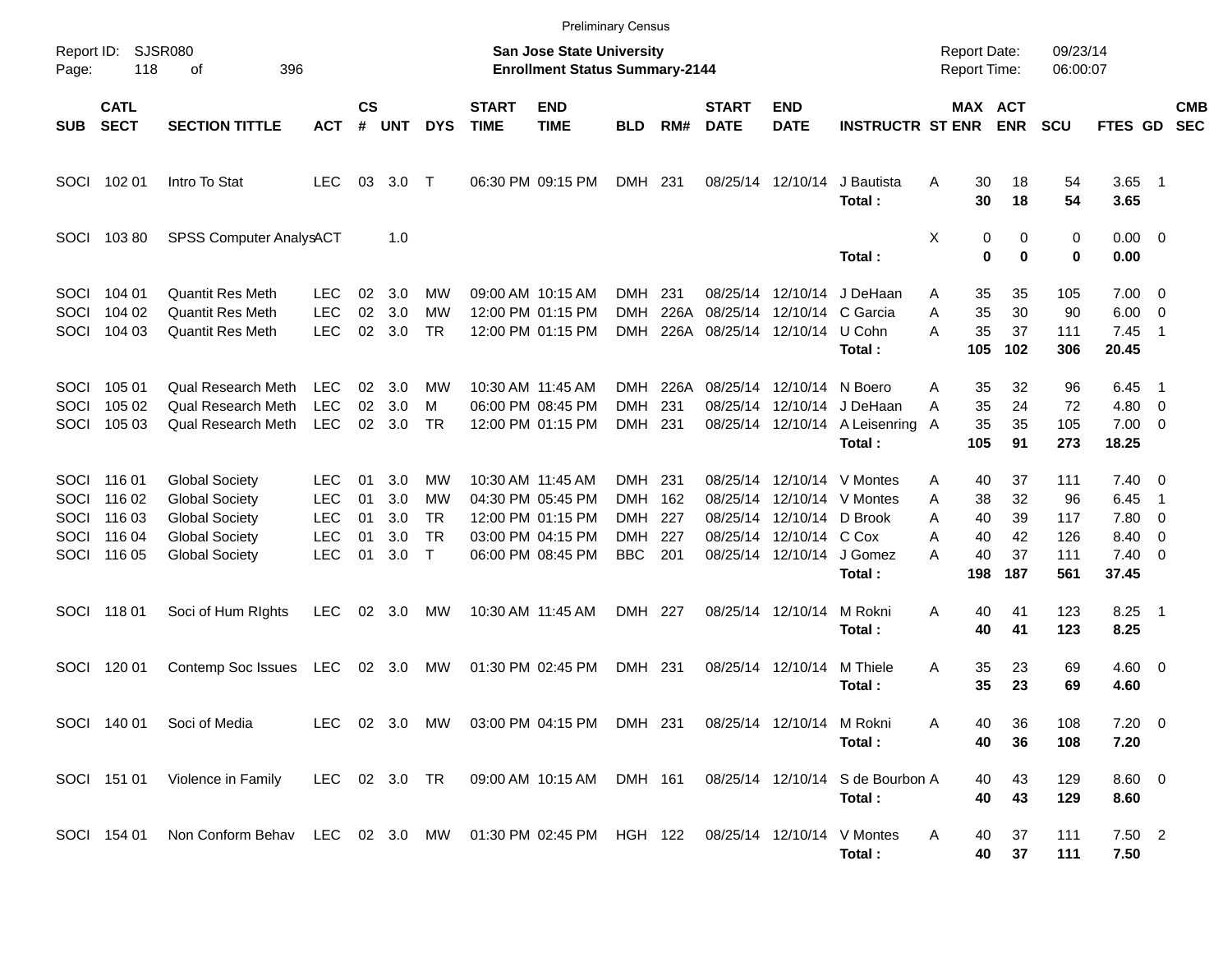|                      |                            |                                                                                                 |                                        |                |                   |                              |                             | <b>Preliminary Census</b>                                          |                          |                   |                             |                                        |                                                                        |                                            |                                                     |                         |                                              |                           |
|----------------------|----------------------------|-------------------------------------------------------------------------------------------------|----------------------------------------|----------------|-------------------|------------------------------|-----------------------------|--------------------------------------------------------------------|--------------------------|-------------------|-----------------------------|----------------------------------------|------------------------------------------------------------------------|--------------------------------------------|-----------------------------------------------------|-------------------------|----------------------------------------------|---------------------------|
| Report ID:<br>Page:  | 119                        | SJSR080<br>396<br>οf                                                                            |                                        |                |                   |                              |                             | San Jose State University<br><b>Enrollment Status Summary-2144</b> |                          |                   |                             |                                        |                                                                        | <b>Report Date:</b><br><b>Report Time:</b> |                                                     | 09/23/14<br>06:00:07    |                                              |                           |
| <b>SUB</b>           | <b>CATL</b><br><b>SECT</b> | <b>SECTION TITTLE</b>                                                                           | АСТ                                    | <b>CS</b><br># | <b>UNT</b>        | <b>DYS</b>                   | <b>START</b><br><b>TIME</b> | <b>END</b><br><b>TIME</b>                                          | <b>BLD</b>               | RM#               | <b>START</b><br><b>DATE</b> | <b>END</b><br><b>DATE</b>              | <b>INSTRUCTR ST ENR</b>                                                |                                            | <b>MAX ACT</b><br><b>ENR</b>                        | <b>SCU</b>              |                                              | <b>CMB</b><br>FTES GD SEC |
|                      | SOCI 160 01                | Immigration & Identy                                                                            | LEC                                    |                | 02 3.0            | TR                           |                             | 09:00 AM 10:15 AM                                                  | DMH 231                  |                   |                             | 08/25/14 12/10/14                      | C Garcia<br>Total:                                                     | A                                          | 40<br>38<br>40<br>38                                | 114<br>114              | $7.65$ 1<br>7.65                             |                           |
|                      | SOCI 161 01                | City Life                                                                                       | <b>LEC</b>                             | 02             | - 3.0             | МW                           |                             | 01:30 PM 02:45 PM                                                  |                          |                   | DMH 226A 08/25/14 12/10/14  |                                        | J DeHaan<br>Total:                                                     | A                                          | 40<br>40<br>40<br>40                                | 120<br>120              | $8.00 \t 0$<br>8.00                          |                           |
| SOCI<br>SOCI<br>SOCI | 162 01<br>162 02<br>162 03 | Race/Ethnic Rels<br>Race/Ethnic Rels<br>Race/Ethnic Rels                                        | <b>LEC</b><br><b>LEC</b><br><b>LEC</b> | 02<br>02<br>02 | 3.0<br>3.0<br>3.0 | МW<br><b>MW</b><br><b>TR</b> |                             | 12:00 PM 01:15 PM<br>04:30 PM 05:45 PM<br>12:00 PM 01:15 PM        | DMH<br><b>ENG</b><br>HGH | 227<br>329<br>122 | 08/25/14                    | 08/25/14 12/10/14                      | 08/25/14 12/10/14 F DuCros<br>12/10/14 V Andrews<br>F DuCros<br>Total: | A<br>A<br>A<br>110                         | 35<br>37<br>40<br>24<br>35<br>36<br>97              | 111<br>72<br>108<br>291 | $7.40 \quad 0$<br>$4.80\ 0$<br>7.25<br>19.45 | $\overline{\phantom{1}}$  |
|                      | SOCI 163 01                | Social Change                                                                                   | <b>LEC</b>                             |                | $02 \quad 3.0$    | МW                           |                             | 04:30 PM 05:45 PM                                                  | DMH 227                  |                   |                             | 08/25/14 12/10/14                      | M Rokni<br>Total:                                                      | A                                          | 40<br>36<br>40<br>36                                | 108<br>108              | $7.30\quad 2$<br>7.30                        |                           |
|                      | SOCI 164 01                | Social Action                                                                                   | LEC.                                   |                | 02 3.0            | <b>TR</b>                    |                             | 10:30 AM 11:45 AM                                                  | DMH 227                  |                   |                             | 08/25/14 12/10/14                      | S Myers-Lipt A<br>Total:                                               |                                            | 40<br>36<br>40<br>36                                | 108<br>108              | $7.20 \t 0$<br>7.20                          |                           |
|                      | SOCI 165 01                | Poverty Wealth Prv                                                                              | <b>LEC</b>                             |                | 02 3.0            | TR                           |                             | 03:00 PM 04:15 PM                                                  | DMH 161                  |                   |                             | 08/25/14 12/10/14                      | S Myers-Lipt A<br>Total:                                               |                                            | 40<br>34<br>40<br>34                                | 102<br>102              | $6.85$ 1<br>6.85                             |                           |
|                      | SOCI 166 01<br>GERO 166 01 | <b>Medical Sociology</b><br><b>Medical Sociology</b>                                            | <b>LEC</b><br><b>LEC</b>               | 02<br>02       | 3.0<br>3.0        | M<br>M                       |                             | 06:00 PM 08:45 PM<br>06:00 PM 08:45 PM                             | DMH<br>DMH 227           | 227               |                             | 08/25/14 12/10/14<br>08/25/14 12/10/14 | N Boero<br>N Boero<br>Total:                                           | A<br>A                                     | 40<br>28<br>$\mathbf 0$<br>$\mathbf{1}$<br>40<br>29 | 84<br>3<br>87           | 5.65<br>0.20<br>5.85                         | 1 C<br>0 <sup>o</sup>     |
|                      | SOCI 169 01                | Polit Sociology                                                                                 | <b>LEC</b>                             |                | $02 \quad 3.0$    | <b>TR</b>                    |                             | 01:30 PM 02:45 PM                                                  | <b>HGH 122</b>           |                   |                             | 08/25/14 12/10/14                      | V Montes<br>Total:                                                     | A                                          | 40<br>33<br>33<br>40                                | 99<br>99                | $6.65$ 1<br>6.65                             |                           |
|                      | SOCI 170 01                | Soci of Family                                                                                  | <b>LEC</b>                             | 02             | 3.0               | $\top$                       |                             | 06:00 PM 08:45 PM                                                  | DMH 227                  |                   |                             | 08/25/14 12/10/14                      | T Dehaan<br>Total:                                                     | Α                                          | 39<br>40<br>40<br>39                                | 117<br>117              | 7.90 2<br>7.90                               |                           |
|                      |                            | SOCI 171 01 Person and Society LEC 02 3.0 MW 03:00 PM 04:15 PM DMH 227 08/25/14 12/10/14 S Nava |                                        |                |                   |                              |                             |                                                                    |                          |                   |                             |                                        | Total:                                                                 | Α                                          | 40<br>38<br>40<br>38                                | 114<br>114              | 7.75 3<br>7.75                               |                           |
|                      |                            | SOCI 172 01 LGBT Studies                                                                        | LEC 02 3.0 TR                          |                |                   |                              |                             | 01:30 PM 02:45 PM DMH 161 08/25/14 12/10/14 S Murray               |                          |                   |                             |                                        | Total:                                                                 | A                                          | 35<br>40<br>40<br>35                                | 105<br>105              | $7.05$ 1<br>7.05                             |                           |
|                      |                            | SOCI 173 01 Socialization                                                                       | LEC 02 3.0 TR                          |                |                   |                              |                             | 10:30 AM 11:45 AM HGH 122 08/25/14 12/10/14 T Dehaan               |                          |                   |                             |                                        | Total:                                                                 | A                                          | 43<br>40<br>43<br>40                                | 129<br>129              | $8.60$ 0<br>8.60                             |                           |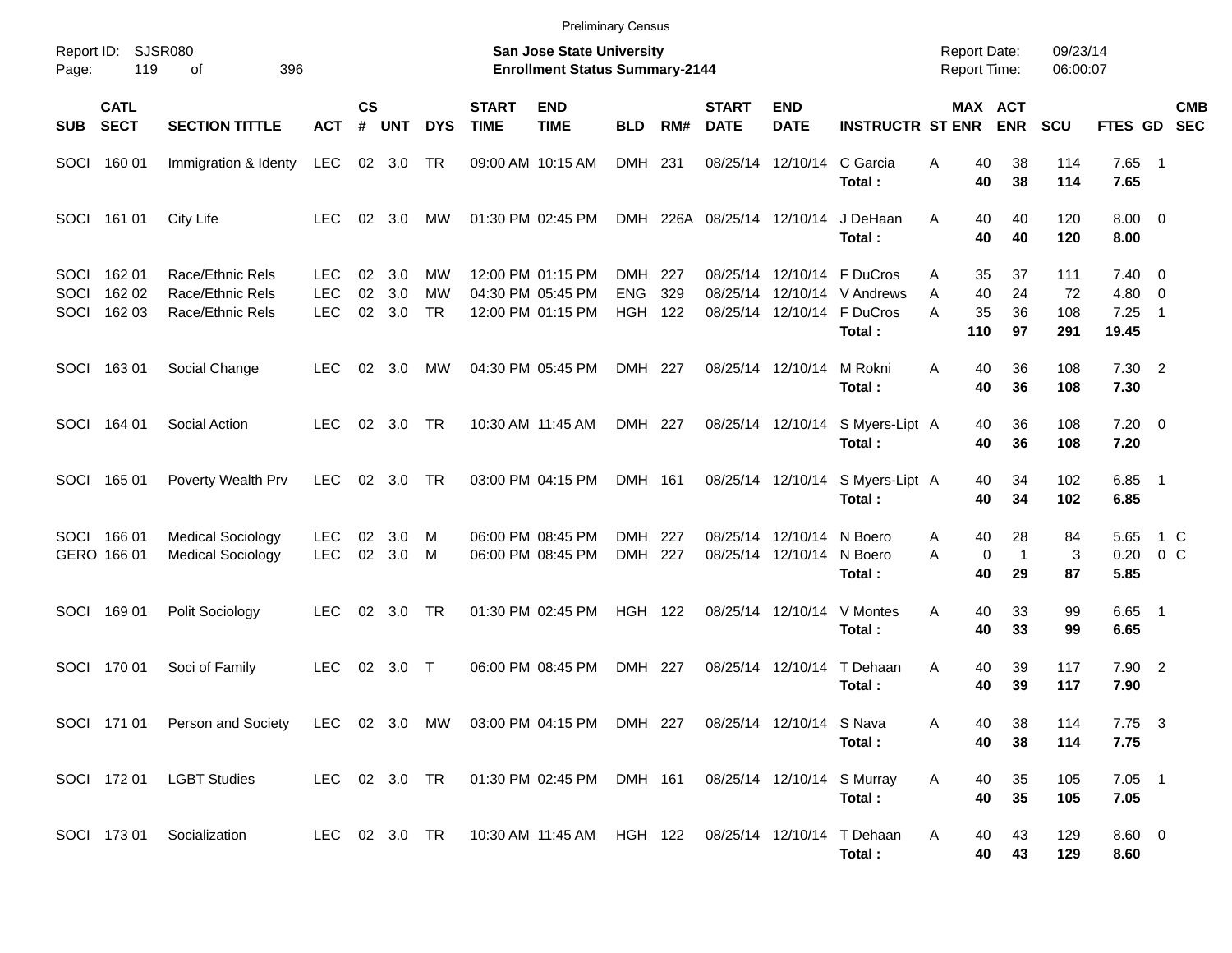|                                      |                                                |                                                                                                                      |                                                                    |                            |                                 |                                                                    |                             |                                                                           | <b>Preliminary Census</b> |     |                             |                                                                                                              |                                                              |                                            |                                                                                                    |                       |                                                                  |                                                                                                                                      |                          |
|--------------------------------------|------------------------------------------------|----------------------------------------------------------------------------------------------------------------------|--------------------------------------------------------------------|----------------------------|---------------------------------|--------------------------------------------------------------------|-----------------------------|---------------------------------------------------------------------------|---------------------------|-----|-----------------------------|--------------------------------------------------------------------------------------------------------------|--------------------------------------------------------------|--------------------------------------------|----------------------------------------------------------------------------------------------------|-----------------------|------------------------------------------------------------------|--------------------------------------------------------------------------------------------------------------------------------------|--------------------------|
| Report ID:<br>Page:                  | 120                                            | SJSR080<br>396<br>οf                                                                                                 |                                                                    |                            |                                 |                                                                    |                             | <b>San Jose State University</b><br><b>Enrollment Status Summary-2144</b> |                           |     |                             |                                                                                                              |                                                              | <b>Report Date:</b><br><b>Report Time:</b> |                                                                                                    | 09/23/14<br>06:00:07  |                                                                  |                                                                                                                                      |                          |
| <b>SUB</b>                           | <b>CATL</b><br><b>SECT</b>                     | <b>SECTION TITTLE</b>                                                                                                | <b>ACT</b>                                                         | <b>CS</b><br>#             | <b>UNT</b>                      | <b>DYS</b>                                                         | <b>START</b><br><b>TIME</b> | <b>END</b><br><b>TIME</b>                                                 | <b>BLD</b>                | RM# | <b>START</b><br><b>DATE</b> | <b>END</b><br><b>DATE</b>                                                                                    | <b>INSTRUCTR ST ENR</b>                                      |                                            | MAX ACT<br><b>ENR</b>                                                                              | <b>SCU</b>            | <b>FTES GD</b>                                                   |                                                                                                                                      | <b>CMB</b><br><b>SEC</b> |
| SOCI                                 | 174 01                                         | <b>Sexualities</b>                                                                                                   | <b>LEC</b>                                                         |                            | 02 3.0                          | R                                                                  |                             | 06:00 PM 08:45 PM                                                         | DMH 161                   |     |                             | 08/25/14 12/10/14                                                                                            | C Cox<br>Total:                                              | Α<br>40<br>40                              | 32<br>32                                                                                           | 96<br>96              | 6.50 2<br>6.50                                                   |                                                                                                                                      |                          |
|                                      | SOCI 175 01<br><b>WOMS 175 01</b>              | Soc of Mas & Fem<br>Soc of Mas & Fem                                                                                 | <b>LEC</b><br><b>LEC</b>                                           | 02<br>02                   | 3.0<br>3.0                      | TR<br>TR                                                           |                             | 03:00 PM 04:15 PM<br>03:00 PM 04:15 PM                                    | DMH 231<br>DMH 231        |     |                             | 08/25/14 12/10/14                                                                                            | 08/25/14 12/10/14 A Leisenring A<br>A Leisenring A<br>Total: | 40<br>40                                   | 36<br>3<br>$\mathbf 0$<br>39                                                                       | 108<br>9<br>117       | 7.30<br>0.60<br>7.90                                             |                                                                                                                                      | 2 C<br>$0\,$ C           |
| SOCI                                 | 176 01                                         | Sociology of Everyda LEC 02 3.0                                                                                      |                                                                    |                            |                                 | R                                                                  |                             | 04:30 PM 07:15 PM                                                         | DMH 165                   |     |                             | 08/25/14 12/10/14                                                                                            | T Dehaan<br>Total:                                           | A<br>40<br>40                              | 29<br>29                                                                                           | 87<br>87              | 5.80 0<br>5.80                                                   |                                                                                                                                      |                          |
| SOCI<br>SOCI<br>SOCI<br>SOCI<br>SOCI | 180 01<br>180 11<br>180 21<br>180 31<br>180 32 | <b>Indiv Studies</b><br><b>Indiv Studies</b><br><b>Indiv Studies</b><br><b>Indiv Studies</b><br><b>Indiv Studies</b> | <b>SUP</b><br><b>SUP</b><br><b>SUP</b><br><b>SUP</b><br><b>SUP</b> | 36<br>36<br>36<br>36<br>36 | 3.0<br>1.0<br>2.0<br>3.0<br>3.0 | <b>TBA</b><br><b>TBA</b><br><b>TBA</b><br><b>TBA</b><br><b>TBA</b> |                             |                                                                           |                           |     | 08/25/14 12/10/14           | 08/25/14 12/10/14<br>08/25/14 12/10/14<br>08/25/14 12/10/14                                                  | 08/25/14 12/10/14 A Leisenring                               | A<br>A<br>А<br>A<br>Α                      | 0<br>0<br>2<br>0<br>$\overline{2}$<br>0<br>0<br>1<br>0<br>0                                        | 0<br>0<br>0<br>3<br>0 | $0.00 \t 0$<br>0.00<br>0.00<br>0.20<br>0.00                      | $\overline{\phantom{0}}$<br>$\overline{\mathbf{0}}$<br>$\overline{\mathbf{0}}$<br>$\overline{\phantom{0}}$                           |                          |
| SOCI                                 | 180 33                                         | <b>Indiv Studies</b>                                                                                                 | <b>SUP</b>                                                         | 36                         | 3.0                             | <b>TBA</b>                                                         |                             |                                                                           |                           |     |                             | 08/25/14 12/10/14                                                                                            | Total:                                                       | Α                                          | 0<br>0<br>4<br>1                                                                                   | 0<br>3                | $0.00 \t 0$<br>0.20                                              |                                                                                                                                      |                          |
| SOCI<br>SOCI<br>SOCI<br>SOCI         | 181 01<br>181 11<br>181 21<br>181 31           | Service Internship<br>Service Internship<br>Service Internship<br>Service Internship                                 | <b>SUP</b><br><b>SUP</b><br><b>SUP</b><br><b>SUP</b>               | 36<br>36<br>36<br>36       | 6.0<br>1.0<br>2.0<br>3.0        | TBA<br><b>TBA</b><br><b>TBA</b><br><b>TBA</b>                      |                             |                                                                           |                           |     | 08/25/14 12/10/14           | 08/25/14 12/10/14<br>08/25/14 12/10/14<br>08/25/14 12/10/14 S Murray                                         |                                                              | A<br>Α<br>Α<br>A                           | 0<br>0<br>2<br>0<br>$\overline{2}$<br>0<br>$\overline{2}$<br>1                                     | 0<br>0<br>0<br>3      | $0.00 \ 0$<br>0.00<br>0.00<br>0.20                               | $\overline{\phantom{0}}$<br>$\overline{\phantom{0}}$<br>$\overline{\mathbf{0}}$                                                      |                          |
| SOCI<br>SOCI<br>SOCI<br>SOCI<br>SOCI | 181 32<br>181 33<br>181 34<br>181 35<br>18141  | Service Internship<br>Service Internship<br>Service Internship<br>Service Internship<br>Service Internship           | <b>SUP</b><br><b>SUP</b><br><b>SUP</b><br><b>SUP</b><br><b>SUP</b> | 36<br>36<br>36<br>36<br>36 | 3.0<br>3.0<br>3.0<br>3.0<br>4.0 | <b>TBA</b><br><b>TBA</b><br><b>TBA</b><br><b>TBA</b><br><b>TBA</b> |                             |                                                                           |                           |     |                             | 08/25/14 12/10/14 P Rudy<br>08/25/14 12/10/14<br>08/25/14 12/10/14<br>08/25/14 12/10/14<br>08/25/14 12/10/14 |                                                              | A<br>Α<br>Α<br>Α<br>Α                      | $\overline{c}$<br>1<br>$\overline{c}$<br>0<br>$\overline{2}$<br>0<br>$\overline{2}$<br>0<br>0<br>0 | 3<br>0<br>0<br>0<br>0 | 0.20<br>0.00<br>0.00<br>0.00<br>0.00                             | $\overline{\mathbf{0}}$<br>$\overline{\mathbf{0}}$<br>$\overline{\mathbf{0}}$<br>$\overline{\mathbf{0}}$<br>$\overline{\phantom{0}}$ |                          |
| SOCI                                 | 181 61                                         | Service Internship                                                                                                   | <b>SUP</b>                                                         | 36                         | 6.0                             | <b>TBA</b>                                                         |                             |                                                                           |                           |     |                             | 08/25/14 12/10/14                                                                                            | Total :                                                      | Α<br>16                                    | 2<br>0<br>$\mathbf{2}$                                                                             | 0<br>6                | $0.00 \t 0$<br>0.40                                              |                                                                                                                                      |                          |
|                                      |                                                | SOCI 181B 01 Sociology Capstone<br>SOCI 181B 02 Sociology Capstone                                                   | LEC<br>LEC 02 3.0 W                                                |                            | 02 3.0 TR                       |                                                                    |                             | 10:30 AM 11:45 AM<br>06:00 PM 08:45 PM                                    | DMH 163                   |     |                             | DMH 226A 08/25/14 12/10/14 P Rudy<br>08/25/14 12/10/14 P Rudy                                                | Total:                                                       | 35<br>A<br>35<br>A<br>70                   | 30<br>14<br>44                                                                                     | 90<br>42<br>132       | $6.00 \t 0$<br>2.80 0<br>8.80                                    |                                                                                                                                      |                          |
| SOCI<br>SOCI<br>SOCI<br>SOCI         |                                                | 199H 01 Sen Hon Thesis<br>199H 31 Sen Hon Thesis<br>199H 32 Sen Hon Thesis<br>199H 33 Sen Hon Thesis                 | <b>SUP</b><br><b>SUP</b><br><b>SUP</b><br><b>SUP</b>               |                            | 36 4.0<br>36 3.0<br>36 3.0      | <b>TBA</b><br>TBA<br>TBA<br>36 3.0 TBA                             |                             |                                                                           |                           |     |                             | 08/25/14 12/10/14<br>08/25/14 12/10/14<br>08/25/14 12/10/14<br>08/25/14 12/10/14                             | Total:                                                       | A<br>Α<br>Α<br>Α<br>10                     | 0<br>0<br>6<br>0<br>2<br>0<br>$\overline{c}$<br>0<br>0                                             | 0<br>0<br>0<br>0<br>0 | $0.00 \t 0$<br>$0.00 \t 0$<br>$0.00 \t 0$<br>$0.00 \t 0$<br>0.00 |                                                                                                                                      |                          |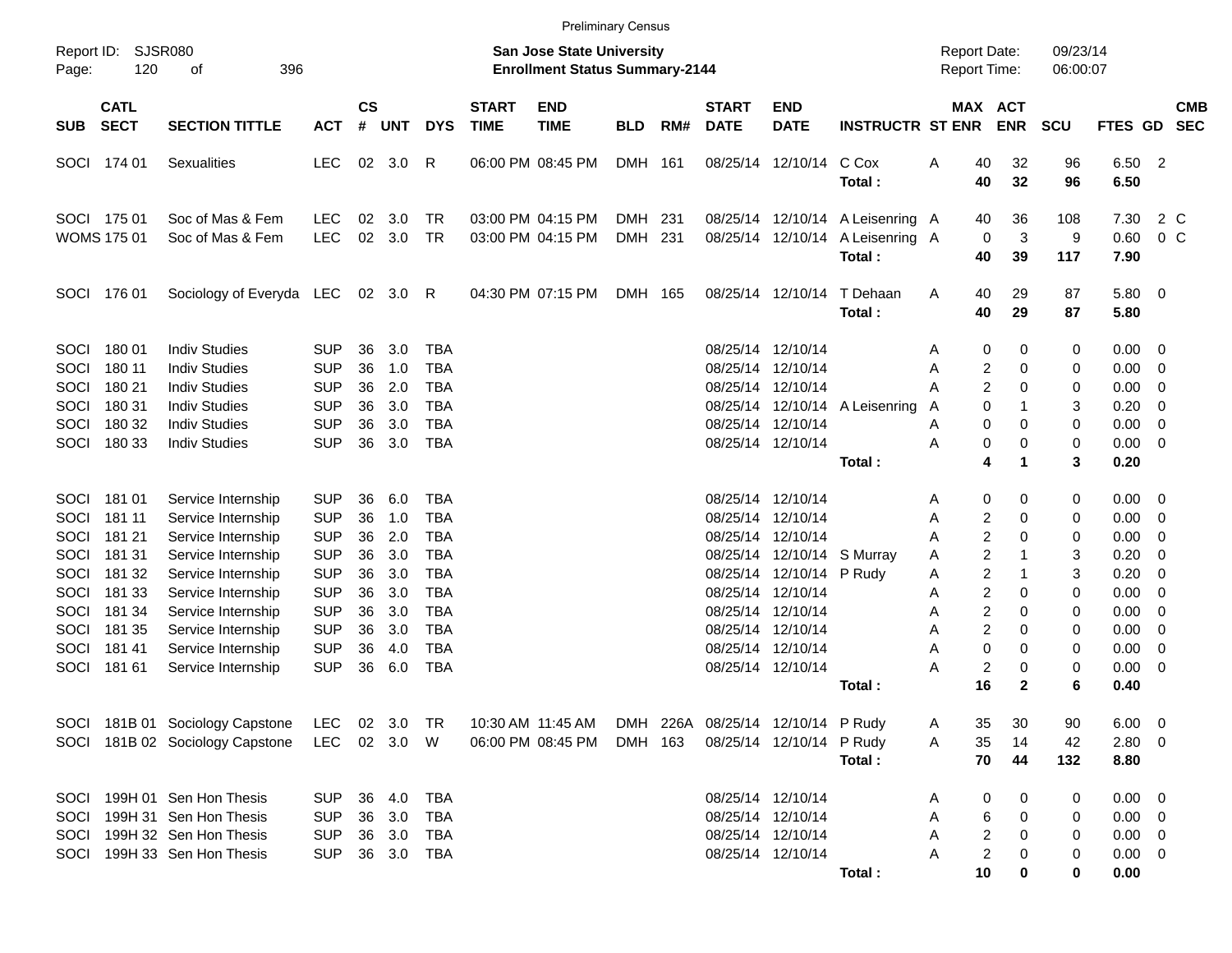|                                              |                                                                              |                                                                                                                                                          |                                                                                  |                                  |                                          |                                                                                  |                             |                                                                           | <b>Preliminary Census</b> |     |                             |                                                                                                                            |                                          |                            |                                                                       |                                        |                                  |                                                                                  |                                                  |            |
|----------------------------------------------|------------------------------------------------------------------------------|----------------------------------------------------------------------------------------------------------------------------------------------------------|----------------------------------------------------------------------------------|----------------------------------|------------------------------------------|----------------------------------------------------------------------------------|-----------------------------|---------------------------------------------------------------------------|---------------------------|-----|-----------------------------|----------------------------------------------------------------------------------------------------------------------------|------------------------------------------|----------------------------|-----------------------------------------------------------------------|----------------------------------------|----------------------------------|----------------------------------------------------------------------------------|--------------------------------------------------|------------|
| Report ID:<br>Page:                          | 121                                                                          | SJSR080<br>οf<br>396                                                                                                                                     |                                                                                  |                                  |                                          |                                                                                  |                             | <b>San Jose State University</b><br><b>Enrollment Status Summary-2144</b> |                           |     |                             |                                                                                                                            |                                          |                            | <b>Report Date:</b><br>Report Time:                                   |                                        | 09/23/14<br>06:00:07             |                                                                                  |                                                  |            |
| <b>SUB</b>                                   | <b>CATL</b><br><b>SECT</b>                                                   | <b>SECTION TITTLE</b>                                                                                                                                    | <b>ACT</b>                                                                       | <b>CS</b><br>#                   | <b>UNT</b>                               | <b>DYS</b>                                                                       | <b>START</b><br><b>TIME</b> | <b>END</b><br><b>TIME</b>                                                 | <b>BLD</b>                | RM# | <b>START</b><br><b>DATE</b> | <b>END</b><br><b>DATE</b>                                                                                                  | <b>INSTRUCTR ST ENR ENR</b>              |                            | MAX ACT                                                               |                                        | <b>SCU</b>                       | FTES GD SEC                                                                      |                                                  | <b>CMB</b> |
| <b>SOCI</b>                                  | 200A 01                                                                      | Research Methods I                                                                                                                                       | SEM 05 3.0                                                                       |                                  |                                          | R                                                                                |                             | 06:00 PM 08:45 PM                                                         | DMH 162                   |     |                             | 08/25/14 12/10/14                                                                                                          | P Chua<br>Total:                         | Α                          | 15<br>13<br>15<br>13                                                  |                                        | 39<br>39                         | 3.25 13<br>3.25                                                                  |                                                  |            |
| <b>SOCI</b>                                  |                                                                              | 201A 01 Sociol Theory I                                                                                                                                  | SEM 05 3.0 T                                                                     |                                  |                                          |                                                                                  |                             | 06:00 PM 08:45 PM                                                         | DMH 162                   |     |                             | 08/25/14 12/10/14                                                                                                          | P Rudy<br>Total:                         | A                          | 15<br>10<br>15<br>10                                                  |                                        | 30<br>30                         | 2.50 10<br>2.50                                                                  |                                                  |            |
|                                              | SOCI 223 01                                                                  | Sem Soci Issues                                                                                                                                          | SEM 05 3.0 M                                                                     |                                  |                                          |                                                                                  |                             | 06:00 PM 08:45 PM                                                         | DMH 162                   |     |                             | 08/25/14 12/10/14                                                                                                          | S Nava<br>Total:                         | A                          | 20<br>18<br>20<br>18                                                  |                                        | 54<br>54                         | 4.50 18<br>4.50                                                                  |                                                  |            |
| <b>SOCI</b><br>SOCI<br>SOCI<br>SOCI<br>SOCI  | 281 01<br>281 11<br>281 12<br>281 21<br>281 31                               | Internship in Soc<br>Internship in Soc<br>Internship in Soc<br>Internship in Soc<br>Internship in Soc                                                    | <b>SUP</b><br><b>SUP</b><br><b>SUP</b><br><b>SUP</b><br><b>SUP</b>               | 25<br>25<br>25<br>25<br>25       | 1.0<br>1.0<br>1.0<br>2.0<br>3.0          | <b>TBA</b><br><b>TBA</b><br><b>TBA</b><br><b>TBA</b><br><b>TBA</b>               |                             |                                                                           |                           |     |                             | 08/25/14 12/10/14<br>08/25/14 12/10/14 P Chua<br>08/25/14 12/10/14<br>08/25/14 12/10/14<br>08/25/14 12/10/14 N Boero       |                                          | Α<br>Α<br>A<br>A<br>A      | 0<br>2<br>3<br>2<br>6                                                 | 0<br>0<br>0                            | 0<br>$\mathbf{1}$<br>0<br>0<br>3 | 0.00<br>0.08<br>0.00<br>0.00<br>0.25                                             | $\overline{\phantom{0}}$<br>-1<br>0<br>0<br>-1   |            |
| SOCI<br>SOCI<br>SOCI                         | 281 32<br>281 33<br>281 34                                                   | Internship in Soc<br>Internship in Soc<br>Internship in Soc                                                                                              | <b>SUP</b><br><b>SUP</b><br><b>SUP</b>                                           | 25<br>25<br>25                   | 3.0<br>3.0<br>3.0                        | <b>TBA</b><br><b>TBA</b><br><b>TBA</b>                                           |                             |                                                                           |                           |     |                             | 08/25/14 12/10/14<br>08/25/14 12/10/14<br>08/25/14 12/10/14                                                                | Total:                                   | Α<br>A<br>А                | 3<br>$\overline{\mathbf{c}}$<br>3<br>21                               | 0<br>0<br>0<br>$\mathbf{2}$            | 0<br>0<br>0<br>4                 | 0.00<br>0.00<br>0.00<br>0.33                                                     | 0<br>0<br>$\overline{\mathbf{0}}$                |            |
| SOCI<br>SOCI<br>SOCI<br>SOCI<br>SOCI<br>SOCI | 298 01<br>298 31<br>298 32<br>298 33<br>298 34<br>298 35                     | <b>Special Studies</b><br><b>Special Studies</b><br><b>Special Studies</b><br><b>Special Studies</b><br><b>Special Studies</b><br><b>Special Studies</b> | <b>SUP</b><br><b>SUP</b><br><b>SUP</b><br><b>SUP</b><br><b>SUP</b><br><b>SUP</b> | 25<br>25<br>25<br>25<br>25<br>25 | 4.0<br>3.0<br>3.0<br>3.0<br>3.0<br>3.0   | <b>TBA</b><br><b>TBA</b><br><b>TBA</b><br><b>TBA</b><br><b>TBA</b><br><b>TBA</b> |                             |                                                                           |                           |     |                             | 08/25/14 12/10/14<br>08/25/14 12/10/14<br>08/25/14 12/10/14<br>08/25/14 12/10/14<br>08/25/14 12/10/14                      | 08/25/14 12/10/14 A Leisenring<br>Total: | Α<br>A<br>A<br>Α<br>Α<br>А | 0<br>2<br>2<br>3<br>3<br>3<br>13                                      | 0<br>0<br>0<br>0<br>0<br>0<br>0        | 0<br>0<br>0<br>0<br>0<br>0<br>0  | 0.00<br>0.00<br>0.00<br>0.00<br>0.00<br>0.00<br>0.00                             | $\overline{\mathbf{0}}$<br>0<br>0<br>0<br>0<br>0 |            |
| SOCI<br>SOCI                                 | 299 01<br>299 11<br>SOCI 299 12<br>SOCI 299 13<br>SOCI 299 31<br>SOCI 299 61 | <b>Masters Thesis</b><br><b>Masters Thesis</b><br><b>Masters Thesis</b><br><b>Masters Thesis</b><br><b>Masters Thesis</b><br><b>Masters Thesis</b>       | SUP<br><b>SUP</b><br><b>SUP</b><br><b>SUP</b><br><b>SUP</b><br><b>SUP</b>        | 25<br>25                         | 6.0<br>1.0<br>25 1.0<br>25 1.0<br>25 3.0 | TBA<br><b>TBA</b><br>TBA<br>TBA<br>TBA<br>25 6.0 TBA                             |                             |                                                                           |                           |     |                             | 08/25/14 12/10/14<br>08/25/14 12/10/14<br>08/25/14 12/10/14<br>08/25/14 12/10/14<br>08/25/14 12/10/14<br>08/25/14 12/10/14 | Total:                                   | Α<br>Α<br>A<br>Α<br>Α      | 0<br>2<br>2<br>2<br>$\boldsymbol{2}$<br>$\overline{\mathbf{c}}$<br>10 | 0<br>$\Omega$<br>0<br>0<br>0<br>0<br>0 | 0<br>0<br>0<br>0<br>0<br>0<br>0  | 0.00<br>0.00<br>$0.00 \t 0$<br>$0.00 \t 0$<br>$0.00 \t 0$<br>$0.00 \t 0$<br>0.00 | $\overline{\mathbf{0}}$<br>$\overline{0}$        |            |
|                                              |                                                                              | Department : Sociology                                                                                                                                   |                                                                                  |                                  |                                          |                                                                                  |                             |                                                                           |                           |     |                             |                                                                                                                            | <b>Department Total:</b>                 |                            | 2332 2132 6394                                                        |                                        |                                  | 429.68                                                                           |                                                  |            |

**Lower Division : 595 619 1857 123.85**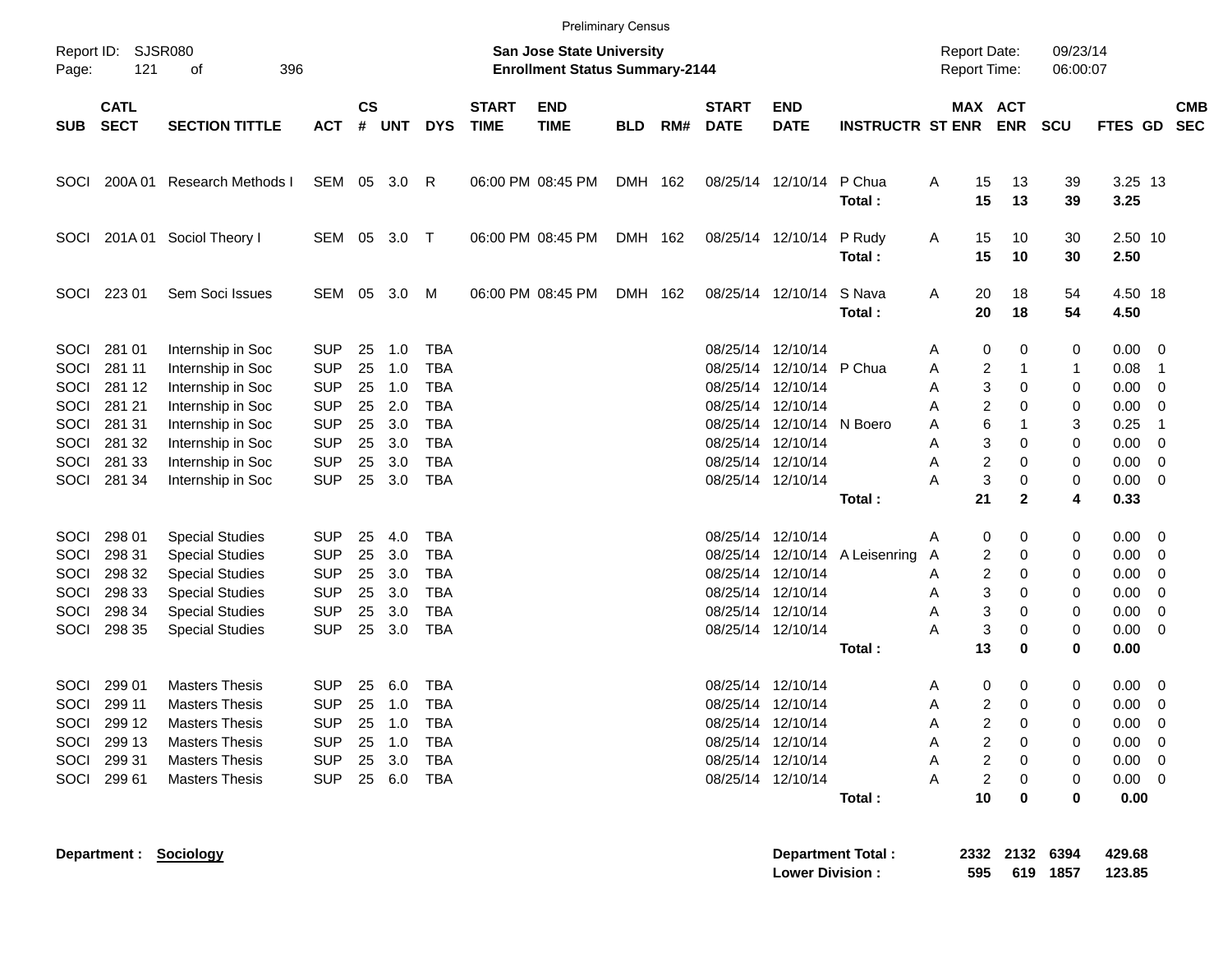|            |             |                       |         |            |            |              |                                       | <b>Preliminary Census</b> |     |              |             |                           |                     |            |          |             |            |
|------------|-------------|-----------------------|---------|------------|------------|--------------|---------------------------------------|---------------------------|-----|--------------|-------------|---------------------------|---------------------|------------|----------|-------------|------------|
| Report ID: |             | SJSR080               |         |            |            |              | <b>San Jose State University</b>      |                           |     |              |             |                           | <b>Report Date:</b> |            | 09/23/14 |             |            |
| Page:      | 122         | of                    | 396     |            |            |              | <b>Enrollment Status Summary-2144</b> |                           |     |              |             |                           | <b>Report Time:</b> |            | 06:00:07 |             |            |
|            | <b>CATL</b> |                       |         | СS         |            | <b>START</b> | <b>END</b>                            |                           |     | <b>START</b> | <b>END</b>  |                           | <b>MAX ACT</b>      |            |          |             | <b>CMB</b> |
| <b>SUB</b> | <b>SECT</b> | <b>SECTION TITTLE</b> | $ACT$ # | <b>UNT</b> | <b>DYS</b> | <b>TIME</b>  | <b>TIME</b>                           | <b>BLD</b>                | RM# | <b>DATE</b>  | <b>DATE</b> | <b>INSTRUCTR ST ENR</b>   |                     | <b>ENR</b> | scu      | FTES GD SEC |            |
|            |             |                       |         |            |            |              |                                       |                           |     |              |             | <b>Upper Division:</b>    | 1658                | 1483       | 4449     | 298.50      |            |
|            |             |                       |         |            |            |              |                                       |                           |     |              |             | <b>Graduate Division:</b> | 79                  | 30         | 88       | 7.33        |            |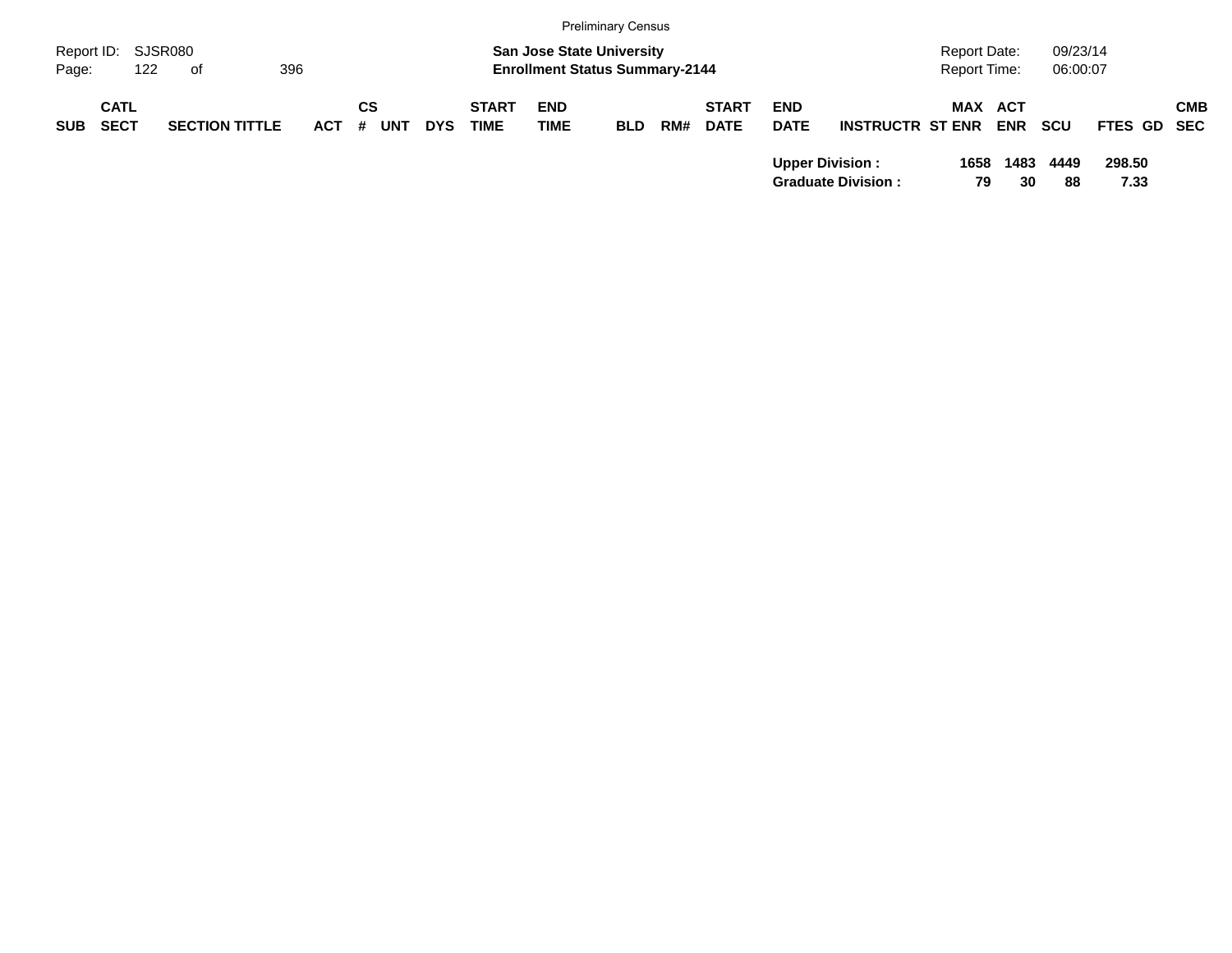|                     |                            |     |                              |            |                |            |            |                             | <b>Preliminary Census</b>                                                 |                |     |                             |                            |                                 |   |    |                                     |                      |         |                          |                          |
|---------------------|----------------------------|-----|------------------------------|------------|----------------|------------|------------|-----------------------------|---------------------------------------------------------------------------|----------------|-----|-----------------------------|----------------------------|---------------------------------|---|----|-------------------------------------|----------------------|---------|--------------------------|--------------------------|
| Report ID:<br>Page: |                            | 123 | SJSR080<br>396<br>οf         |            |                |            |            |                             | <b>San Jose State University</b><br><b>Enrollment Status Summary-2144</b> |                |     |                             |                            |                                 |   |    | <b>Report Date:</b><br>Report Time: | 09/23/14<br>06:00:07 |         |                          |                          |
| <b>SUB</b>          | <b>CATL</b><br><b>SECT</b> |     | <b>SECTION TITTLE</b>        | <b>ACT</b> | <b>CS</b><br># | <b>UNT</b> | <b>DYS</b> | <b>START</b><br><b>TIME</b> | <b>END</b><br><b>TIME</b>                                                 | <b>BLD</b>     | RM# | <b>START</b><br><b>DATE</b> | <b>END</b><br><b>DATE</b>  | <b>INSTRUCTR ST ENR</b>         |   |    | MAX ACT<br><b>ENR</b>               | <b>SCU</b>           | FTES GD |                          | <b>CMB</b><br><b>SEC</b> |
| <b>College</b>      |                            |     | <b>Social Sciences</b>       |            |                |            |            |                             |                                                                           |                |     |                             |                            |                                 |   |    |                                     |                      |         |                          |                          |
| Department :        |                            |     | <b>Communication Studies</b> |            |                |            |            |                             |                                                                           |                |     |                             |                            |                                 |   |    |                                     |                      |         |                          |                          |
| COMM 1001           |                            |     | Comm and Relations           | <b>LEC</b> | 01             | 3.0        | TR         |                             | 01:30 PM 02:45 PM                                                         | HGH            | 225 | 08/25/14                    | 12/10/14 K Raiff           |                                 | A | 27 | 26                                  | 78                   | 5.20    | 0                        |                          |
| COMM 10 02          |                            |     | Comm and Relations           | <b>LEC</b> | 01             | 3.0        | <b>TBA</b> |                             |                                                                           |                |     | 08/25/14                    | 12/10/14                   |                                 | A | 25 | 24                                  | 72                   | 4.80    | 0                        |                          |
| COMM 1080           |                            |     | Comm and Relations           | <b>LEC</b> | 01             | 3.0        | TBA        |                             |                                                                           |                |     |                             | 08/25/14 12/10/14          | C Perez                         | A | 27 | 24                                  | 72                   | 4.80    | 0                        |                          |
|                     |                            |     |                              |            |                |            |            |                             |                                                                           |                |     |                             |                            | Total:                          |   | 79 | 74                                  | 222                  | 14.80   |                          |                          |
| COMM 20 01          |                            |     | <b>Public Speaking</b>       | <b>LEC</b> | 04             | 3.0        | <b>TBA</b> |                             |                                                                           |                |     | 08/25/14                    | 12/10/14                   |                                 | Α | 27 | 29                                  | 87                   | 5.80    | 0                        |                          |
| COMM 2002           |                            |     | <b>Public Speaking</b>       | <b>LEC</b> | 04             | 3.0        | <b>TBA</b> |                             |                                                                           |                |     | 08/25/14                    | 12/10/14                   |                                 | Α | 27 | 27                                  | 81                   | 5.40    | 0                        |                          |
| COMM 2003           |                            |     | <b>Public Speaking</b>       | <b>LEC</b> | 04             | 3.0        | <b>TBA</b> |                             |                                                                           |                |     | 08/25/14                    | 12/10/14                   |                                 | A | 27 | 27                                  | 81                   | 5.40    | 0                        |                          |
| COMM 2004           |                            |     | <b>Public Speaking</b>       | <b>LEC</b> | 04             | 3.0        | МW         |                             | 12:00 PM 01:15 PM                                                         | BBC.           | 223 | 08/25/14                    | 12/10/14                   | K Barrett                       | A | 27 | 27                                  | 81                   | 5.40    | 0                        |                          |
| COMM 20 05          |                            |     | <b>Public Speaking</b>       | <b>LEC</b> | 04             | 3.0        | МW         |                             | 01:30 PM 02:45 PM                                                         | <b>BBC</b>     | 223 | 08/25/14                    | 12/10/14                   | C Ravancho                      | A | 27 | 26                                  | 78                   | 5.20    | 0                        |                          |
| COMM 20 06          |                            |     | <b>Public Speaking</b>       | <b>LEC</b> | 04             | 3.0        | МW         |                             | 03:00 PM 04:15 PM                                                         | <b>BBC</b>     | 223 | 08/25/14                    | 12/10/14                   | M Dalton                        | A | 27 | 26                                  | 78                   | 5.20    | 0                        |                          |
| COMM 2007           |                            |     | <b>Public Speaking</b>       | <b>LEC</b> | 04             | 3.0        | МW         |                             | 04:30 PM 05:45 PM                                                         | <b>BBC</b>     | 223 | 08/25/14                    | 12/10/14                   | <b>E</b> Barnett                | Α | 27 | 27                                  | 81                   | 5.40    | 0                        |                          |
| COMM 2008           |                            |     | <b>Public Speaking</b>       | <b>LEC</b> | 04             | 3.0        | TBA        |                             |                                                                           |                |     | 08/25/14                    | 12/10/14                   |                                 | A | 27 | 27                                  | 81                   | 5.40    | 0                        |                          |
| COMM 20 09          |                            |     | <b>Public Speaking</b>       | <b>LEC</b> | 04             | 3.0        | TBA        |                             |                                                                           |                |     | 08/25/14                    | 12/10/14                   |                                 | A | 27 | 25                                  | 75                   | 5.00    | 0                        |                          |
| COMM 20 10          |                            |     | <b>Public Speaking</b>       | <b>LEC</b> | 04             | 3.0        | <b>TBA</b> |                             |                                                                           |                |     | 08/25/14                    | 12/10/14                   |                                 | A | 27 | 27                                  | 81                   | 5.40    | 0                        |                          |
| COMM 20 11          |                            |     | <b>Public Speaking</b>       | <b>LEC</b> | 04             | 3.0        | <b>TBA</b> |                             |                                                                           |                |     | 08/25/14                    | 12/10/14                   |                                 | A | 27 | 27                                  | 81                   | 5.40    | 0                        |                          |
| COMM 2012           |                            |     | <b>Public Speaking</b>       | <b>LEC</b> | 04             | 3.0        | TBA        |                             |                                                                           |                |     | 08/25/14                    | 12/10/14                   |                                 | A | 27 | 26                                  | 78                   | 5.20    | 0                        |                          |
| COMM 2013           |                            |     | <b>Public Speaking</b>       | <b>LEC</b> | 04             | 3.0        | <b>TBA</b> |                             |                                                                           |                |     | 08/25/14                    | 12/10/14                   |                                 | A | 27 | 26                                  | 78                   | 5.20    | 0                        |                          |
| COMM 2014           |                            |     | <b>Public Speaking</b>       | <b>LEC</b> | 04             | 3.0        | TBA        |                             |                                                                           |                |     | 08/25/14                    | 12/10/14                   |                                 | A | 27 | 26                                  | 78                   | 5.20    | 0                        |                          |
| COMM 2015           |                            |     | <b>Public Speaking</b>       | <b>LEC</b> | 04             | 3.0        | <b>TBA</b> |                             |                                                                           |                |     | 08/25/14                    | 12/10/14                   |                                 | Α | 27 | 25                                  | 75                   | 5.00    | 0                        |                          |
| COMM 2016           |                            |     | <b>Public Speaking</b>       | <b>LEC</b> | 04             | 3.0        | <b>TBA</b> |                             |                                                                           |                |     | 08/25/14                    | 12/10/14                   |                                 | A | 27 | 27                                  | 81                   | 5.40    | 0                        |                          |
| COMM 2017           |                            |     | <b>Public Speaking</b>       | <b>LEC</b> | 04             | 3.0        | TBA        |                             |                                                                           |                |     | 08/25/14                    | 12/10/14                   |                                 | А | 27 | 26                                  | 78                   | 5.20    | 0                        |                          |
| COMM 2018           |                            |     | <b>Public Speaking</b>       | <b>LEC</b> | 04             | 3.0        | м          |                             | 06:00 PM 08:45 PM                                                         | CL             | 318 | 08/25/14                    | 12/10/14                   | M Mathias                       | Α | 25 | 25                                  | 75                   | 5.00    | 0                        |                          |
| COMM 20 19          |                            |     | <b>Public Speaking</b>       | <b>LEC</b> | 04             | 3.0        | <b>TBA</b> |                             |                                                                           |                |     | 08/25/14                    | 12/10/14                   |                                 | A | 25 | 24                                  | 72                   | 4.80    | 0                        |                          |
| COMM 20 20          |                            |     | <b>Public Speaking</b>       | <b>LEC</b> | 04             | 3.0        | TBA        |                             |                                                                           |                |     | 08/25/14                    | 12/10/14                   |                                 | A | 25 | 25                                  | 75                   | 5.00    | 0                        |                          |
| COMM 20 21          |                            |     | <b>Public Speaking</b>       | <b>LEC</b> | 04             | 3.0        | МW         |                             | 07:30 AM 08:45 AM                                                         | HGH            | 219 | 08/25/14                    | 12/10/14                   | J Biagini                       | Α | 27 | 27                                  | 81                   | 5.40    | 0                        |                          |
| COMM 20 22          |                            |     | <b>Public Speaking</b>       | <b>LEC</b> | 04             | 3.0        | <b>TBA</b> |                             |                                                                           |                |     | 08/25/14                    | 12/10/14                   |                                 | A | 27 | 26                                  | 78                   | 5.20    | 0                        |                          |
| COMM 20 23          |                            |     | <b>Public Speaking</b>       | <b>LEC</b> | 04             | 3.0        | TBA        |                             |                                                                           |                |     |                             | 08/25/14 12/10/14          |                                 | A | 27 | 27                                  | 81                   | 5.40    | 0                        |                          |
| COMM 20 24          |                            |     | <b>Public Speaking</b>       | <b>LEC</b> | 04             | 3.0        | TBA        |                             |                                                                           |                |     |                             | 08/25/14 12/10/14          |                                 | A | 25 | 26                                  | 78                   | 5.20    | 0                        |                          |
| COMM 20 25          |                            |     | <b>Public Speaking</b>       | <b>LEC</b> | 04             | 3.0        | M          |                             | 06:00 PM 08:45 PM                                                         | HGH 223        |     |                             | 08/25/14 12/10/14 K Ward   |                                 | Α | 27 | 26                                  | 78                   | 5.20    | $\overline{\mathbf{0}}$  |                          |
| COMM 20 26          |                            |     | <b>Public Speaking</b>       | <b>LEC</b> | 04             | 3.0        | TR         |                             | 07:30 AM 08:45 AM                                                         | <b>HGH 223</b> |     |                             |                            | 08/25/14 12/10/14 R Friedberg   | Α | 27 | 26                                  | 78                   | 5.20    | - 0                      |                          |
| COMM 20 27          |                            |     | <b>Public Speaking</b>       | <b>LEC</b> | 04             | 3.0        | T          |                             | 06:00 PM 08:45 PM                                                         | HGH 223        |     |                             |                            | 08/25/14 12/10/14 E Delmuro     | Α | 27 | 26                                  | 78                   | 5.20    | - 0                      |                          |
| COMM 20 28          |                            |     | <b>Public Speaking</b>       | <b>LEC</b> | 04             | 3.0        | <b>TBA</b> |                             |                                                                           |                |     |                             | 08/25/14 12/10/14          |                                 | Α | 27 | 25                                  | 75                   | 5.00    | - 0                      |                          |
| COMM 20 29          |                            |     | <b>Public Speaking</b>       | <b>LEC</b> | 04             | 3.0        | <b>TBA</b> |                             |                                                                           |                |     |                             | 08/25/14 12/10/14          |                                 | A | 27 | 27                                  | 81                   | 5.40    | - 0                      |                          |
| COMM 20 30          |                            |     | <b>Public Speaking</b>       | <b>LEC</b> | 04             | 3.0        | W          |                             | 06:00 PM 08:45 PM                                                         | HGH 223        |     |                             |                            | 08/25/14 12/10/14 M Lieberman A |   | 27 | 26                                  | 78                   | 5.20    | $\overline{\mathbf{0}}$  |                          |
| COMM 20 31          |                            |     | <b>Public Speaking</b>       | <b>LEC</b> | 04             | 3.0        | F          |                             | 09:30 AM 12:15 PM                                                         | HGH 223        |     |                             | 08/25/14 12/10/14 L Mercer |                                 | Α | 27 | 28                                  | 84                   | 5.60    | $\overline{\phantom{0}}$ |                          |
| COMM 20 32          |                            |     | <b>Public Speaking</b>       | <b>LEC</b> | 04             | 3.0        | TBA        |                             |                                                                           |                |     |                             | 08/25/14 12/10/14          |                                 | A | 27 | 27                                  | 81                   | 5.40 0  |                          |                          |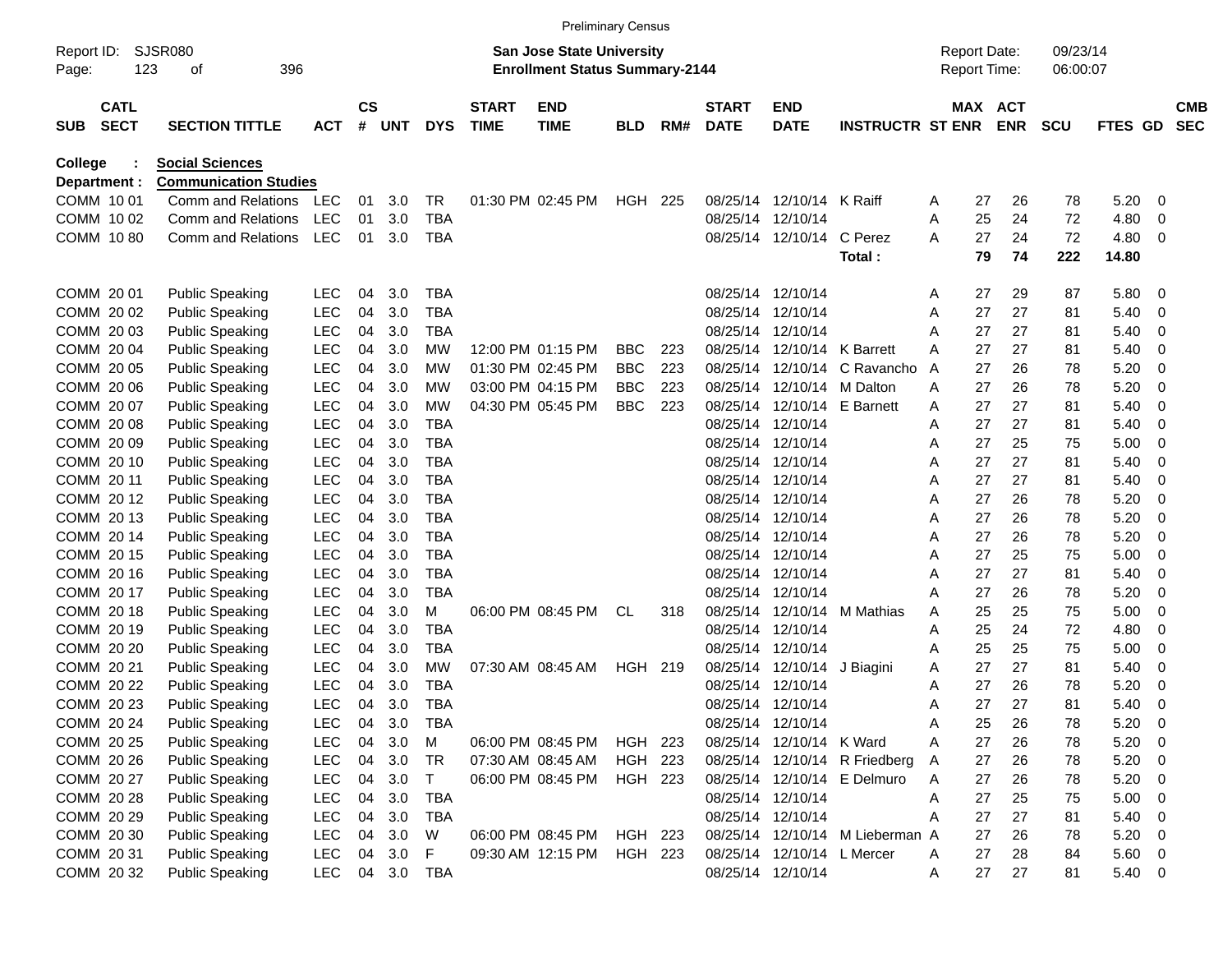|                                          |                             |            |                |            |            |                             |                                                                           | <b>Preliminary Census</b> |     |                             |                            |                              |   |                                     |            |                      |             |                          |                          |
|------------------------------------------|-----------------------------|------------|----------------|------------|------------|-----------------------------|---------------------------------------------------------------------------|---------------------------|-----|-----------------------------|----------------------------|------------------------------|---|-------------------------------------|------------|----------------------|-------------|--------------------------|--------------------------|
| Report ID:<br>124<br>Page:               | <b>SJSR080</b><br>396<br>οf |            |                |            |            |                             | <b>San Jose State University</b><br><b>Enrollment Status Summary-2144</b> |                           |     |                             |                            |                              |   | <b>Report Date:</b><br>Report Time: |            | 09/23/14<br>06:00:07 |             |                          |                          |
| <b>CATL</b><br><b>SECT</b><br><b>SUB</b> | <b>SECTION TITTLE</b>       | <b>ACT</b> | <b>CS</b><br># | <b>UNT</b> | <b>DYS</b> | <b>START</b><br><b>TIME</b> | <b>END</b><br><b>TIME</b>                                                 | <b>BLD</b>                | RM# | <b>START</b><br><b>DATE</b> | <b>END</b><br><b>DATE</b>  | <b>INSTRUCTR ST ENR</b>      |   | MAX ACT                             | <b>ENR</b> | <b>SCU</b>           | <b>FTES</b> | GD                       | <b>CMB</b><br><b>SEC</b> |
| COMM 20 33                               | <b>Public Speaking</b>      | <b>LEC</b> | 04             | 3.0        | <b>TBA</b> |                             |                                                                           |                           |     |                             | 08/25/14 12/10/14          |                              | Α | 27                                  | 26         | 78                   | 5.20        | 0                        |                          |
| COMM 20 34                               | <b>Public Speaking</b>      | <b>LEC</b> | 04             | 3.0        | <b>TR</b>  |                             | 07:30 AM 08:45 AM                                                         | <b>HGH</b>                | 225 | 08/25/14                    | 12/10/14                   | A Buxi                       | A | 27                                  | 27         | 81                   | 5.40        | 0                        |                          |
| COMM 20 35                               | <b>Public Speaking</b>      | LEC        | 04             | 3.0        | <b>TBA</b> |                             |                                                                           |                           |     | 08/25/14                    | 12/10/14                   |                              | Α | 27                                  | 26         | 78                   | 5.20        | 0                        |                          |
| COMM 20 36                               | <b>Public Speaking</b>      | LEC        | 04             | 3.0        | W          |                             | 06:00 PM 08:45 PM                                                         | <b>HGH</b>                | 225 | 08/25/14                    | 12/10/14                   | K Ward                       | Α | 27                                  | 27         | 81                   | 5.40        | 0                        |                          |
| COMM 20 37                               | <b>Public Speaking</b>      | LEC        | 04             | 3.0        | <b>TBA</b> |                             |                                                                           |                           |     | 08/25/14                    | 12/10/14                   |                              | Α | 27                                  | 26         | 78                   | 5.20        | 0                        |                          |
| COMM 20 38                               | <b>Public Speaking</b>      | LEC        | 04             | 3.0        | <b>TBA</b> |                             |                                                                           |                           |     | 08/25/14                    | 12/10/14                   |                              | Α | 27                                  | 27         | 81                   | 5.40        | 0                        |                          |
| COMM 20 39                               | <b>Public Speaking</b>      | LEC        | 04             | 3.0        | <b>TBA</b> |                             |                                                                           |                           |     | 08/25/14                    | 12/10/14                   |                              | Α | 27                                  | 28         | 84                   | 5.60        | 0                        |                          |
| COMM 20 40                               | <b>Public Speaking</b>      | LEC        | 04             | 3.0        | <b>TBA</b> |                             |                                                                           |                           |     | 08/25/14                    | 12/10/14                   |                              | Α | 27                                  | 27         | 81                   | 5.40        | $\mathbf 0$              |                          |
| COMM 2041                                | <b>Public Speaking</b>      | LEC        | 04             | 3.0        | <b>TBA</b> |                             |                                                                           |                           |     | 08/25/14                    | 12/10/14                   |                              | Α | 27                                  | 26         | 78                   | 5.20        | 0                        |                          |
| COMM 2042                                | <b>Public Speaking</b>      | LEC        | 04             | 3.0        | <b>TBA</b> |                             |                                                                           |                           |     | 08/25/14                    | 12/10/14                   |                              | Α | 27                                  | 27         | 81                   | 5.40        | 0                        |                          |
| COMM 20 43                               | <b>Public Speaking</b>      | LEC        | 04             | 3.0        | <b>TBA</b> |                             |                                                                           |                           |     | 08/25/14                    | 12/10/14                   |                              | Α | 27                                  | 27         | 81                   | 5.40        | 0                        |                          |
| COMM 20 44                               | <b>Public Speaking</b>      | LEC        | 04             | 3.0        | <b>TBA</b> |                             |                                                                           |                           |     | 08/25/14                    | 12/10/14                   |                              | Α | 27                                  | 27         | 81                   | 5.40        | 0                        |                          |
| COMM 2045                                | <b>Public Speaking</b>      | LEC        | 04             | 3.0        | <b>TBA</b> |                             |                                                                           |                           |     | 08/25/14                    | 12/10/14                   |                              | A | 26                                  | 25         | 75                   | 5.00        | 0                        |                          |
| COMM 20 46                               | <b>Public Speaking</b>      | LEC        | 04             | 3.0        | <b>TBA</b> |                             |                                                                           |                           |     |                             | 08/25/14 12/10/14          |                              | A | 26                                  | 26         | 78                   | 5.20        | 0                        |                          |
|                                          |                             |            |                |            |            |                             |                                                                           |                           |     |                             |                            | Total:                       |   | 1232                                | 1214       | 3642                 | 242.80      |                          |                          |
| COMM 20N 01                              | Pub Sp Nonn Spks            | <b>SEM</b> | 04             | 3.0        | МW         |                             | 07:30 AM 08:45 AM                                                         | <b>HGH</b>                | 231 |                             | 08/25/14 12/10/14          | T Teng                       | A | 25                                  | 25         | 75                   | 5.00        | 0                        |                          |
| COMM 20N 02                              | Pub Sp Nonn Spks            | <b>SEM</b> | 04             | 3.0        | МW         |                             | 04:30 PM 05:45 PM                                                         | <b>HGH</b>                | 225 |                             | 08/25/14 12/10/14          | X Tan                        | A | 25                                  | 25         | 75                   | 5.00        | 0                        |                          |
|                                          |                             |            |                |            |            |                             |                                                                           |                           |     |                             |                            | Total:                       |   | 50                                  | 50         | 150                  | 10.00       |                          |                          |
|                                          |                             |            |                |            |            |                             |                                                                           |                           |     |                             |                            |                              |   |                                     |            |                      |             |                          |                          |
| COMM 21 01                               | Performing Culture a        | LEC        | 04             | 3.0        | МW         |                             | 09:00 AM 10:15 AM                                                         | <b>HGH</b>                | 231 | 08/25/14                    | 12/10/14                   | S Anderson                   | A | 27                                  | 24         | 72                   | 4.80        | 0                        |                          |
| COMM 21 02                               | Performing Culture a        | LEC        | 04             | 3.0        | м          |                             | 06:00 PM 08:45 PM                                                         | <b>HGH</b>                | 231 |                             | 08/25/14 12/10/14          | S McGaffey A                 |   | 27                                  | 22         | 66                   | 4.40        | 0                        |                          |
|                                          |                             |            |                |            |            |                             |                                                                           |                           |     |                             |                            | Total:                       |   | 54                                  | 46         | 138                  | 9.20        |                          |                          |
| COMM 40 01                               | Argmnt/Advocacy             | <b>SEM</b> | 04             | 3.0        | <b>TR</b>  |                             | 10:30 AM 11:45 AM                                                         | <b>BBC</b>                | 223 | 08/25/14                    | 12/10/14                   | J Hawker                     | A | 27                                  | 26         | 78                   | 5.20        | 0                        |                          |
| COMM 40 02                               | Argmnt/Advocacy             | <b>SEM</b> | 04             | 3.0        | <b>TR</b>  |                             | 01:30 PM 02:45 PM                                                         | <b>BBC</b>                | 223 | 08/25/14                    | 12/10/14                   | J Hawker                     | Α | 27                                  | 27         | 81                   | 5.40        | 0                        |                          |
| COMM 40 03                               | Argmnt/Advocacy             | <b>SEM</b> | 04             | 3.0        | <b>TR</b>  |                             | 03:00 PM 04:15 PM                                                         | <b>BBC</b>                | 223 | 08/25/14                    | 12/10/14                   | J Hawker                     | Α | 27                                  | 27         | 81                   | 5.40        | 0                        |                          |
| COMM 40 04                               | Argmnt/Advocacy             | <b>SEM</b> | 04             | 3.0        | МW         |                             | 12:00 PM 01:15 PM                                                         | <b>HGH</b>                | 223 | 08/25/14                    | 12/10/14                   | E Harris                     | Α | 27                                  | 28         | 84                   | 5.60        | 0                        |                          |
| COMM 40 05                               | Argmnt/Advocacy             | <b>SEM</b> | 04             | 3.0        | МW         |                             | 01:30 PM 02:45 PM                                                         | <b>HGH</b>                | 223 | 08/25/14                    | 12/10/14                   | E Harris                     | Α | 27                                  | 27         | 81                   | 5.40        | 0                        |                          |
| COMM 40 06                               | Argmnt/Advocacy             | <b>SEM</b> | 04             | 3.0        | МW         |                             | 03:00 PM 04:15 PM                                                         | <b>HGH</b>                | 223 |                             | 08/25/14 12/10/14 E Harris |                              | Α | 27                                  | 28         | 84                   | 5.60        | 0                        |                          |
| COMM 40 07                               | Argmnt/Advocacy             | SEM        | 04             | 3.0        | TBA        |                             |                                                                           |                           |     |                             | 08/25/14 12/10/14          |                              | Α | 27                                  | 28         | 84                   | 5.60        | $\overline{\phantom{0}}$ |                          |
| COMM 40 08                               | Argmnt/Advocacy             | SEM        |                | 04 3.0     | TR         |                             | 12:00 PM 01:15 PM HGH 231                                                 |                           |     |                             |                            | 08/25/14 12/10/14 S Sequeira | A | 27                                  | 27         | 81                   | 5.40        | $\overline{\phantom{0}}$ |                          |
|                                          |                             |            |                |            |            |                             |                                                                           |                           |     |                             |                            | Total:                       |   | 216                                 | 218        | 654                  | 43.60       |                          |                          |
|                                          |                             |            |                |            |            |                             |                                                                           |                           |     |                             |                            |                              |   |                                     |            |                      |             |                          |                          |
| COMM 41 01                               | Crit Dec Making             | SEM        | 04             | 3.0        | <b>TBA</b> |                             |                                                                           |                           |     |                             | 08/25/14 12/10/14          |                              | A | 27                                  | 26         | 78                   | 5.20        | $\overline{\phantom{0}}$ |                          |
| COMM 41 02                               | Crit Dec Making             | SEM        |                | 04 3.0     | <b>TBA</b> |                             |                                                                           |                           |     |                             | 08/25/14 12/10/14          |                              | Α | 25                                  | 23         | 69                   | $4.60$ 0    |                          |                          |
| COMM 41 03                               | Crit Dec Making             | <b>SEM</b> |                | 04 3.0     | МW         |                             | 12:00 PM 01:15 PM                                                         | -CL                       | 318 |                             | 08/25/14 12/10/14 T Teng   |                              | Α | 25                                  | 25         | 75                   | $5.00 \t 0$ |                          |                          |
| COMM 41 04                               | Crit Dec Making             | <b>SEM</b> |                | 04 3.0     | МW         |                             | 03:00 PM 04:15 PM                                                         | CL.                       | 318 |                             | 08/25/14 12/10/14 T Teng   |                              | Α | 25                                  | 23         | 69                   | 4.60 0      |                          |                          |
| COMM 41 05                               | Crit Dec Making             | SEM 04 3.0 |                |            | МW         |                             | 04:30 PM 05:45 PM                                                         | CL                        | 318 |                             | 08/25/14 12/10/14 T Teng   |                              | Α | 25                                  | 25         | 75                   | $5.00 \t 0$ |                          |                          |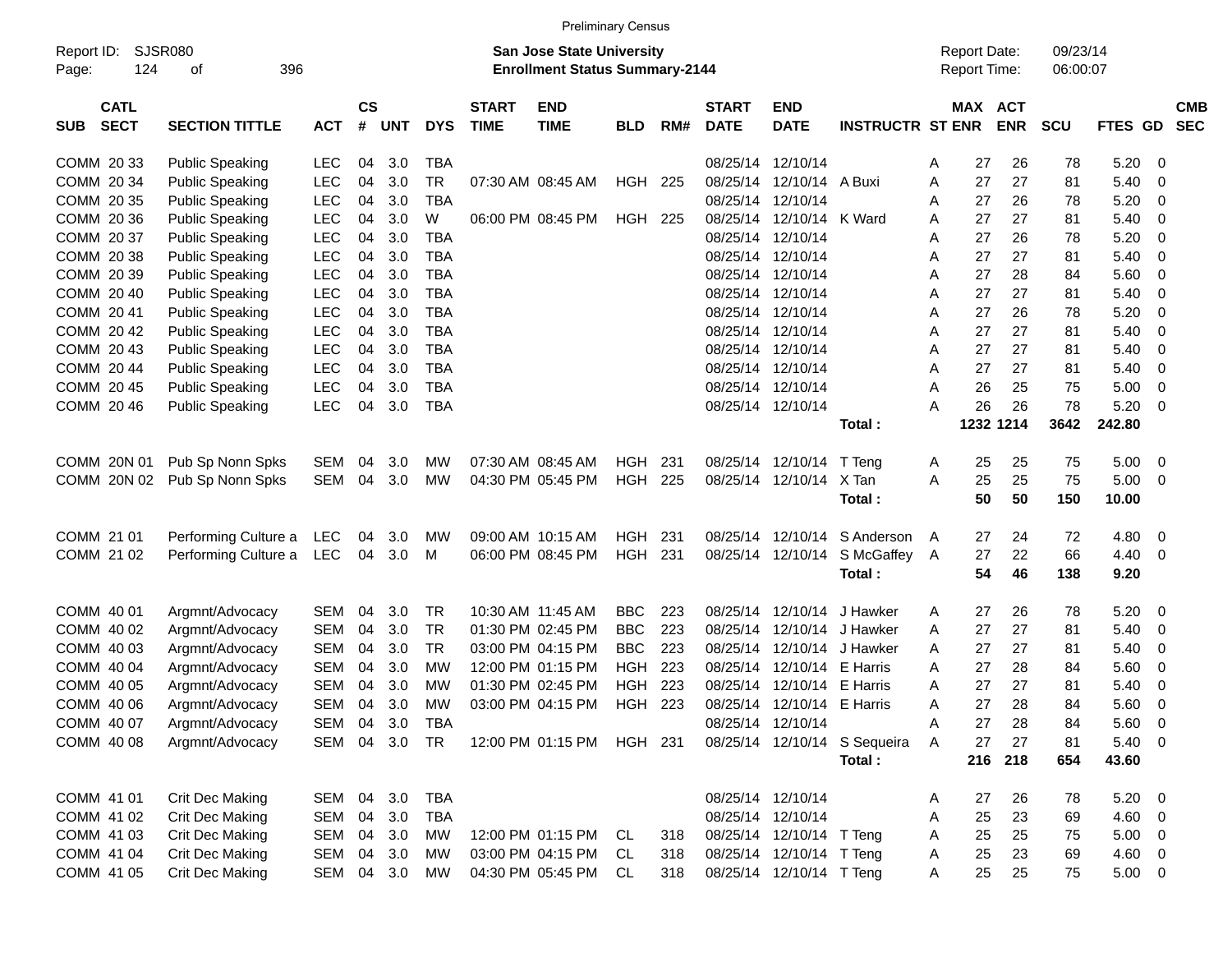|                                          |                                             |               |           |                |            |                             |                                       | <b>Preliminary Census</b> |     |              |                             |                                 |              |                       |            |             |                         |            |
|------------------------------------------|---------------------------------------------|---------------|-----------|----------------|------------|-----------------------------|---------------------------------------|---------------------------|-----|--------------|-----------------------------|---------------------------------|--------------|-----------------------|------------|-------------|-------------------------|------------|
| Report ID:                               | SJSR080<br><b>San Jose State University</b> |               |           |                |            |                             |                                       |                           |     |              |                             |                                 |              | <b>Report Date:</b>   | 09/23/14   |             |                         |            |
| 125<br>Page:                             | 396<br>оf                                   |               |           |                |            |                             | <b>Enrollment Status Summary-2144</b> |                           |     |              |                             |                                 | Report Time: |                       | 06:00:07   |             |                         |            |
|                                          |                                             |               | <b>CS</b> |                |            |                             |                                       |                           |     | <b>START</b> | <b>END</b>                  |                                 |              |                       |            |             |                         |            |
| <b>CATL</b><br><b>SECT</b><br><b>SUB</b> | <b>SECTION TITTLE</b>                       | <b>ACT</b>    | #         | <b>UNT</b>     | <b>DYS</b> | <b>START</b><br><b>TIME</b> | <b>END</b><br><b>TIME</b>             | <b>BLD</b>                | RM# | <b>DATE</b>  | <b>DATE</b>                 | <b>INSTRUCTR ST ENR</b>         |              | MAX ACT<br><b>ENR</b> | <b>SCU</b> | FTES GD SEC |                         | <b>CMB</b> |
| COMM 41 06                               | <b>Crit Dec Making</b>                      | SEM           | 04        | 3.0            | TBA        |                             |                                       |                           |     |              | 08/25/14 12/10/14           |                                 | Α            | 25<br>25              | 75         | 5.00        | - 0                     |            |
| COMM 41 07                               | <b>Crit Dec Making</b>                      | <b>SEM</b>    | 04        | 3.0            | <b>TBA</b> |                             |                                       |                           |     |              | 08/25/14 12/10/14           |                                 | Α            | 25<br>22              | 66         | 4.40        | 0                       |            |
| COMM 41 08                               | Crit Dec Making                             | SEM           | 04        | 3.0            | TBA        |                             |                                       |                           |     |              | 08/25/14 12/10/14           |                                 | 25<br>Α      | 24                    | 72         | 4.80        | 0                       |            |
| COMM 41 09                               | Crit Dec Making                             | SEM           | 04        | 3.0            | <b>TBA</b> |                             |                                       |                           |     |              | 08/25/14 12/10/14           |                                 | 25<br>Α      | 24                    | 72         | 4.80        | 0                       |            |
| COMM 41 10                               | <b>Crit Dec Making</b>                      | SEM           | 04        | 3.0            | <b>TBA</b> |                             |                                       |                           |     |              | 08/25/14 12/10/14           |                                 | 25<br>Α      | 25                    | 75         | 5.00        | 0                       |            |
| COMM 41 11                               | Crit Dec Making                             | SEM           | 04        | 3.0            | <b>TBA</b> |                             |                                       |                           |     |              | 08/25/14 12/10/14           |                                 | 27<br>Α      | 22                    | 66         | 4.40        | 0                       |            |
| COMM 41 12                               | Crit Dec Making                             | SEM           | 04        | 3.0            | <b>TR</b>  |                             | 09:00 AM 10:15 AM                     | <b>HGH 225</b>            |     |              | 08/25/14 12/10/14 K Raiff   |                                 | 27<br>A      | 28                    | 84         | 5.60        | 0                       |            |
| COMM 41 80                               | <b>Crit Dec Making</b>                      | SEM           | 04        | 3.0            | <b>TBA</b> |                             |                                       |                           |     |              | 08/25/14 12/10/14 G Firenzi |                                 | 27<br>A      | 26                    | 78         | 5.20        | 0                       |            |
| COMM 41 81                               | Crit Dec Making                             | SEM           | 04        | 3.0            | <b>TBA</b> |                             |                                       |                           |     |              | 08/25/14 12/10/14 G Firenzi |                                 | 27<br>A      | 25                    | 75         | 5.00        | 0                       |            |
| COMM 4182                                | Crit Dec Making                             | SEM           | 04        | 3.0            | <b>TBA</b> |                             |                                       |                           |     |              | 08/25/14 12/10/14 C Perez   |                                 | 27<br>A      | 27                    | 81         | 5.40        | 0                       |            |
| COMM 41 83                               | Crit Dec Making                             | SEM           | 04        | 3.0            | TBA        |                             |                                       |                           |     |              |                             | 08/25/14 12/10/14 K Werking     | 27<br>A      | 26                    | 78         | 5.20        | 0                       |            |
| COMM 41 84                               | Crit Dec Making                             | SEM           | 04        | 3.0            | <b>TBA</b> |                             |                                       |                           |     |              |                             | 08/25/14 12/10/14 K Werking     | A            | 27<br>27              | 81         | 5.40        | - 0                     |            |
|                                          |                                             |               |           |                |            |                             |                                       |                           |     |              |                             | Total:                          | 441          | 423                   | 1269       | 84.60       |                         |            |
|                                          |                                             |               |           |                |            |                             |                                       |                           |     |              |                             |                                 |              |                       |            |             |                         |            |
| COMM 74Q 01                              | <b>Fund Intrcult Comm</b>                   | SEM           | 05        | 3.0            | МW         |                             | 01:30 PM 02:45 PM                     | CL.                       | 318 |              | 08/25/14 12/10/14           | M Holopainen A                  | 21           | 19                    | 57         | 3.80        | $\overline{\mathbf{0}}$ |            |
|                                          | COMM 74Q 02 Fund Introult Comm              | SEM           | 05        | 3.0            | МW         |                             | 12:00 PM 01:15 PM                     | <b>BBC</b>                | 222 |              | 08/25/14 12/10/14           | M Holopainen A                  | 21           | 21                    | 63         | 4.20        | - 0                     |            |
|                                          |                                             |               |           |                |            |                             |                                       |                           |     |              |                             | Total:                          |              | 42<br>40              | 120        | 8.00        |                         |            |
|                                          |                                             |               |           |                |            |                             |                                       |                           |     |              |                             |                                 |              |                       |            |             |                         |            |
| COMM 80 01                               | <b>Communication WorkshACT</b>              |               |           | $12 \quad 1.0$ | TBA        |                             |                                       |                           |     |              | 08/25/14 12/10/14           | R Cnudde                        | 50<br>Α      | 50                    | 50         | 3.33        | - 0                     |            |
| COMM 80 02                               | <b>Communication WorkshACT</b>              |               |           | $12 \quad 1.0$ | <b>TBA</b> |                             |                                       |                           |     |              |                             | 08/25/14 12/10/14 S McGaffey    | 50<br>A      | 50                    | 50         | 3.33        | 0                       |            |
| COMM 80 03                               | <b>Communication WorkshACT</b>              |               |           | $12 \quad 1.0$ | TBA        |                             |                                       |                           |     |              |                             | 08/25/14 12/10/14 S McGaffey    | 50<br>A      | 48                    | 48         | 3.20        | 0                       |            |
| COMM 80 04                               | <b>Communication WorkshACT</b>              |               |           | $12 \quad 1.0$ | TBA        |                             |                                       |                           |     |              | 08/25/14 12/10/14 M Peck    |                                 | 50<br>A      | 49                    | 49         | 3.27        | 0                       |            |
| COMM 80 05                               | <b>Communication WorkshACT</b>              |               |           | $12 \quad 1.0$ | TBA        |                             |                                       |                           |     |              | 08/25/14 12/10/14 M Peck    |                                 | 50<br>Α      | 52                    | 52         | 3.48        | -1                      |            |
| COMM 80 06                               | <b>Communication WorkshACT</b>              |               |           | $12 \quad 1.0$ | <b>TBA</b> |                             |                                       |                           |     |              |                             | 08/25/14 12/10/14 M Sunseri     | 50<br>Α      | 50                    | 50         | 3.33        | 0                       |            |
| COMM 80 07                               | <b>Communication WorkshACT</b>              |               |           | 1.0            |            |                             |                                       |                           |     |              |                             |                                 | х            | 0                     | 0<br>0     | 0.00        | 0                       |            |
| COMM 80 40                               | <b>Communication WorkshACT</b>              |               |           | $12 \quad 1.0$ | TBA        |                             |                                       |                           |     |              | 08/25/14 12/10/14           |                                 | 20<br>Α      | 12                    | 12         | 0.80        | 0                       |            |
| COMM 80 41                               | Communication WorkshACT                     |               |           | 12 1.0         | TBA        |                             |                                       |                           |     |              | 08/25/14 12/10/14           |                                 | Α            | 20<br>11              | 11         | 0.73        | - 0                     |            |
|                                          |                                             |               |           |                |            |                             |                                       |                           |     |              |                             | Total :                         | 340          | 322                   | 322        | 21.48       |                         |            |
| COMM 91A01                               | Foren Act Debate                            | <b>SUP</b>    | 36        | 1.0            | TBA        |                             |                                       |                           |     |              | 08/25/14 12/10/14 M Zweier  |                                 | Α            | 45<br>14              | 14         | 0.93        | $\overline{\mathbf{0}}$ |            |
|                                          |                                             |               |           |                |            |                             |                                       |                           |     |              |                             | Total:                          |              | 45<br>14              | 14         | 0.93        |                         |            |
|                                          |                                             |               |           |                |            |                             |                                       |                           |     |              |                             |                                 |              |                       |            |             |                         |            |
| COMM 91J 01                              | Judge Training                              | ACT           |           | 12 1.0         | TBA        |                             |                                       |                           |     |              |                             | 08/25/14 12/10/14 B Brockmann A |              | 45<br>41              | 41         | $2.73$ 0    |                         |            |
| COMM 91J 02                              | Judge Training                              | ACT           |           | 12 1.0         | TBA        |                             |                                       |                           |     |              | 08/25/14 12/10/14 T Teng    |                                 | 45<br>A      | 45                    | 45         | $3.00 \ 0$  |                         |            |
|                                          |                                             |               |           |                |            |                             |                                       |                           |     |              |                             | Total:                          |              | 90<br>86              | 86         | 5.73        |                         |            |
|                                          |                                             |               |           |                |            |                             |                                       |                           |     |              |                             |                                 |              |                       |            |             |                         |            |
|                                          | COMM 100W 01 Writing Workshop               | SEM           | 04        | 3.0            | МW         |                             | 07:30 AM 08:45 AM                     | <b>HGH</b>                | 229 |              | 08/25/14 12/10/14 M Peck    |                                 | A            | 25<br>26              | 78         | $5.20 \ 0$  |                         |            |
|                                          | COMM 100W 02 Writing Workshop               | SEM           |           | 04 3.0         | TR         |                             | 07:30 AM 08:45 AM                     | CL.                       | 308 |              |                             | 08/25/14 12/10/14 S NourmaneshA |              | 25<br>26              | 78         | $5.20 \t 0$ |                         |            |
|                                          | COMM 100W 03 Writing Workshop               | SEM 04 3.0 TR |           |                |            |                             | 09:00 AM 10:15 AM                     | CL.                       | 318 |              |                             | 08/25/14 12/10/14 M Sunseri     | A            | 25<br>25              | 75         | $5.00 \t 0$ |                         |            |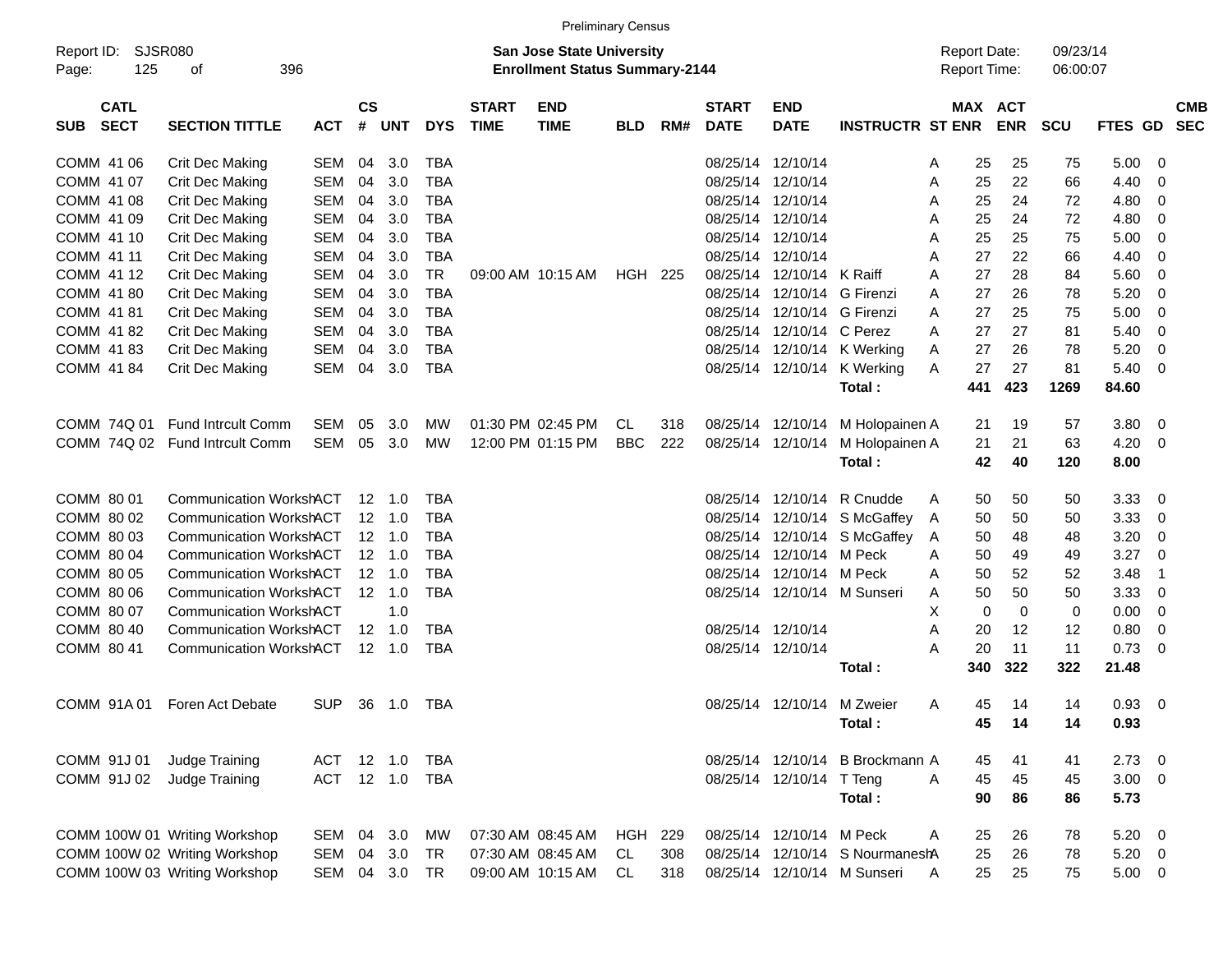|                                       |                                |                |                    |            |            |                             |                                                                           | <b>Preliminary Census</b> |     |                             |                           |                         |   |                                            |                          |                      |             |                          |
|---------------------------------------|--------------------------------|----------------|--------------------|------------|------------|-----------------------------|---------------------------------------------------------------------------|---------------------------|-----|-----------------------------|---------------------------|-------------------------|---|--------------------------------------------|--------------------------|----------------------|-------------|--------------------------|
| SJSR080<br>Report ID:<br>126<br>Page: | 396<br>οf                      |                |                    |            |            |                             | <b>San Jose State University</b><br><b>Enrollment Status Summary-2144</b> |                           |     |                             |                           |                         |   | <b>Report Date:</b><br><b>Report Time:</b> |                          | 09/23/14<br>06:00:07 |             |                          |
| <b>CATL</b><br><b>SECT</b><br>SUB     | <b>SECTION TITTLE</b>          | <b>ACT</b>     | $\mathsf{cs}$<br># | <b>UNT</b> | <b>DYS</b> | <b>START</b><br><b>TIME</b> | <b>END</b><br><b>TIME</b>                                                 | <b>BLD</b>                | RM# | <b>START</b><br><b>DATE</b> | <b>END</b><br><b>DATE</b> | <b>INSTRUCTR ST ENR</b> |   | MAX                                        | <b>ACT</b><br><b>ENR</b> | <b>SCU</b>           | FTES GD     | <b>CMB</b><br><b>SEC</b> |
|                                       | COMM 100W 04 Writing Workshop  | SEM            | 04                 | 3.0        | <b>TBA</b> |                             |                                                                           |                           |     | 08/25/14                    | 12/10/14                  |                         | A | 25                                         | 25                       | 75                   | 5.00        | - 0                      |
|                                       | COMM 100W 05 Writing Workshop  | <b>SEM</b>     | 04                 | 3.0        | <b>TBA</b> |                             |                                                                           |                           |     | 08/25/14                    | 12/10/14                  |                         | Α | 25                                         | 25                       | 75                   | 5.00        | 0                        |
|                                       | COMM 100W 06 Writing Workshop  | <b>SEM</b>     | 04                 | 3.0        | <b>TBA</b> |                             |                                                                           |                           |     | 08/25/14                    | 12/10/14                  |                         | Α | 25                                         | 25                       | 75                   | 5.00        | 0                        |
|                                       | COMM 100W 07 Writing Workshop  | <b>SEM</b>     | 04                 | 3.0        | <b>TBA</b> |                             |                                                                           |                           |     | 08/25/14                    | 12/10/14                  |                         | A | 25                                         | 25                       | 75                   | 5.00        | 0                        |
|                                       | COMM 100W 08 Writing Workshop  | <b>SEM</b>     | 04                 | 3.0        | <b>TBA</b> |                             |                                                                           |                           |     | 08/25/14                    | 12/10/14                  |                         | Α | 25                                         | 25                       | 75                   | 5.00        | 0                        |
|                                       | COMM 100W 09 Writing Workshop  | <b>SEM</b>     | 04                 | 3.0        | <b>TBA</b> |                             |                                                                           |                           |     | 08/25/14                    | 12/10/14                  |                         | Α | 25                                         | 24                       | 72                   | 4.80        | 0                        |
|                                       | COMM 100W 10 Writing Workshop  | <b>SEM</b>     | 04                 | 3.0        | <b>TBA</b> |                             |                                                                           |                           |     | 08/25/14                    | 12/10/14                  |                         | A | 27                                         | 27                       | 81                   | 5.40        | 0                        |
|                                       | COMM 100W 11 Writing Workshop  | <b>SEM</b>     | 04                 | 3.0        | MW         |                             | 04:30 PM 05:45 PM                                                         | HGH 223                   |     | 08/25/14                    | 12/10/14                  | A Buxi                  | A | 27                                         | 27                       | 81                   | 5.40        | 0                        |
|                                       | COMM 100W 12 Writing Workshop  | <b>SEM</b>     | 04                 | 3.0        | TBA        |                             |                                                                           |                           |     | 08/25/14                    | 12/10/14                  |                         | A | 27                                         | 27                       | 81                   | 5.40        | 0                        |
|                                       | COMM 100W 13 Writing Workshop  | <b>SEM</b>     | 04                 | 3.0        | <b>TBA</b> |                             |                                                                           |                           |     | 08/25/14                    | 12/10/14                  |                         | A | 27                                         | 26                       | 78                   | 5.20        | 0                        |
|                                       | COMM 100W 14 Writing Workshop  | <b>SEM</b>     | 04                 | 3.0        | <b>TR</b>  |                             | 12:00 PM 01:15 PM                                                         | DH.                       | 243 | 08/25/14                    | 12/10/14                  | C Lancaster             | A | 27                                         | 28                       | 84                   | 5.60        | 0                        |
|                                       | COMM 100W 80 Writing Workshop  | <b>SEM</b>     | 04                 | 3.0        | TBA        |                             |                                                                           |                           |     | 08/25/14                    | 12/10/14                  | <b>B</b> Lawhorne       | A | 27                                         | 27                       | 81                   | 5.40        | 0                        |
|                                       | COMM 100W 81 Writing Workshop  | <b>SEM</b>     | 04                 | 3.0        | <b>TBA</b> |                             |                                                                           |                           |     | 08/25/14                    | 12/10/14                  | <b>B</b> Lawhorne       | A | 27                                         | 26                       | 78                   | 5.20        | 0                        |
|                                       | COMM 100W 82 Writing Workshop  | <b>SEM</b>     | 04                 | 3.0        | <b>TBA</b> |                             |                                                                           |                           |     |                             | 08/25/14 12/10/14         | <b>B Lawhorne</b>       | A | 27                                         | 26                       | 78                   | 5.20        | - 0                      |
|                                       |                                |                |                    |            |            |                             |                                                                           |                           |     |                             |                           | Total:                  |   | 441                                        | 440                      | 1320                 | 88.00       |                          |
|                                       |                                |                |                    |            |            |                             |                                                                           |                           |     |                             |                           |                         |   |                                            |                          |                      |             |                          |
| COMM 101C 01 Junior Seminar           |                                | <b>LEC</b>     | 03                 | 4.0        | TBA        |                             |                                                                           |                           |     |                             | 08/25/14 12/10/14         |                         | A | 25                                         | 26                       | 104                  | 6.93        | - 0                      |
| COMM 101C 02 Junior Seminar           |                                | <b>LEC</b>     | 03                 | 4.0        | <b>TBA</b> |                             |                                                                           |                           |     |                             | 08/25/14 12/10/14         |                         | A | 25                                         | 26                       | 104                  | 6.93        | 0                        |
| COMM 101C 03 Junior Seminar           |                                | <b>LEC</b>     | 03                 | 4.0        | <b>TBA</b> |                             |                                                                           |                           |     |                             | 08/25/14 12/10/14         |                         | Α | 25                                         | 28                       | 112                  | 7.47        | 0                        |
| COMM 101C 04 Junior Seminar           |                                | <b>LEC</b>     | 03                 | 4.0        | <b>TBA</b> |                             |                                                                           |                           |     | 08/25/14                    | 12/10/14                  |                         | A | 25                                         | 25                       | 100                  | 6.67        | 0                        |
| COMM 101C 05 Junior Seminar           |                                | <b>LEC</b>     | 03                 | 4.0        | <b>TBA</b> |                             |                                                                           |                           |     | 08/25/14                    | 12/10/14                  |                         | Α | 25                                         | 25                       | 100                  | 6.67        | 0                        |
| COMM 101C 80 Junior Seminar           |                                | <b>LEC</b>     | 03                 | 4.0        | <b>TBA</b> |                             |                                                                           |                           |     |                             | 08/25/14 12/10/14         | S Hinerman              | A | 25                                         | 22                       | 88                   | 5.87        | - 0                      |
|                                       |                                |                |                    |            |            |                             |                                                                           |                           |     |                             |                           | Total:                  |   | 150                                        | 152                      | 608                  | 40.53       |                          |
|                                       |                                |                |                    |            |            |                             |                                                                           |                           |     |                             |                           |                         |   |                                            |                          |                      |             |                          |
|                                       | COMM 105P 01 Comm Self & Soc   | SEM            | 03                 | -4.0       | TBA        |                             |                                                                           |                           |     |                             | 08/25/14 12/10/14         |                         | A | 25                                         | 27                       | 108                  | 7.20        | $\overline{\mathbf{0}}$  |
|                                       |                                |                |                    |            |            |                             |                                                                           |                           |     |                             |                           | Total:                  |   | 25                                         | 27                       | 108                  | 7.20        |                          |
|                                       |                                |                |                    |            |            |                             |                                                                           |                           |     |                             |                           |                         |   |                                            |                          |                      |             |                          |
| COMM 110F 01                          | Interpersonal Comm             | SEM            | 03                 | 4.0        | <b>TBA</b> |                             |                                                                           |                           |     |                             | 08/25/14 12/10/14         |                         | A | 25                                         | 27                       | 108                  | 7.20        | 0                        |
| <b>COMM 110F 80</b>                   | Interpersonal Comm             | <b>SEM</b>     | 03                 | -4.0       | <b>TBA</b> |                             |                                                                           |                           |     |                             | 08/25/14 12/10/14         | K Werking               | A | 25                                         | 29                       | 116                  | 7.93        | -3                       |
|                                       |                                |                |                    |            |            |                             |                                                                           |                           |     |                             |                           | Total :                 |   | 50                                         | 56                       | 224                  | 15.13       |                          |
|                                       |                                |                |                    |            |            |                             |                                                                           |                           |     |                             |                           |                         |   |                                            |                          |                      |             |                          |
| COMM 111P 01 Interviewing             |                                | LEC 03 4.0 TBA |                    |            |            |                             |                                                                           |                           |     |                             | 08/25/14 12/10/14         |                         | A | 25                                         | 26                       | 104                  | $6.93$ 0    |                          |
|                                       |                                |                |                    |            |            |                             |                                                                           |                           |     |                             |                           | Total:                  |   | 25                                         | 26                       | 104                  | 6.93        |                          |
|                                       |                                |                |                    |            |            |                             |                                                                           |                           |     |                             |                           |                         |   |                                            |                          |                      |             |                          |
|                                       | COMM 114P 01 Bus & Prof Spking | LEC.           |                    | 4.0        |            |                             |                                                                           |                           |     |                             |                           |                         | X | 0                                          | 0                        | 0                    | $0.00 \t 0$ |                          |
|                                       |                                |                |                    |            |            |                             |                                                                           |                           |     |                             |                           | Total:                  |   | 0                                          | $\bf{0}$                 | 0                    | 0.00        |                          |
|                                       |                                |                |                    |            |            |                             |                                                                           |                           |     |                             |                           |                         |   |                                            |                          |                      |             |                          |
|                                       | COMM 115P 80 Comm and Conflict | LEC 03 4.0 TBA |                    |            |            |                             |                                                                           |                           |     |                             | 08/25/14 12/10/14         | C Perez                 | A | 25                                         | 25                       | 100                  | $6.73$ 1    |                          |
|                                       |                                |                |                    |            |            |                             |                                                                           |                           |     |                             |                           | Total:                  |   | 25                                         | 25                       | 100                  | 6.73        |                          |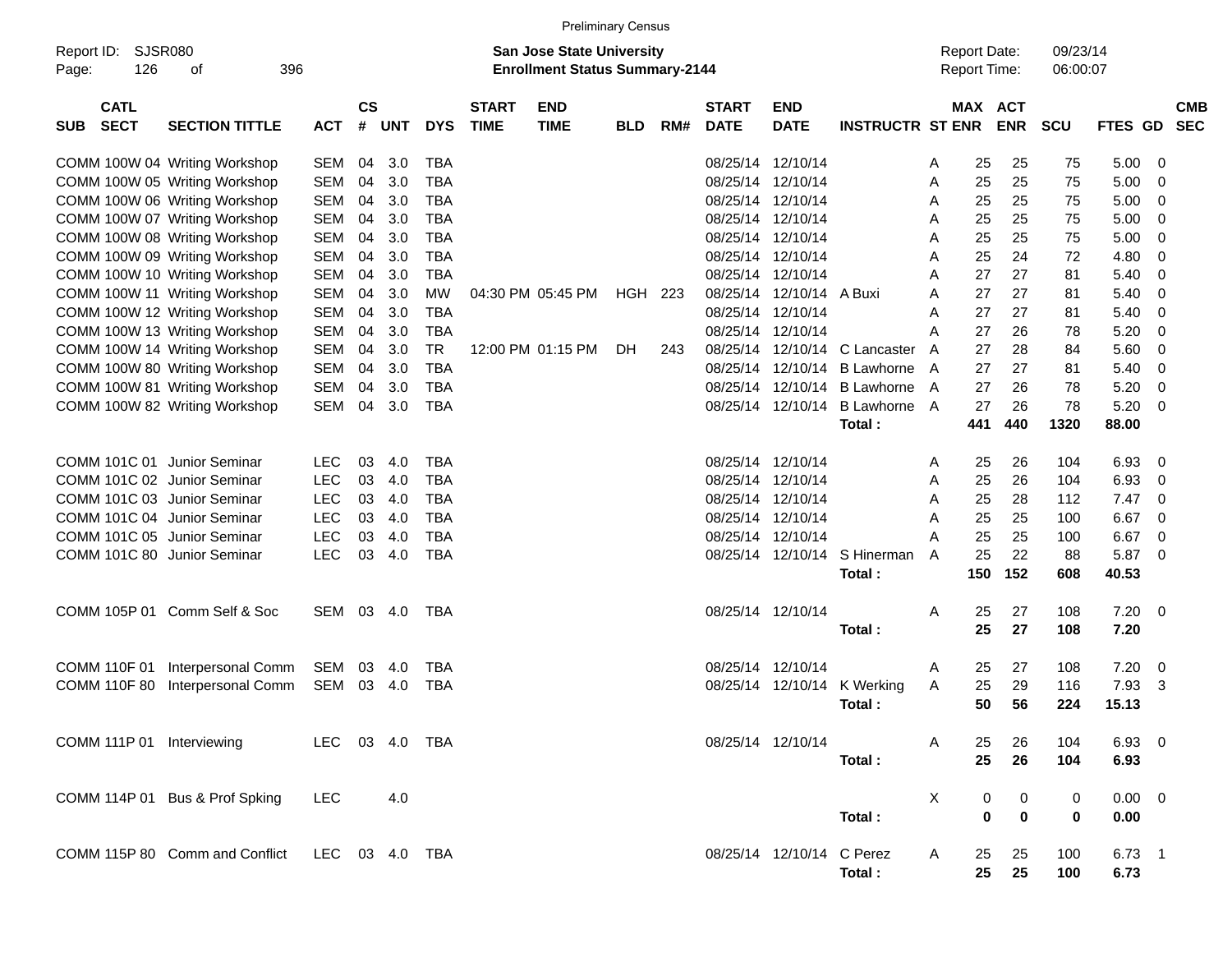|                              |             |                                                                                                                                                    |                                  |               |               |                   |                          |                                                                    | <b>Preliminary Census</b> |                          |                                                             |                                          |                                            |                                |                          |                                               |            |
|------------------------------|-------------|----------------------------------------------------------------------------------------------------------------------------------------------------|----------------------------------|---------------|---------------|-------------------|--------------------------|--------------------------------------------------------------------|---------------------------|--------------------------|-------------------------------------------------------------|------------------------------------------|--------------------------------------------|--------------------------------|--------------------------|-----------------------------------------------|------------|
| Report ID: SJSR080<br>Page:  | 127         | 396<br>of                                                                                                                                          |                                  |               |               |                   |                          | San Jose State University<br><b>Enrollment Status Summary-2144</b> |                           |                          |                                                             |                                          | <b>Report Date:</b><br><b>Report Time:</b> |                                | 09/23/14<br>06:00:07     |                                               |            |
| SUB SECT                     | <b>CATL</b> | <b>SECTION TITTLE</b>                                                                                                                              | <b>ACT</b>                       | $\mathsf{cs}$ | # UNT         |                   | <b>START</b><br>DYS TIME | <b>END</b><br><b>TIME</b>                                          | <b>BLD</b>                | <b>START</b><br>RM# DATE | <b>END</b><br><b>DATE</b>                                   | <b>INSTRUCTR ST ENR ENR SCU</b>          |                                            | MAX ACT                        |                          | FTES GD SEC                                   | <b>CMB</b> |
|                              |             | COMM 116P 01 Mediation                                                                                                                             | LEC 03 4.0 TBA                   |               |               |                   |                          |                                                                    |                           |                          | 08/25/14 12/10/14                                           | Total:                                   | 25<br>Α<br>25                              | 27<br>27                       | 108<br>108               | $7.20 \t 0$<br>7.20                           |            |
|                              |             | COMM 120P 01 Pers & Pres Skills<br>COMM 120P 02 Pers & Pres Skills                                                                                 | <b>LEC</b><br><b>LEC</b>         | 03            | 4.0<br>03 4.0 | TBA<br><b>TBA</b> |                          |                                                                    |                           |                          | 08/25/14 12/10/14<br>08/25/14 12/10/14                      | Total:                                   | 25<br>Α<br>25<br>A<br>50                   | 26<br>24<br>50                 | 104<br>96<br>200         | $6.93$ 0<br>$6.40 \quad 0$<br>13.33           |            |
|                              |             | COMM 121P 01 Perf as Practice                                                                                                                      | LEC.                             |               |               |                   |                          |                                                                    |                           |                          | 08/25/14 12/10/14                                           | Total:                                   | 25<br>Α<br>25                              | 25<br>25                       | 100<br>100               | $6.67$ 0<br>6.67                              |            |
|                              |             | COMM 122F 01 Perform Studies                                                                                                                       | <b>LEC</b>                       |               | 4.0           |                   |                          |                                                                    |                           |                          |                                                             | Total:                                   | Χ                                          | 0<br>0<br>$\bf{0}$<br>$\bf{0}$ | 0<br>0                   | $0.00 \t 0$<br>0.00                           |            |
| COMM 123I 01                 |             | Performance Ethno                                                                                                                                  | SEM 03 4.0 TBA                   |               |               |                   |                          |                                                                    |                           |                          | 08/25/14 12/10/14                                           | Total:                                   | 25<br>Α<br>25                              | 26<br>26                       | 104<br>104               | 6.93 0<br>6.93                                |            |
|                              |             | COMM 124P 01 Comm Training & Dev LEC 03 4.0 TBA                                                                                                    |                                  |               |               |                   |                          |                                                                    |                           |                          | 08/25/14 12/10/14                                           | Total:                                   | 25<br>Α<br>25                              | 26<br>26                       | 104<br>104               | 6.93 0<br>6.93                                |            |
|                              |             | COMM 131P 80 New/You Media                                                                                                                         | LEC                              |               |               |                   |                          |                                                                    |                           |                          | 08/25/14 12/10/14 C Perez                                   | Total:                                   | 25<br>Α<br>25                              | 25<br>25                       | 100<br>100               | $6.67$ 0<br>6.67                              |            |
|                              |             | COMM 133F 80 Ethical Prob Comm                                                                                                                     | LEC 03 4.0 TBA                   |               |               |                   |                          |                                                                    |                           |                          |                                                             | 08/25/14 12/10/14 S Hinerman A<br>Total: | 25<br>25                                   | 25<br>25                       | 100<br>100               | $6.67$ 0<br>6.67                              |            |
|                              |             | COMM 141P 01 Small Group Comm                                                                                                                      | LEC 03 4.0 TBA                   |               |               |                   |                          |                                                                    |                           |                          | 08/25/14 12/10/14                                           | Total:                                   | 25<br>Α<br>25                              | 26<br>26                       | 104<br>104               | 6.93 0<br>6.93                                |            |
|                              |             | COMM 144F 01 Organiza Communica LEC 03 4.0 TBA<br>COMM 144F 02 Organiza Communica LEC 03 4.0 TBA<br>COMM 144F 03 Organiza Communica LEC 03 4.0 TBA |                                  |               |               |                   |                          |                                                                    |                           |                          | 08/25/14 12/10/14<br>08/25/14 12/10/14<br>08/25/14 12/10/14 | Total:                                   | 25<br>A<br>25<br>Α<br>25<br>Α<br>75        | 27<br>27<br>25<br>79           | 108<br>108<br>100<br>316 | $7.20 \t 0$<br>$7.20 \t 0$<br>6.80 2<br>21.20 |            |
| COMM 145I 01<br>COMM 145I 80 |             | <b>Rhet Criticism</b><br><b>Rhet Criticism</b>                                                                                                     | LEC 03 4.0 TBA<br>LEC 03 4.0 TBA |               |               |                   |                          |                                                                    |                           |                          | 08/25/14 12/10/14<br>08/25/14 12/10/14 G Firenzi            | Total:                                   | 25<br>A<br>25<br>A<br>50                   | 28<br>27<br>55                 | 112<br>108<br>220        | $7.47\ 0$<br>$7.20 \t 0$<br>14.67             |            |
|                              |             | COMM 146F 01 Comm & Environment LEC 03 4.0 TBA                                                                                                     |                                  |               |               |                   |                          |                                                                    |                           |                          | 08/25/14 12/10/14                                           |                                          | 25<br>A                                    | 28                             | 112                      | 7.47 0 C                                      |            |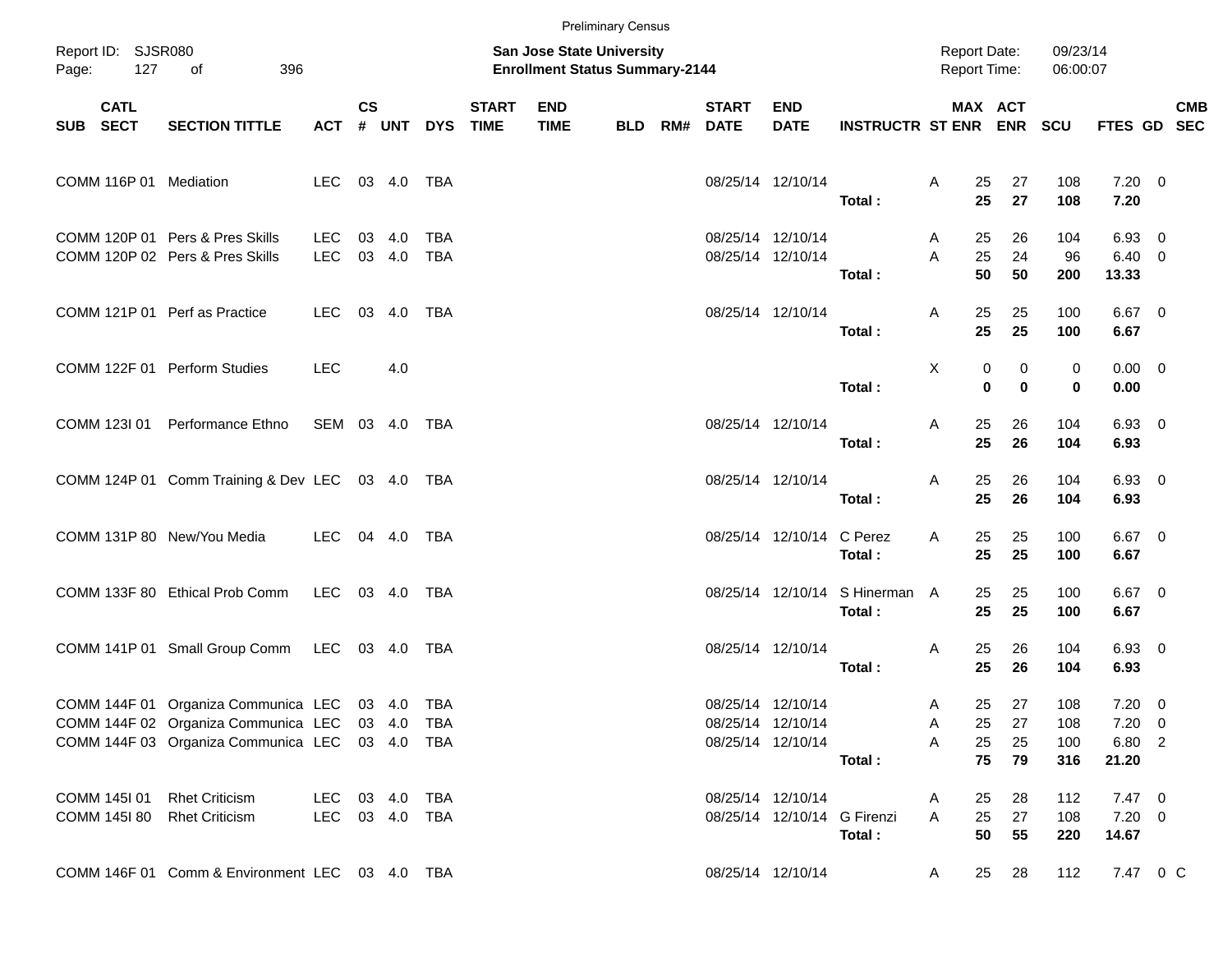|       |                            |                                               |            |                    |                |              |                             | <b>Preliminary Census</b>                                                 |     |     |                             |                             |                                       |   |                                     |                        |                        |                |            |
|-------|----------------------------|-----------------------------------------------|------------|--------------------|----------------|--------------|-----------------------------|---------------------------------------------------------------------------|-----|-----|-----------------------------|-----------------------------|---------------------------------------|---|-------------------------------------|------------------------|------------------------|----------------|------------|
| Page: | Report ID: SJSR080<br>128  | 396<br>of                                     |            |                    |                |              |                             | <b>San Jose State University</b><br><b>Enrollment Status Summary-2144</b> |     |     |                             |                             |                                       |   | <b>Report Date:</b><br>Report Time: | 09/23/14<br>06:00:07   |                        |                |            |
| SUB   | <b>CATL</b><br><b>SECT</b> | <b>SECTION TITTLE</b>                         | <b>ACT</b> | $\mathsf{cs}$<br># | UNT            | <b>DYS</b>   | <b>START</b><br><b>TIME</b> | <b>END</b><br><b>TIME</b>                                                 | BLD | RM# | <b>START</b><br><b>DATE</b> | <b>END</b><br><b>DATE</b>   | <b>INSTRUCTR ST ENR</b>               |   | MAX ACT<br><b>ENR</b>               | <b>SCU</b>             | FTES GD SEC            |                | <b>CMB</b> |
|       |                            | ENVS 146F 01 Comm & Environment LEC           |            |                    | 03 4.0         | TBA          |                             |                                                                           |     |     |                             | 08/25/14 12/10/14           | Total:                                | Α | 0<br>25<br>28                       | 0<br>0<br>112          | 0.00<br>7.47           | $0\,$ C        |            |
|       |                            | COMM 147P 01 Arg & Pers Crts Law              | LEC        |                    | 4.0            |              |                             |                                                                           |     |     |                             |                             |                                       | Χ | 0                                   | 0<br>0                 | $0.00 \quad 0$         |                |            |
|       |                            | COMM 147P 80 Arg & Pers Crts Law              | LEC        | 03                 | 4.0            | TBA          |                             |                                                                           |     |     |                             | 08/25/14 12/10/14 G Firenzi | Total:                                | A | 25<br>26<br>25<br>26                | 104<br>104             | 6.93 0<br>6.93         |                |            |
|       |                            | COMM 149F 01 Rhet Public Life                 | LEC.       |                    | 03 4.0         | TBA          |                             |                                                                           |     |     |                             | 08/25/14 12/10/14           | Total:                                | Α | 25<br>25<br>25<br>25                | 100<br>100             | $6.67$ 0<br>6.67       |                |            |
|       | COMM 150I 01               | Org Com Inquiry                               | LEC        |                    | 03 4.0         | TBA          |                             |                                                                           |     |     |                             | 08/25/14 12/10/14           | Total:                                | Α | 25<br>25<br>25<br>25                | 100<br>100             | $6.67$ 0<br>6.67       |                |            |
|       | COMM 151I 01               | New Media/Methods LEC                         |            |                    | 04 4.0         | TBA          |                             |                                                                           |     |     |                             | 08/25/14 12/10/14           | Total:                                | Α | 27<br>25<br>25<br>27                | 108<br>108             | $7.20 \t 0$<br>7.20    |                |            |
|       | COMM 155I 01               | <b>Quantitative Comm</b>                      | <b>LEC</b> |                    | 4.0            |              |                             |                                                                           |     |     |                             |                             |                                       | Χ | 0                                   | 0<br>0                 | $0.00 \quad 0$         |                |            |
|       | COMM 155I 02               | <b>Quantitative Comm</b>                      | <b>LEC</b> | 03                 | 4.0            | <b>TBA</b>   |                             |                                                                           |     |     |                             | 08/25/14 12/10/14           |                                       | Α | 25<br>24                            | 96                     | $6.40\ 0$              |                |            |
|       | COMM 155180                | <b>Quantitative Comm</b>                      | <b>LEC</b> |                    | 03 4.0         | <b>TBA</b>   |                             |                                                                           |     |     |                             | 08/25/14 12/10/14 G Gao     | Total:                                | A | 25<br>26<br>50<br>50                | 104<br>200             | 6.93 0<br>13.33        |                |            |
|       | COMM 156I 01               | Observe/Interview                             | <b>LEC</b> | 03                 | 4.0            | TBA          |                             |                                                                           |     |     |                             | 08/25/14 12/10/14           |                                       | Α | 26<br>25                            | 104                    | 6.93 0                 |                |            |
|       | COMM 156I 80               | Observe/Interview                             | <b>LEC</b> |                    | 03 4.0         | <b>TBA</b>   |                             |                                                                           |     |     |                             |                             | 08/25/14 12/10/14 K Werking<br>Total: | Α | 25<br>27<br>50<br>53                | 108<br>212             | $7.20 \t 0$<br>14.13   |                |            |
|       |                            | COMM 157SL 01 Comm Action & Serv              | LEC        |                    | $02 \quad 3.0$ | T            |                             | 03:00 PM 05:45 PM                                                         | CL. | 302 |                             |                             | 08/25/14 12/10/14 C Lancaster A       |   | 30<br>26                            | 78                     | 5.20                   | $0\,$ C        |            |
| ΗA    |                            | 157SL 01 Comm Action & Serv                   | <b>LEC</b> | 02 <sub>o</sub>    | 3.0            | $\mathsf{T}$ |                             | 03:00 PM 05:45 PM                                                         | CL. | 302 |                             |                             | 08/25/14 12/10/14 C Lancaster A       |   | 0                                   | $\mathbf 0$<br>0       | 0.00                   | $0\,$ C        |            |
| SCI   |                            | 157SL 01 Comm Action & Serv                   | <b>LEC</b> |                    | 02 3.0         | $\mathsf{T}$ |                             | 03:00 PM 05:45 PM                                                         | CL. | 302 |                             |                             | 08/25/14 12/10/14 C Lancaster A       |   | 0                                   | 0<br>0                 | 0.00                   | $0\,$ C        |            |
|       |                            | ENGR 157SL 01 Comm Action & Serv              | <b>LEC</b> | 02                 | 3.0            | $\mathsf{T}$ |                             | 03:00 PM 05:45 PM                                                         | CL  | 302 |                             |                             | 08/25/14 12/10/14 C Lancaster A       |   | 0                                   | 0<br>0                 | 0.00                   | 0 <sup>o</sup> |            |
|       |                            | EDUC 157SL 01 Comm Action & Serv LEC          |            |                    | 02 3.0         | $\top$       |                             | 03:00 PM 05:45 PM                                                         | CL  | 302 |                             |                             | 08/25/14 12/10/14 C Lancaster A       |   | 0                                   | 0<br>0                 | 0.00                   | 0 <sup>o</sup> |            |
|       |                            | COMM 157SL 02 Comm Action & Serv              | LEC        |                    | 02 3.0         |              |                             | 03:00 PM 05:45 PM                                                         | CL  | 302 |                             | 08/25/14 12/10/14 M Lu      |                                       | Α | 30<br>25                            | 75                     | 5.00                   | $0\,$ C        |            |
| HA.   |                            | 157SL 02 Comm Action & Serv                   | LEC.       |                    | 02 3.0         | $\top$       |                             | 03:00 PM 05:45 PM                                                         | CL. | 302 |                             | 08/25/14 12/10/14 M Lu      |                                       | A | 0                                   | 3                      | 0.20                   | $0\,$ C        |            |
| SCI   |                            | 157SL 02 Comm Action & Serv                   | LEC        |                    | 02 3.0         | $\top$       |                             | 03:00 PM 05:45 PM                                                         | CL. | 302 |                             | 08/25/14 12/10/14 M Lu      |                                       | A | 0                                   | 4<br>$12 \overline{ }$ | 0.80                   | $0\,$ C        |            |
|       |                            | ENGR 157SL 02 Comm Action & Serv              | <b>LEC</b> |                    | 02 3.0         | $\top$       |                             | 03:00 PM 05:45 PM                                                         | CL. | 302 |                             | 08/25/14 12/10/14 M Lu      |                                       | Α | 0                                   | 0<br>0                 | 0.00                   | $0\,$ C        |            |
|       |                            | EDUC 157SL 02 Comm Action & Serv              | <b>LEC</b> |                    | 02 3.0         | $\top$       |                             | 03:00 PM 05:45 PM                                                         | CL. | 302 |                             | 08/25/14 12/10/14 M Lu      |                                       | Α | 0                                   | 0<br>0                 | 0.00                   | $0\,$ C        |            |
|       |                            | COMM 157SL 03 Comm Action & Serv              | <b>LEC</b> |                    | 02 3.0         | W            |                             | 03:00 PM 05:45 PM                                                         | DH. | 351 |                             | 08/25/14 12/10/14 M Lu      |                                       | A | 30<br>26                            | 78                     | 5.20                   | $0\,$ C        |            |
| HA    |                            | 157SL 03 Comm Action & Serv                   | <b>LEC</b> |                    | 02 3.0         | W            |                             | 03:00 PM 05:45 PM                                                         | DH. | 351 |                             | 08/25/14 12/10/14 M Lu      |                                       | Α | 0                                   | $\Omega$<br>0          | 0.00                   | $0\,$ C        |            |
| SCI   |                            | 157SL 03 Comm Action & Serv                   | LEC.       |                    | 02 3.0         | - W          |                             | 03:00 PM 05:45 PM                                                         | DH. | 351 |                             | 08/25/14 12/10/14 M Lu      |                                       | A | 0                                   | 0                      | 0.00                   | $0\,$ C        |            |
|       |                            | ENGR 157SL 03 Comm Action & Serv LEC 02 3.0 W |            |                    |                |              |                             | 03:00 PM 05:45 PM                                                         | DH  | 351 |                             | 08/25/14 12/10/14 M Lu      |                                       | Α | 0                                   | 2<br>6                 | $0.40 \quad 0 \quad C$ |                |            |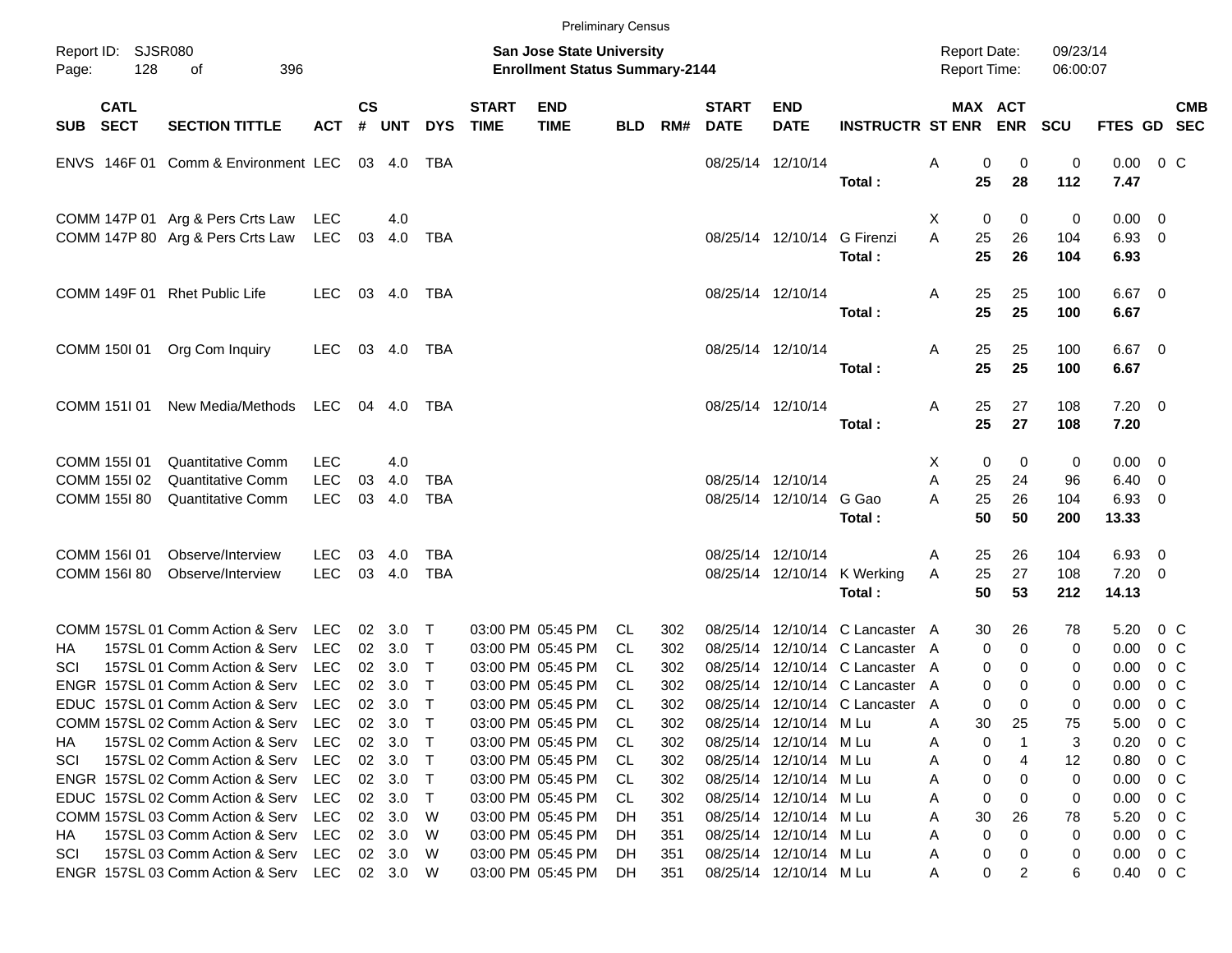|                     |                            |                                      |                |                    |              |            |                             |                                                                           | <b>Preliminary Census</b> |     |                             |                           |                                 |                                     |                |                      |             |                         |            |
|---------------------|----------------------------|--------------------------------------|----------------|--------------------|--------------|------------|-----------------------------|---------------------------------------------------------------------------|---------------------------|-----|-----------------------------|---------------------------|---------------------------------|-------------------------------------|----------------|----------------------|-------------|-------------------------|------------|
| Report ID:<br>Page: | 129                        | <b>SJSR080</b><br>396<br>оf          |                |                    |              |            |                             | <b>San Jose State University</b><br><b>Enrollment Status Summary-2144</b> |                           |     |                             |                           |                                 | <b>Report Date:</b><br>Report Time: |                | 09/23/14<br>06:00:07 |             |                         |            |
| <b>SUB</b>          | <b>CATL</b><br><b>SECT</b> | <b>SECTION TITTLE</b>                | <b>ACT</b>     | $\mathsf{cs}$<br># | <b>UNT</b>   | <b>DYS</b> | <b>START</b><br><b>TIME</b> | <b>END</b><br><b>TIME</b>                                                 | <b>BLD</b>                | RM# | <b>START</b><br><b>DATE</b> | <b>END</b><br><b>DATE</b> | <b>INSTRUCTR ST ENR ENR</b>     | <b>MAX ACT</b>                      |                | <b>SCU</b>           | FTES GD SEC |                         | <b>CMB</b> |
|                     |                            | EDUC 157SL 03 Comm Action & Serv     | LEC            | 02                 | 3.0          | W          |                             | 03:00 PM 05:45 PM                                                         | DH                        | 351 |                             | 08/25/14 12/10/14 M Lu    |                                 | 0<br>Α                              | 0              | 0                    | 0.00        | $0\,$ C                 |            |
|                     |                            | COMM 157SL 04 Comm Action & Serv     | <b>LEC</b>     | 02                 | 3.0          | W          |                             | 03:00 PM 05:45 PM                                                         | DH                        | 351 |                             |                           | 08/25/14 12/10/14 V Lehmkuhl-DA | 30                                  | 22             | 66                   | 4.40        | 0 <sup>o</sup>          |            |
| ΗA                  |                            | 157SL 04 Comm Action & Serv          | <b>LEC</b>     | 02                 | 3.0          | W          |                             | 03:00 PM 05:45 PM                                                         | DН                        | 351 |                             |                           | 08/25/14 12/10/14 V Lehmkuhl-DA | 0                                   | $\mathbf{1}$   | 3                    | 0.20        | 0 <sup>o</sup>          |            |
| SCI                 |                            | 157SL 04 Comm Action & Serv          | <b>LEC</b>     | 02                 | 3.0          | W          |                             | 03:00 PM 05:45 PM                                                         | DН                        | 351 |                             |                           | 08/25/14 12/10/14 V Lehmkuhl-DA | 0                                   | 0              | 0                    | 0.00        | 0 <sup>o</sup>          |            |
|                     |                            | ENGR 157SL 04 Comm Action & Serv     | <b>LEC</b>     | 02                 | 3.0          | W          |                             | 03:00 PM 05:45 PM                                                         | DН                        | 351 |                             |                           | 08/25/14 12/10/14 V Lehmkuhl-DA | 0                                   | -1             | 3                    | 0.20        | 0 <sup>o</sup>          |            |
|                     |                            | EDUC 157SL 04 Comm Action & Serv     | <b>LEC</b>     | 02 <sub>o</sub>    | 3.0          | W          |                             | 03:00 PM 05:45 PM                                                         | <b>DH</b>                 | 351 |                             |                           | 08/25/14 12/10/14 V Lehmkuhl-DA | 0                                   | -1             | 3                    | 0.20        | $0\,C$                  |            |
|                     |                            |                                      |                |                    |              |            |                             |                                                                           |                           |     |                             |                           | Total:                          | 120                                 | 109            | 327                  | 21.80       |                         |            |
|                     |                            | COMM 164F 01 Comm & Global Orgs LEC  |                |                    | 03 4.0       | TBA        |                             |                                                                           |                           |     |                             | 08/25/14 12/10/14         |                                 | A<br>25                             | 27             | 108                  | 7.20        | $\overline{\mathbf{0}}$ |            |
|                     |                            |                                      |                |                    |              |            |                             |                                                                           |                           |     |                             |                           | Total:                          | 25                                  | 27             | 108                  | 7.20        |                         |            |
|                     | COMM 168A 01               | Global Climate Chang LEC             |                | 01                 | 6.0          | <b>TR</b>  |                             | 01:30 PM 04:15 PM                                                         | <b>SH</b>                 | 100 |                             | 08/25/14 12/10/14         | B Brockmann A                   | 120                                 | 61             | 366                  | 24.40       | $0\,$ C                 |            |
|                     | METR 168A01                | Global Climate Chang LEC             |                | 01                 | 6.0          | <b>TR</b>  |                             | 01:30 PM 04:15 PM                                                         | <b>SH</b>                 | 100 |                             | 08/25/14 12/10/14         | <b>B</b> Brockmann A            | 0                                   | $\overline{1}$ | 6                    | 0.40        | 0 <sup>o</sup>          |            |
|                     | ENVS 168A01                | Global Climate Chang LEC             |                | 01                 | 6.0          | <b>TR</b>  |                             | 01:30 PM 04:15 PM                                                         | <b>SH</b>                 | 100 |                             | 08/25/14 12/10/14         | B Brockmann A                   | 0                                   | 39             | 234                  | 15.60       | 0 <sup>o</sup>          |            |
|                     | GEOL 168A01                | Global Climate Chang LEC             |                | 01                 | 6.0          | <b>TR</b>  |                             | 01:30 PM 04:15 PM                                                         | SH                        | 100 |                             | 08/25/14 12/10/14         | B Brockmann A                   | 0                                   | 10             | 60                   | 4.00        | 0 <sup>o</sup>          |            |
| HUM                 | 168A01                     | Global Climate Chang LEC             |                | 01                 | 6.0          | <b>TR</b>  |                             | 01:30 PM 04:15 PM                                                         | <b>SH</b>                 | 100 |                             | 08/25/14 12/10/14         | B Brockmann A                   | 0                                   | $\overline{1}$ | 6                    | 0.40        | 0 <sup>o</sup>          |            |
|                     |                            |                                      |                |                    |              |            |                             |                                                                           |                           |     |                             |                           | Total:                          | 120                                 | 112            | 672                  | 44.80       |                         |            |
|                     | COMM 169I 80               | Media Respns Crit                    | <b>LEC</b>     |                    | 03 4.0       | TBA        |                             |                                                                           |                           |     |                             | 08/25/14 12/10/14         | S Hinerman A                    | 25                                  | 24             | 96                   | $6.47$ 1    |                         |            |
|                     |                            |                                      |                |                    |              |            |                             |                                                                           |                           |     |                             |                           | Total:                          | 25                                  | 24             | 96                   | 6.47        |                         |            |
|                     | COMM 172F 01               | <b>Multicultural Comm</b>            | LEC            |                    | 03 4.0       | TBA        |                             |                                                                           |                           |     |                             | 08/25/14 12/10/14         |                                 | 25<br>A                             | 27             | 108                  | $7.20 \t 0$ |                         |            |
|                     |                            |                                      |                |                    |              |            |                             |                                                                           |                           |     |                             |                           | Total:                          | 25                                  | 27             | 108                  | 7.20        |                         |            |
|                     | COMM 173F 01               | Comm & Global UndersLEC              |                | 03                 | 4.0          | <b>TBA</b> |                             |                                                                           |                           |     | 08/25/14 12/10/14           |                           |                                 | 25<br>A                             | 25             | 100                  | 6.67        | $\overline{\mathbf{0}}$ |            |
|                     |                            | COMM 173F 80 Comm & Global UndersLEC |                |                    | 03 4.0       | <b>TBA</b> |                             |                                                                           |                           |     |                             | 08/25/14 12/10/14         | G Gao                           | А<br>25                             | 27             | 108                  | 7.20        | 0                       |            |
|                     |                            |                                      |                |                    |              |            |                             |                                                                           |                           |     |                             |                           | Total:                          | 50                                  | 52             | 208                  | 13.87       |                         |            |
|                     | <b>COMM 174 80</b>         | Intercult & Inequal                  | <b>LEC</b>     | 04                 | 3.0          | TBA        |                             |                                                                           |                           |     |                             | 08/25/14 12/10/14         | C Lancaster A                   | 27                                  | 28             | 84                   | $5.60 \ 0$  |                         |            |
|                     |                            |                                      |                |                    |              |            |                             |                                                                           |                           |     |                             |                           | Total:                          | 27                                  | 28             | 84                   | 5.60        |                         |            |
|                     |                            | COMM 175F 80 Nonverbal Comm          | LEC 03 4.0 TBA |                    |              |            |                             |                                                                           |                           |     |                             | 08/25/14 12/10/14 G Gao   |                                 | A<br>25                             | 25             | 100                  | 6.67 0      |                         |            |
|                     |                            |                                      |                |                    |              |            |                             |                                                                           |                           |     |                             |                           | Total:                          | 25                                  | 25             | 100                  | 6.67        |                         |            |
|                     | COMM 179 80                | Media & Resistance                   | LEC            |                    | 04 3.0       | TBA        |                             |                                                                           |                           |     |                             |                           | 08/25/14 12/10/14 S Hinerman A  | 25                                  | 25             | 75                   | $5.00 \t 0$ |                         |            |
|                     | COMM 179 81                | Media & Resistance                   | <b>LEC</b>     |                    | 04 3.0 TBA   |            |                             |                                                                           |                           |     |                             |                           | 08/25/14 12/10/14 T Coopman A   | 25                                  | 26             | 78                   | $5.20 \t 0$ |                         |            |
|                     |                            |                                      |                |                    |              |            |                             |                                                                           |                           |     |                             |                           | Total:                          | 50                                  | 51             | 153                  | 10.20       |                         |            |
|                     | COMM 180 01                | <b>Individual Study</b>              | <b>SUP</b>     |                    | 36  1.0  TBA |            |                             |                                                                           |                           |     |                             |                           | 08/25/14 12/10/14 P Raman       | 5<br>A                              | $\overline{1}$ | $\mathbf{1}$         | $0.07$ 0    |                         |            |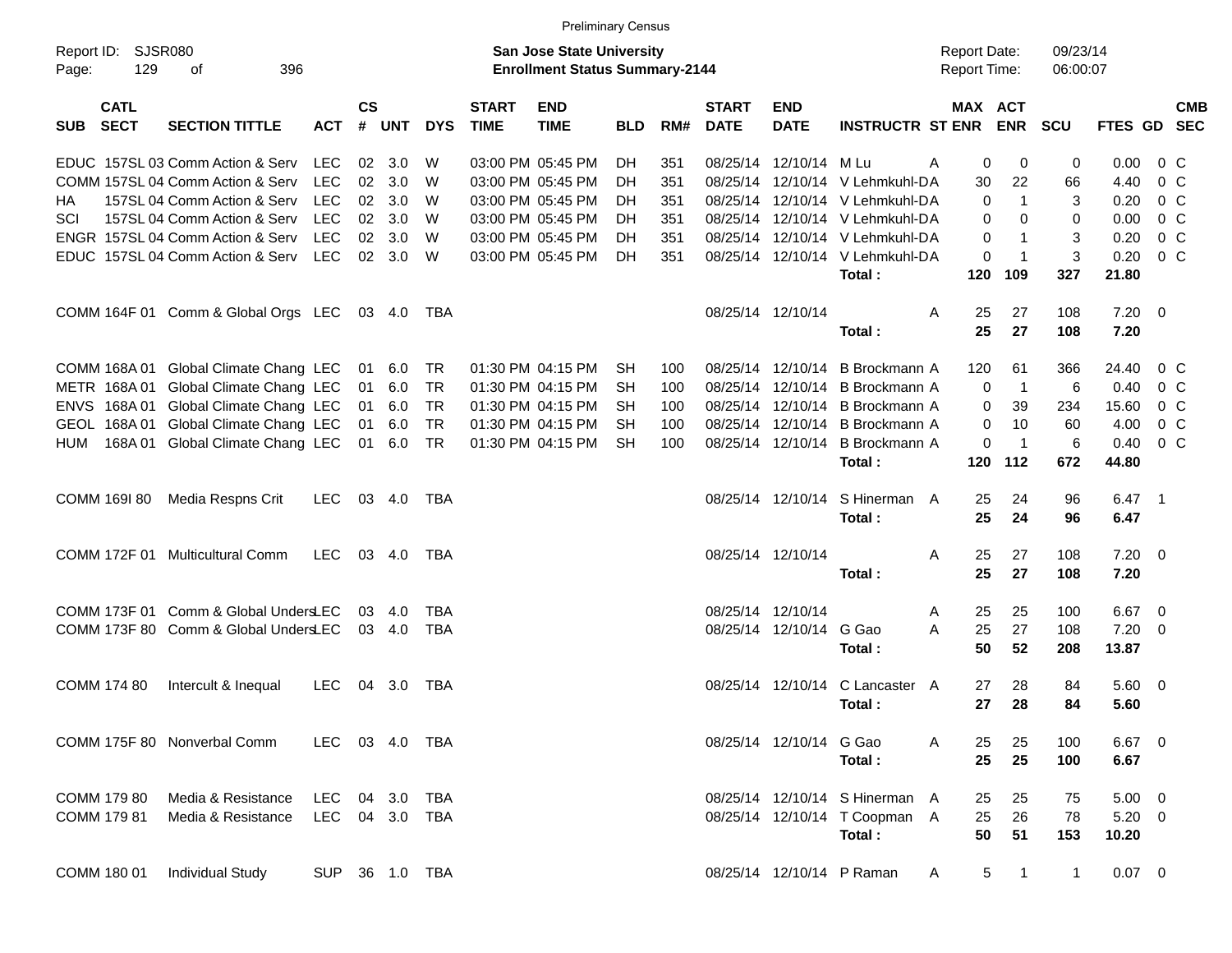|                                    |                                                 |                |                    |                |            |                             |                                                                           | <b>Preliminary Census</b> |     |                             |                            |                                 |                                     |                      |                      |                      |                    |                          |                          |
|------------------------------------|-------------------------------------------------|----------------|--------------------|----------------|------------|-----------------------------|---------------------------------------------------------------------------|---------------------------|-----|-----------------------------|----------------------------|---------------------------------|-------------------------------------|----------------------|----------------------|----------------------|--------------------|--------------------------|--------------------------|
| Report ID: SJSR080<br>130<br>Page: | 396<br>οf                                       |                |                    |                |            |                             | <b>San Jose State University</b><br><b>Enrollment Status Summary-2144</b> |                           |     |                             |                            |                                 | <b>Report Date:</b><br>Report Time: |                      |                      | 09/23/14<br>06:00:07 |                    |                          |                          |
| <b>CATL</b><br><b>SECT</b><br>SUB  | <b>SECTION TITTLE</b>                           | <b>ACT</b>     | $\mathsf{cs}$<br># | <b>UNT</b>     | <b>DYS</b> | <b>START</b><br><b>TIME</b> | <b>END</b><br><b>TIME</b>                                                 | <b>BLD</b>                | RM# | <b>START</b><br><b>DATE</b> | <b>END</b><br><b>DATE</b>  | <b>INSTRUCTR ST ENR</b>         | MAX ACT                             |                      | <b>ENR</b>           | <b>SCU</b>           | <b>FTES GD</b>     |                          | <b>CMB</b><br><b>SEC</b> |
| COMM 180 02                        | <b>Individual Study</b>                         | <b>SUP</b>     | 36                 | 2.0            | TBA        |                             |                                                                           |                           |     |                             |                            | 08/25/14 12/10/14 T Coopman     | A                                   | 3                    | 2                    | 4                    | $0.27 \ 0$         |                          |                          |
| COMM 180 03                        | <b>Individual Study</b>                         | <b>SUP</b>     | 36                 | 3.0            | <b>TBA</b> |                             |                                                                           |                           |     |                             |                            | 08/25/14 12/10/14 D Fassett     | A                                   | 5                    | $\mathbf{1}$         | 3                    | 0.20               | $\overline{\phantom{0}}$ |                          |
| COMM 180 04                        | <b>Individual Study</b>                         | <b>SUP</b>     | 36                 | 3.0            | <b>TBA</b> |                             |                                                                           |                           |     |                             | 08/25/14 12/10/14 M Byrd   | Total:                          | Α                                   | $\overline{1}$<br>14 | $\mathbf{1}$<br>5    | 3<br>11              | $0.20 \ 0$<br>0.73 |                          |                          |
| COMM 184 01                        | Directed Reading                                | <b>SUP</b>     | 36                 | 1.0            | TBA        |                             |                                                                           |                           |     |                             | 08/25/14 12/10/14          |                                 | Α                                   | 5                    | 0                    | 0                    | $0.00 \t 0$        |                          |                          |
| COMM 184 02                        | Directed Reading                                | <b>SUP</b>     | 36                 | 2.0            | <b>TBA</b> |                             |                                                                           |                           |     |                             |                            | 08/25/14 12/10/14 T Coopman     | Α                                   | 5                    | 1                    | 2                    | $0.13 \ 0$         |                          |                          |
|                                    |                                                 |                |                    |                |            |                             |                                                                           |                           |     |                             |                            | Total:                          |                                     | 10                   | $\blacktriangleleft$ | $\overline{2}$       | 0.13               |                          |                          |
| COMM 190 01                        | Act Proj in Speech                              | <b>SUP</b>     | 36                 | 1.0            | TBA        |                             |                                                                           |                           |     |                             | 08/25/14 12/10/14 T Hart   |                                 | Α                                   | 5                    | 4                    | 4                    | $0.27 \ 0$         |                          |                          |
| COMM 190 02                        | Act Proj in Speech                              | <b>SUP</b>     | 36                 | 2.0            | <b>TBA</b> |                             |                                                                           |                           |     |                             | 08/25/14 12/10/14          | T Hart                          | A                                   | 5                    | 5                    | 10                   | 0.67               | $\overline{\phantom{0}}$ |                          |
| COMM 190 03                        | Act Proj in Speech                              | <b>SUP</b>     | 36                 | 3.0            | <b>TBA</b> |                             |                                                                           |                           |     |                             | 08/25/14 12/10/14          | T Hart                          | A                                   | 5                    | $\mathbf{1}$         | 3                    | 0.20               | $\overline{\phantom{0}}$ |                          |
| COMM 190 04                        | Act Proj in Speech                              | <b>SUP</b>     | 36                 | 4.0            | <b>TBA</b> |                             |                                                                           |                           |     |                             | 08/25/14 12/10/14 T Hart   |                                 | A                                   | 5                    | 1                    | 4                    | 0.27               | $\overline{\phantom{0}}$ |                          |
| COMM 190 05                        | Act Proj in Speech                              | <b>SUP</b>     | 36                 | 5.0            | <b>TBA</b> |                             |                                                                           |                           |     |                             | 08/25/14 12/10/14          |                                 | Α                                   | 5                    | 0                    | 0                    | $0.00 \t 0$        |                          |                          |
| COMM 190 06                        | Act Proj in Speech                              | <b>SUP</b>     | 36                 | 6.0            | <b>TBA</b> |                             |                                                                           |                           |     |                             | 08/25/14 12/10/14 T Hart   |                                 | Α                                   | 5                    | $\mathbf 0$          | 0                    | $0.00 \t 0$        |                          |                          |
|                                    |                                                 |                |                    |                |            |                             |                                                                           |                           |     |                             |                            | Total:                          |                                     | 30                   | 11                   | 21                   | 1.40               |                          |                          |
| COMM 191A 01                       | Foren Act Debate                                | <b>SUP</b>     | 36                 | 1.0            | TBA        |                             |                                                                           |                           |     |                             |                            | 08/25/14 12/10/14 M Sunseri     | A                                   | 45                   | 45                   | 45                   | $3.00 \ 0$         |                          |                          |
|                                    | COMM 191A 02 Foren Act Debate                   | <b>SUP</b>     | 36                 | 1.0            | <b>TBA</b> |                             |                                                                           |                           |     |                             | 08/25/14 12/10/14 O Hatton |                                 | A                                   | 45                   | 43                   | 43                   | $2.87$ 0           |                          |                          |
|                                    | COMM 191A 03 Foren Act Debate                   | <b>SUP</b>     | 36                 | 1.0            | <b>TBA</b> |                             |                                                                           |                           |     |                             |                            | 08/25/14 12/10/14 M Sunseri     | A                                   | 45                   | 30                   | 30                   | 2.02               | $\overline{\phantom{0}}$ |                          |
|                                    | COMM 191A 04 Foren Act Debate                   | <b>SUP</b>     | 36                 | 1.0            | <b>TBA</b> |                             |                                                                           |                           |     |                             | 08/25/14 12/10/14          | T Lim                           | A                                   | 45                   | 6                    | 6                    | $0.40 \quad 0$     |                          |                          |
|                                    |                                                 |                |                    |                |            |                             |                                                                           |                           |     |                             |                            | Total:                          |                                     | 180                  | 124                  | 124                  | 8.28               |                          |                          |
|                                    | COMM 191B 01 Ind Evnts Plat Spk                 | <b>SUP</b>     | 36                 | 1.0            | TBA        |                             |                                                                           |                           |     |                             |                            | 08/25/14 12/10/14 M Zweier      | A                                   | 45                   | 24                   | 24                   | $1.62$ 1           |                          |                          |
|                                    | COMM 191B 02 Ind Evnts Plat Spk                 | <b>SUP</b>     | 36                 | 1.0            | <b>TBA</b> |                             |                                                                           |                           |     |                             | 08/25/14 12/10/14          | M Zweier                        | A                                   | 45                   | $\overline{2}$       | 2                    | $0.13 \ 0$         |                          |                          |
|                                    |                                                 |                |                    |                |            |                             |                                                                           |                           |     |                             |                            | Total:                          |                                     | 90                   | 26                   | 26                   | 1.75               |                          |                          |
|                                    | COMM 191C 01 Ind Evnts Oral Int                 | <b>SUP</b>     |                    | 36 1.0         | TBA        |                             |                                                                           |                           |     |                             | 08/25/14 12/10/14          | M Zweier                        | Α                                   | 45                   | 14                   | 14                   | $0.93$ 0           |                          |                          |
|                                    |                                                 |                |                    |                |            |                             |                                                                           |                           |     |                             |                            | Total:                          |                                     | 45                   | 14                   | 14                   | 0.93               |                          |                          |
|                                    | COMM 191J 01 Speech Judging                     |                |                    | SUP 36 1.0 TBA |            |                             |                                                                           |                           |     |                             |                            | 08/25/14 12/10/14 B Brockmann A |                                     | 45                   | 44                   | 44                   | 3.004              |                          |                          |
|                                    | COMM 191J 02 Speech Judging                     | SUP 36 1.0 TBA |                    |                |            |                             |                                                                           |                           |     |                             |                            | 08/25/14 12/10/14 M Sunseri     | A                                   | 45                   | 32                   | 32                   | $2.13 \t 0$        |                          |                          |
|                                    |                                                 |                |                    |                |            |                             |                                                                           |                           |     |                             |                            | Total:                          |                                     | 90                   | 76                   | 76                   | 5.13               |                          |                          |
| COMM 191M 01 Moot Court            |                                                 | SUP 36 1.0 TBA |                    |                |            |                             |                                                                           |                           |     |                             |                            | 08/25/14 12/10/14 G Firenzi     | A                                   | 15                   | 17                   | 17                   | $1.15$ 1           |                          |                          |
|                                    |                                                 |                |                    |                |            |                             |                                                                           |                           |     |                             |                            | Total:                          |                                     | 15                   | 17                   | 17                   | 1.15               |                          |                          |
|                                    | COMM 196P 01 Comm & Philanthropy LEC 02 3.0 TBA |                |                    |                |            |                             |                                                                           |                           |     |                             | 08/25/14 12/10/14          |                                 | A                                   | 25                   | 30                   | 90                   | $6.00 \t 0$        |                          |                          |

**Total : 25 30 90 6.00**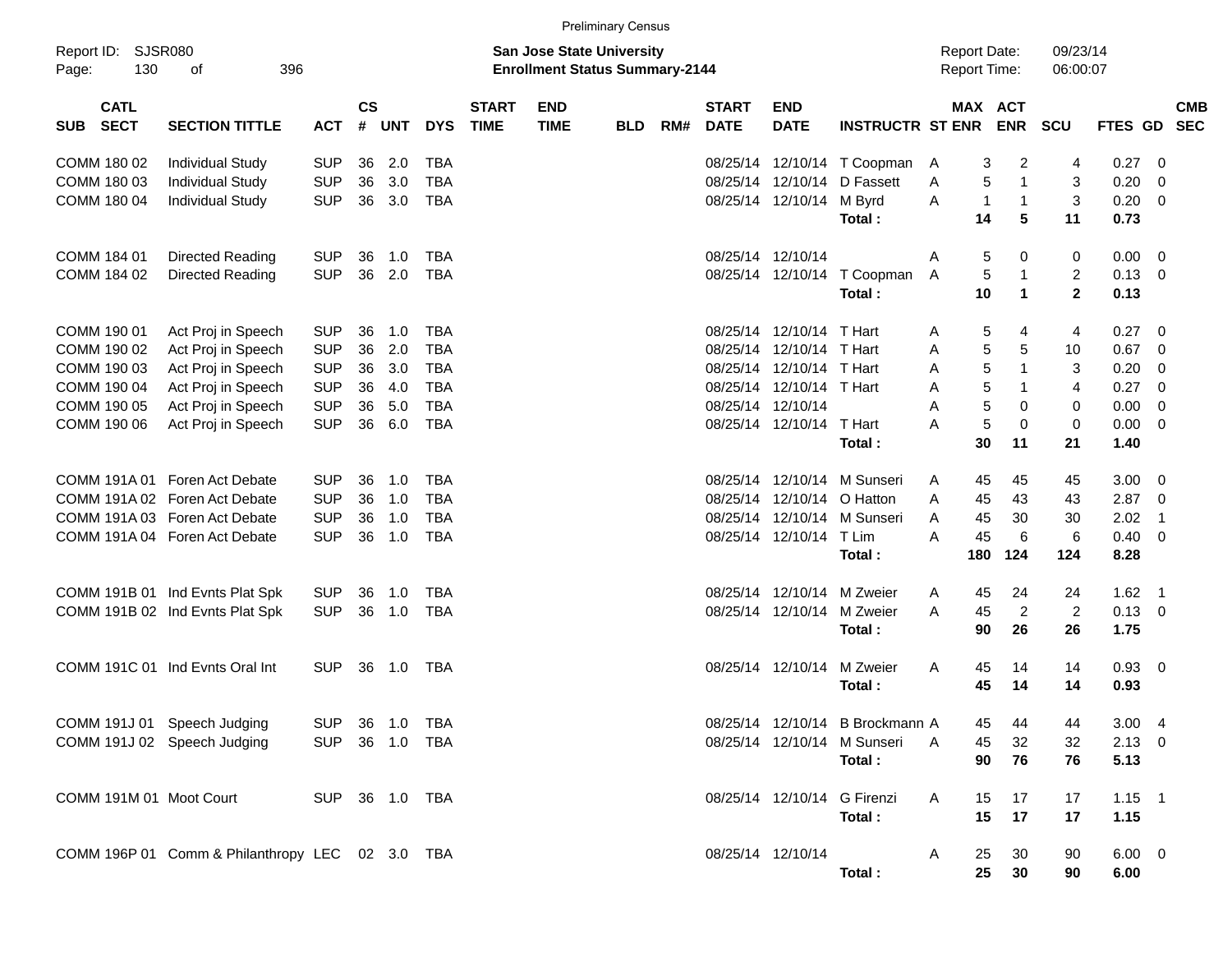|                                    |                                                      |                                                                           |               |               |                          |                             |                           | <b>Preliminary Census</b> |     |                             |                                            |                                                             |        |                      |                      |              |                        |                         |                          |
|------------------------------------|------------------------------------------------------|---------------------------------------------------------------------------|---------------|---------------|--------------------------|-----------------------------|---------------------------|---------------------------|-----|-----------------------------|--------------------------------------------|-------------------------------------------------------------|--------|----------------------|----------------------|--------------|------------------------|-------------------------|--------------------------|
| Report ID: SJSR080<br>131<br>Page: | of<br>396                                            | <b>San Jose State University</b><br><b>Enrollment Status Summary-2144</b> |               |               |                          |                             |                           |                           |     |                             | <b>Report Date:</b><br><b>Report Time:</b> |                                                             |        | 09/23/14<br>06:00:07 |                      |              |                        |                         |                          |
| <b>CATL</b><br>SUB SECT            | <b>SECTION TITTLE</b>                                | <b>ACT</b>                                                                | $\mathsf{cs}$ |               | # UNT DYS                | <b>START</b><br><b>TIME</b> | <b>END</b><br><b>TIME</b> | <b>BLD</b>                | RM# | <b>START</b><br><b>DATE</b> | <b>END</b><br><b>DATE</b>                  | <b>INSTRUCTR ST ENR ENR</b>                                 |        | MAX ACT              |                      | <b>SCU</b>   | <b>FTES GD</b>         |                         | <b>CMB</b><br><b>SEC</b> |
| COMM 198 01                        | Comm Applied Activit SUP                             |                                                                           |               | 36 1.0        | TBA                      |                             |                           |                           |     |                             |                                            | 08/25/14 12/10/14 R Cnudde                                  | A      | 15                   | 29                   | 29           | $1.93 \ 0$             |                         |                          |
| COMM 198 02                        | Comm Applied Activit SUP                             |                                                                           | 36            | 2.0           | <b>TBA</b>               |                             |                           |                           |     |                             |                                            | 08/25/14 12/10/14 R Cnudde                                  | Α      | 30                   | 5                    | 10           | $0.67$ 0               |                         |                          |
| COMM 198 03                        | Comm Applied Activit SUP                             |                                                                           |               | 36 1.0        | <b>TBA</b>               |                             |                           |                           |     |                             | 08/25/14 12/10/14 T Hart                   |                                                             | A      | 15                   | 10                   | 10           | $0.67$ 0               |                         |                          |
| COMM 198 04                        | Comm Applied Activit SUP                             |                                                                           | 36            | 2.0           | <b>TBA</b>               |                             |                           |                           |     |                             | 08/25/14 12/10/14 T Hart                   |                                                             | A      | 30                   | 17                   | 34           | $2.27$ 0               |                         |                          |
| COMM 198 05                        | Comm Applied Activit SUP                             |                                                                           |               | 36 1.0        | <b>TBA</b>               |                             |                           |                           |     |                             | 08/25/14 12/10/14 T Lim                    |                                                             | A      | 5                    | $\overline{1}$       | $\mathbf{1}$ | $0.07$ 0               |                         |                          |
| COMM 198 06                        | Comm Applied Activit SUP                             |                                                                           | 36            | 2.0           | <b>TBA</b>               |                             |                           |                           |     |                             | 08/25/14 12/10/14 T Lim                    |                                                             | A      | 5                    | $\mathbf 0$          | $\mathbf 0$  | 0.00                   | $\overline{\mathbf{0}}$ |                          |
| COMM 198 07                        | Comm Applied Activit SUP                             |                                                                           |               | 36 1.0        | <b>TBA</b>               |                             |                           |                           |     |                             |                                            | 08/25/14 12/10/14 T Coopman                                 | A      | 15<br>5              | 22<br>$\overline{1}$ | 22<br>2      | $1.47 \quad 0$         |                         |                          |
| COMM 198 08<br>COMM 198 10         | Comm Applied Activit SUP<br>Comm Applied Activit SUP |                                                                           | 36            | 2.0<br>36 1.0 | <b>TBA</b><br><b>TBA</b> |                             |                           |                           |     |                             |                                            | 08/25/14 12/10/14 T Coopman<br>08/25/14 12/10/14 M Spangler | A<br>A | 1                    | $\overline{1}$       | $\mathbf{1}$ | $0.13 \ 0$<br>$0.07$ 0 |                         |                          |
|                                    |                                                      |                                                                           |               |               |                          |                             |                           |                           |     |                             |                                            | Total:                                                      |        | 121                  | 86                   | 109          | 7.27                   |                         |                          |
|                                    | COMM 199C 01 Senior Seminar                          | <b>LEC</b>                                                                | 03            | 4.0           | TBA                      |                             |                           |                           |     |                             | 08/25/14 12/10/14                          |                                                             | A      | 25                   | 26                   | 104          | 6.93                   | $\overline{\mathbf{0}}$ |                          |
|                                    | COMM 199C 02 Senior Seminar                          | <b>LEC</b>                                                                |               | 03 4.0        | <b>TBA</b>               |                             |                           |                           |     |                             | 08/25/14 12/10/14                          |                                                             | A      | 25                   | 27                   | 108          | $7.20 \t 0$            |                         |                          |
|                                    |                                                      |                                                                           |               |               |                          |                             |                           |                           |     |                             |                                            | Total:                                                      |        | 50                   | 53                   | 212          | 14.13                  |                         |                          |
|                                    |                                                      |                                                                           |               |               |                          |                             |                           |                           |     |                             |                                            |                                                             |        |                      |                      |              |                        |                         |                          |
|                                    | COMM 200R 01 Grad Study in Comm SEM 05 4.0 TBA       |                                                                           |               |               |                          |                             |                           |                           |     |                             | 08/25/14 12/10/14                          | Total:                                                      | Α      | 15<br>15             | 19<br>19             | 76<br>76     | 6.33 19<br>6.33        |                         |                          |
|                                    |                                                      |                                                                           |               |               |                          |                             |                           |                           |     |                             |                                            |                                                             |        |                      |                      |              |                        |                         |                          |
|                                    | COMM 232R 01 Sem Perf & Culture                      | SEM 05 4.0                                                                |               |               | TBA                      |                             |                           |                           |     |                             | 08/25/14 12/10/14                          | Total:                                                      | Α      | 15<br>15             | 14<br>14             | 56<br>56     | 4.53 12<br>4.53        |                         |                          |
|                                    |                                                      |                                                                           |               |               |                          |                             |                           |                           |     |                             |                                            |                                                             |        |                      |                      |              |                        |                         |                          |
|                                    | COMM 244R 01 Sem in Org Comm                         | SEM                                                                       | 05            | 4.0           | <b>TBA</b>               |                             |                           |                           |     |                             | 08/25/14 12/10/14                          |                                                             | A      | 15                   | 10                   | 40           | 3.33 10 C              |                         |                          |
| BUS.                               | 244R 01 Sem in Org Comm                              | SEM                                                                       |               | 05 4.0        | TBA                      |                             |                           |                           |     |                             | 08/25/14 12/10/14                          |                                                             | A      | 0                    | $\mathbf 0$          | 0            | $0.00 \t 0 C$          |                         |                          |
|                                    |                                                      |                                                                           |               |               |                          |                             |                           |                           |     |                             |                                            | Total:                                                      |        | 15                   | 10                   | 40           | 3.33                   |                         |                          |
|                                    | COMM 250R 01 Sem Theory Crt Int                      | SEM 05 4.0                                                                |               |               | TBA                      |                             |                           |                           |     |                             | 08/25/14 12/10/14                          |                                                             | Α      | 15                   | 11                   | 44           | 3.67 11                |                         |                          |
|                                    |                                                      |                                                                           |               |               |                          |                             |                           |                           |     |                             |                                            | Total:                                                      |        | 15                   | 11                   | 44           | 3.67                   |                         |                          |
| COMM 280 01                        | Independent Study                                    | SUP                                                                       |               |               |                          |                             |                           |                           |     |                             | 08/25/14 12/10/14                          |                                                             | A      | 5                    | 0                    | 0            | $0.00 \t 0$            |                         |                          |
| COMM 280 02                        | Independent Study                                    | <b>SUP</b>                                                                |               |               | 25  2.0  TBA             |                             |                           |                           |     |                             | 08/25/14 12/10/14 T Hart                   |                                                             | A      | 3                    | 1                    | 2            | $0.17$ 1               |                         |                          |
| COMM 280 03                        | Independent Study                                    | <b>SUP</b>                                                                |               |               | 25 3.0 TBA               |                             |                           |                           |     |                             | 08/25/14 12/10/14 T Hart                   |                                                             | Α      | 5                    | $\overline{1}$       | 3            | $0.25$ 1               |                         |                          |
|                                    |                                                      |                                                                           |               |               |                          |                             |                           |                           |     |                             |                                            | Total:                                                      |        | 13                   | $\overline{2}$       | 5            | 0.42                   |                         |                          |
| COMM 285A 01 TA Practicum I        |                                                      | SUP 25 2.0 TBA                                                            |               |               |                          |                             |                           |                           |     |                             | 08/25/14 12/10/14                          | D Fassett                                                   | Α      | 15                   | 5                    | 10           | 0.83, 5                |                         |                          |
|                                    |                                                      |                                                                           |               |               |                          |                             |                           |                           |     |                             |                                            | Total:                                                      |        | 15                   | 5                    | 10           | 0.83                   |                         |                          |
| COMM 291 01                        | Grad Internship                                      | <b>SUP</b>                                                                |               | 25 1.0        | <b>TBA</b>               |                             |                           |                           |     |                             | 08/25/14 12/10/14 T Hart                   |                                                             | A      | 15                   | 0                    | 0            | $0.00 \t 0$            |                         |                          |
| COMM 291 02                        | Grad Internship                                      | <b>SUP</b>                                                                |               |               | 25  2.0  TBA             |                             |                           |                           |     |                             | 08/25/14 12/10/14 T Hart                   |                                                             | Α      | $\sqrt{5}$           | 0                    | 0            | $0.00\quad$ $0$        |                         |                          |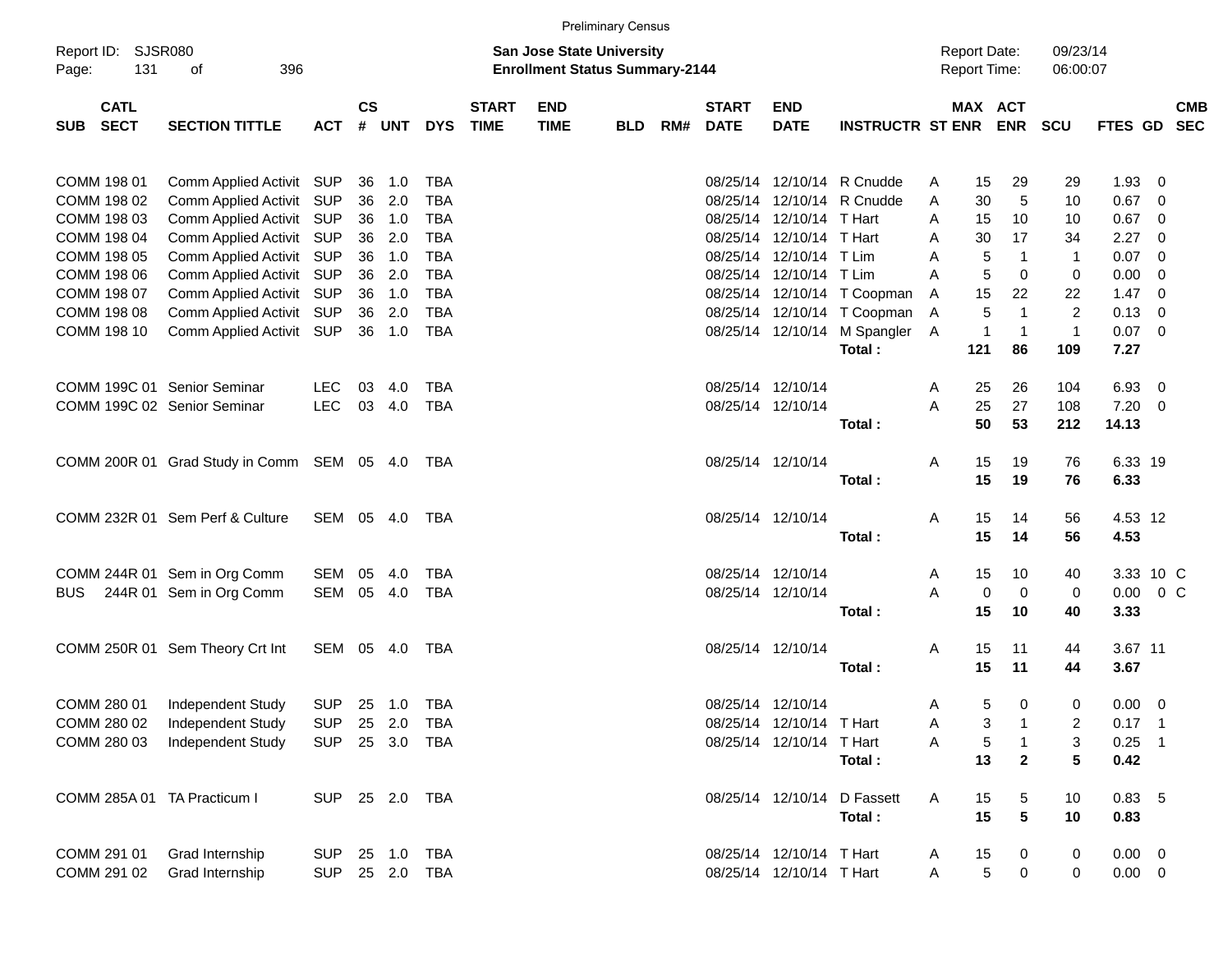|                                                                                        |                                                                                                                       |                                                                                  |                                  |                                        |                                                                                  |                             | <b>Preliminary Census</b> |            |     |                                        |                                                                                                       |                                            |                                                                |                                                                                                 |                                                                      |                                                      |                                                                                   |                          |
|----------------------------------------------------------------------------------------|-----------------------------------------------------------------------------------------------------------------------|----------------------------------------------------------------------------------|----------------------------------|----------------------------------------|----------------------------------------------------------------------------------|-----------------------------|---------------------------|------------|-----|----------------------------------------|-------------------------------------------------------------------------------------------------------|--------------------------------------------|----------------------------------------------------------------|-------------------------------------------------------------------------------------------------|----------------------------------------------------------------------|------------------------------------------------------|-----------------------------------------------------------------------------------|--------------------------|
| Page:                                                                                  | Report ID: SJSR080<br><b>San Jose State University</b><br>132<br><b>Enrollment Status Summary-2144</b><br>396<br>of   |                                                                                  |                                  |                                        |                                                                                  |                             |                           |            |     |                                        |                                                                                                       | <b>Report Date:</b><br><b>Report Time:</b> |                                                                | 09/23/14<br>06:00:07                                                                            |                                                                      |                                                      |                                                                                   |                          |
| <b>CATL</b><br><b>SECT</b><br>SUB                                                      | <b>SECTION TITTLE</b>                                                                                                 | ACT                                                                              | <b>CS</b>                        | # UNT                                  | <b>DYS</b>                                                                       | <b>START</b><br><b>TIME</b> | <b>END</b><br><b>TIME</b> | <b>BLD</b> | RM# | <b>START</b><br><b>DATE</b>            | <b>END</b><br><b>DATE</b>                                                                             | <b>INSTRUCTR ST ENR</b>                    | <b>MAX ACT</b>                                                 | <b>ENR</b>                                                                                      | <b>SCU</b>                                                           | <b>FTES GD</b>                                       |                                                                                   | <b>CMB</b><br><b>SEC</b> |
| COMM 291 03<br>COMM 291 04                                                             | Grad Internship<br>Grad Internship                                                                                    | <b>SUP</b><br><b>SUP</b>                                                         | 25<br>25                         | 3.0<br>4.0                             | <b>TBA</b><br><b>TBA</b>                                                         |                             |                           |            |     | 08/25/14                               | 12/10/14 T Hart<br>08/25/14 12/10/14 T Hart                                                           | Total:                                     | 5<br>A<br>A<br>5<br>30                                         | $\mathbf 0$<br>3<br>$\overline{\mathbf{3}}$                                                     | $\mathbf 0$<br>12<br>12                                              | 0.00<br>1.00<br>1.00                                 | $\overline{0}$<br>- 3                                                             |                          |
| COMM 297 01                                                                            | Adv Writing Workshop SEM 05 2.0 W                                                                                     |                                                                                  |                                  |                                        |                                                                                  |                             | 06:00 PM 08:45 PM         | HGH 219    |     |                                        | 08/25/14 12/10/14                                                                                     | M Spangler<br>Total:                       | 15<br>A<br>15                                                  | 19<br>19                                                                                        | 38<br>38                                                             | 3.17 19<br>3.17                                      |                                                                                   |                          |
| COMM 298 01<br>COMM 298 02<br>COMM 298 03<br>COMM 298 04                               | Master's Project<br>Master's Project<br>Master's Project<br>Master's Project                                          | <b>SUP</b><br><b>SUP</b><br><b>SUP</b><br><b>SUP</b>                             | 25<br>25<br>25<br>25             | 1.0<br>2.0<br>3.0<br>4.0               | <b>TBA</b><br><b>TBA</b><br><b>TBA</b><br><b>TBA</b>                             |                             |                           |            |     | 08/25/14 12/10/14<br>08/25/14 12/10/14 | 08/25/14 12/10/14<br>08/25/14 12/10/14                                                                | T Hart<br>T Hart<br>Total:                 | 5<br>A<br>A<br>3<br>A<br>3<br>5<br>A<br>16                     | $\mathbf 0$<br>$\mathbf{1}$<br>$\mathbf 0$<br>$\mathbf{1}$<br>$\mathbf{2}$                      | 0<br>$\overline{c}$<br>$\mathbf 0$<br>$\overline{4}$<br>6            | 0.00<br>0.17<br>0.00<br>0.33<br>0.50                 | - 0<br>$\overline{1}$<br>$\overline{0}$<br>$\overline{1}$                         |                          |
| COMM 299 01<br>COMM 299 02<br>COMM 299 03<br>COMM 299 04<br>COMM 299 05<br>COMM 299 06 | Master's Thesis<br><b>Master's Thesis</b><br>Master's Thesis<br>Master's Thesis<br>Master's Thesis<br>Master's Thesis | <b>SUP</b><br><b>SUP</b><br><b>SUP</b><br><b>SUP</b><br><b>SUP</b><br><b>SUP</b> | 25<br>25<br>25<br>25<br>25<br>25 | 1.0<br>2.0<br>3.0<br>4.0<br>5.0<br>6.0 | <b>TBA</b><br><b>TBA</b><br><b>TBA</b><br><b>TBA</b><br><b>TBA</b><br><b>TBA</b> |                             |                           |            |     | 08/25/14 12/10/14                      | 08/25/14 12/10/14<br>08/25/14 12/10/14<br>08/25/14 12/10/14<br>08/25/14 12/10/14<br>08/25/14 12/10/14 | Total:                                     | A<br>5<br>5<br>A<br>A<br>2<br>5<br>A<br>3<br>A<br>5<br>A<br>25 | $\mathbf 0$<br>$\mathbf 0$<br>$\mathbf 0$<br>$\mathbf 0$<br>$\Omega$<br>$\mathbf 0$<br>$\bf{0}$ | 0<br>0<br>0<br>$\mathbf 0$<br>$\mathbf 0$<br>$\mathbf 0$<br>$\bf{0}$ | 0.00<br>0.00<br>0.00<br>0.00<br>0.00<br>0.00<br>0.00 | $\overline{0}$<br>$\overline{0}$<br>- 0<br>$\overline{0}$<br>$\Omega$<br>$\Omega$ |                          |
| SPED 184Y 01 Stdt Tchg II                                                              |                                                                                                                       | <b>SUP</b>                                                                       | 25                               | 6.0                                    | TBA                                                                              |                             |                           |            |     |                                        | 08/25/14 12/10/14                                                                                     | Total:                                     | Α<br>0<br>$\bf{0}$                                             | 0<br>$\mathbf{0}$                                                                               | $\pmb{0}$<br>0                                                       | $0.00 \ 0$<br>0.00                                   |                                                                                   |                          |
| SPED 184Z 01 Stdt Tchg II                                                              |                                                                                                                       | <b>SUP</b>                                                                       | 25                               | 6.0                                    | <b>TBA</b>                                                                       |                             |                           |            |     |                                        | 08/25/14 12/10/14                                                                                     | Total:                                     | 0<br>Α<br>0                                                    | $\pmb{0}$<br>$\pmb{0}$                                                                          | $\mathbf 0$<br>$\bf{0}$                                              | 0.00<br>0.00                                         | $\overline{0}$                                                                    |                          |
| SPED 242C 01                                                                           | Educ Internship                                                                                                       | <b>SUP</b>                                                                       | 25                               | 6.0                                    | TBA                                                                              |                             |                           |            |     |                                        | 08/25/14 12/10/14                                                                                     | Total:                                     | 0<br>A<br>0                                                    | 0<br>$\bf{0}$                                                                                   | 0<br>$\mathbf 0$                                                     | $0.00 \t 0$<br>0.00                                  |                                                                                   |                          |

**Department : Communication Studies (2018)**<br>
Department Total : 5191 4794 14318 959.78<br>
Lower Division : 2589 2487 6617 441.15 **Lower Division : 2589 2487 6617 441.15 Upper Division : 2443 2241 7490 501.18 Graduate Division : 159 66 211 17.45**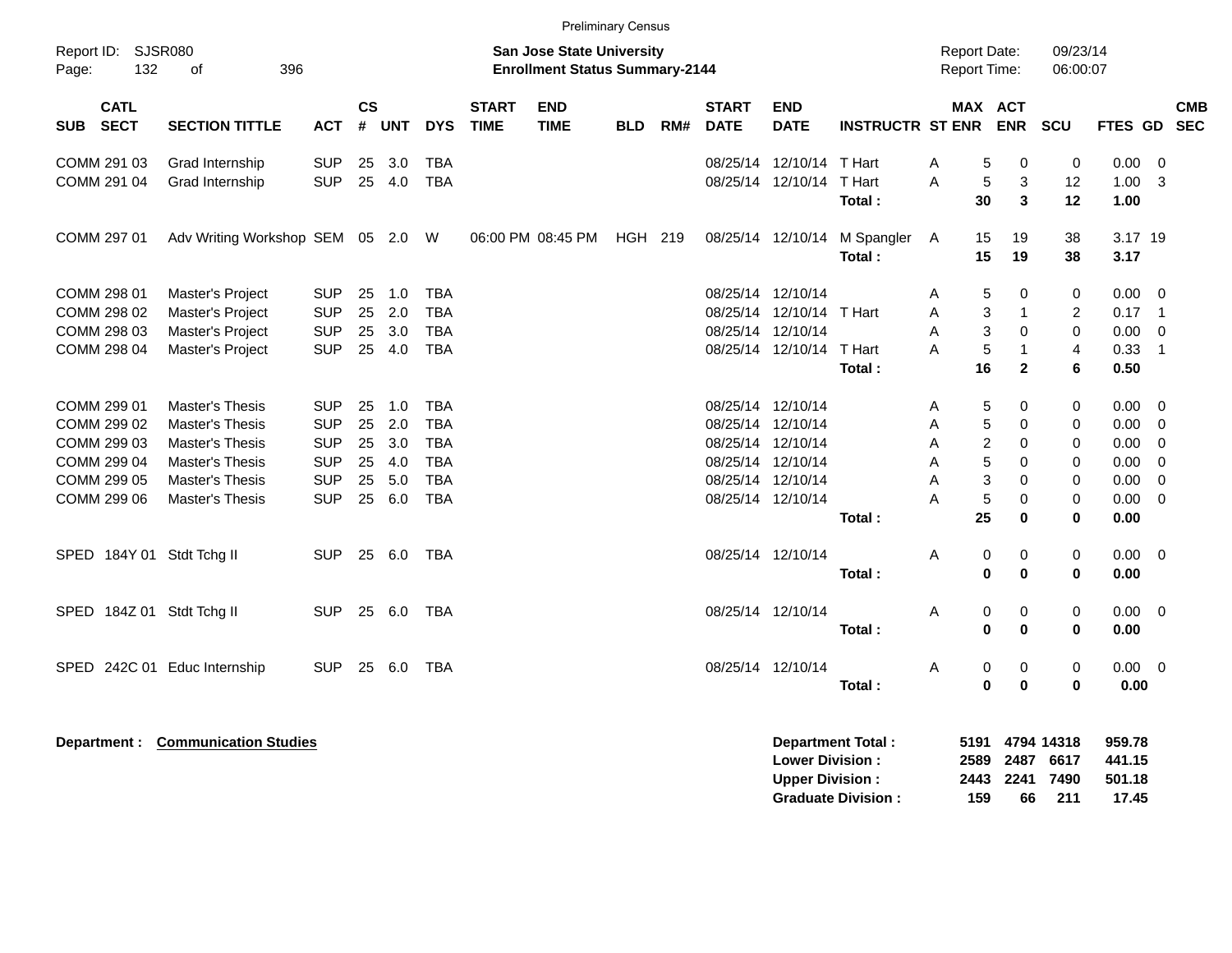|                |                            |                                      |            |                                                                    |            |            |                             |                           | <b>Preliminary Census</b> |     |                             |                            |                                     |                        |                              |                      |                |                |                          |
|----------------|----------------------------|--------------------------------------|------------|--------------------------------------------------------------------|------------|------------|-----------------------------|---------------------------|---------------------------|-----|-----------------------------|----------------------------|-------------------------------------|------------------------|------------------------------|----------------------|----------------|----------------|--------------------------|
| Page:          | Report ID: SJSR080<br>133  | 396<br>οf                            |            | San Jose State University<br><b>Enrollment Status Summary-2144</b> |            |            |                             |                           |                           |     |                             |                            | <b>Report Date:</b><br>Report Time: |                        | 09/23/14<br>06:00:07         |                      |                |                |                          |
| <b>SUB</b>     | <b>CATL</b><br><b>SECT</b> | <b>SECTION TITTLE</b>                | <b>ACT</b> | $\mathsf{cs}$<br>#                                                 | <b>UNT</b> | <b>DYS</b> | <b>START</b><br><b>TIME</b> | <b>END</b><br><b>TIME</b> | <b>BLD</b>                | RM# | <b>START</b><br><b>DATE</b> | <b>END</b><br><b>DATE</b>  | <b>INSTRUCTR ST ENR</b>             |                        | <b>MAX ACT</b><br><b>ENR</b> | <b>SCU</b>           | <b>FTES GD</b> |                | <b>CMB</b><br><b>SEC</b> |
| <b>College</b> |                            | <b>Social Sciences</b>               |            |                                                                    |            |            |                             |                           |                           |     |                             |                            |                                     |                        |                              |                      |                |                |                          |
|                | Department :               | <b>Urban &amp; Regional Planning</b> |            |                                                                    |            |            |                             |                           |                           |     |                             |                            |                                     |                        |                              |                      |                |                |                          |
|                | URBP 136 01                | Int Land Use Plan                    | <b>SEM</b> | 05                                                                 | 4.0        | TBA        |                             |                           |                           |     |                             | 08/25/14 12/10/14          |                                     | Α                      | 5<br>5                       | 20                   | 1.33           |                | $0\,$ C                  |
|                | ENVS 136 01                | Int Land Use Plan                    | <b>SEM</b> | 05                                                                 | 4.0        | <b>TBA</b> |                             |                           |                           |     |                             | 08/25/14 12/10/14          |                                     | Α                      | 0<br>1                       | 4                    | 0.27           |                | $0\,C$                   |
|                | URBP 136 02                | Int Land Use Plan                    | <b>SEM</b> | 05                                                                 | 4.0        | <b>TBA</b> |                             |                           |                           |     |                             | 08/25/14 12/10/14          |                                     | Α                      | 5<br>3                       | 12                   | 0.80           | $0\,C$         |                          |
|                | ENVS 136 02                | Int Land Use Plan                    | <b>SEM</b> | 05                                                                 | 4.0        | <b>TBA</b> |                             |                           |                           |     |                             | 08/25/14 12/10/14          | Total:                              | $\mathbf 0$<br>Α<br>10 | $\mathbf{1}$<br>10           | $\overline{4}$<br>40 | 0.27<br>2.67   | $0\,C$         |                          |
|                |                            |                                      |            |                                                                    |            |            |                             |                           |                           |     |                             |                            |                                     |                        |                              |                      |                |                |                          |
|                | URBP 142 01                | Intro Envir Planning                 | SEM        | 05                                                                 | 4.0        | TBA        |                             |                           |                           |     |                             | 08/25/14 12/10/14          |                                     | Α                      | 5<br>1                       | 4                    | 0.27           | $0\,C$         |                          |
|                | ENVS 142 01                | Intro Envir Planning                 | <b>SEM</b> | 05                                                                 | 4.0        | TBA        |                             |                           |                           |     |                             | 08/25/14 12/10/14          |                                     | Α                      | 0<br>3                       | 12                   | 0.80           |                | 0 <sup>o</sup>           |
|                |                            |                                      |            |                                                                    |            |            |                             |                           |                           |     |                             |                            | Total:                              |                        | 5<br>4                       | 16                   | 1.07           |                |                          |
|                | URBP 143 01                | Int Priv Dev Plan                    | SEM        | 05                                                                 | 4.0        | W          |                             | 07:30 PM 10:00 PM         | CL.                       | 218 |                             |                            | 08/25/14 12/10/14 R McLaughlin A    |                        | 5<br>1                       | 4                    | 0.27           | $0\,$ C        |                          |
|                | BUS5 143 01                | Int Priv Dev Plan                    | <b>SEM</b> | 05                                                                 | 4.0        | W          |                             | 07:30 PM 10:00 PM         | <b>CL</b>                 | 218 |                             | 08/25/14 12/10/14          | R McLaughlin A                      |                        | 0<br>0                       | 0                    | 0.00           | 0 <sup>o</sup> |                          |
|                |                            |                                      |            |                                                                    |            |            |                             |                           |                           |     |                             |                            | Total:                              |                        | 5<br>$\mathbf 1$             | 4                    | 0.27           |                |                          |
|                | URBP 152 01                | Int Urb Des Studio                   | SEM        | 05                                                                 | 4.0        |            |                             |                           |                           |     |                             | 08/25/14 12/10/14          |                                     | X                      | 0<br>0                       | 0                    | $0.00 \t 0$    |                |                          |
| DSIT           | 152 01                     | Int Urb Des Studio                   | <b>SEM</b> |                                                                    | 4.0        |            |                             |                           |                           |     |                             |                            |                                     | X                      | 0<br>0                       | 0                    | 0.00           | - 0            |                          |
|                | URBP 152 02                | Int Urb Des Studio                   | <b>SEM</b> | 05                                                                 | 4.0        | W          |                             | 04:30 PM 07:00 PM         | CL                        | 218 |                             | 08/25/14 12/10/14 G Wessel |                                     | A                      | 5<br>1                       | 4                    | 0.27           | $0\,C$         |                          |
|                | DSIT 152 02                | Int Urb Des Studio                   | <b>SEM</b> | 05                                                                 | 4.0        | W          |                             | 04:30 PM 07:00 PM         | <b>CL</b>                 | 218 |                             | 08/25/14 12/10/14          | <b>G</b> Wessel                     | A                      | 0<br>1                       | 4                    | 0.27           | $0\,$ C        |                          |
|                |                            |                                      |            |                                                                    |            |            |                             |                           |                           |     |                             |                            | Total:                              |                        | 5<br>$\overline{2}$          | 8                    | 0.53           |                |                          |
|                | URBP 175 01                | <b>Urb Studies Topics</b>            | <b>SEM</b> |                                                                    | 4.0        |            |                             |                           |                           |     |                             |                            |                                     | х                      | 0<br>0                       | 0                    | $0.00 \t 0$    |                |                          |
|                |                            |                                      |            |                                                                    |            |            |                             |                           |                           |     |                             |                            | Total:                              |                        | 0<br>0                       | 0                    | 0.00           |                |                          |
|                | URBP 178 01                | Intro to Reg Trans P                 | SEM        | 05                                                                 | 4.0        | TBA        |                             |                           |                           |     |                             | 08/25/14 12/10/14          |                                     | Α                      | 0<br>1                       | 0                    | 0.00           | $0\,C$         |                          |
|                | ENVS 178 01                | Intro to Reg Trans P                 | <b>SEM</b> |                                                                    | 05 4.0     | TBA        |                             |                           |                           |     |                             | 08/25/14 12/10/14          |                                     | Α                      | 0<br>0                       | 0                    | 0.00           |                | 0 <sup>o</sup>           |
|                |                            |                                      |            |                                                                    |            |            |                             |                           |                           |     |                             |                            | Total:                              |                        | 1<br>$\bf{0}$                | 0                    | 0.00           |                |                          |
|                |                            | URBP 179B 01 Adv GIS Planning        | SEM        |                                                                    | 05 4.0     | TBA        |                             |                           |                           |     |                             | 08/25/14 12/10/14          |                                     | Α                      | 5<br>0                       | 0                    | $0.00 \t 0$    |                |                          |
|                |                            |                                      |            |                                                                    |            |            |                             |                           |                           |     |                             |                            | Total:                              |                        | 5<br>0                       | 0                    | 0.00           |                |                          |
|                | URBP 200 01                | Urb Plan Seminar                     | SEM        |                                                                    | 05 4.0     | TBA        |                             |                           |                           |     |                             | 08/25/14 12/10/14          |                                     | 18<br>Α                | 20                           | 80                   | 6.60 19        |                |                          |
|                | URBP 200 02                | Urb Plan Seminar                     | SEM        |                                                                    | 05 4.0     | TBA        |                             |                           |                           |     |                             | 08/25/14 12/10/14          |                                     | 18<br>Α                | 14                           | 56                   | 4.67 14        |                |                          |
|                |                            |                                      |            |                                                                    |            |            |                             |                           |                           |     |                             |                            | Total:                              | 36                     | 34                           | 136                  | 11.27          |                |                          |
|                | URBP 201 01                | Comm. Assessment                     | SEM        |                                                                    | 05 6.0 W   |            |                             | 04:30 PM 10:00 PM         | DMH 357                   |     |                             | 08/25/14 12/10/14 R Kos    |                                     | 15<br>A                | 15                           | 90                   | 7.50 15        |                |                          |
|                | URBP 201 02                | Comm. Assessment                     | SEM        |                                                                    | 05 6.0     |            |                             |                           |                           |     |                             | 08/25/14 12/10/14          |                                     | 0<br>X                 | 0                            | 0                    | $0.00 \t 0$    |                |                          |
|                | URBP 201 03                | Comm. Assessment                     | SEM        |                                                                    | 05 6.0 R   |            |                             | 01:30 PM 07:00 PM         | WSQ 208                   |     |                             | 08/25/14 12/10/14 R Kos    |                                     | 15<br>Α                | 16                           | 96                   | 8.00 16        |                |                          |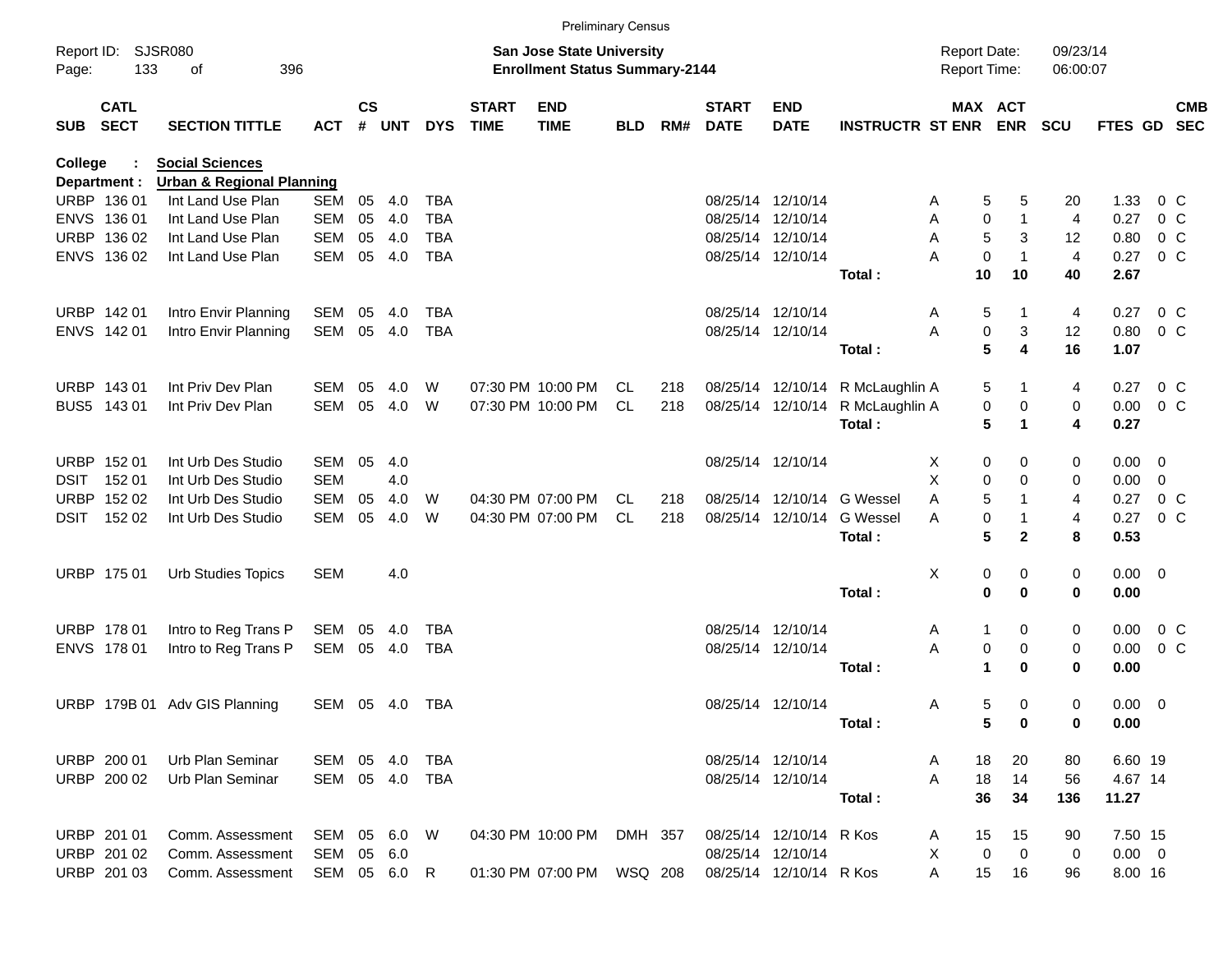|       |                            |                            |              |                                                                    |            |                |                             | <b>Preliminary Census</b> |            |     |                             |                           |                                                                    |                  |                       |                |                |            |
|-------|----------------------------|----------------------------|--------------|--------------------------------------------------------------------|------------|----------------|-----------------------------|---------------------------|------------|-----|-----------------------------|---------------------------|--------------------------------------------------------------------|------------------|-----------------------|----------------|----------------|------------|
| Page: | Report ID: SJSR080<br>134  | 396<br>of                  |              | San Jose State University<br><b>Enrollment Status Summary-2144</b> |            |                |                             |                           |            |     |                             |                           | <b>Report Date:</b><br>09/23/14<br><b>Report Time:</b><br>06:00:07 |                  |                       |                |                |            |
| SUB   | <b>CATL</b><br><b>SECT</b> | <b>SECTION TITTLE</b>      | <b>ACT</b>   | $\mathsf{cs}$<br>#                                                 | <b>UNT</b> | <b>DYS</b>     | <b>START</b><br><b>TIME</b> | <b>END</b><br><b>TIME</b> | <b>BLD</b> | RM# | <b>START</b><br><b>DATE</b> | <b>END</b><br><b>DATE</b> | <b>INSTRUCTR ST ENR</b>                                            |                  | MAX ACT<br><b>ENR</b> | SCU            | FTES GD SEC    | <b>CMB</b> |
|       |                            |                            |              |                                                                    |            |                |                             |                           |            |     |                             |                           | Total:                                                             | 30               | 31                    | 186            | 15.50          |            |
|       | URBP 204 01                | <b>Quant Methods</b>       | SEM          | 05                                                                 | 4.0        | <b>TBA</b>     |                             |                           |            |     |                             | 08/25/14 12/10/14         |                                                                    | 18<br>A          | 16                    | 64             | 5.33 16        |            |
|       | URBP 204 02                | <b>Quant Methods</b>       | SEM          | 05                                                                 | 4.0        | <b>TBA</b>     |                             |                           |            |     |                             | 08/25/14 12/10/14         |                                                                    | A<br>18          | 18                    | 72             | 6.00 18        |            |
|       |                            |                            |              |                                                                    |            |                |                             |                           |            |     |                             |                           | Total:                                                             | 36               | 34                    | 136            | 11.33          |            |
|       | URBP 205 01                | Private Dev & Urbp         | SEM 05 3.0 W |                                                                    |            |                |                             | 07:30 PM 10:00 PM         | CL.        | 218 |                             | 08/25/14 12/10/14         | R McLaughlin A                                                     | 15               | 9                     | 27             | $2.25$ 9       |            |
|       |                            |                            |              |                                                                    |            |                |                             |                           |            |     |                             |                           | Total:                                                             | 15               | 9                     | 27             | 2.25           |            |
|       | URBP 206 01                | <b>Real Estate Finance</b> | SEM 05 3.0 T |                                                                    |            |                |                             | 07:30 PM 10:00 PM         | <b>BBC</b> | 221 |                             | 08/25/14 12/10/14         | C Long                                                             | 15<br>Α          | 10                    | 30             | 2.50 10        |            |
|       |                            |                            |              |                                                                    |            |                |                             |                           |            |     |                             |                           | Total:                                                             | 15               | 10                    | 30             | 2.50           |            |
|       | URBP 225 01                | Land Use PIng Law          | <b>SEM</b>   |                                                                    | 4.0        |                |                             |                           |            |     |                             |                           |                                                                    | $\mathbf 0$<br>Х | 0                     | 0              | $0.00 \t 0$    |            |
|       | URBP 225 02                | Land Use PIng Law          | <b>SEM</b>   | 05                                                                 | 4.0        | <b>TBA</b>     |                             |                           |            |     |                             | 08/25/14 12/10/14         |                                                                    | A<br>18          | 13                    | 52             | 4.33 13        |            |
|       | URBP 225 03                | Land Use Plng Law          | SEM          | 05                                                                 | 4.0        | <b>TBA</b>     |                             |                           |            |     |                             | 08/25/14 12/10/14         |                                                                    | A<br>18<br>36    | $\overline{7}$        | 28             | $2.33 \quad 7$ |            |
|       |                            |                            |              |                                                                    |            |                |                             |                           |            |     |                             |                           | Total:                                                             |                  | 20                    | 80             | 6.67           |            |
|       | URBP 226 01                | Reg Transport Plan         | SEM 05 4.0   |                                                                    |            | <b>TBA</b>     |                             |                           |            |     |                             | 08/25/14 12/10/14         |                                                                    | 15<br>Α          | 19                    | 76             | 6.33 19        |            |
|       |                            |                            |              |                                                                    |            |                |                             |                           |            |     |                             |                           | Total:                                                             | 15               | 19                    | 76             | 6.33           |            |
|       | URBP 232 01                | Urb Design Studio          | SEM          | 05                                                                 | 4.0        |                |                             |                           |            |     |                             | 08/25/14 12/10/14         |                                                                    | 0<br>Х           | 0                     | 0              | $0.00 \t 0$    |            |
|       | URBP 232 02                | Urb Design Studio          | SEM          | 05                                                                 | 4.0        | W              |                             | 04:30 PM 07:00 PM         | CL.        | 218 |                             | 08/25/14 12/10/14         | <b>G</b> Wessel                                                    | A<br>15          | 14                    | 56             | 4.67 14        |            |
|       |                            |                            |              |                                                                    |            |                |                             |                           |            |     |                             |                           | Total:                                                             | 15               | 14                    | 56             | 4.67           |            |
|       | URBP 234 01                | Field Study Sem            | SEM 05 1.0   |                                                                    |            | TBA            |                             |                           |            |     |                             | 08/25/14 12/10/14         | H Nixon                                                            | Α                | 5<br>2                | $\overline{c}$ | $0.17$ 2       |            |
|       |                            |                            |              |                                                                    |            |                |                             |                           |            |     |                             |                           | Total:                                                             |                  | 5<br>$\mathbf{2}$     | $\mathbf{2}$   | 0.17           |            |
|       | URBP 236 01                | Urb Plan Pol Analysi       | <b>SEM</b>   |                                                                    | 4.0        |                |                             |                           |            |     |                             |                           |                                                                    | X                | 0<br>0                | 0              | $0.00 \t 0$    |            |
|       |                            |                            |              |                                                                    |            |                |                             |                           |            |     |                             |                           | Total:                                                             | 0                | $\bf{0}$              | 0              | 0.00           |            |
|       | URBP 240 01                | <b>Environmental Plan</b>  | SEM 05 4.0   |                                                                    |            | TBA            |                             |                           |            |     |                             | 08/25/14 12/10/14         |                                                                    | 15<br>A          | 5                     | 20             | 1.67 5 C       |            |
|       | PADM 240 01                | Environmental Plan         |              |                                                                    |            | SEM 05 4.0 TBA |                             |                           |            |     |                             | 08/25/14 12/10/14         |                                                                    | $\mathbf 0$<br>Α | 8                     | 32             | 2.67 8 C       |            |
|       |                            |                            |              |                                                                    |            |                |                             |                           |            |     |                             |                           | Total:                                                             | 15               | 13                    | 52             | 4.33           |            |
|       | URBP 241 01                | Plan Sustain City          | SEM 05 2.0 M |                                                                    |            |                |                             | 04:30 PM 07:00 PM         | CL         | 218 |                             |                           | 08/25/14 12/10/14 R Eastwood A                                     | 18               | 13                    | 26             | 2.17 13        |            |
|       | URBP 241 02                | Plan Sustain City          | SEM 05 2.0 W |                                                                    |            |                |                             | 07:30 PM 10:00 PM         | CL         | 205 |                             |                           | 08/25/14 12/10/14 R Eastwood A                                     | 18               | 12                    | 24             | 2.00 12        |            |
|       |                            |                            |              |                                                                    |            |                |                             |                           |            |     |                             |                           | Total:                                                             | 36               | 25                    | 50             | 4.17           |            |
|       | URBP 255 01                | Urb Growth Mgmt            |              |                                                                    |            | SEM 05 4.0 TBA |                             |                           |            |     |                             | 08/25/14 12/10/14         |                                                                    | 15<br>A          | 15                    | 60             | 5.00 15        |            |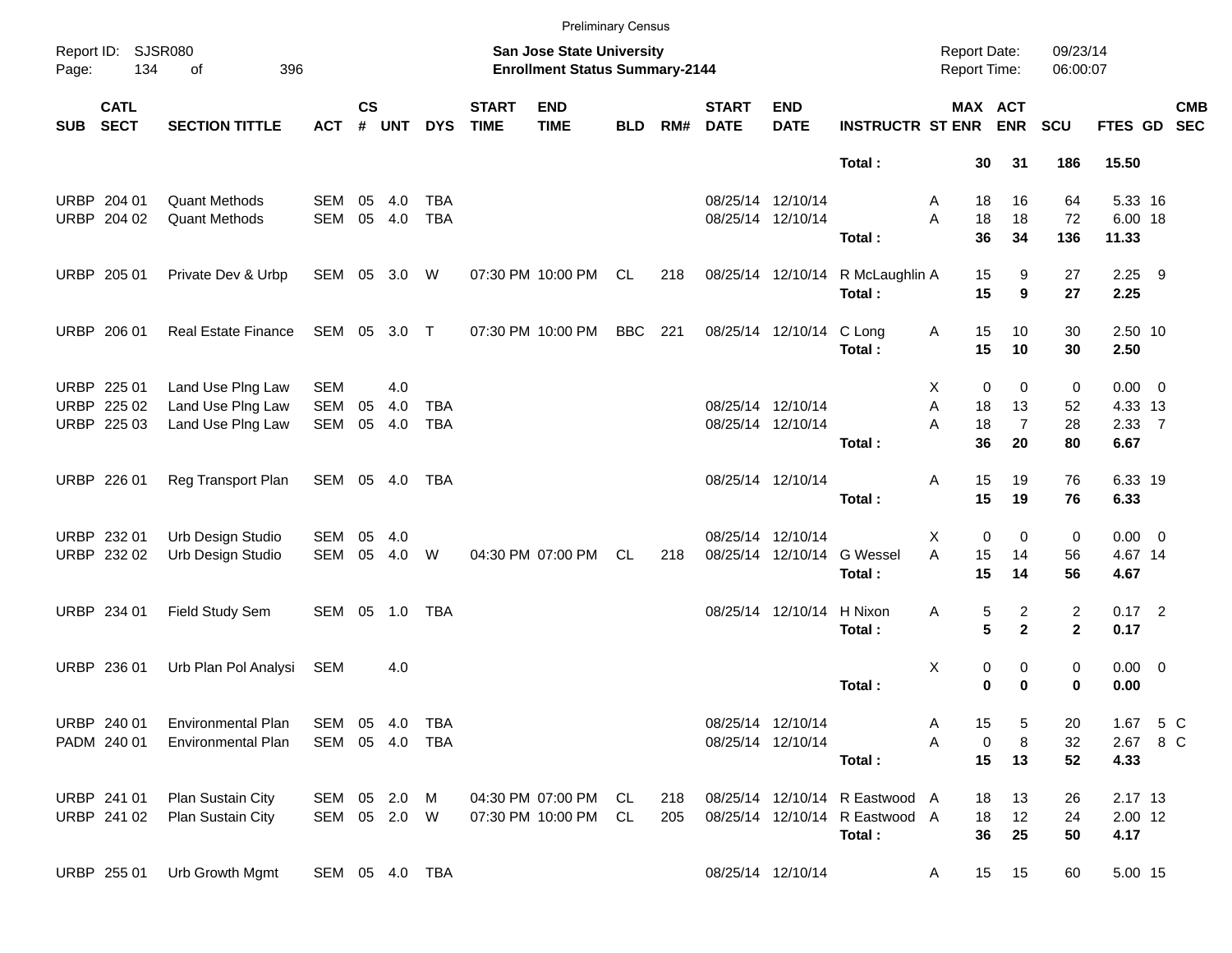|                                                                                        |                            |                                      |            |                |            |              |                             | <b>Preliminary Census</b> |                                       |     |                             |                           |                                  |                                     |                       |                |                      |                |                            |                          |
|----------------------------------------------------------------------------------------|----------------------------|--------------------------------------|------------|----------------|------------|--------------|-----------------------------|---------------------------|---------------------------------------|-----|-----------------------------|---------------------------|----------------------------------|-------------------------------------|-----------------------|----------------|----------------------|----------------|----------------------------|--------------------------|
| <b>SJSR080</b><br>San Jose State University<br>Report ID:<br>135<br>οf<br>396<br>Page: |                            |                                      |            |                |            |              |                             |                           | <b>Enrollment Status Summary-2144</b> |     |                             |                           |                                  | Report Date:<br><b>Report Time:</b> |                       |                | 09/23/14<br>06:00:07 |                |                            |                          |
| <b>SUB</b>                                                                             | <b>CATL</b><br><b>SECT</b> | <b>SECTION TITTLE</b>                | <b>ACT</b> | <b>CS</b><br># | <b>UNT</b> | <b>DYS</b>   | <b>START</b><br><b>TIME</b> | <b>END</b><br><b>TIME</b> | <b>BLD</b>                            | RM# | <b>START</b><br><b>DATE</b> | <b>END</b><br><b>DATE</b> | <b>INSTRUCTR ST ENR</b>          |                                     | MAX ACT<br><b>ENR</b> |                | SCU                  | <b>FTES GD</b> |                            | <b>CMB</b><br><b>SEC</b> |
|                                                                                        |                            |                                      |            |                |            |              |                             |                           |                                       |     |                             |                           | Total:                           |                                     | 15                    | 15             | 60                   | 5.00           |                            |                          |
|                                                                                        |                            | URBP 275G 01 GIS Overview            | SEM        |                | 1.0        |              |                             |                           |                                       |     |                             |                           |                                  | X                                   | 0                     | $\mathbf 0$    | 0                    | $0.00 \t 0$    |                            |                          |
|                                                                                        |                            | URBP 275G 02 GIS Overview            | <b>SEM</b> | 05             | 1.0        | M            |                             | 07:30 PM 10:00 PM         | <b>WSQ 208</b>                        |     |                             | 08/25/14 12/10/14 H Wong  |                                  | A                                   | 18                    | 17             | 17                   | 1.42 17        |                            |                          |
|                                                                                        |                            |                                      |            |                |            |              |                             |                           |                                       |     |                             |                           | Total:                           |                                     | 18                    | 17             | 17                   | 1.42           |                            |                          |
|                                                                                        | URBP 279 01                | Advanced GIS Plannin SEM 05 4.0      |            |                |            | <b>TBA</b>   |                             |                           |                                       |     |                             | 08/25/14 12/10/14         |                                  | Α                                   | 15                    | 14             | 56                   | 4.67 14        |                            |                          |
|                                                                                        |                            |                                      |            |                |            |              |                             |                           |                                       |     |                             |                           | Total:                           |                                     | 15                    | 14             | 56                   | 4.67           |                            |                          |
|                                                                                        | URBP 280 01                | Plng Rsearch Topic                   | SEM        | 05             | 1.0        | <b>TBA</b>   |                             |                           |                                       |     |                             | 08/25/14 12/10/14 H Nixon |                                  | A                                   | 10                    | 2              | 2                    | $0.17$ 2       |                            |                          |
|                                                                                        | URBP 280 02                | Plng Rsearch Topic                   | <b>SEM</b> | 05             | 2.0        | <b>TBA</b>   |                             |                           |                                       |     |                             | 08/25/14 12/10/14 H Nixon |                                  | Α                                   | 5                     | $\mathbf{1}$   | $\mathbf{1}$         | 0.17           | $\overline{\phantom{0}}$ 1 |                          |
|                                                                                        | URBP 280 03                | Plng Rsearch Topic                   | SEM        | 05             | 3.0        | <b>TBA</b>   |                             |                           |                                       |     |                             | 08/25/14 12/10/14 H Nixon |                                  | A                                   | $\sqrt{5}$            | 1              | $\mathbf{1}$         | 0.25           | $\overline{\phantom{0}}$ 1 |                          |
|                                                                                        |                            |                                      |            |                |            |              |                             |                           |                                       |     |                             |                           | Total:                           |                                     | 20                    | 4              | 4                    | 0.58           |                            |                          |
|                                                                                        |                            | URBP 297P 01 Plan Rpt Prelim         | SEM 05     |                | 1.0 R      |              |                             | 04:30 PM 07:00 PM         | DMH 347                               |     |                             |                           | 08/25/14 12/10/14 A Agrawal      | Α                                   | 18                    | 11             | 11                   | $0.92$ 11      |                            |                          |
|                                                                                        |                            |                                      |            |                |            |              |                             |                           |                                       |     |                             |                           | Total:                           |                                     | 18                    | 11             | 11                   | 0.92           |                            |                          |
|                                                                                        | URBP 298A01                | Special Study-Rpt De SUP             |            |                | 25 3.0     | $\top$       |                             | 07:30 PM 10:00 PM         |                                       |     |                             | 08/25/14 12/10/14         | A Agrawal                        | A                                   | 12                    | 9              | 27                   | 2.25           | - 9                        |                          |
| <b>URBP</b>                                                                            |                            | 298A 02 Special Study-Rpt De SUP     |            | 25             | 3.0        | $\top$       |                             | 07:30 PM 10:00 PM         |                                       |     |                             |                           | 08/25/14 12/10/14 A Agrawal      | A                                   | 10                    | 5              | 15                   | $1.25 - 5$     |                            |                          |
| <b>URBP</b>                                                                            |                            | 298A 03 Special Study-Rpt De SUP     |            | 25             | 3.0        | $\mathsf{T}$ |                             | 07:30 PM 10:00 PM         |                                       |     |                             | 08/25/14 12/10/14 H Nixon |                                  | A                                   | 10                    | 8              | 24                   | 2.00 8         |                            |                          |
| <b>URBP</b>                                                                            |                            | 298A 04 Special Study-Rpt De SUP     |            |                | 25 3.0     | $\mathsf{T}$ |                             | 07:30 PM 10:00 PM         |                                       |     |                             | 08/25/14 12/10/14         | M Roberts                        | A                                   | 15                    | 11             | 33                   | 2.75 11        |                            |                          |
|                                                                                        |                            |                                      |            |                |            |              |                             |                           |                                       |     |                             |                           | Total:                           |                                     | 47                    | 33             | 99                   | 8.25           |                            |                          |
| <b>URBP</b>                                                                            |                            | 298B 01 Special Study: Pln R         | <b>SUP</b> | 25             | 3.0        | <b>TBA</b>   |                             |                           |                                       |     |                             |                           | 08/25/14 12/10/14 A Agrawal      | A                                   | 10                    | 5              | 15                   | 1.25           | - 5                        |                          |
| URBP                                                                                   |                            | 298B 02 Special Study: Pln R         | <b>SUP</b> | 25             | 3.0        | <b>TBA</b>   |                             |                           |                                       |     |                             |                           | 08/25/14 12/10/14 A Agrawal      | Α                                   | 10                    | $\mathbf 0$    | 0                    | $0.00 \t 0$    |                            |                          |
| <b>URBP</b>                                                                            |                            | 298B 03 Special Study: Pln R         | <b>SUP</b> | 25             | 3.0        | <b>TBA</b>   |                             |                           |                                       |     |                             | 08/25/14 12/10/14 H Nixon |                                  | A                                   | 10                    | 2              | 6                    | $0.50$ 2       |                            |                          |
|                                                                                        |                            | URBP 298B 04 Special Study: Pln R    | <b>SUP</b> | 25             | 3.0        | <b>TBA</b>   |                             |                           |                                       |     |                             |                           | 08/25/14 12/10/14 R McLaughlin A |                                     | 10                    | $\mathbf 0$    | $\mathbf 0$          | $0.00 \t 0$    |                            |                          |
|                                                                                        |                            |                                      |            |                |            |              |                             |                           |                                       |     |                             |                           | Total:                           |                                     | 40                    | $\overline{7}$ | 21                   | 1.75           |                            |                          |
|                                                                                        | Department :               | <b>Urban &amp; Regional Planning</b> |            |                |            |              |                             |                           |                                       |     |                             | <b>Lower Division:</b>    | <b>Department Total:</b>         |                                     | 458<br>0              | 329<br>0       | 1167<br>0            | 96.30<br>0.00  |                            |                          |
|                                                                                        |                            |                                      |            |                |            |              |                             |                           |                                       |     |                             | <b>Upper Division:</b>    |                                  |                                     | 67                    | 51             | 204                  | 15.80          |                            |                          |

**Graduate Division : 391 278 963 80.50**